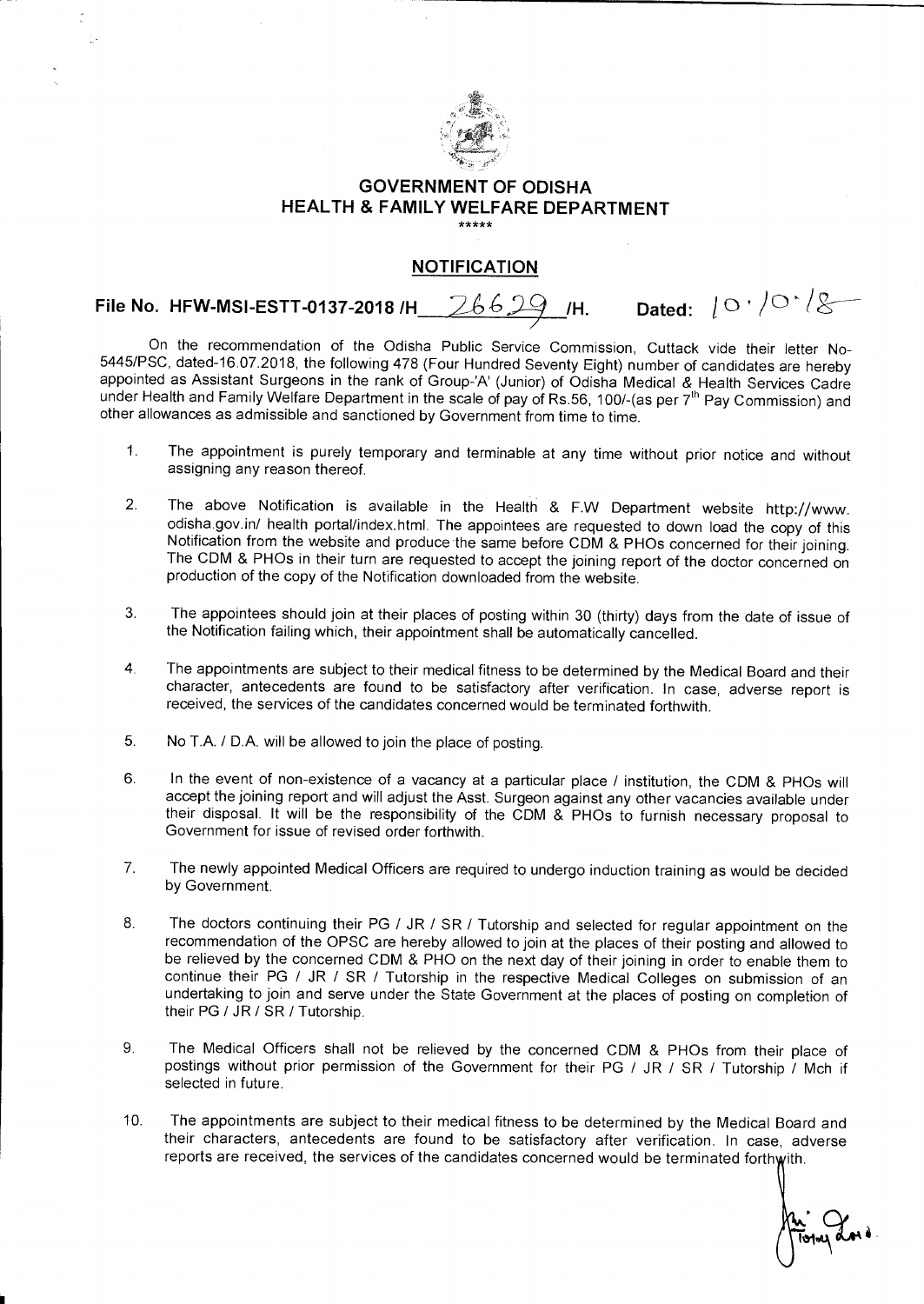11. As reported by the Odisha Public Service Commission, the Fifteen (15) candidates bearing following Roll Nos have not passed Odia up to M.E. School Standard.

Roll Nos:- 100047, 100169, 100181, 100266, 100286,100288, 101042, 101323, 101390, 101470, 101518,101522, 101534, 101761 &101767 = 15 Candidates

As per the Rule 7(v) of Odisha Medical &Health Services (Method of Recruitment and Conditions of Service) Rules, 2017, they shall be allowed to pass the said examination conducted by Board of Secondary Education, Odisha within 02 (Two) years of joining in the service failing which no further increment shall be sanctioned and no promotion to the rank of Group-A (Senior Branch) will be made.

12. Pursuant to the guidelines of General Administration and Public Grievance Department issued vide their Resolution No-14327, dated-04.07.2017, the counselling of all newly recruited Medical Officers was held on 17.09.2018 to 22.09.2018 in the conference hall of Directorate of Health Services, Odisha (Heads of Department Building 2nd Floor). Accordingly, the place of postings of newly recruited Medical Officers, who atteneded the counselling, remained absent from the counselling and declined during counseling are as follows:-

| SI.                  | <b>OPS</b>     | Name of the                              | Category / |                                                                                                                   |                                                                                                           |                              |
|----------------------|----------------|------------------------------------------|------------|-------------------------------------------------------------------------------------------------------------------|-----------------------------------------------------------------------------------------------------------|------------------------------|
| No.                  | C              | candidate, DOB,                          | Gender     | Mailing address/                                                                                                  | <b>Permanent</b>                                                                                          |                              |
|                      | Merit          |                                          |            | MOB No.                                                                                                           | address / home                                                                                            | place posting                |
|                      | list           |                                          |            |                                                                                                                   | district                                                                                                  |                              |
|                      | No.            |                                          |            |                                                                                                                   |                                                                                                           |                              |
| $\mathbf{1}$         | $\overline{2}$ | 3                                        | 4          |                                                                                                                   |                                                                                                           |                              |
| $\overline{1}$ .     | 1              | Dr. Ram Gopal                            | $UR-M$     | 5                                                                                                                 | $\,6$                                                                                                     | $\overline{7}$               |
| $\overline{2}$ .     | $\overline{2}$ | Panigrahi<br>08.06.1993                  |            | Room No-131, Old<br>Gents Hostel, SCB<br>MCH, Mangalabag,<br>Cuttack, Odisha-<br>753007,<br>8018017996            | At/PO-<br>Sialkhandhatha,<br>Via- G.Turum,<br>Bargarh, Odisha-<br>768115                                  | LTRMO, DHH<br>Khurdha        |
| 3 <sub>1</sub>       |                | Dr. Anshuman Biswal<br>29.08.1993        | $UR-M$     | Qr No C 15 IB<br>Thermal Colony,<br>PO-Banharpali,<br>Banharpali,<br>Jharsuguda, Odisha-<br>768234<br>9937766188  | At/ PO- Jangra,<br>PS-Lahunipada,<br>Sundargarh,<br>Odisha-770044                                         | LTRMO, DHH<br>Jharsuguda     |
|                      | 3              | Dr.Prateek Maharana<br>15.07.1993        | SEBC-M     | House No. 27, Balaji<br>City, Near Hotel<br>Ganapathi, PO/Dist-<br>Bargarh, Odisha-<br>768028,<br>9861511118      | $At-$<br>Khajurtikra(W.N.-<br>08), PO/Dist-<br>Bargarh, Odisha-<br>768028                                 | LTRMO, DHH<br>Baragarh       |
| 4 <sub>1</sub>       | 4              | Dr. Anshuman<br>Tripathy<br>24.09.1993   | $UR-M$     | Room No-123, Old<br>Gents Hostel, SCB<br>Medical College,<br>Cuttack, Odisha-<br>753007,<br>8917258809            | Prajapita Brahma<br>Kumari<br>Gali, Gandhinagar<br>Pada, Balangir,<br>Odisha-767001                       | LTRMO, DHH<br>Bolangir       |
| 5 <sub>1</sub><br>6. | $\overline{5}$ | Dr. Priyaranjan<br>Acharya<br>19.03.1994 | $UR-M$     | At-Shrikrishna Vihar,<br>PO- Jhinkiria 42<br>Mouza, PS- Cuttack<br>Sadar, Cuttack,<br>Odisha-754112<br>9583819355 | At-Shrikrishna<br>Vihar, PO-<br>Jhinkiria 42<br>Mouza, PS-<br>Cuttack<br>Sadar, Cuttack,<br>Odisha-754112 | LTRMO, DHH.<br>Jagatsinghpur |
|                      | $\overline{6}$ | Dr. Shobhana<br>Pradhan<br>02.12.1991    | UR-F       | GA-85 Sailashree<br>Vihar,<br>Chandrasekharpur,<br>Bhubaneswar,<br>Khurdha, Odisha-<br>751021<br>9040595961       | GA-85 Sailashree<br>Vihar,<br>Chandrasekharpur<br>, Bhubaneswar,<br>Khurdha, Odisha-<br>751021            | LTRMO, DHH<br>Khurdha        |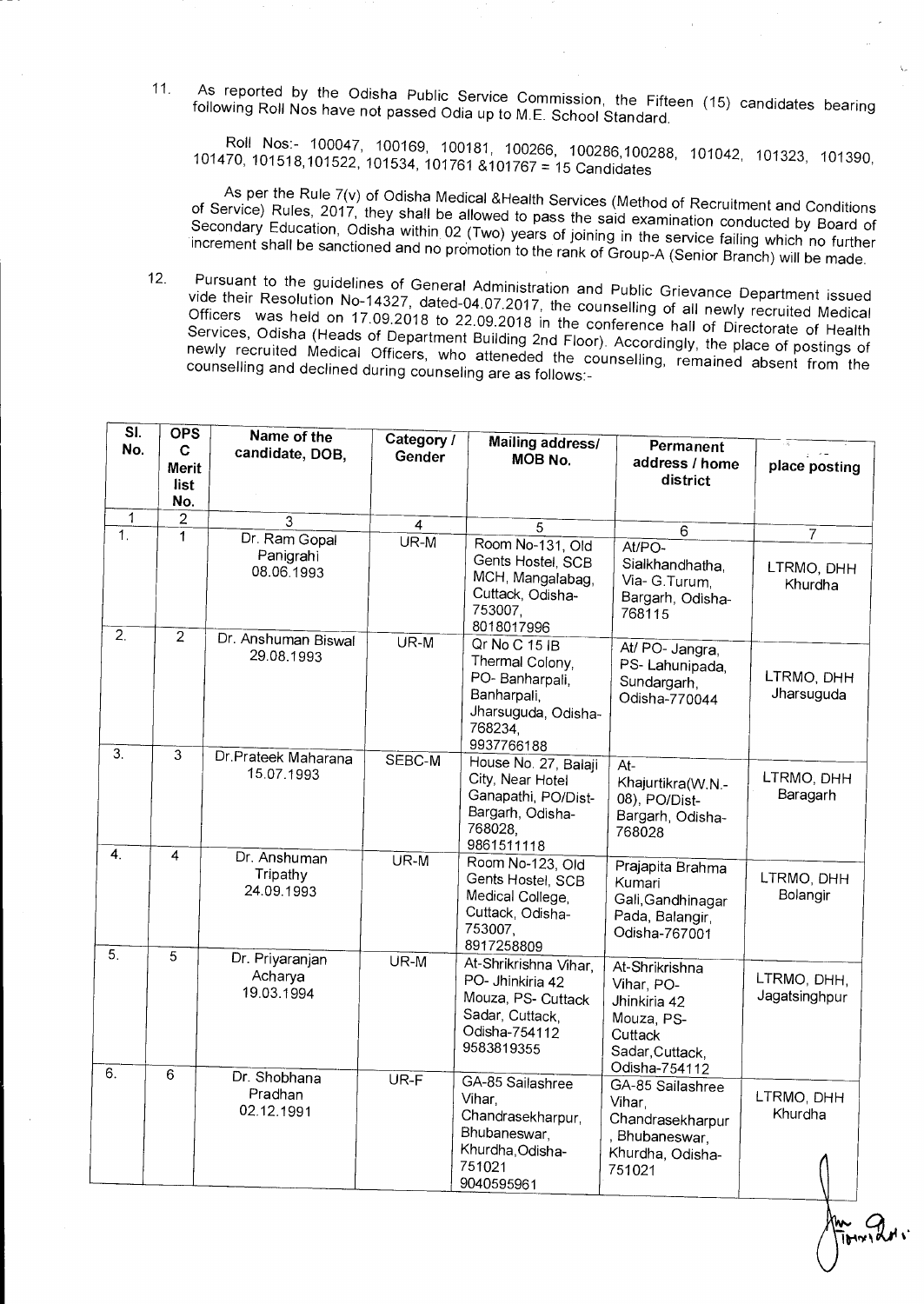| SI.<br>No.       | <b>OPS</b><br>C.<br><b>Merit</b> | Name of the<br>candidate, DOB,               | Category /<br>Gender | Mailing address/<br><b>MOB No.</b>                                                                                                                                | Permanent<br>address / home<br>district                                                                                                           | place posting                                    |
|------------------|----------------------------------|----------------------------------------------|----------------------|-------------------------------------------------------------------------------------------------------------------------------------------------------------------|---------------------------------------------------------------------------------------------------------------------------------------------------|--------------------------------------------------|
| $\overline{7}$ . | list<br>No.<br>$\overline{7}$    | Dr. Dinesh Ranjan<br>Panda<br>30.05.1993     | $UR-M$               | Panchasakha<br>Nagar, Plot No<br>710/2126,<br>Dumduma 4th<br>Phase,<br>Bhubaneswar,<br>Khurdha, Odisha-<br>751019,<br>8763506669                                  | Panchasakha<br>Nagar, Plot No<br>710/2126,<br>Dumduma 4th<br>Phase,<br>Bhubaneswar,<br>Khurdha, Odisha-<br>751019                                 | LTRMO, City<br>Hospital<br>Berhampur,<br>Ganjam  |
| $\overline{8}$ . | 8                                | Dr. Srimanta Sundar<br>Padhi<br>12.10.1993   | UR-M                 | C/O- Bhagabati<br>Dash, At- UGPHC<br>Campus,<br>PO-Aul,<br>Kendrapara, Odisha-<br>754219,<br>7873410762                                                           | At/PO- Patrapur,<br>Via- Pattamundai,<br>Kendrapara,<br>Odisha-754215                                                                             | LTRMO, DHH<br>Kendrapara                         |
| 9.               | 9                                | Dr. Shruti Rath<br>21.01.1993                | UR-F                 | Plot No- 223, Sahid<br>Nagar,<br>Bhubaneswar,<br>Khordha, Odisha-<br>751007,9437267523                                                                            | Plot No- 223,<br>Sahid Nagar,<br>Bhubaneswar,<br>Khordha, Odisha-<br>751007                                                                       | LTRMO, DHH<br>Balasore                           |
| 10.              | 10                               | Dr. Bishnu Prasad<br>Tripathy<br>29.04.1992  | UR-M                 | C/O- Pradip Kumar<br>Tripathy, Charulata<br>Nibas, Plot- 690,<br>Nayapalli, Near<br>Kalinga Stadium,<br>Bhubaneswar,<br>Khurdha, Odisha-<br>751012,<br>8895299816 | C/O- Pradip Kumar<br>Tripathy, Charulata<br>Nibas, Plot-690,<br>Nayapalli, Near<br>Kalinga Stadium,<br>Bhubaneswar,<br>Khurdha, Odisha-<br>751012 | LTRMO, City<br>Hospital<br>Berhampur,<br>Ganjam  |
| 11.              | 11                               | Dr. Madhusmita<br>Sahoo<br>09.07.1993        | UR-F                 | At- Kakudia, Post-<br>Nuapatna, Cuttack,<br>Odisha-754032,<br>7655048644                                                                                          | At-Kakudia, Post-<br>Nuapatna,<br>Cuttack, Odisha-<br>754032                                                                                      | LTRMO, DHH<br>Khurdha                            |
| 12.              | 12.                              | Dr. Sradha Suman<br>Sahu<br>29.01.1994       | UR-F                 | 5th Lane Bank<br>Colony, Near Air<br>Station Gate Bazar,<br>Berhampur, Ganjam,<br>Odisha-760001,<br>8093078049                                                    | 5th Lane Bank<br>Colony, Near Air<br><b>Station Gate</b><br>Bazar, Berhampur,<br>Ganjam, Odisha-<br>760001                                        | LTRMO, City<br>Hospital,<br>Berhampur,<br>Ganjam |
| 13.              | 13                               | Dr. Gyanaranjan<br>Parida<br>15.07.1993      | UR-M                 | At/PO- Totapada,<br>Via-Kishorenagar,<br>Cuttack, Odisha-<br>754131,<br>9439702941                                                                                | At/PO-Totapada,<br>Via-Kishorenagar,<br>Cuttack, Cuttack,<br>Odisha-754131                                                                        | LTRMO, DHH<br>Jagatsinghpur                      |
| 14.              | 14                               | Dr. Luckyna Sahoo<br>22 09:1991              | UR-F                 | Flat No-210,<br>Nilanchal Heights,<br>Nilanchal Nagar, 3rd<br>Lane, Berhampur,<br>Ganjam, Odisha-<br>760010,<br>8763894225                                        | At- Siling, PO-<br>Parabil, Angul,<br>Odisha-759100                                                                                               | LTRMO, DHH<br>Khurdha                            |
| 15.              | 15                               | Dr. Md Hamidur<br>Rahaman Noor<br>17.08.1990 | UR-M                 | Chandan Bazar,<br>Near Budh Ka Haat,<br>Bhadrakh, Odisha-<br>756100,<br>9337724494                                                                                | Chandan Bazar,<br>Near Budh Ka<br>Haat, Bhadrakh,<br>Odisha-756100                                                                                | LTRMO, DHH<br>Balasore<br>LTRMO, DHH             |
| 16.              | 16                               | Dr. Swati Sarangi<br>01.02.1993.             | UR-F                 | Qr No- D-109, Nalco<br>Nagar, NALCO,<br>Angul,                                                                                                                    | Qr No- D-109,<br>Nalco Nagar,<br>NALCO, Angul,                                                                                                    | Jagatsinghpur                                    |

in Quen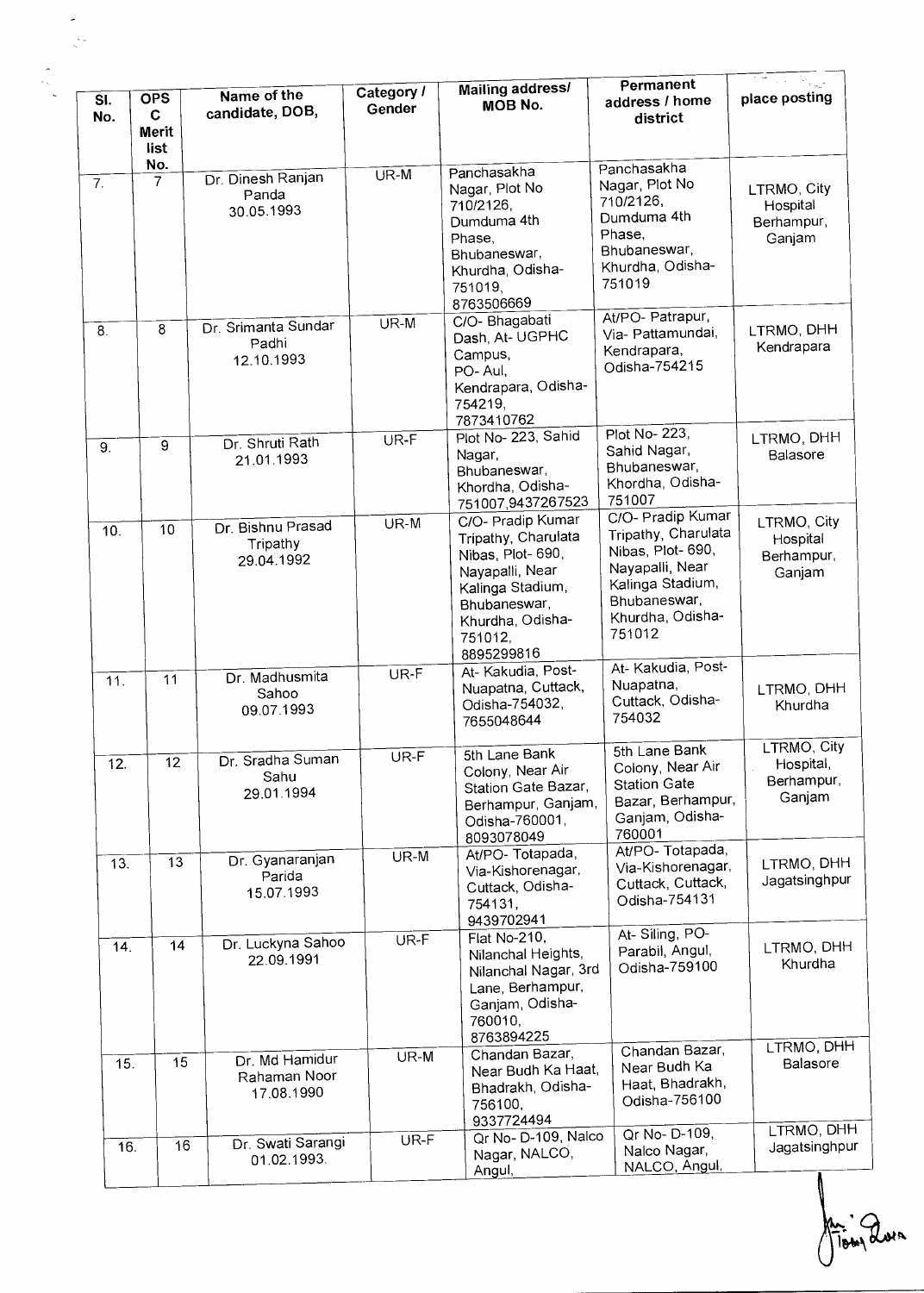| SI.        | <b>OPS</b><br>No.<br>C<br><b>Merit</b><br>list<br>No. | Name of the<br>candidate, DOB,                                | Category /<br>Gender | <b>Mailing address/</b><br>MOB No.                                                                                | <b>Permanent</b><br>address / home<br>district                                       | place posting                                                       |
|------------|-------------------------------------------------------|---------------------------------------------------------------|----------------------|-------------------------------------------------------------------------------------------------------------------|--------------------------------------------------------------------------------------|---------------------------------------------------------------------|
| $17-$      | 17                                                    | Dr. Soumyashree<br>Bahalia<br>01.09.1992                      | UR-F                 | Odisha-759145,<br>9439948198<br>Qr No- B/17 4th BN<br>OSAP Colony,<br>Rourkela,<br>Sundargarh, Odisha-<br>769010, | Odisha-759145<br>At-Mukundapur,<br>PO- Chandol,<br>Kendrapara,<br>Odisha-754208      | M.O, PHC (N)<br>Konark, Puri                                        |
| 18.        | 18                                                    | Dr. Ashish Kumar<br>Mishra<br>08.06.1992                      | $UR-M$               | 8280471270<br>At- Rashika Chhaka,<br>PO-Mashara, PS-<br>Binjharpur, Jajpur,<br>Odisha-755012,<br>9437892309       | At-Rashika<br>Chhaka, PO-<br>Mashara, PS-<br>Binjharpur, Jajpur,<br>Odisha-755012    | LTRMO, DHH<br>Balasore                                              |
| 19.<br>20. | 19                                                    | Dr. Bhabani Sankar<br>Dhal<br>11.04.1993                      | $UR-M$               | At-Banapur, PO-<br>Baidyarajpur, PS-<br>Jajpur, Odisha-<br>755007.<br>7894147349                                  | At- Banapur, PO-<br>Baidyarajpur, PS-<br>Jajpur, Jajpur,<br>Odisha-755007            | LTRMO, DHH<br>Jajpur                                                |
| 21.        | 20                                                    | Dr. Bisweswar Rout<br>20.05.1992                              | $UR-M$               | OGH Room No 119,<br>SCB MCH, Cuttack,<br>Odisha-753007<br>8908929845                                              | Village-Nuasarak,<br>Athagarh, Cuttack,<br>Odisha-754030                             | LTRMO, DHH<br>Jajpur                                                |
|            | 21                                                    | Dr. Santwana Sagnika<br>Pradhan<br>24.12.1992                 | $UR-F$               | C/O- Dr. Bijay Ketan<br>Sahu, At-Dang, PO-<br>Bardol, Bargarh,<br>Odisha-768038,<br>9439754162                    | C/O- Dr. Bijay<br>Ketan Sahu, At-<br>Dang, PO- Bardol,<br>Bargarh, Odisha-<br>768038 | LTRMO, DHH<br>Baragarh                                              |
| 22.<br>23. | 22<br>23                                              | Dr. Krishna Dash<br>23.11.1991                                | UR-F                 | D/o Bhagaban Dash,<br>Vill- Nanpur, PO-<br>Gadama, Cuttack,<br>Odisha-754159,<br>9439502185                       | D/o Bhagaban<br>Dash, Vill- Nanpur,<br>PO- Gadama,<br>Cuttack, Odisha-<br>754159     | LTRMO, DHH<br>Jagatsinghpur                                         |
| 24.        | 24                                                    | Dr. Rajesh Kumar<br>Meher<br>17.07.1992<br>Dr. Ansuman Mishra | SEBC-M               | At/PO- Patnagarh,<br>Garhbhitar, Balangir,<br>Odisha-767025,<br>9124029020                                        | At/PO- Patnagarh,<br>Garhbhitar,<br>Balangir, Odisha-<br>767025                      | LTRMO, DHH<br>Bolangir                                              |
| 25         | 25                                                    | 16.06.1991                                                    | UR-M                 | House No-81,<br>Gajapati Nagar,<br>Puri-2, Odisha-<br>752002,<br>9439197752                                       | House No-81,<br>Gajapati Nagar,<br>Puri-2, Puri,<br>Odisha-752002                    | LTRMO, City<br>Hospital<br>Berhampur,<br>Ganjam                     |
| 26.        |                                                       | Dr. Shrestha Mishra<br>29.05.1991                             | UR-F                 | Room No-87, Ladies<br>Hostel, S.C.B.<br>Medical<br>College, Cuttack,<br>Odisha-753007,<br>9437561429              | Qtr No-D/1, New<br>Executive Colony,<br>Budharaja,<br>Sambalpur,<br>Odisha-768004    | LTRMO, DHH<br>Balasore                                              |
| 27.        | 26                                                    | Dr. Goutam Kumar<br>Paramanik<br>26.09.1992                   | UR-M                 | At-Mandarsahi, PO-<br>SS Patna, Baleswar,<br>Odisha-756036,<br>9776848568                                         | At-Mandarsahi,<br>PO-SS Patna,<br>Baleswar, Odisha-<br>756036                        | Adjusted<br>against Spl.<br>Paediatric,<br><b>CHC</b><br>Khantapara |
|            | 27                                                    | Dr.T Sachidananda<br>Subudhi<br>02.05.1992                    | UR-M                 | At/PO- Pattapur,<br>Main Road, Ganjam,<br>Odisha-761013,<br>7205496606                                            | At/PO- Pattapur,<br>Main Road,<br>Ganjam, Odisha-<br>761013                          | Balasore<br>LTRMO, City<br>Hospital<br>Berhampur,<br>Ganjam         |

Ani 2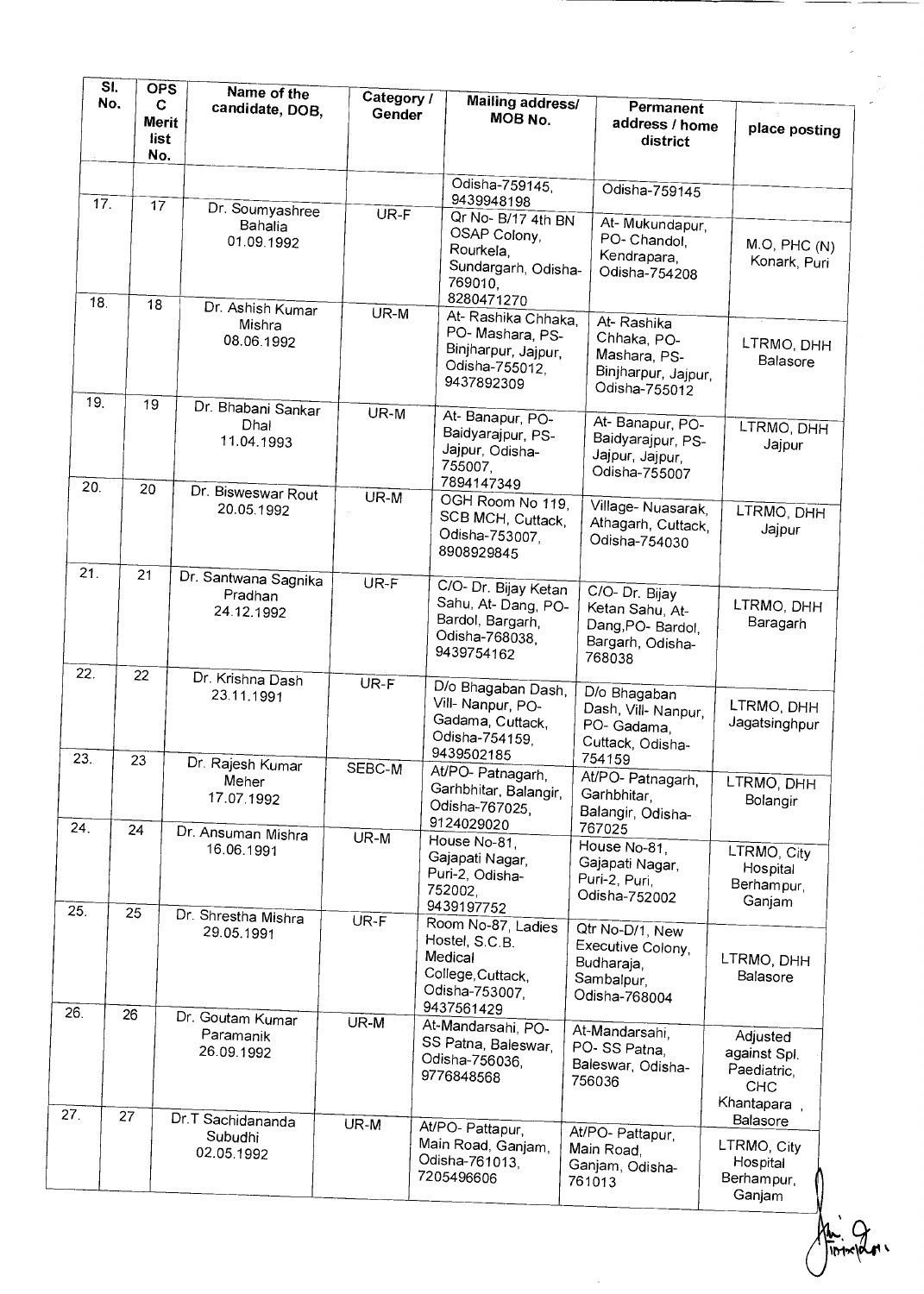| SI.<br>No. | <b>OPS</b><br>C<br><b>Merit</b><br>list | Name of the<br>candidate, DOB,               | Category /<br>Gender | Mailing address/<br><b>MOB No.</b>                                                                                                          | Permanent<br>address / home<br>district                                                                                          | place posting                                                                |
|------------|-----------------------------------------|----------------------------------------------|----------------------|---------------------------------------------------------------------------------------------------------------------------------------------|----------------------------------------------------------------------------------------------------------------------------------|------------------------------------------------------------------------------|
| 28.        | No.<br>28                               | Dr. Subhashree<br>Nayak<br>01.06.1993        | UR-F                 | Plot No. 303/2874,<br>Bajarang Nagar,<br>Jharpada, Canal<br>Road, Jharpada,<br>Bhubaneswar,<br>Khordha, Odisha-<br>751006,<br>8763932806    | Plot No. 303/2874,<br>Bajarang Nagar,<br>Jharpada, Canal<br>Road, Jharpada,<br>Bhubaneswar,<br>Khordha, Odisha-<br>751006        | LTRMO, City<br>Hospital<br>Berhampur,<br>Ganjam                              |
| 29.        | 29                                      | Dr. Sunayani Behera<br>12.04.1991            | SC-F                 | At-Odapada, PO-<br>Hindol Road, PS-<br>Motanga,<br>Dhenkanal, Odisha-<br>759019,<br>8658483775                                              | At-Odapada, PO-<br>Hindol Road, PS-<br>Motanga,<br>Dhenkanal,<br>Odisha-759019                                                   | LTRMO, DHH<br>Khurdha                                                        |
| 30.        | 30                                      | Dr. Sulagna Negi<br>13.03.1991               | UR-F                 | At-Tulsinagar, Near<br>Machis Factory,<br>Post-Bolangir,<br>Bolangir, Odisha-<br>767001,<br>9439580650                                      | At-Tulsinagar,<br>Near Machis<br>Factory, Post-<br>Bolangir, Bolangir,<br>Odisha-767001                                          | Adjusted<br>against Spl.<br>Medicine, CHC<br>Tarava,<br>Sonepur              |
| 31.        | 31                                      | Dr. Debabrata Mishra<br>22.08.1991           | UR-M                 | Shop No. 663, Ispat<br>Central Market,<br>Sector-19, Rourkela,<br>Sundargarh, Odisha-<br>769005,<br>7008947723                              | SC-30, Shakti<br>Nagar, Rourkela,<br>Sundargarh,<br>Odisha-769014                                                                | Adjusted<br>against Spl.<br>O&G, CHC<br>Subdega,<br>Sundargarh<br>LTRMO, DHH |
| 32.        | 32                                      | Dr. Siddhartha<br>Shankar Pati<br>10.04.1992 | UR-M                 | C/o Dukhishyama<br>Dalei, Tulsi Nagar,<br>3rd Lane, Gate<br>Bazar, Berhampur,<br>Ganjam, Odisha-<br>760001,<br>8093836745                   | Niladri Bihar, 2nd<br>Lane, Tahasil<br>Colony,<br>Digapahandi,<br>Ganjam, Odisha-<br>761012                                      | Paralakhemund<br>i, Gajapati                                                 |
| 33.        | 33                                      | Dr. Ashish Kumar<br>Sahoo<br>15.05.1993      | UR-M                 | Plot No-240, Lane-<br>11, Road-1,<br>Jagnnath Vihar,<br>Baramunda, PO-<br>Delta, PS-<br>Khandagiri, Khurda,<br>Odisha-751003,<br>9438046219 | Plot No-240, Lane-<br>11, Road-1,<br>Jagnnath Vihar,<br>Baramunda, PO-<br>Delta, PS-<br>Khandagiri,<br>Khurda, Odisha-<br>751003 | LTRMO, DHH<br>Jharsuguda                                                     |
| 34.        | 34                                      | Dr. Abhilash Panda<br>22.05.1992             | UR-M                 | Bank Colony 3rd<br>Lane, Lochapuda<br>Road Near Air,<br>Berhampur, Ganjam,<br>Odisha-760001<br>,9861307311                                  | Bank Colony 3rd<br>Lane, Lochapuda<br>Road Near Air,<br>Berhampur,<br>Ganjam, Odisha-<br>760001                                  | LTRMO, DHH<br>Paralakhemund<br>i, Gajapati                                   |
| 35.        | 35                                      | Dr. Jyoti Prakash Ram<br>01.06.1991          | UR-M                 | S/o- Gopal Charan<br>Ram, At/PO-<br>Fakirpur, Keonjhar,<br>Odisha-758022,<br>7504241401                                                     | S/o- Gopal Charan<br>Ram, At/PO-<br>Fakirpur, Keonjhar,<br>Odisha-758022                                                         | LTRMO, DHH<br>Keonjhar                                                       |
| 36.        | 36                                      | Dr. Himansu Parida<br>16.02.1993             | UR-M                 | Plot No-600, Surya<br>Vihar,<br>Gadamahaveer<br>Road, Samantrapur,<br>Bhubaneswar,<br>Khurda, Odisha-<br>751002,<br>9438400548              | Plot No-600, Surya<br>Vihar.<br>Gadamahaveer<br>Road,<br>Samantrapur,<br>Bhubaneswar,<br>Khurda, Odisha-<br>751002               | LTRMO, DHH<br>Jharsuguda                                                     |

Jui 201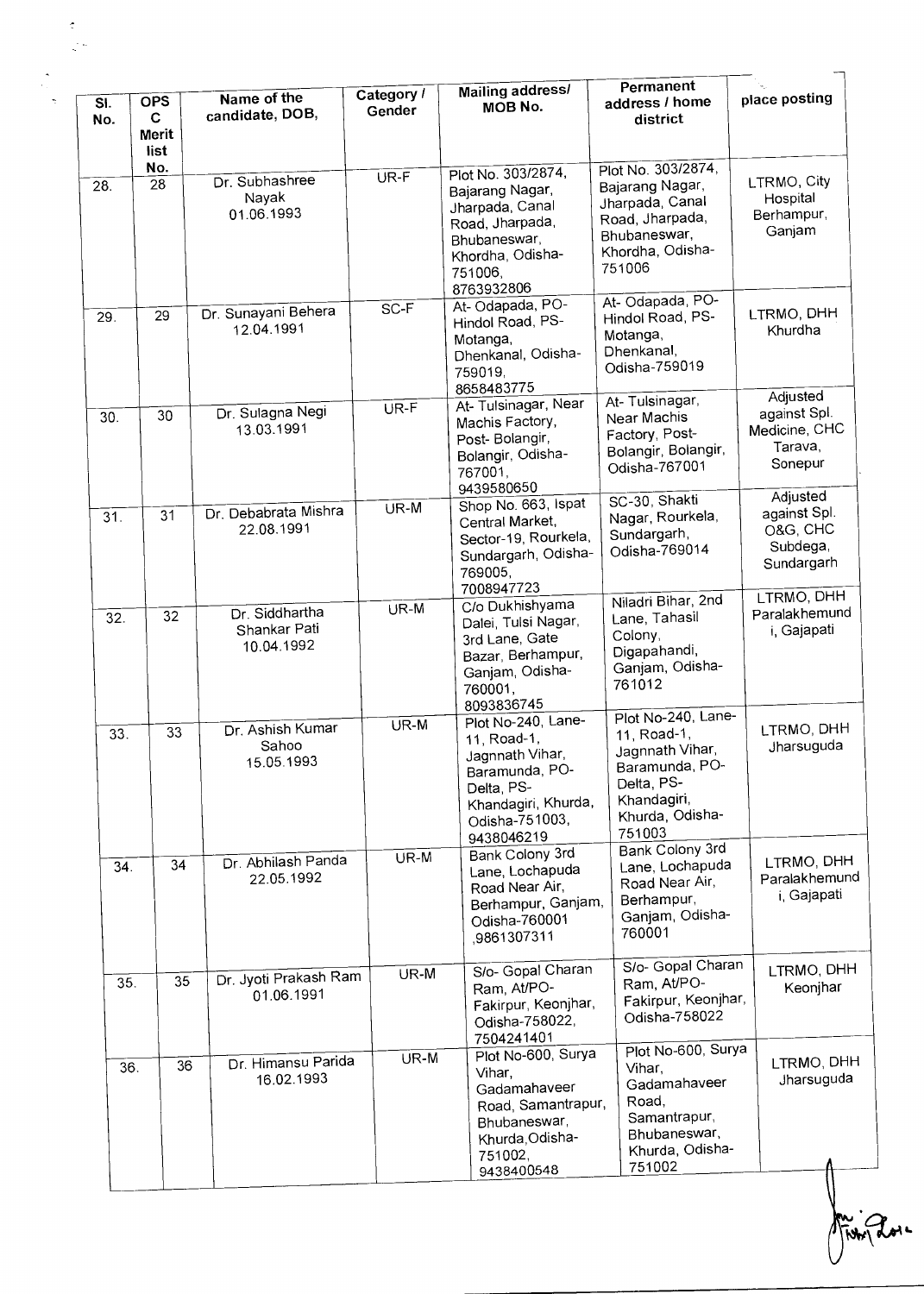|            | SI.<br>No. | <b>OPS</b><br>C<br><b>Merit</b><br>list<br>No. | Name of the<br>candidate, DOB,                               | Category /<br>Gender | <b>Mailing address/</b><br>MOB No.                                                                                                              |        | Permanent<br>address / home<br>district                                                     | place posting                                                     |
|------------|------------|------------------------------------------------|--------------------------------------------------------------|----------------------|-------------------------------------------------------------------------------------------------------------------------------------------------|--------|---------------------------------------------------------------------------------------------|-------------------------------------------------------------------|
|            | 37.        | $3\overline{7}$                                | Dr. Shubhra Palo<br>05.07.1990                               | $UR-F$               | Ram Nagar, 2nd<br>Lane, Kamapalli,<br>Berhampur, Ganjam,<br>Odisha-760004,                                                                      |        | Ram Nagar, 2nd<br>Lane, Kamapalli,<br>Berhampur,<br>Ganjam, Odisha-                         | LTRMO, City<br>Hospital<br>Berhampur,                             |
| 38.        |            | 38                                             | Dr. Chandan Kumar<br>Jena<br>20.04.1990                      | $UR-M$               | 9439961700<br>At-Teghari, PO<br>Chamargan,<br>Balasore, Odisha-<br>756032,                                                                      |        | 760004<br>At-Teghari, PO<br>Chamargan,<br>Balasore, Odisha-<br>756032                       | Ganjam<br>Adjusted<br>against Spl.<br>Paed., CHC<br>Bangiriposhi, |
| 39.        |            | 39                                             | Dr. Manisha Patro<br>21.12.1990                              | UR-F                 | 8908579368<br>At-Medical Bank<br>Colony, 3rd Lane,<br>Berhampur, Ganjam,<br>Odisha-760004,<br>8895583838                                        |        | At- Medical Bank<br>Colony, 3rd Lane,<br>Berhampur,<br>Ganjam, Odisha-<br>760004            | Mayurbhanja<br>LTRMO, City<br>Hospital<br>Berhampur,<br>Ganjam    |
| 40.        | 40         |                                                | Dr. Biswojit Behera<br>13.04.1992                            | $UR - \overline{M}$  | Room No-21, House<br>Staff and New Gents<br>Hostel, S.C.B.<br>Medical<br>College, Cuttack,<br>Cuttack, Odisha-<br>753007,                       |        | At/PO- Eram, PS-<br>Basudevpur,<br>Bhadrak, Odisha-<br>756162                               | LTRMO, DHH<br>Balasore                                            |
| 41.        | 41         |                                                | Dr. Biraja Prasad<br>Beura<br>18.06.1991                     | $UR-M$               | 8895174471<br>At- Pradhan Patkira,<br>PO- Kusunpur, Via-<br>Asureswar,<br>Kendrapara, Odisha-<br>754209,<br>9853405308                          |        | At- Pradhan<br>Patkira, PO-<br>Kusunpur, Via-<br>Asureswar,<br>Kendrapara,<br>Odisha-754209 | LTRMO, DHH<br>Kendrapara                                          |
| 42.<br>43. | 42<br>43   |                                                | Dr. Rashmi Ranjan<br>Beura<br>19.02.1991<br>Dr. Kamalakhya   | $UR-M$               | At-Kendupatna,<br>Post-Dadha, PS-<br>Nandankanan,<br>Khurda, Odisha-<br>754005,<br>7504465078                                                   |        | At-Kendupatna,<br>Post-Dadha, PS-<br>Nandankanan,<br>Khurda, Odisha-<br>754005              | M.O, PHC(N)<br>Begunia,<br>Khurda                                 |
| 44.        | 44         |                                                | Samantaraya<br>17.05.1993<br>Dr. Binaya Kumar                | UR-M                 | Badakhemundi<br>Street, Near New<br>BusStand,<br>Berhampur, Ganjam,<br>Odisha-760001,<br>7205824305                                             |        | Badakhemundi<br>Street, Near New<br>BusStand,<br>Berhampur,<br>Ganjam, Odisha-<br>760001    | M.O, UPHC<br>Berhampur,<br>Ganjam                                 |
| 45.        | 45         |                                                | Muduli<br>11.04.1985                                         | UR-M                 | At-Koduabereni,<br>Post-Thanapalli,<br>Via- Baghamari,<br>Khordha, Odisha-<br>752061,<br>9658130304                                             |        | At-Koduabereni,<br>Post-Thanapalli,<br>Via- Baghamari,<br>Khordha, Odisha-<br>752061        | M.O, PHC(N)<br>Rameswar,<br>Khurda                                |
| 46.        | 46         |                                                | Dr. Jeebanjyoti Mishra<br>28.06.1993<br>Dr. Subhashree Barik | UR-M                 | C/o- Bijayalaxmi<br>Dash, Near Prasan<br>Patsani High School,<br>At-PO-Ramachandi,<br>PS-Narangarh,<br>Khurda, Odisha-<br>752018,<br>8328943856 | 752026 | At-Hansara, PO-<br>Narasinghpur, PS-<br>Ranapur,<br>Nayagarh, Odisha-                       | Adjusted<br>against Spl.<br>Medicine, CHC<br>Haldia,<br>Khurda    |
|            |            |                                                | 25.06.1991                                                   | SEBC-F               | At-Guaranga, PO-<br>Thanual, Via-<br>Haridaspur, Jajpur,<br>Odisha-755024,                                                                      |        | At- Guaranga, PO-<br>Thanual, Via-<br>Haridaspur, Jajpur,<br>Odisha-755024                  | M.O, PHC(N)<br>BARANG,<br>Cuttack                                 |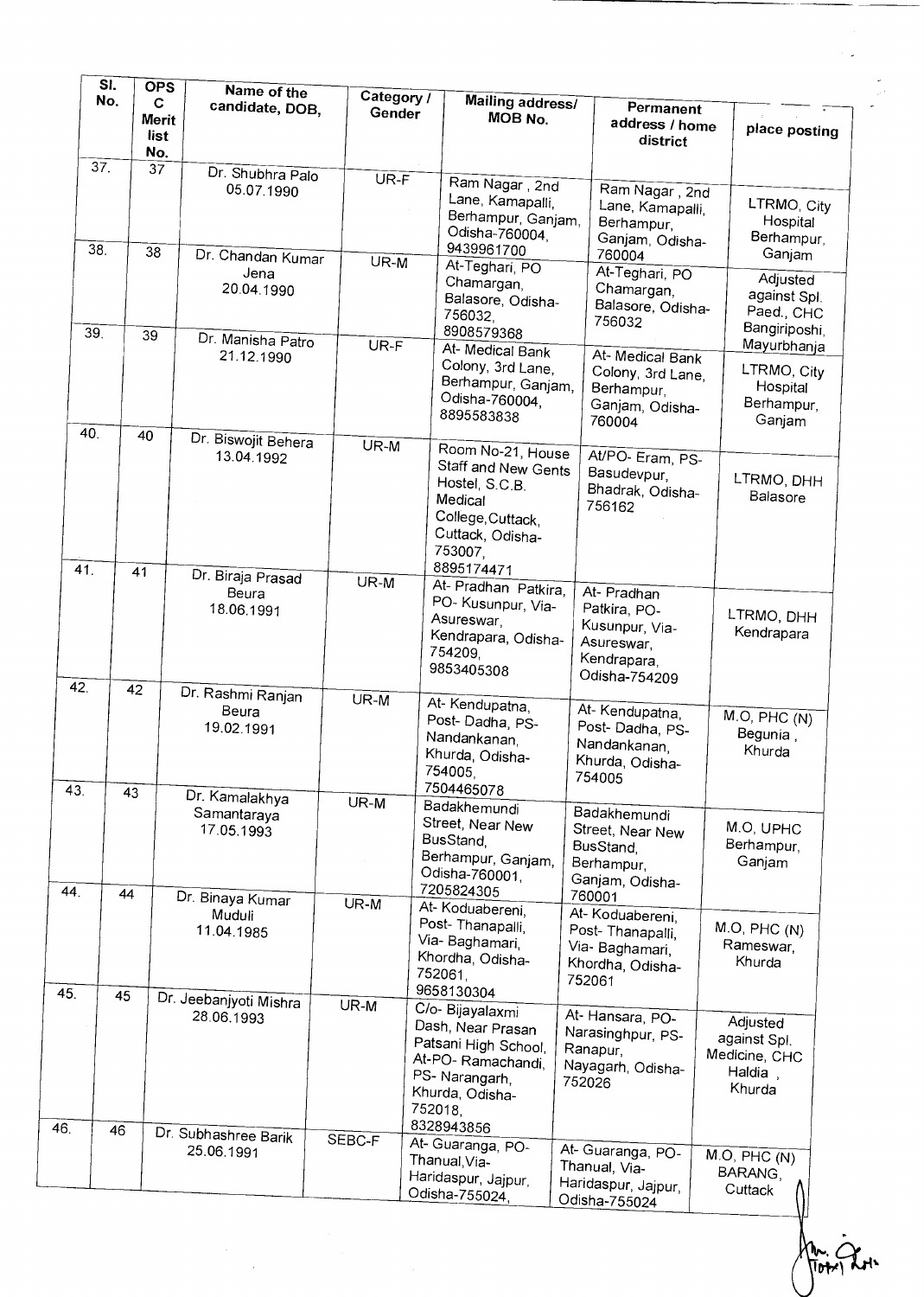| $\overline{\mathsf{S}}$ l.<br>No. | <b>OPS</b><br>C<br>Merit<br>list | Name of the<br>candidate, DOB,             | Category /<br>Gender | <b>Mailing address/</b><br>MOB No.                                                                                                 | Permanent<br>address / home<br>district                                                                          | $\sqrt{2}$<br>place posting                                                          |
|-----------------------------------|----------------------------------|--------------------------------------------|----------------------|------------------------------------------------------------------------------------------------------------------------------------|------------------------------------------------------------------------------------------------------------------|--------------------------------------------------------------------------------------|
|                                   | No.                              |                                            |                      | 9853905910                                                                                                                         |                                                                                                                  |                                                                                      |
| 47.                               | 47                               | Dr. Kanhu Charan<br>Nayak<br>21.12.1992    | $UR-M$               | At- Patna Street<br>Babanpur, Via-<br>Nuagam, Aska,<br>Ganjam, Odisha-<br>761111,<br>8984659194                                    | At- Patna Street<br>Babanpur, Via-<br>Nuagam, Aska,<br>Ganjam, Odisha-<br>761111                                 | Adjusted<br>against Spl.<br>Paediatric,<br><b>CHC</b><br>Brahmanapada<br>, Kandhamal |
| 48.                               | 48                               | Dr. Purusottam Swain<br>01.03.1993         | UR-M                 | $C3/303$ , Radhika<br>Tower, Tankapani<br>Road,<br>Bhubaneswar,<br>Khordha, Odisha-<br>751018<br>9853227269                        | $C3/303$ , Radhika<br>Tower, Tankapani<br>Road,<br>Bhubaneswar,<br>Khordha, Odisha-<br>751018                    | Adjusted<br>against Spl.<br>Paediatric,<br>CHC Jatani,<br>Khurda                     |
| 49.                               | 49                               | Dr. Sunil Kumar<br>Mohapatra<br>07.03.1993 | UR-M                 | At- Gopabandhu<br>Bihar, PO-Bolagad,<br>Khordha, Odisha-<br>752066,<br>9439858309                                                  | At- Gopabandhu<br>Bihar, PO-<br>Bolagad, Khordha,<br>Odisha-752066                                               | Adjusted<br>against Spl.<br>Paed., CHC<br>Tihidi, Bhadrak                            |
| 50.                               | 50                               | Dr. Pratitee Panigrahi<br>10.02.1991       | UR-F                 | At- Ganga Nagar,<br>PO-Patnagarh,<br>Balangir, Odisha-<br>767025,<br>8895810761                                                    | At- Ganga Nagar,<br>PO-Patnagarh,<br>Balangir, Odisha-<br>767025                                                 | LTRMO, DHH<br>Baragarh                                                               |
| 51.                               | 51                               | Dr.Preetam Ghosal<br>19.03.1992            | UR-M                 | At-PG Hostel-<br>2, Room No-76<br>MKCGMC,<br>Berhampur,<br>Ganjam, Odisha-<br>760004,9040593210                                    | At-VIP Colony<br>Gopalgaon, PO-<br>Srikanthapur,<br>Balasore, Odisha-<br>756001                                  | LTRMO, DHH<br>Balasore                                                               |
| 52.                               | 52                               | Dr.Swatismita Shaw<br>15.03.1993           | UR-F                 | Kuruda Post,<br>Kuruda, PS-Sadar<br>Near BSNL Tower,<br>Balasore, Odisha-<br>756056,<br>9438527644                                 | Kuruda Post,<br>Kuruda, PS-Sadar<br>Near BSNL Tower,<br>Balasore, Odisha-<br>756056                              | LTRMO, DHH<br>Balasore                                                               |
| 53.                               | 53                               | Dr.Jyotirmayee Mishra<br>12.07.1992        | UR-F                 | C/o-Saroj Kumar<br>Mishra, AT-<br>Purohitpur,<br>PO-<br>Jagatsinghpur, Odish<br>a-754103,<br>9776540067                            | C/o-Saroj Kumar<br>Mishra, AT-<br>Purohitpur, PO-<br>Jagatsinghpur, Odi<br>sha-754103,<br>9776540067             | Adjusted<br>against Spl.<br>Medicine, CHC<br>Mandasahi,<br>Jagatsinghpur             |
| 54.                               | 54                               | Dr.Bisnu Prasad<br>Meher<br>20.01.1985     | UR-M                 | Dr.Bisnu Prasad<br>Meher, AT/Po-CHC<br>Turekela,<br>Govt.Quarter<br>Hospital Campus,<br>Balangir, Odisha-<br>767060,<br>8280497983 | Dr.Bisnu Prasad<br>Meher S/o-Anadi<br>Meher, At-<br>Kukurmunda, P.O-<br>P.Rampur,<br>Bolangir, Odisha-<br>767041 | Adjusted<br>against Spl.<br>O&G, CHC<br>Kholan,<br>Bolangir                          |
| 55.                               | 55                               | Dr Somalin Satapathy,<br>09.10.1992        | UR-F                 | Room No.153 New<br>SR Hostel, SCB<br>Medical College<br>Campus, Cuttack,<br>Odisha-753007,<br>8763394783                           | C/O-Debasish<br>Hota, Sriram<br>Nagar,<br>Shayamacharanpu<br>r, Dhenkanal<br>Sadar,<br>Dhenkanal, Odisha         | LTRMO, DHH<br>Malkangiri                                                             |
| 56                                | 56                               | Dr.Anita Subudhi                           | UR-F                 | AT-Kapasia, PO-                                                                                                                    | AT-Kapasia, PO-                                                                                                  | Adjusted                                                                             |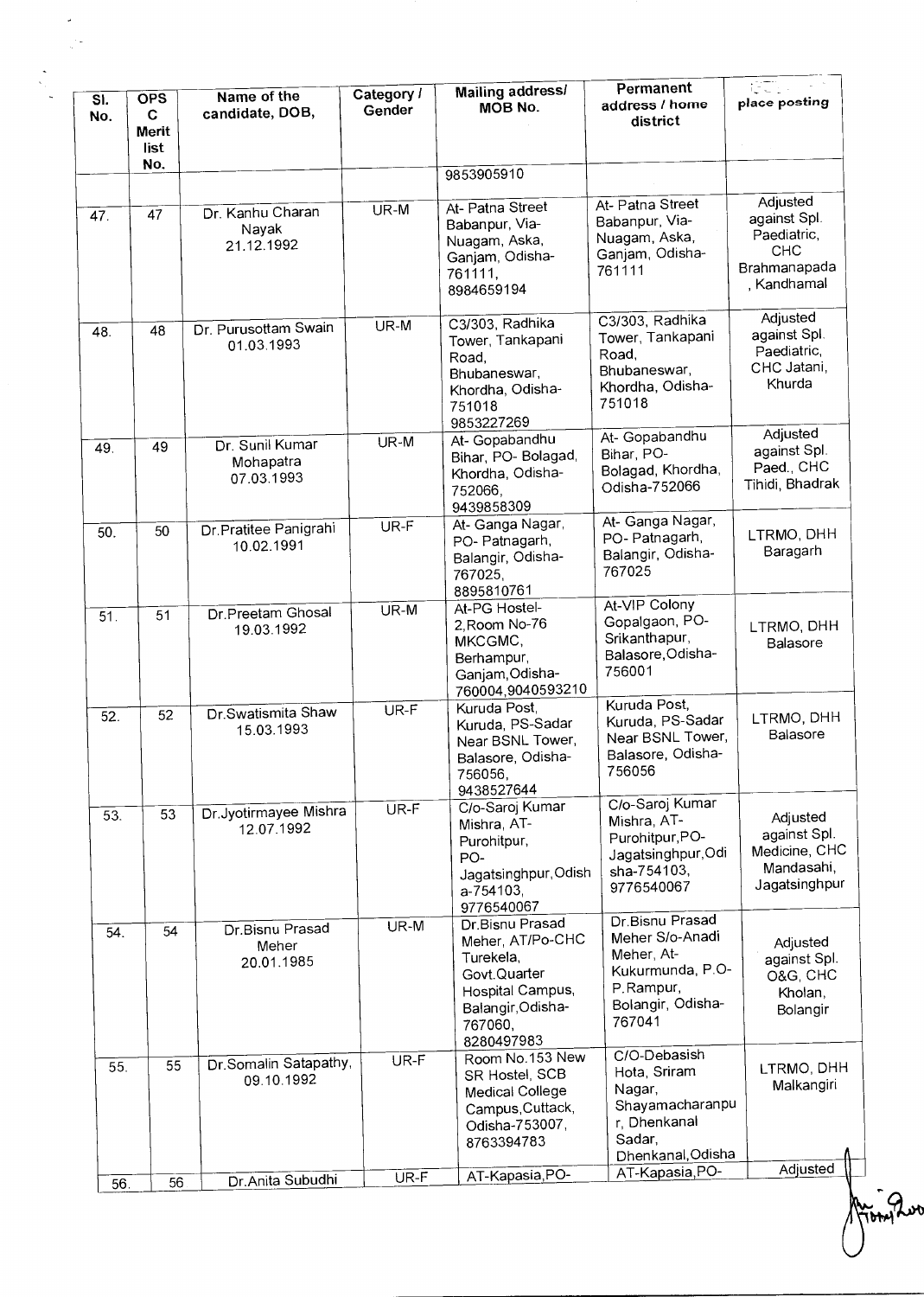| SĪ.               | <b>OPS</b>                | Name of the                               | Category / | <b>Mailing address/</b>                                                                                                                              | <b>Permanent</b>                                                                              | u si vi                                                           |
|-------------------|---------------------------|-------------------------------------------|------------|------------------------------------------------------------------------------------------------------------------------------------------------------|-----------------------------------------------------------------------------------------------|-------------------------------------------------------------------|
| No.               | C<br>Merit<br>list<br>No. | candidate, DOB,                           | Gender     | MOB No.                                                                                                                                              | address / home<br>district                                                                    | place posting                                                     |
|                   |                           | 27.04.1993                                |            | Dabardhua Patna,<br>Via-Bolgarh,<br>Khordha, Odisha-<br>752066,<br>7504111984                                                                        | Dabardhua Patna,<br>Via-Bolgarh,<br>Khordha, Odisha-<br>752066                                | against Spl.<br>Medicine, CHC<br>Balugaon,<br>Khurdha             |
| $\overline{57}$ . | 57                        | Dr. Sunita Das<br>16.08.1990              | $UR-F$     | Plot No-<br>163/5933/7287,<br>Near-D.N. Youth<br>Club at Chakeisihan,<br>P.O-Rasulgarh,<br>Bhubaneswar,<br>Khurdha, Odisha-<br>751010,<br>9437036995 | At-Mirapatna, PO-<br>Kendrapara, Odish<br>a-754211                                            | LTRMO, DHH<br>Kendrapara                                          |
| 58.               | 58                        | Dr.Santoshinee Rout<br>16.07.1993         | $UR-F$     | At-Dahanigadia, PO-<br>Bangarakota, Via-<br>Kusaleswar,<br>Jajpur, Odisha-<br>758025.<br>7381585696                                                  | At-Dahanigadia,<br>PO-Bangarakota,<br>Via-Kusaleswar,<br>Jajpur, Odisha-<br>758025,           | LTRMO, DHH<br>Jajpur                                              |
| 59.               | 59                        | Dr.Malaya Nanda<br>05.05.1992             | $UR-M$     | G.M. College Road<br>Fatak, P.O-<br>Budharaja,<br>Sambalpur, Odisha-<br>768004,<br>8280932315                                                        | G.M. College Road<br>Fatak, P.O-<br>Budharaja,<br>Sambalpur, Odisha<br>-768004                | LTRMO, DHH<br>Baragarh                                            |
| 60.               | 60                        | Dr Upasana Mohanty,<br>07.09.1991         | UR-F       | Plot No.256 SA-19,<br>Main Road<br>Shaktinagar,<br>Rourkela,<br>Sundergarh,<br>Odisha-769014.<br>8280529910                                          | Plot No.256 SA-<br>19, Main Road<br>Shaktinagar,<br>Rourkela,<br>Sundergarh,<br>Odisha-769014 | LTRMO, DHH<br>Sundargarh                                          |
| 61.               | 61                        | Dr.Niranjan Padhy<br>06.04.1992           | UR-M       | House<br>No.53, Gajapati<br>Nagar-14,<br>Berhampur, Ganjam,<br>Odisha-760010,<br>9937134139                                                          | House<br>No.53, Gajapati<br>Nagar-14,<br>Berhampur,<br>Ganjam, Odisha-<br>760010              | Adjusted<br>against Spl.<br>O&G, CHC<br>Kukudakhandi,<br>Ganjam   |
| 62.               | 62                        | Dr.Soumya Ranjan<br>Pradhan<br>20.02.1991 | SEBC-M     | Qrs No.-C &, W<br>32D Railway Colony,<br>Ashok Nagar,<br>Bhubaneswar,<br>Khurdha, Odisha-<br>751009.<br>9439695708                                   | At-Gobindpur, PO-<br>GopalJewapatna, P<br>S-Kendrapara,<br>Kendrapara<br>Odisha-754250,       | Adjusted<br>against Spl.<br>Paed., CHC<br>Khandapada,<br>Nayagarh |
| 63.               | 63                        | Dr.Sabyasachi Biswal<br>20.07.1991        | UR-M       | Madanmohan<br>Pada, PO-Angul,<br>Odisha-759122,<br>9658954579                                                                                        | Madanmohan<br>Pada, PO-Angul,<br>Odisha-759122                                                | LTRMO, DHH<br>Bolangir                                            |
| 64.               | 64                        | Dr. Trilokesh Routray<br>15.04.1987       | UR-M       | Plot-<br>no.144, Nuasahi, Ras<br>ulgarh,<br>Bhubaneswar,<br>Khurdha, Odisha-<br>751010,<br>9591210190                                                | Plot-<br>No.144, Nuasahi, R<br>asulgarh,<br>Bhubaneswar, Khur<br>dha, Odisha-<br>751010       | Adjusted<br>against Spl.<br>Surgery, CHC<br>Mangalpur,<br>Jajpur  |
| 65.               | 65                        | Dr.Debasis Giri<br>23.06.1993             | UR-M       | At-Goudadanda, PO-<br>Remuna, Balasore,<br>Odisha-756019,<br>9040350596                                                                              | At-Goudadanda,<br>PO-Remuna,<br>Balasore, Odisha-<br>756019                                   | LTRMO, DHH<br>Balasore                                            |

**• 'b\*N944'.**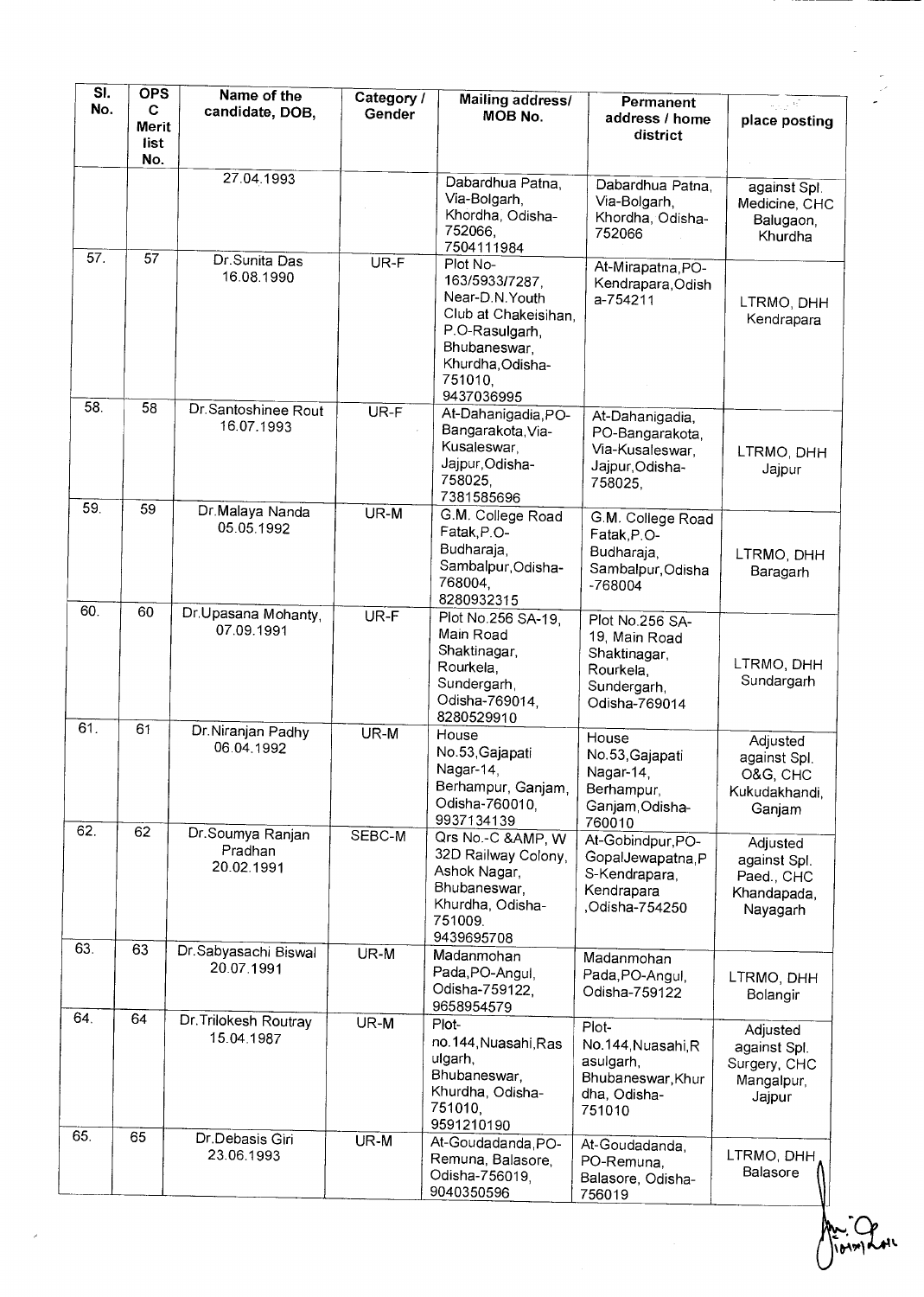| SI.<br>No. | <b>OPS</b><br>C<br>Merit<br>list | Name of the<br>candidate, DOB,             | Category /<br>Gender | Mailing address/<br>MOB No.                                                                                                                 | Permanent<br>address / home<br>district                                                                                                  | place posting                                                       |
|------------|----------------------------------|--------------------------------------------|----------------------|---------------------------------------------------------------------------------------------------------------------------------------------|------------------------------------------------------------------------------------------------------------------------------------------|---------------------------------------------------------------------|
| 66.        | No.<br>66                        | Dr. Srushti Sahoo,<br>11.02.1992           | $\overline{UR-F}$    | B/43, Bank Colony,<br>Sector-9,<br>CDA, Cuttack,<br>Odisha-753014,<br>9438530305                                                            | B/43, Bank Colony,<br>Sector-9, CDA,<br>Cuttack, Odisha-<br>753014                                                                       | Adjusted<br>against Spl.<br>Surgery, CHC<br>Khandapada,<br>Nayagarh |
| 67.        | 67                               | Dr. Alok Nath Samal,<br>04.11.1990         | $\overline{U}R-M$    | At-Kopanda, PO/PS-<br>Jajpur Road, Jajpur,<br>Odisha-755019,<br>9439920014                                                                  | At-Kopanda,<br>PO/PS-Jajpur<br>Road, Jajpur,<br>Odisha-755019                                                                            | Adjusted<br>against Spl.<br>Med., CHC<br>Korei, Jajpur              |
| 68.        | 68                               | Dr.Reshma Biswal<br>04.10.1989             | UR-F                 | At-Sarapada, PO-<br>Bodhanga,<br>Nischintakoili,<br>Cuttack, Odisha-<br>754207,<br>9090509969                                               | At-Sarapada, PO-<br>Bodhanga,<br>Nischintakoili,<br>Cuttack, Odisha-<br>754207                                                           | LTRMO, DHH<br>Mayurbhanja                                           |
| 69.        | 69                               | Dr.Chinmayee Lenka<br>17.05.1993           | UR-F                 | C/O-Pramod Kumar<br>Lenka, At-Near<br>Tanisha Building,<br>Near Hotel<br>Debakanya, LIC<br>Lane, Dhenkanal,<br>Odisha-<br>759001,8280020172 | C/O-Pramod<br>Kumar Lenka, At-<br>Near Tanisha<br>Building, Near<br>Hotel Debakanya,<br>LIC<br>Lane, Dhenkanal, O<br>disha-759001        | Adjusted<br>against Spl.<br>Medicine, CHC<br>Jorum, Cuttack         |
| 70.        | 70                               | Dr Monalisa Pal,<br>04.04.1991             | UR-F                 | Mayapuri<br>Apartment, Flat-<br>A2/3, Vivekananda<br>Marg, Post-<br>Oldtown, Khordha, O<br>disha-751002,<br>9853633417                      | Ratna Bazaar, PO-<br>Dhenkanal, R.S,<br>PS-Dhenkanal<br>Sadar, Near<br>Dhenkanal Main<br>Railway<br>Station, Dhenkanal,<br>Odisha-759013 | LTRMO, DHH<br>Baragarh                                              |
| 71.        | $\overline{71}$                  | Dr.Dilleep Kumar<br>Meher<br>20.06.1993    | SEBC-M               | Room No.141 Old<br>Gents Hostel, SCB<br>Medical College,<br>Mangalabag,<br>Cuttack, Odisha-<br>753007,<br>8763960339                        | At-Sialbandh, PO-<br>Tendapadar, Via-<br>P.Rampur,<br>Balangir, Odisha-<br>767041                                                        | Adjusted<br>against Spl.<br>O&G, CHC<br>Khaparakhole,<br>Bolangir   |
| 72.        | $\overline{72}$                  | Dr.Debasish Hota<br>26.06.1989             | UR-M                 | Room no.153, SCB<br>Medical Campus,<br>Cuttack, Odisha-<br>753007,<br>9439673373                                                            | Sriram Nagar,<br>Shayamcharanpur,<br>Dhenkanal,<br>Odisha-759001                                                                         | LTRMO, DHH<br>Malkangiri                                            |
| 73.        | 73                               | Dr. Swati Sudha Sahu<br>24.05.1992         | UR-F                 | Hatapada, At/PO-<br>Jagannathprasad,<br>Ganjam, Odisha-<br>761121,<br>8917462586                                                            | Hatapada, At/PO-<br>Jagannathprasad,<br>Ganjam, Odisha-<br>761121                                                                        | LTRMO, City<br>Hospital<br>Berhampur,<br>Ganjam                     |
| 74.        | 74                               | Dr. Partha Sarathi<br>Mishra<br>23.03.1992 | UR-M                 | Room No.143, Old<br>Gents Hostel, SCB<br>Medical<br>College, Mangalabag<br>, Cuttack, Odisha-<br>753007,<br>9438465468                      | At-Gurunagar<br>Sasan, PO-Kothar,<br>PS-Dhusuri,<br>Bhadrak, Odisha-<br>756118                                                           | LTRMO, DHH<br>Jagatsinghpur                                         |
| 75.        | 75                               | Dr.Dipti Ranjan Dhar<br>28.04.1993         | UR-M                 | Ahalya Bhawan,<br>Nuapatna,<br>Mangalabag,<br>Cuttack, Odisha-<br>753001,<br>9853907596                                                     | Ahalya Bhawan,<br>Nuapatna,<br>Mangalabag,<br>Cuttack, Odisha-<br>753001                                                                 | LTRMO, DHH<br>Jagatsinghpur                                         |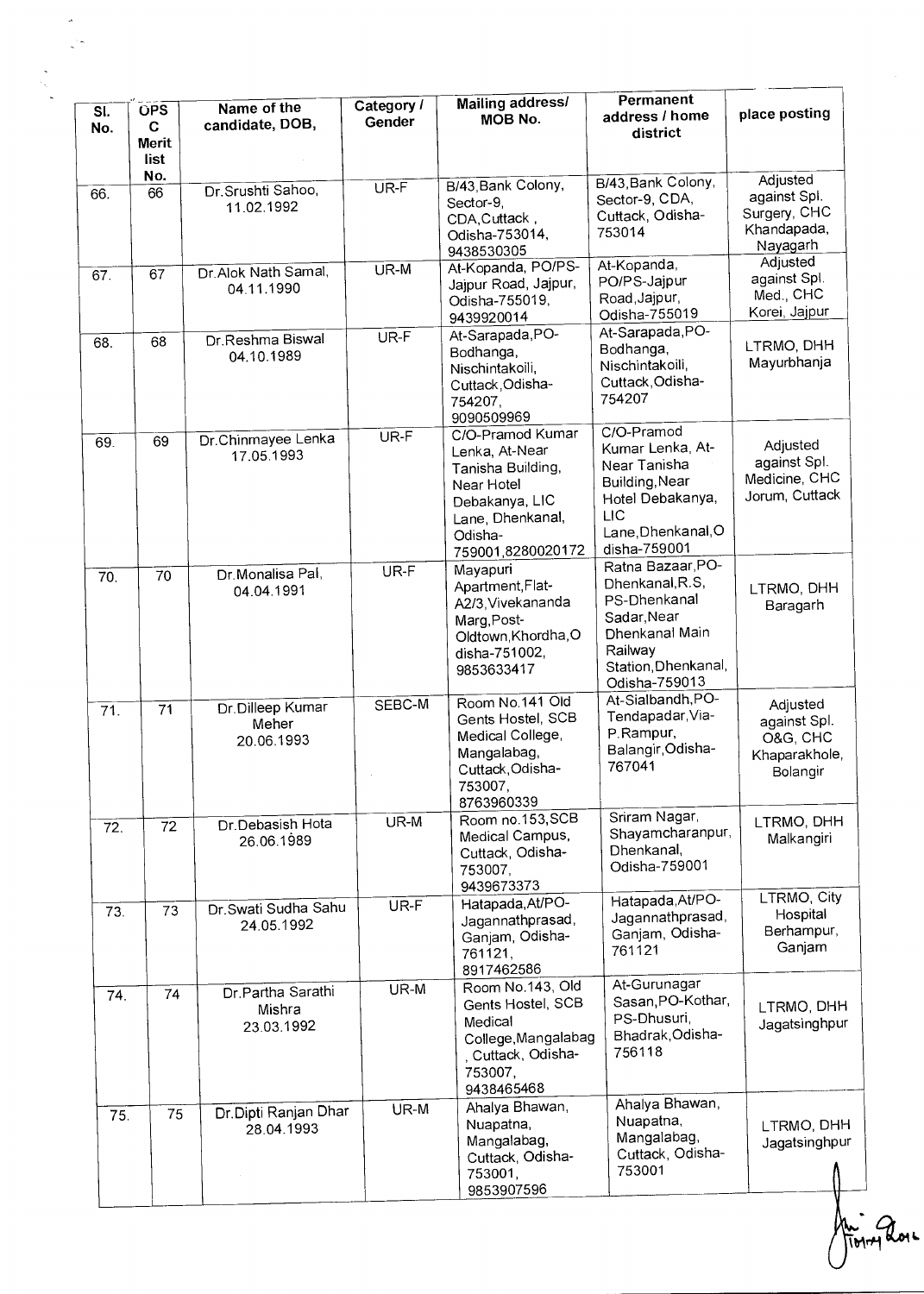| SI.<br>No. | <b>OPS</b><br>C | Name of the                      | Category / | Mailing address/                      | Permanent                                | $\frac{\partial}{\partial \theta} \left( \frac{\partial}{\partial \theta} \right) \frac{\partial}{\partial \theta} \left( \frac{\partial}{\partial \theta} \right) \frac{\partial}{\partial \theta} \left( \frac{\partial}{\partial \theta} \right) \frac{\partial}{\partial \theta} \left( \frac{\partial}{\partial \theta} \right) \frac{\partial}{\partial \theta} \frac{\partial}{\partial \theta} \frac{\partial}{\partial \theta} \frac{\partial}{\partial \theta} \frac{\partial}{\partial \theta} \frac{\partial}{\partial \theta} \frac{\partial}{\partial \theta} \frac{\partial}{\partial \theta} \frac{\partial}{\partial \theta} \frac{\partial}{\partial \theta} \frac{\partial}{\partial \theta} \frac{\partial}{\$ |
|------------|-----------------|----------------------------------|------------|---------------------------------------|------------------------------------------|------------------------------------------------------------------------------------------------------------------------------------------------------------------------------------------------------------------------------------------------------------------------------------------------------------------------------------------------------------------------------------------------------------------------------------------------------------------------------------------------------------------------------------------------------------------------------------------------------------------------------------------------------------------------------------------------------------------------------------|
|            | Merit           | candidate, DOB,                  | Gender     | MOB No.                               | address / home                           | place posting                                                                                                                                                                                                                                                                                                                                                                                                                                                                                                                                                                                                                                                                                                                      |
|            | list            |                                  |            |                                       | district                                 |                                                                                                                                                                                                                                                                                                                                                                                                                                                                                                                                                                                                                                                                                                                                    |
| 76.        | No.<br>76       | Dr.Sidharth Shankar              | $UR-M$     |                                       |                                          |                                                                                                                                                                                                                                                                                                                                                                                                                                                                                                                                                                                                                                                                                                                                    |
|            |                 | Panigrahi                        |            | C/O-Dr.Balaram<br>Panigarhi, Behind   | C/O-Dr.Balaram<br>Panigarhi, Behind      | Adjusted                                                                                                                                                                                                                                                                                                                                                                                                                                                                                                                                                                                                                                                                                                                           |
|            |                 | 31.07.1990                       |            | Civil                                 | Civil Court,                             | against Spl.<br>Med., CHC                                                                                                                                                                                                                                                                                                                                                                                                                                                                                                                                                                                                                                                                                                          |
|            |                 |                                  |            | Court, Bolangir, Odish<br>a-767001.   | Bolangir, Odisha-                        | Binika, Sonepur                                                                                                                                                                                                                                                                                                                                                                                                                                                                                                                                                                                                                                                                                                                    |
|            |                 |                                  |            | 8895710928                            | 767001                                   |                                                                                                                                                                                                                                                                                                                                                                                                                                                                                                                                                                                                                                                                                                                                    |
| 77.        | 77              | Dr. Dhirej Kumar<br>Lenka        | SEBC-M     | Room No.27, Old                       | At-Muraripur, PO-                        |                                                                                                                                                                                                                                                                                                                                                                                                                                                                                                                                                                                                                                                                                                                                    |
|            |                 | 07.07.1992                       |            | Gents Hostel, SCB<br>Medical          | Ekdal, PS-Kanpur,<br>Cuttack, Odisha-    | LTRMO, DHH                                                                                                                                                                                                                                                                                                                                                                                                                                                                                                                                                                                                                                                                                                                         |
|            |                 |                                  |            | College, Cuttack, Odi                 | 754037                                   | Jagatsinghpur                                                                                                                                                                                                                                                                                                                                                                                                                                                                                                                                                                                                                                                                                                                      |
|            |                 |                                  |            | sha-753007<br>9658166281              |                                          |                                                                                                                                                                                                                                                                                                                                                                                                                                                                                                                                                                                                                                                                                                                                    |
| 78.        | 78              | Dr.Jasobanta Behera              | $UR-M$     | Room No.65, Old                       | At-Gopalpur, PO-                         |                                                                                                                                                                                                                                                                                                                                                                                                                                                                                                                                                                                                                                                                                                                                    |
|            |                 | 12.03.1990                       |            | Gents Hostel, SCB                     | Kantigadia, PS-                          | LTRMO, DHH                                                                                                                                                                                                                                                                                                                                                                                                                                                                                                                                                                                                                                                                                                                         |
|            |                 |                                  |            | Medical<br>College, Cuttack, Odi      | Dharmasala, Jajpur                       | Jajpur                                                                                                                                                                                                                                                                                                                                                                                                                                                                                                                                                                                                                                                                                                                             |
|            |                 |                                  |            | sha-753007,                           | , Odisha-755049                          |                                                                                                                                                                                                                                                                                                                                                                                                                                                                                                                                                                                                                                                                                                                                    |
| 79.        | 79              | Dr.Suvam Choudhury               | UR-M       | 9778925952<br>At/Po-                  |                                          |                                                                                                                                                                                                                                                                                                                                                                                                                                                                                                                                                                                                                                                                                                                                    |
|            |                 | 18.04.1993                       |            | Sahadevkhunta, Nea                    | At/Po-<br>Sahadevkhunta,                 | LTRMO, DHH                                                                                                                                                                                                                                                                                                                                                                                                                                                                                                                                                                                                                                                                                                                         |
|            |                 |                                  |            | r Lokanath Temple,                    | Near Lokanath                            | Mayurbhanja                                                                                                                                                                                                                                                                                                                                                                                                                                                                                                                                                                                                                                                                                                                        |
|            |                 |                                  |            | Lokanath<br>Vihar, Balasore,          | Temple, Lokanath                         |                                                                                                                                                                                                                                                                                                                                                                                                                                                                                                                                                                                                                                                                                                                                    |
|            |                 |                                  |            | Odisha-756001,                        | Vihar, Balasore,<br>Odisha-756001        |                                                                                                                                                                                                                                                                                                                                                                                                                                                                                                                                                                                                                                                                                                                                    |
| 80         | 80              | Dr. Sachidananda Das             |            | 8895577353                            |                                          |                                                                                                                                                                                                                                                                                                                                                                                                                                                                                                                                                                                                                                                                                                                                    |
|            |                 | 10.01.1994                       | SEBC-M     | At-Ward<br>No.13, Jagannath           | At-Ward                                  | LTRMO, City                                                                                                                                                                                                                                                                                                                                                                                                                                                                                                                                                                                                                                                                                                                        |
|            |                 |                                  |            | Marg, PO-Hinjilicut,                  | No.13, Jagannath<br>Marg, PO-Hinjilicut, | Hospital                                                                                                                                                                                                                                                                                                                                                                                                                                                                                                                                                                                                                                                                                                                           |
|            |                 |                                  |            | PS-Hinjili, Ganjam,                   | PS-Hinjili, Ganjam,                      | Berhampur,                                                                                                                                                                                                                                                                                                                                                                                                                                                                                                                                                                                                                                                                                                                         |
|            |                 |                                  |            | Odisha-761102,<br>9438851937          | Odisha-761102                            | Ganjam                                                                                                                                                                                                                                                                                                                                                                                                                                                                                                                                                                                                                                                                                                                             |
| 81.        | 81              | Dr.Anshuman Mishra<br>25.10.1990 | $UR-M$     | Plot                                  | Plot                                     | Adjusted                                                                                                                                                                                                                                                                                                                                                                                                                                                                                                                                                                                                                                                                                                                           |
|            |                 |                                  |            | No.1215/1449/1825,<br>Khandagiribari, | No.1215/1449/182                         | against Spl.                                                                                                                                                                                                                                                                                                                                                                                                                                                                                                                                                                                                                                                                                                                       |
|            |                 |                                  |            | Khandagiri,                           | 5Khandagiribari,<br>Khandagiri,          | Medicine, CHC<br>Rajsunakhala,                                                                                                                                                                                                                                                                                                                                                                                                                                                                                                                                                                                                                                                                                                     |
|            |                 |                                  |            | Bhubaneswar,                          | Bhubaneswar,                             | Nayagarh                                                                                                                                                                                                                                                                                                                                                                                                                                                                                                                                                                                                                                                                                                                           |
|            |                 |                                  |            | Khurda, Odisha-<br>751030,            | Khurda, Odisha-<br>751030                |                                                                                                                                                                                                                                                                                                                                                                                                                                                                                                                                                                                                                                                                                                                                    |
| 82.        | 82              |                                  |            | 9668407301                            |                                          |                                                                                                                                                                                                                                                                                                                                                                                                                                                                                                                                                                                                                                                                                                                                    |
|            |                 | Dr. Sweta Mohanty<br>20.06.1993  | UR-F       | Plot-954, Mahanadi<br>Vihar, PO-      | Plot-954, Mahanadi                       | Adjusted                                                                                                                                                                                                                                                                                                                                                                                                                                                                                                                                                                                                                                                                                                                           |
|            |                 |                                  |            | Nayabazar, Cuttack,                   | Vihar, PO-<br>Nayabazar,                 | against Spl.<br>Medicine, CHC                                                                                                                                                                                                                                                                                                                                                                                                                                                                                                                                                                                                                                                                                                      |
|            |                 |                                  |            | Odisha-753004,                        | Cuttack, Odisha-                         | Kanpur,                                                                                                                                                                                                                                                                                                                                                                                                                                                                                                                                                                                                                                                                                                                            |
| 83.        | 83              | Dr.Shradha Pattnaik              | $UR-F$     | 9178767670<br>HIG-                    | 753004<br>HIG-                           | Cuttack                                                                                                                                                                                                                                                                                                                                                                                                                                                                                                                                                                                                                                                                                                                            |
|            |                 | 18.09.1989                       |            | 228, Sailashreevihar                  | 228, Sailashreeviha                      | LTRMO, DHH<br>Malkangiri                                                                                                                                                                                                                                                                                                                                                                                                                                                                                                                                                                                                                                                                                                           |
|            |                 |                                  |            | Phase-7                               | r Phase-7,                               |                                                                                                                                                                                                                                                                                                                                                                                                                                                                                                                                                                                                                                                                                                                                    |
|            |                 |                                  |            | Bhubaneswar,<br>Khurdha, Odisha-      | Bhubaneswar,<br>Khurdha, Odisha-         |                                                                                                                                                                                                                                                                                                                                                                                                                                                                                                                                                                                                                                                                                                                                    |
|            |                 |                                  |            | 751021,                               | 751021                                   |                                                                                                                                                                                                                                                                                                                                                                                                                                                                                                                                                                                                                                                                                                                                    |
| 84.        | 84              | Dr.Suchismita                    | UR-F       | 9776259360<br>Plot                    |                                          |                                                                                                                                                                                                                                                                                                                                                                                                                                                                                                                                                                                                                                                                                                                                    |
|            |                 | Pattnaik                         |            | No.464, Sunclinic                     | Plot<br>No.464, Sunclinic                | Adjusted<br>against Spl.                                                                                                                                                                                                                                                                                                                                                                                                                                                                                                                                                                                                                                                                                                           |
|            |                 | 15.02.1994                       |            | Road, Srivihar                        | Road, Srivihar                           | O&G, CHC                                                                                                                                                                                                                                                                                                                                                                                                                                                                                                                                                                                                                                                                                                                           |
|            |                 |                                  |            | Colony                                | Colony                                   | Dhamnagar,                                                                                                                                                                                                                                                                                                                                                                                                                                                                                                                                                                                                                                                                                                                         |
|            |                 |                                  |            | Tulsipur, Cuttack, Odi<br>sha-753008, | Tulsipur, Cuttack, O<br>disha-753008     | Bhadrak                                                                                                                                                                                                                                                                                                                                                                                                                                                                                                                                                                                                                                                                                                                            |
|            |                 |                                  |            | 9437217322                            |                                          |                                                                                                                                                                                                                                                                                                                                                                                                                                                                                                                                                                                                                                                                                                                                    |
| 85.        | 85              | Dr.Ashok Pal                     | UR-M       | At-Jarada, PO-                        | At-Jarada, PO-                           |                                                                                                                                                                                                                                                                                                                                                                                                                                                                                                                                                                                                                                                                                                                                    |
|            |                 | 15.06.1992                       |            | Chhotapada, PS-                       | Chhotapada, PS-                          | LTRMO, DHH<br>Jagatsinghpur                                                                                                                                                                                                                                                                                                                                                                                                                                                                                                                                                                                                                                                                                                        |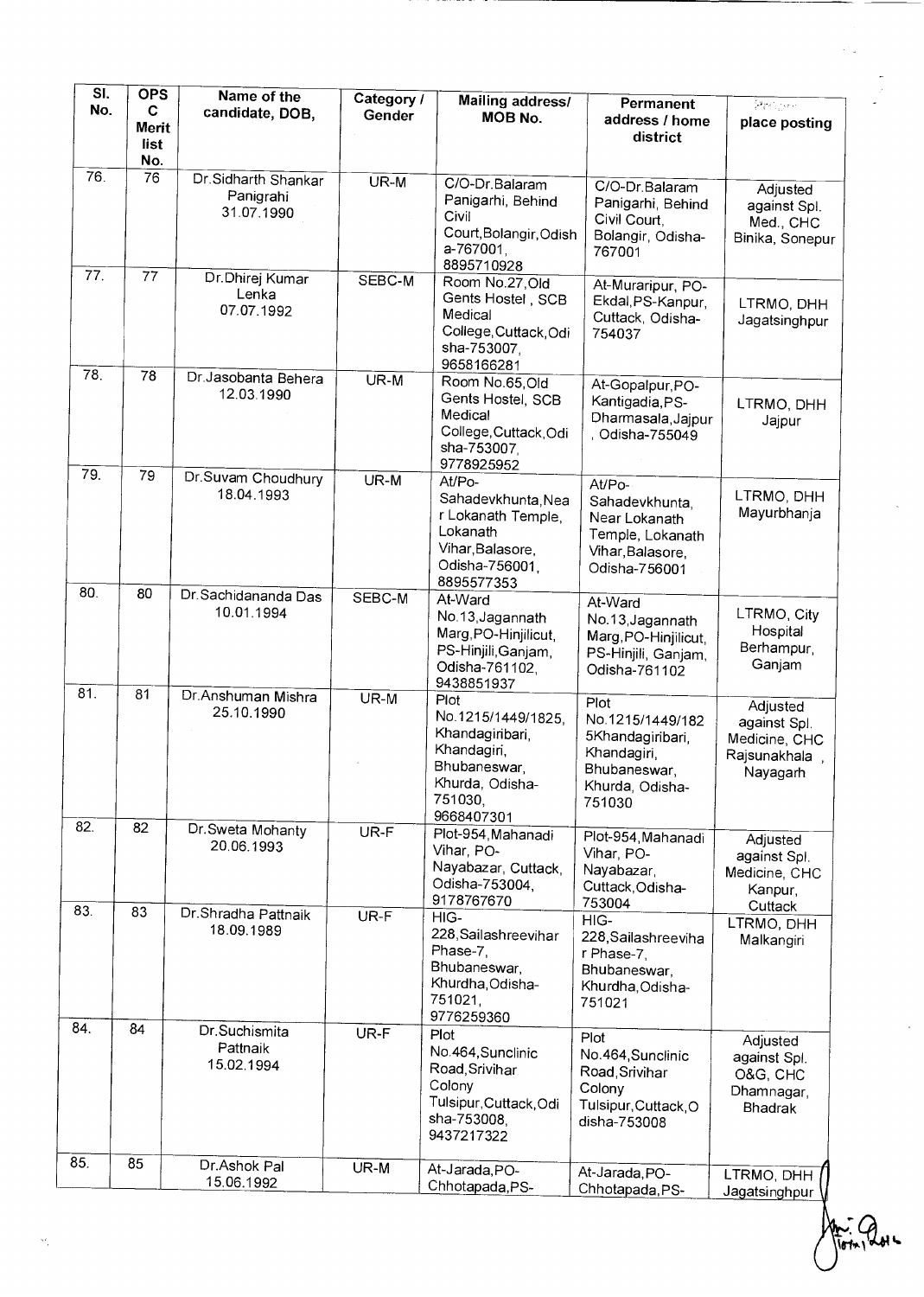| SI.<br>No. | <b>ORSH</b><br>C<br><b>Merit</b><br>list | Name of the<br>candidate, DOB,             | Category /<br>Gender | Mailing address/<br>MOB No.                                                                                                     | Permanent<br>address / home<br>district                                                                           | place posting                                                               |
|------------|------------------------------------------|--------------------------------------------|----------------------|---------------------------------------------------------------------------------------------------------------------------------|-------------------------------------------------------------------------------------------------------------------|-----------------------------------------------------------------------------|
|            | No.                                      |                                            |                      | Rasol, Dhenkanal,<br>Odisha-759021,<br>8763214589                                                                               | Rasol,<br>Dhenkanal, Odisha<br>-759021                                                                            | Adjusted                                                                    |
| 86.        | 86                                       | Dr.Samit Kumar<br>Badhai<br>15.07.1985     | UR-M                 | At/Po-Kabarapali,<br>Samablpur, Odisha-<br>768112,<br>9862386380                                                                | At/Po-Kabarapali,<br>Samablpur, Odisha<br>$-768112$                                                               | against Spl.<br>Paed., CHC<br>Garposh,<br>Sambalpur                         |
| 87.        | 87                                       | Dr.Sanjay Kumar<br>Behera<br>08.03.1986    | UR-M                 | At-Chuagadia, Po-<br>Manjuri<br>Road, Bhadrak,<br>Odisha-756121,<br>8984698472                                                  | At-Chuagadia, Po-<br>Manjuri Road,<br>Bhadrak, Odisha-<br>756121                                                  | Adjusted<br>against Spl.<br>Medicine, CHC<br>Karlamunda,<br>Kalahandi       |
| 88.        | 88                                       | Dr. Satya Ranjan<br>Acharya<br>19.03.1994  | UR-M                 | At-Shrikrishna<br>Vihar, PO-Jhinkiria<br>42 Mouza, PS-<br>Cuttack<br>Sadar, Cuttack,<br>Odisha-754112,<br>7205789399            | At-Shrikrishna<br>Vihar, PO-Jhinkiria<br>42 Mouza, PS-<br>Cuttack<br>Sadar, Cuttack,<br>Odisha-754112             | LTRMO, DHH<br>Baragarh                                                      |
| 89.        | 89                                       | Dr.Deepak Kumar<br>Agrawal<br>28.08.1988   | UR-M                 | Deepak Kumar<br>Agrawal, C/O-<br>Ramratan Agrawal<br>College Road,<br>Barpali<br>WN01, Bargarh,<br>Odisha-768029,<br>9853088546 | Deepak Kumar<br>Agrawal, C/O-<br>Ramratan Agrawal<br>College Road,<br>Barpali WN01,<br>Bargarh, Odisha-<br>768029 | LTRMO, DHH<br>Baragarh                                                      |
| 90.        | 90                                       | Dr Asha Prakash<br>Mohapatra<br>25.03.1992 | UR-M                 | Plot No LP-<br>379, Prashanti<br>Vihar, KIIT Infocity<br>Patia, Bhubaneswar,<br>Khurdha, Odisha-<br>751024,<br>8984202106       | Plot No LP-<br>379, Prashanti<br>Vihar, KIIT Infocity<br>Patia, Bhubaneswa<br>r, Khurdha,<br>Odisha-751024        | LTRMO, DHH<br>Kendrapara                                                    |
| 91         | 91                                       | Dr. Ipsita Sahoo<br>28.05.1993             | SC-F                 | C/O-Sangeeta<br>Behera, UGC<br>Quarter No.2<br>RNIASE College,<br>Hanuman<br>Ghat, Cuttack,<br>Odisha-753002,<br>9438625418     | At/Po-Barda,<br>PS/Via-<br>Kishannagar,<br>Cuttack, Odisha-<br>754131                                             | Adjusted<br>against Spl.<br>Medicine, CHC<br>Raghunathpur,<br>Jagatsinghpur |
| 92.        | 92                                       | Dr.Deepak Kumar<br>Meher<br>24.05.1993     | SEBC-M               | AT/Po-<br>Solbandh, Via-<br>Patnagarh, Dist-<br>Bolangir, Odisha-<br>767025,<br>9937969069                                      | AT/Po-<br>Solbandh, Via-<br>Patnagarh, Dist-<br>Bolangir, Odisha-<br>767025                                       | LTRMO, DHH<br>Bolangir                                                      |
| 93.        | 93                                       | Dr.Samapika<br>Maharana<br>02.12.1992      | UR-F                 | At/Po-Ghasipura,<br>Medical Road,<br>Keonjhar, Odisha-<br>758015,<br>7894755739                                                 | At/Po-Ghasipura,<br>Medical Road,<br>Keonjhar, Odisha-<br>758015                                                  | Adjusted<br>against Spl.<br>O&G, CHC<br>Bhagamunda,<br>Keonjhar             |
| 94.        | 94                                       | Dr. Bhabani Satapathy<br>27.06.1993        | UR-F                 | Plot No.B/5 Falguni<br>Samantaray,<br>Saheed Nagar,<br>Bhubaneswar,<br>Khordha, Odisha-<br>751007,<br>8895622722                | Plot No.B/5<br>Falguni<br>Samantaray,<br>Saheed Nagar,<br>Bhubaneswar,<br>Khordha, Odisha-<br>751007              | Adjusted<br>against Spl.<br>Medicine, CHC<br>Adaspur,<br>Cuttack            |

Ari 2 ⊾ہر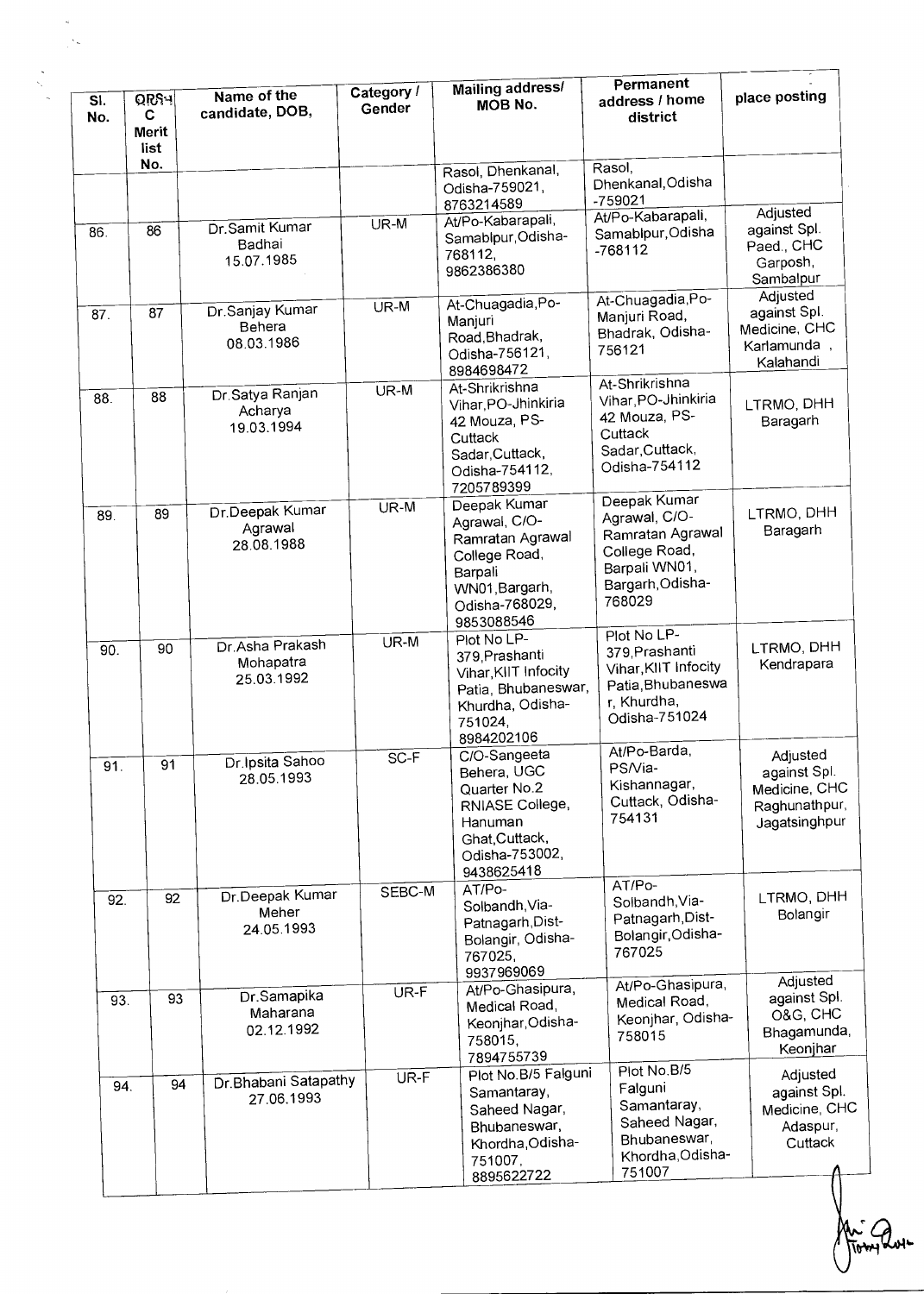| SI.<br>No. | <b>OPS</b><br>C             | Name of the                                        | Category /                             | Mailing address/                                                                                                                               | Permanent                                                                                                                                          |                                                                      |
|------------|-----------------------------|----------------------------------------------------|----------------------------------------|------------------------------------------------------------------------------------------------------------------------------------------------|----------------------------------------------------------------------------------------------------------------------------------------------------|----------------------------------------------------------------------|
|            | <b>Merit</b><br>list<br>No. | candidate, DOB,                                    | Gender                                 | MOB No.                                                                                                                                        | address / home<br>district                                                                                                                         | place posting                                                        |
| 95.        | 95                          | Dr.Binayak Panda<br>03.09.1988                     | $UR-M$                                 | C/O-Ramachandra<br>Panda, 2nd Line<br>Nilakantha Nagar<br>Bijipur, Po-<br>Gosaninuagaon,<br>Berhampur, Ganjam,<br>Odisha-760001,<br>7381724436 | C/O-Ramachandra<br>Panda, 2nd Line<br>Nilakantha Nagar<br>Bijipur, Po-<br>Gosaninuagaon,<br>Berhampur,<br>Ganjam, Odisha-<br>760001,<br>7381724436 | Adjusted<br>against Spl.<br>Paediatric.<br>CHC Keluapalli,<br>Ganjam |
| 96.        | 96                          | Dr.Suryakanta<br>Mohapatra<br>12.07.1989           | UR-M                                   | At-Phatabahal, PO-<br>Kushmel, Dist-<br>Bolangir, Odisha-<br>767065,<br>8908080321                                                             | At-Phatabahal, PO-<br>Kushmel, Dist-<br>Bolangir, Odisha-<br>767065                                                                                | Adjusted<br>against Spl.<br>Paediatric,<br>CHC Gudvella,<br>Bolangir |
| 97.        | 97                          | Dr. Sushanta Sekhar<br>Panda<br>24.02.1993         | UR-M                                   | At-Bharati<br>Bhawan, Block<br>Colony Road,<br>Angargadia,<br>Balasore, Odisha-<br>756001,<br>9439859279                                       | At-Bharati<br>Bhawan, Block<br>Colony Road,<br>Angargadia,<br>Balasore, Odisha-<br>756001                                                          | LTRMO, DHH<br>Keonjhar                                               |
| 98.        | 98                          | Dr.Anurag Padhy<br>01.01.1990                      | UR-M                                   | Flat No.102, Block-<br><b>B</b> , Kalimany<br>Residency, Baguli<br>Street, Berhampur,<br>Ganjam, Odisha-<br>760001,<br>9040734763              | Flat No.102, Block-<br>B, Kalimany<br>Residency, Baguli<br>Street, Berhampur,<br>Ganjam Odisha-<br>760001                                          | LTRMO, City<br>Hospital<br>Berhampur,<br>Ganjam                      |
| 99.        | 99                          | Dr.Suryakanta Behera<br>12.06.1987                 | SEBC-M                                 | Khajurtikra, Ward<br>No-<br>8, Baragarh, Odisha-<br>768028,<br>9658887520                                                                      | Khajurtikra, Ward<br>No-8, Baragarh,<br>Odisha-768028                                                                                              | LTRMO, DHH<br>Baragarh                                               |
| 100.       | 100                         | Dr.Rajat Mohapatra<br>12.08.1990                   | UR-M<br>$\epsilon \rightarrow -\infty$ | C/O-Dr. Prafulla<br>Kumar Mohapatra,<br>Mohapatra Niwas<br>Junuspanta, College<br>Square, Cuttack,<br>Odisha-753003.<br>7504366906             | C/O-Dr.Prafulla<br>Kumar Mohapatra,<br>Mohapatra Niwas<br>Junuspanta,<br>College<br>Square, Cuttack,<br>Odisha-753003                              | LTRMO, DHH<br>Kendrapara                                             |
| 101.       | 101                         | Dr.Rakesh Kumar<br>Mohapatra<br>06.05.1988         | UR-M                                   | Plot No.2345/11439,<br>Manchanath Nagar,<br>Mancheswar,<br>Bhubaneswar,<br>Khordh, Odisha-<br>751017,<br>9437264282                            | Plot<br>No.2345/11439.Ma<br>nchanath Nagar,<br>Mancheswar,<br>Bhubaneswar, Khor<br>dha, Odisha-<br>751017                                          | LTRMO, DHH<br>Jajpur                                                 |
| 102.       | 102                         | Dr. Abhijit Das<br>02.02.1991                      | UR-M                                   | Tarini Mandir Road,<br>Nuapara,<br>Bhawanipatna,<br>Kalahandi, Odisha-<br>766001,<br>9439464211                                                | Tarini Mandir<br>Road, Nuapara,<br>Bhawanipatna,<br>Kalahandi, Odisha-<br>766001                                                                   | Adjusted<br>against Spl.<br>Surgery, CHC<br>Odogaon,<br>Nayagarh     |
| 103.       | 103                         | Dr.Baisakhee<br>Priyadarshinee Sahoo<br>27.04.1992 | UR-F                                   | $147 -$<br>A, Satyanagar, Near<br>Postal Depot,<br>Bhubaneswar,<br>Khordha, Odisha-<br>751007,<br>9583249481                                   | $147 -$<br>A, Satyanagar, Near<br>Postal Depot,<br>Bhubaneswar,<br>Khordha, Odisha-<br>751007                                                      | Adjusted<br>against Spl.<br>Paediatric,<br>CHC Pipili, Puri          |

 $\sim$ 

m: 9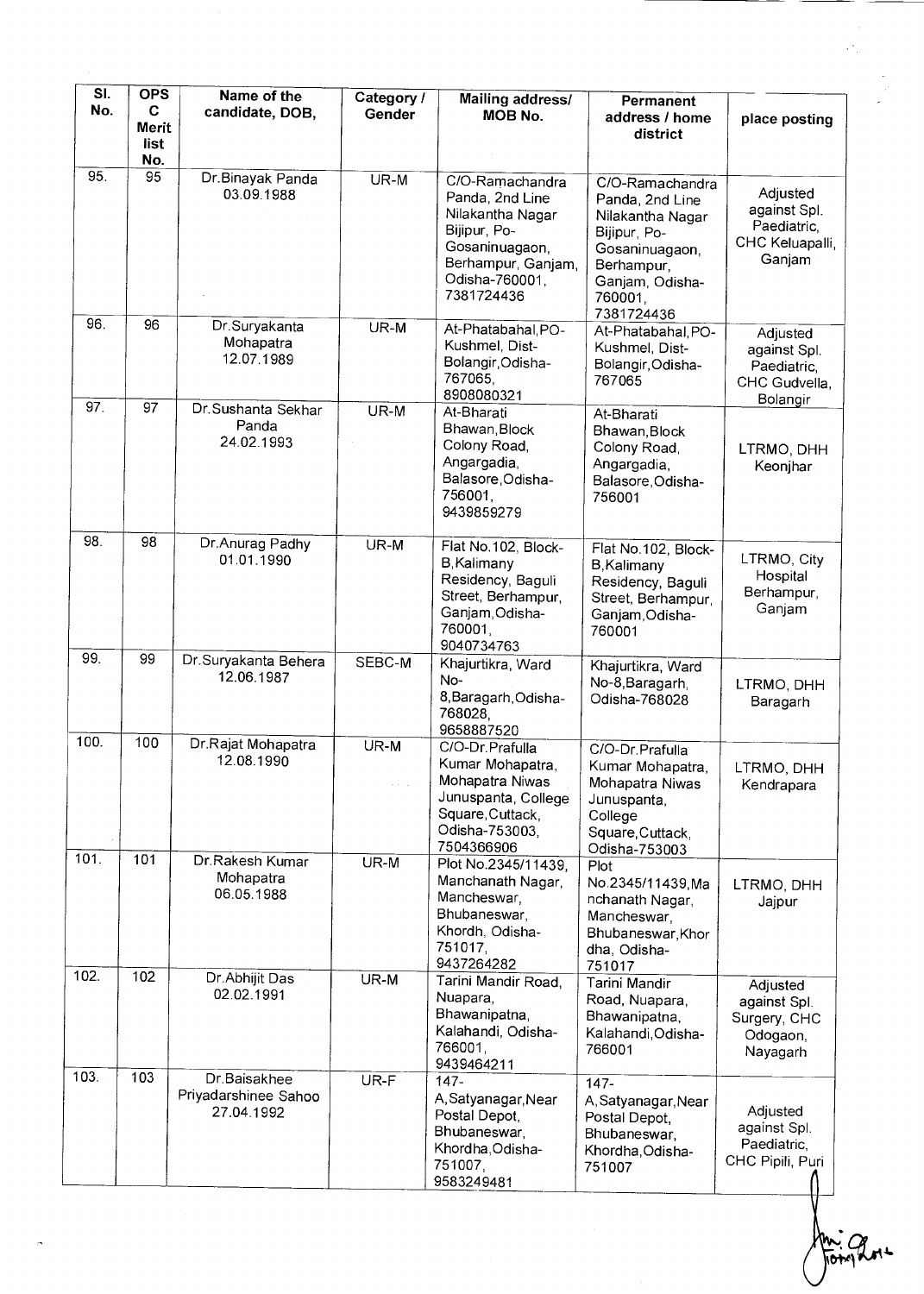| SI.<br>No. | <b>OPS</b><br>C<br>Merit<br>list | Name of the<br>candidate, DOB,               | Category /<br>Gender | Mailing address/<br>MOB No.                                                                                                                   | Permanent<br>address / home<br>district                                                                      | place posting                                                                  |
|------------|----------------------------------|----------------------------------------------|----------------------|-----------------------------------------------------------------------------------------------------------------------------------------------|--------------------------------------------------------------------------------------------------------------|--------------------------------------------------------------------------------|
| 104.       | No.<br>104                       | Dr. Samarpita Swain<br>31.12.1989            | $\overline{UR}$ -F   | Plot No-<br>3D/1261, Sector-11,<br>CDA, Cuttack,<br>Odisha-753014,<br>9040636518                                                              | Plot No-<br>3D/1261, Sector-<br>11, CDA, Cuttack,<br>Odisha-753014                                           | Adjusted<br>against Spl.<br>O&G, CHC<br>Fakirpur,<br>Keonjhar                  |
| 105.       | 105                              | Dr.Sabyasachi Pati<br>12.02.1990             | UR-M                 | At-Nuapokhari, PO-<br>Azimabad, Balasore,<br>Odisha-756001,<br>9437533016                                                                     | At-Nuapokhari,<br>PO-Azimabad,<br>Balasore, Odisha-<br>756001                                                | LTRMO, DHH<br>Jajpur                                                           |
| 106.       | 106                              | Dr.Bishnu Prasad<br>Sahoo<br>01.08.1993      | UR-M                 | Gouradeipur, Harekr<br>ushnapur, Motto, Bha<br>drak, Odisha-<br>756132,<br>7381439683                                                         | Gouradeipur, Harek<br>rushnapur, Motto, B<br>hadrak, Odisha-<br>756132                                       | Adjusted<br>against Spl.<br>Paediatric,<br><b>CHC</b><br>Chandbali,<br>Bhadrak |
| 107.       | 107                              | Dr.Mahammad Fayaz,<br>04.06.1991             | UR-M                 | Room - 21 House<br>Staff, New Gents<br>Hostel, SCB Medical<br>College, Cuttack,<br>Odisha-753007,<br>8895736626                               | At-Paikarapur, PO-<br>Chhatia, PS-<br>Badachana,<br>Jajpur, Odisha-<br>754023                                | LTRMO, DHH<br>Jajpur                                                           |
| 108.       | 108                              | Dr.Subhamaya<br>Chinmaya Swain<br>05.07.1993 | UR-M                 | At-Khajuriapada, Po-<br>Narisho, Via-Niali,<br>Khordha, Odisha-<br>754004,<br>7504193676                                                      | At-<br>Khajuriapada, Po-<br>Narisho, Via-Niali,<br>Khordha, Odisha-<br>754004                                | Adjusted<br>against Spl.<br>Medicine, CHC<br>Charichhak,<br>Puri               |
| 109.       | 109                              | Dr Pratyasha Nayak<br>14.11.1992             | UR-F                 | C/O-Prof.Amar Nath<br>Nayak, Qrs No.4R/2<br>VSSUT Colony,<br>P.O-Engineering<br>College Burla,<br>Sambalpur, Odisha-<br>768018,<br>8763825449 | C/O-Sri Narendra<br>Prasad Nayak,<br>At/PO-<br>Binayakpur, P.S-<br>Basudevpur,<br>Bhadrak, Odisha-<br>756125 | Adjusted<br>against Spl.<br>Paed., CHC<br>Govindpur,<br>Sambalpur              |
| 110.       | 110                              | Dr. Ammlan Mishra<br>26.12.1988              | UR-M                 | $\overline{H}$ IG-79, K6,<br>Kalingavihar,<br>Bhubaneswar,<br>Khordha, Odisha-<br>751019,<br>9040051510                                       | HIG-79, K6,<br>Kalingavihar,<br>Bhubaneswar,<br>Khordha, Odisha-<br>751019                                   | LTRMO, DHH<br>Keonjhar                                                         |
| 111.       | 111                              | Dr.Debasmita Jena<br>20.02.1992              | UR-F                 | LP-201, Prashanti<br>Vihar, KIIT Patia,<br>Bhubaneswar,<br>Khordha, Odisha-<br>751024,<br>8895172879                                          | LP-201, Prashanti<br>Vihar, KIIT Patia,<br>Bhubaneswar,<br>Khordha, Odisha-<br>751024                        | LTRMO, DHH<br>Balasore                                                         |
| 112.       | 112                              | Dr.Soumya Ranjan<br>Pal<br>10.04.1992        | UR-M                 | H-No.25, Mahuri<br>Lane, Po-Similipada,<br>Angul, Odisha-<br>759122,<br>8260096788                                                            | H-No.25, Mahuri<br>Lane, Po-<br>Similipada,<br>Angul, Odisha-<br>759122                                      | Adjusted<br>against Spl.<br>Paediatric,<br><b>CHC</b><br>Godibandha,<br>Angul  |
| 113.       | 113                              | Dr. Swagat Ranjan<br>Sahoo<br>20.04.1992     | UR-M                 | Sadananda Vihar<br>4th Line,<br>Gosaninuagaon,<br>Berhampur, Ganjam,<br>Odisha-760003,<br>9040987447                                          | Sadananda Vihar<br>4th Line,<br>Gosaninuagaon,<br>Berhampur, Ganja<br>m, Odisha-760003                       | LTRMO, City<br>Hospital<br>Berhampur,<br>Ganjam                                |
| 114.       | 114                              | Dr.Subrat Kumar<br>Sahoo<br>23.06.1992       | SEBC-M               | C/O-Jagabandhu<br>Sahoo, At-Luni Post-<br>Indipur, PS-Sadar,                                                                                  | C/O-Jagabandhu<br>Sahoo, At-Luni<br>Post-Indipur, PS-                                                        | LTRMO, DHH<br>Baragarh                                                         |

n'∠<br>Totup

uy L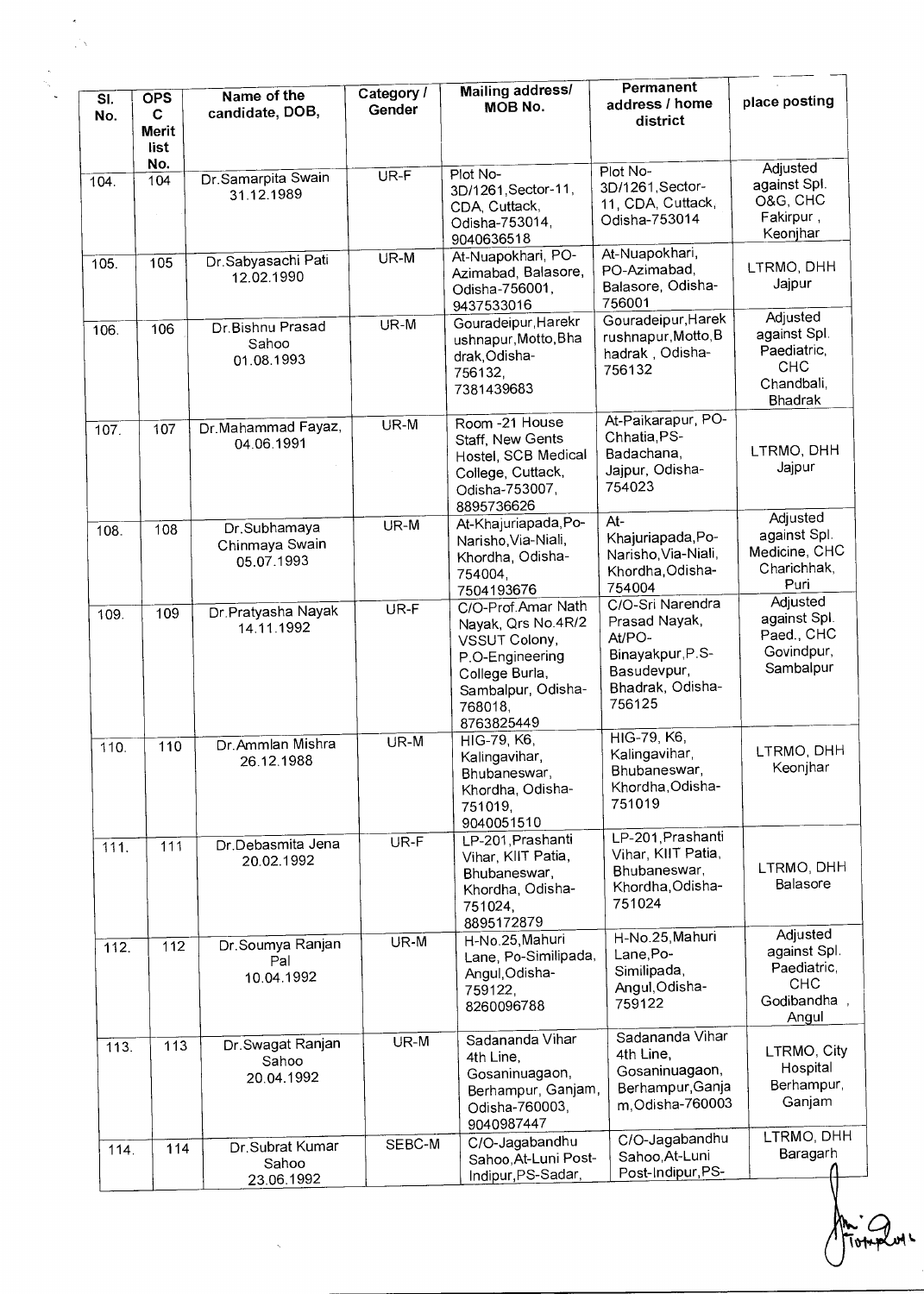| SI.<br>No. | <b>OPS</b><br>C<br>Merit<br>list<br>No. | Name of the<br>candidate, DOB,                | Category /<br>Gender | <b>Mailing address/</b><br>MOB No.                                                                                    | <b>Permanent</b><br>address / home<br>district                                                          | place posting                                                                    |
|------------|-----------------------------------------|-----------------------------------------------|----------------------|-----------------------------------------------------------------------------------------------------------------------|---------------------------------------------------------------------------------------------------------|----------------------------------------------------------------------------------|
|            |                                         |                                               |                      | Via-Gadasila,<br>Dhenkanal, Odisha-<br>759025,<br>9937998793                                                          | Sadar, Via-<br>Gadasila,<br>Dhenkanal, Odisha<br>-759025                                                |                                                                                  |
| 115.       | 115                                     | Dr.Asutosh Swain<br>30.05.1992                | SEBC-M               | Room No-152, Old<br>Gents Hostel, SCB<br>Medical College,<br>Mangalabag,<br>Cuttack, Odisha-<br>753007,<br>9040742798 | At-Bilipalada, Po-<br>Charirakaba, PS-<br>Salepur,<br>Cuttack, Odisha-<br>754293                        | Adjusted<br>against Spl.<br>Surgery, SDH<br>Mathili,<br>Malkangiri               |
| 116.       | 116                                     | Dr.Dharmaraj Nag<br>03.05.1989                | SC-M                 | Type 2 Qr No.N<br>24, B.P Airport<br>Colony,<br>Bhubaneswar,<br>Khurdha, Odisha-<br>751020,<br>8249832636             | Type 2 Qr No.N<br>24, B.P Airport<br>Colony,<br>Bhubaneswar,<br>Khurdha, Odisha-<br>751020              | LTRMO, DHH<br>Sundargarh                                                         |
| 117.       | 118                                     | Dr. Krushna Chandra<br>Bakshi<br>21.03.1991   | UR-M                 | Godavarish Nagar<br>2 <sub>nd</sub><br>Lane, Berhampur,<br>Ganjam, Odisha-<br>760001,<br>8093314532                   | Godavarish Nagar<br>2nd Lane,<br>Berhampur,<br>Ganjam, Odisha-<br>760001                                | Adjusted<br>against Spl.<br>Paediatric.<br>CHC Kudumulu<br>gumma,,<br>Malkangiri |
| 118.       | 119                                     | Dr.Dipti Prakash<br>Mohapatra<br>02.06.1992   | UR-M                 | K-4,759, Kalinga<br>Vihar, Bhubaneswar,<br>Khordha, Odisha-<br>751019.<br>8763997573                                  | K-4,759, Kalinga<br>Vihar, Bhubaneswa<br>r, Khordha, Odisha-<br>751019                                  | Adjusted<br>against Spl.<br>O&G, CHC<br>Panidol, Puri                            |
| 119.       | 120                                     | Dr. Akash Das<br>Mohapatra<br>27.05.1992      | UR-M                 | At/PO-Ghantiari,<br>Via-<br>Baliapal, Balasore,<br>Odisha-756026,<br>8895424911                                       | At/PO-Ghantiari,<br>Via-Baliapal,<br>Balasore, Odisha-<br>756026                                        | Adjusted<br>against Spl.<br>O&G, CHC<br>Khunta,<br>Mayurbhanj                    |
| 120.       | 121                                     | Dr.Sanket Kumar<br>Mohanty<br>25.06.1991      | UR-M                 | At-Bijaya Nagar, PO-<br>Fategarh, Via-<br>Bhapur,<br>Nayagarh, Odisha-<br>752063,<br>9439780673                       | At-Bijaya<br>Nagar, PO-<br>Fategarh, Via-<br>Bhapur, Nayagarh,<br>Odisha-752063                         | Adjusted<br>against Spl.<br>O&G, CHC<br>Bhapur,<br>Nayagarh                      |
| 121.       | 122                                     | Dr.Ruchika Singh<br>15.02.1994                | UR-F                 | 260/2945<br>Shreekhetra Vihar<br>Aiginia,<br>Bhubaneswar,<br>Khurdha, Odisha-<br>751019,<br>9439025339                | 260/2945<br>Shreekhetra Vihar<br>Aiginia,<br>Bhubaneswar,<br>Khurdha, Odisha-<br>751019                 | LTRMO, City<br>Hospital<br>Berhampur,<br>Ganjam                                  |
| 122.       | 123                                     | Dr. Kapileswar Swain<br>01.06.1994            | UR-M                 | Plot No.656, Behera<br>Sahi Nayapalli,<br>Bhubaneswar, Khurd<br>hOdisha-751012,<br>7328029507                         | Vill-<br>Bilapokhariapara,<br>PO-Oupada, PS-<br>Pattamundai, VIA-<br>Alva, Kendrapara,<br>Odisha-754217 | LTRMO, DHH<br>Kendrapara                                                         |
| 123.       | 124                                     | Dr. Sarada Prasanna<br>Khandual<br>20.06.1993 | UR-M                 | At/PO-Manijanga,<br>Block-Tirtol,<br>Jagatsinghpur,<br>Odisha-754160,<br>9658278074                                   | At/PO-Manijanga,<br>Block-Tirtol.<br>Jagatsinghpur,<br>Odisha-754160                                    | Adjusted<br>against Spl.<br>Med., CHC<br>Dhamanagar, A<br>Bhadrak                |
| 124.       | 125                                     | Dr.Soumya Ranjan                              | UR-M                 | R.C.Mission                                                                                                           | R.C.Mission                                                                                             | Adjusted                                                                         |

⊾ان

 $Mx$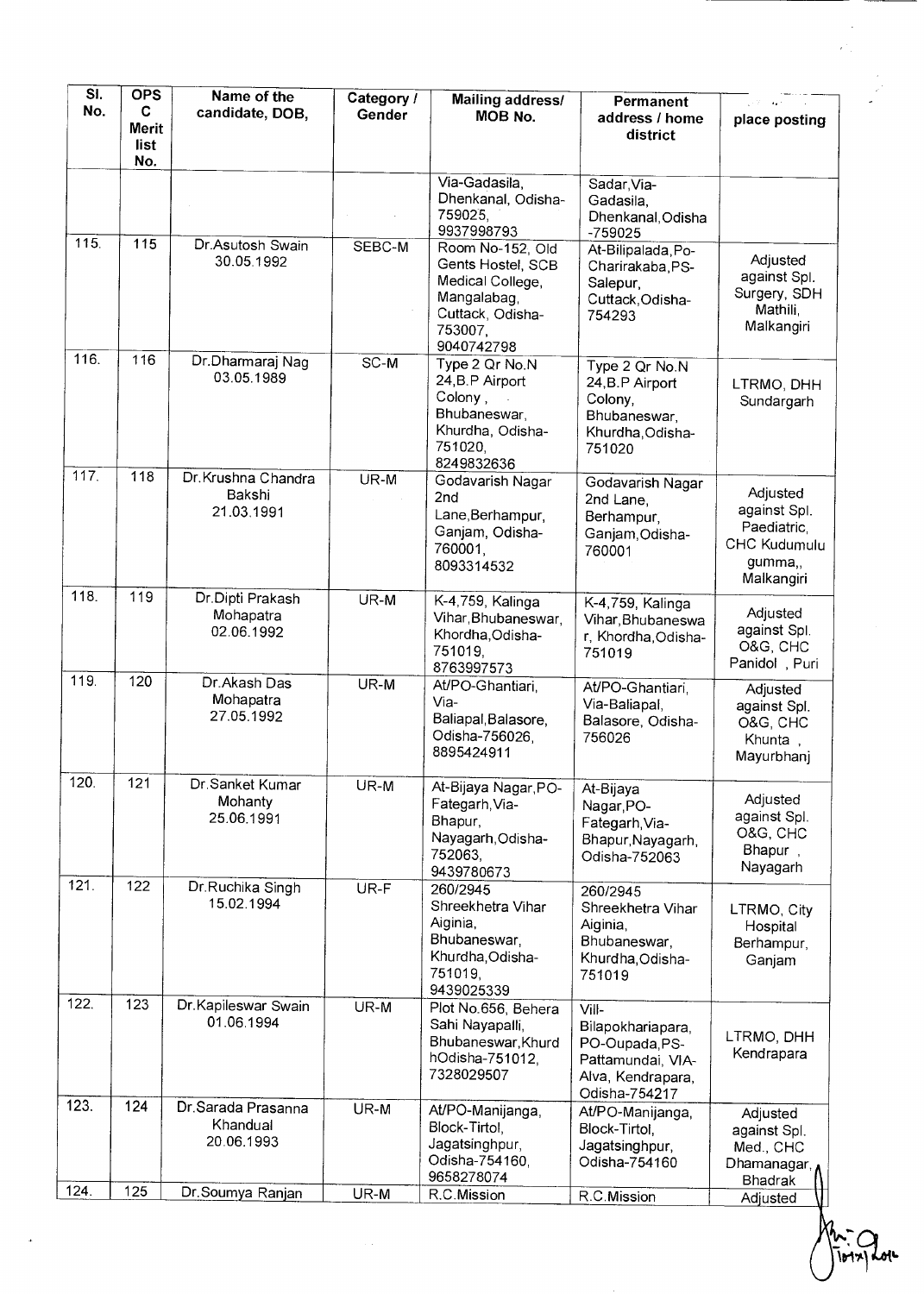| SI.<br>No. | <b>CRS</b><br>C<br><b>Merit</b> | Name of the<br>candidate, DOB,          | Category /<br>Gender | Mailing address/<br>MOB No.                                                                                                      | Permanent<br>address / home<br>district                                                                               | place posting                                                        |
|------------|---------------------------------|-----------------------------------------|----------------------|----------------------------------------------------------------------------------------------------------------------------------|-----------------------------------------------------------------------------------------------------------------------|----------------------------------------------------------------------|
|            | list<br>No.                     | Das<br>21.01.1990                       |                      | Lane, Catholic<br>Para, PO-<br>Srikanthapur,<br>Balasore, Odisha-<br>756001,<br>9439682943                                       | Lane, Catholic<br>Para, PO-<br>Srikanthapur,<br>Balasore, Odisha-<br>756001                                           | against Spl.<br>Medicine, CHC<br>Lamataput,<br>Koraput               |
| 125.       | 126                             | Dr. Paramjit Patra<br>16.04.1992        | UR-M                 | At/PO-Chhunvati<br>Lane, Gapalgaon<br>Shastri Marg,<br>Srikantapur,<br>Balasore,<br>Odisha-756001,<br>9938450061                 | At/PO-Chhunvati<br>Lane, Gapalgaon<br>Shastri Marg,<br>Srikantapur, Balaso<br>re, Odisha-756001                       | M.O, PHC (N)<br>Bahanaga,<br>Balasore                                |
| 126.       | 127                             | Dr. Debasis Jena<br>12.02.1992          | SEBC-M               | At/Po/PS-<br>Raibania, Balasore,<br>Odisha-756033,<br>9861721031                                                                 | At/Po/PS-<br>Raibania, Balasore<br>Odisha-756033                                                                      | Adjusted<br>against Spl.<br>Paediatric,<br>CHC Raikia<br>Kandhamal   |
| 127.       | 128                             | Dr. Gaurav Chatterjee<br>23.03.1989     | UR-M                 | Flat no-203,2nd<br>Floor Manjula<br>Residency, Water<br>Works Road, Puri,<br>Odisha-752002,<br>8895536087                        | C/O-Gopinath<br>Chatterjee, AT-<br>Ramachandi<br>Sahi, Puri, Odisha-<br>752001                                        | LTRMO, DHH<br>Baragarh                                               |
| 128.       | 129                             | Dr.Debabrata Prusty<br>05.07.1990       | SEBC-M               | At-Dharpur, PO/PS-<br>Mahanga,, Cuttack, O<br>disha-754206,<br>9439257384                                                        | At-<br>Dharpur, PO/PS-<br>Mahanga, Cuttack,<br>Odisha-754206                                                          | M.O, PHC(N)<br>ERAKANA,<br>Cuttack                                   |
| 129.       | 130                             | Dr.Abinash Joshi<br>21.08.1989          | UR-M                 | C/O-Mr Siva Prasad<br>Joshi, Shiv Shakti<br>Nagar, Opposite<br><b>Mission Field</b><br>Balangir,<br>Odisha-767001,<br>8280316428 | C/O-Mr Siva<br>Prasad Joshi, Shiv<br>Shakti<br>Nagar, Opposite<br><b>Mission Field</b><br>Balangir,<br>Odisha-767001  | LTRMO, DHH<br>Bhabanipatana<br>Kalahandi                             |
| 130.       | 131                             | Dr.Smarnika Dash<br>12.07.1993          | UR-F                 | C/O-Radhamadhab<br>Dash, At/Po-<br>Lapanga,<br>Sambalpur, Odisha-<br>768212,<br>9937706547                                       | $C/O-$<br>Radhamadhab<br>Dash, At/Po-<br>Lapanga,<br>Sambalpur, Odisha<br>-768212                                     | LTRMO, DHH<br>Bolangir                                               |
| 131.       | 132                             | Dr Mamta Behera<br>09.06.1990           | SC-F                 | C/O-Bulu Behera,<br>At-Uppersahi,<br>Po/PS-Athagarh,<br>Cuttack, Odisha-<br>754029,<br>9438588968                                | C/O-Bulu Behera,<br>At-Uppersahi,<br>Po/PS-Athagarh,<br>Cuttack, Odisha-<br>754029                                    | Adjusted<br>against Spl.<br>Medicine, CHC<br>Khandapada,<br>Nayagarh |
| 132.       | 133                             | Dr.Tanmaya Kumar<br>Lenka<br>18.12.1989 | UR-M                 | Plot no.106/2324,<br>Sainik<br>Nagar, Kesura,<br>Khordha, Odisha-<br>751002,<br>9438045821                                       | Plot no. 106/2324,<br>Sainik<br>Nagar, Kesura,<br>Khordha, Odisha-<br>751002                                          | LTRMO, DHH<br>Jajpur                                                 |
| 133.       | 134                             | Dr. Mirza Imtiaj Baig<br>22.05.1988     | UR-M                 | At-Chatara<br>Chakada, PO-Gopalji<br>Patna, Via-<br>ThakurPatna,<br>Kendrapara, Odisha-<br>754250,<br>9437607797                 | At-Chatara<br>Chakada, PO-<br>Gopalji Patna, Via-<br>Thakurpatna,<br>Kendrapara<br>Odisha-754250,<br>C/o-Dinesh Kumar | LTRMO, DHH<br>Koraput<br>Adjusted                                    |
| 134.       | 135                             | Dr. Avijeet Kedia                       | UR-M                 | HIG-29, Phase1                                                                                                                   |                                                                                                                       |                                                                      |

 $\frac{1}{2}$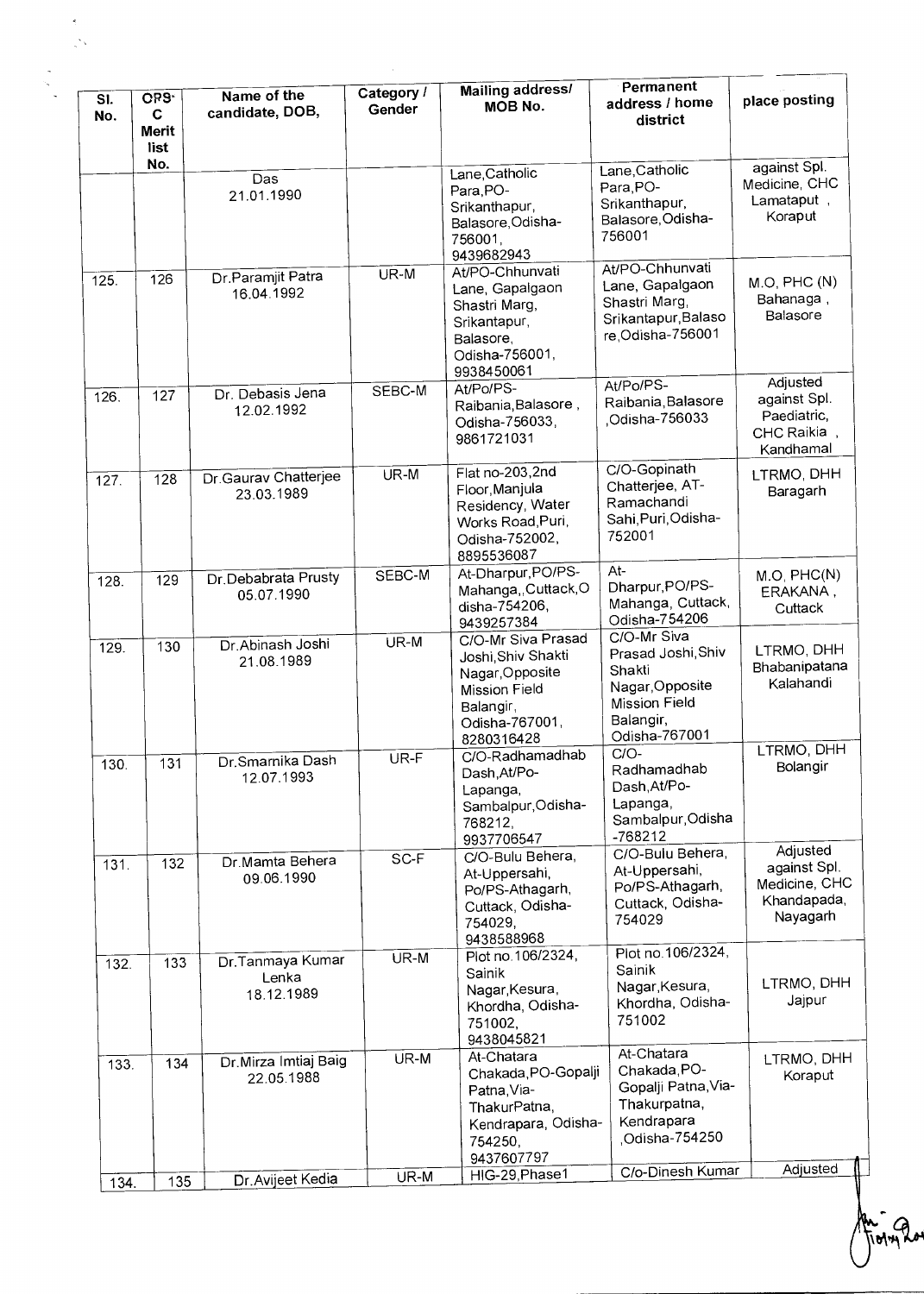| SI.<br>No. | <b>OPS</b><br>C.<br><b>Merit</b><br>list | Name of the<br>candidate, DOB,           | Category /<br>Gender | <b>Mailing address/</b><br>MOB No.                                                                                           | Permanent<br>address / home<br>district                                                                                               | place posting                                                 |
|------------|------------------------------------------|------------------------------------------|----------------------|------------------------------------------------------------------------------------------------------------------------------|---------------------------------------------------------------------------------------------------------------------------------------|---------------------------------------------------------------|
|            | No.                                      |                                          |                      |                                                                                                                              |                                                                                                                                       |                                                               |
|            |                                          | 08.01.1991                               |                      | ,Kolathia Housing<br>Board Colony,<br>Khandagiri, Khordha,<br>Odisha-753010,<br>9438404793                                   | Kedia, Naya<br>Sarak,<br>PO-<br>Chandini Chowk,<br>Cuttack, Odisha-<br>753002                                                         | against Spl.<br>O&G, CHC<br>Maniabandha,<br>Cuttack           |
| 135.       | 136                                      | Dr.Arpita Das<br>13.11.1989              | UR-F                 | Tarini Mandir Road,<br>Nuapara,<br>Bhawanipatna,<br>Kalahandi, Odisha-<br>766001,<br>9040050107                              | Tarini Mandir<br>Road, Nuapara,<br>Bhawanipatna,<br>Kalahandi, Odisha-<br>766001                                                      | LTRMO, DHH<br>Bhabanipatana<br>Kalahandi                      |
| 136.       | 137                                      | Dr. Mihitosh Pani<br>05.04.1985          | UR-M                 | Dr. Mihitosh Pani, At-<br>Maul Singa, PO-<br>Butupali, Boudh,<br>Odisha-762014.<br>9437835009                                | Dr. Mihitosh Pani,<br>At-Maul Singa, PO-<br>Butupali,<br>Boudh, Odisha-<br>762014                                                     | LTRMO, DHH<br>Boudh                                           |
| 137.       | 138                                      | Dr.Gitanjali Sahoo<br>05.06.1990         | UR-F                 | C/O-Mamata Sahoo,<br>Qrs No.240, IMMT<br>Colony, Acharya<br>Vihar, Bhubaneswar,<br>Khurdha, Odisha-<br>751013,<br>7205687636 | C/O-Prafulla<br>Kumar Sahoo, At-<br>Podapada,<br>Ratanpur, PO-<br>Madhab, PS-Niali,<br>Cuttack, Odisha-<br>751004                     | M.O, Dhusuri,<br><b>Bhadrak</b>                               |
| 138.       | 139                                      | Dr.Sidhartha Sankar<br>Pati, 10.04.1988  | UR-M                 | At-Eranch, PO-<br>Bentkar, PS-Cuttack<br>Sadar, Cuttack,<br>Odisha-754112,<br>7008939859                                     | At-Eranch, PO-<br>Bentkar, P.S-<br>Cuttack Sadar,<br>Cuttack, Odisha-<br>754112                                                       | Adjusted<br>against Spl.<br>O&G, CHC S C<br>Pur,<br>Dhenkanal |
| 139.       | 140                                      | Dr.Aviram Panda<br>15.07.1992            | UR-M                 | AT/Po-Tina, Via-<br>Mashara, PS-<br>Binjharpur, Jajpur,<br>Odisha-755012,<br>9439341149                                      | AT/Po-Tina, Via-<br>Mashara, PS-<br>Binjharpur, Jajpur,<br>Odisha-755012                                                              | LTRMO, DHH<br>Bhabanipatana<br>Kalahandi                      |
| 140        | 141                                      | Dr.Sekhar Kar<br>01.07.1990              | UR-M                 | Room No.94, Old<br>Gents Hostel,<br>SCBMCH,<br>Mangalabag,<br>Cuttack, Odisha-<br>753007,<br>9658058586                      | C/o-Sridhar Kar, At-<br>Matiapada, PO-<br>Bari Cuttack, PS-<br>Bari-<br>Ramchandrapur,<br>Jajpur, Odisha-<br>755003                   | LTRMO, DHH<br>Keonjhar                                        |
| 141.       | 142                                      | Dr.Soumya Ranjan<br>Behera<br>05.03.1988 | UR-M                 | Plot<br>No.690/17, Behera<br>Sahi, Nayapali,<br>Khurdha, Odisha-<br>751012,<br>7008960565                                    | At/Po/PS-<br>Chandaka,<br>Khurdha, Odisha-<br>754005                                                                                  | LTRMO, DHH<br>Keonjhar                                        |
| 142.       | 143                                      | Dr.Paraini Marandi<br>02.12.1992         | ST-F                 | Qr No.B/87, Sector-<br>06, Rourkela,<br>Sundargarh, Odisha-<br>769002,<br>8093022698                                         | C/O-Mr.Bharat<br>Chandra Marandi,<br>At-Tulasibani, PO-<br>Badfeni, PS-<br>Khunta, Via-<br>Basipitha,<br>Mayurbhanj,<br>Odisha-757074 | LTRMO, DHH<br>Mayurbhanja                                     |
| 143.       | 144                                      | Dr. Abdul Sahid Khan<br>10.07.1989       | UR-M                 | Infront of<br>Govt.Hospital, Main<br>Road, Muniguda,<br>Rayagada, Odisha-<br>765020,                                         | At-Ganagapur<br>Patna, PO-<br>Ghoradia,<br>Delanga, Puri,<br>Odisha-752015                                                            | LTRMO, SDH<br>Baliguda,<br>Kandhamal                          |

le Gues

 $\frac{1}{\sqrt{2}}$ 

 $\frac{1}{\sqrt{2}}$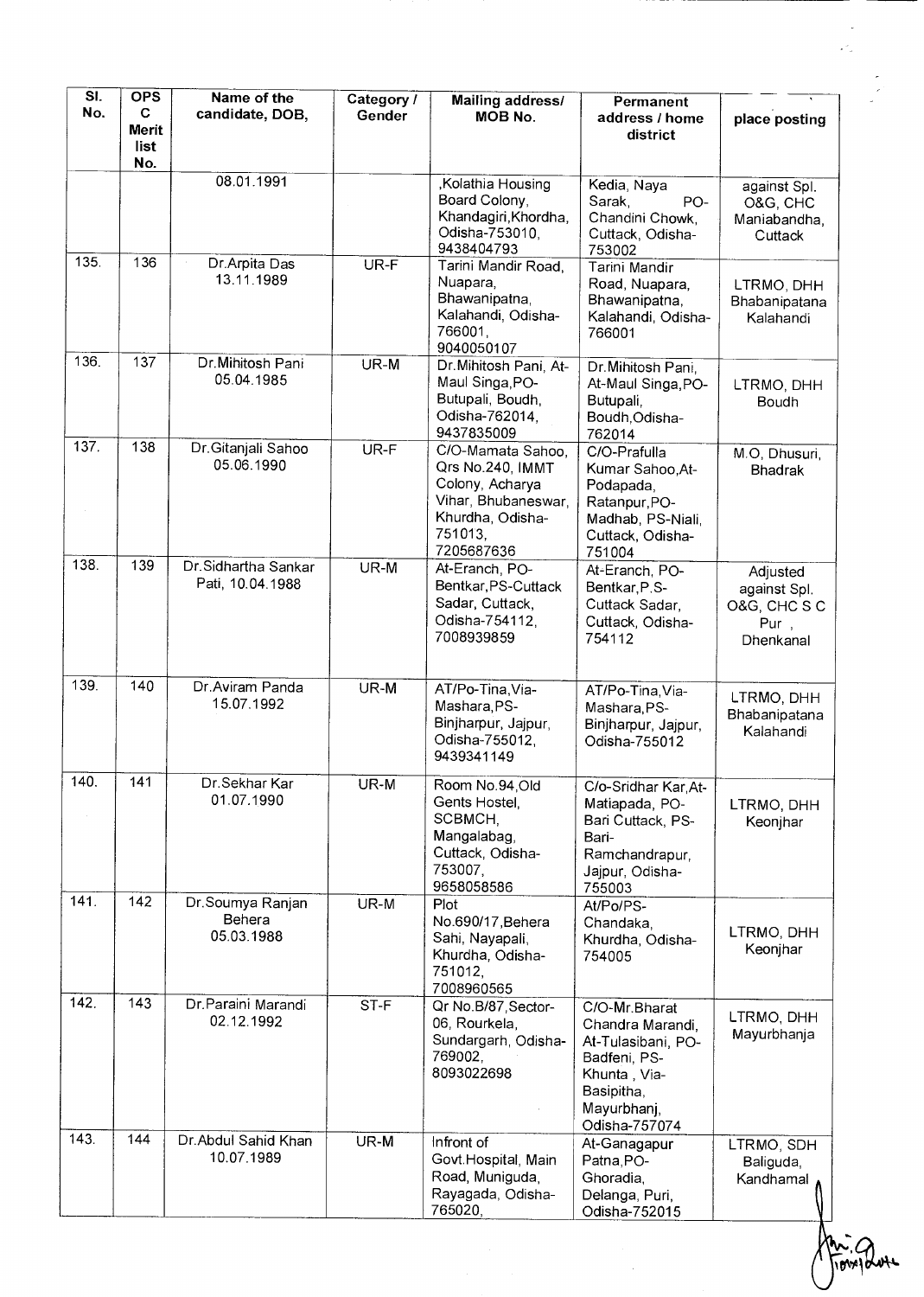| SI.<br>No.         | <b>OPS</b><br>C<br>Merit<br>list<br>No. | Name of the<br>candidate, DOB,                 | Category /<br>Gender | <b>Mailing address/</b><br>MOB No.                                                                                                                             | Permanent<br>address / home<br>district                                                                                           | place posting                                                       |
|--------------------|-----------------------------------------|------------------------------------------------|----------------------|----------------------------------------------------------------------------------------------------------------------------------------------------------------|-----------------------------------------------------------------------------------------------------------------------------------|---------------------------------------------------------------------|
| 144.               | 145                                     | Dr.Silpa Ray<br>02.03.1991                     | UR-F                 | 8280303115<br>Flat No.208<br>Glimpses Palace,<br>Behind Ekamra<br>Talkies Bomikhal,<br>Rasulgarh,<br>Bhubaneswar,<br>Khordha, Odisha-<br>751010,<br>9437337245 | Flat No.208<br>Glimpses Palace,<br>Behind Ekamra<br>Talkies Bomikhal,<br>Rasulgarh,<br>Bhubaneswar,<br>Khordha, Odisha-<br>751010 | LTRMO, DHH<br>Keonjhar                                              |
| 145                | 146                                     | Dr.Falgudhara Panda<br>19.02.1992              | UR-F                 | Falgudhara Panda,<br>B-1/C, Durga<br>Apartment Sri Pally<br>Arrah, Durgapur,<br>Bardhamann, West<br>Bengal-713212,<br>9178780580                               | At-Madhyakhanda,<br>Po-Daspalla,<br>Nayagarh, Odisha-<br>752093                                                                   | Adjusted<br>against Spl.<br>Paed., CHC<br>Daspalla,<br>Nayagarh     |
| 146.               | 148                                     | Dr. Abhijit Acharya<br>11.06.1992              | UR-M                 | Qtr No.VA-19/3, Unit-<br>2, Ashok Nagar,<br>Bhubaneswar,<br>Khordha, Odisha-<br>751009,<br>9437916699                                                          | At-Uttarshasan,<br>P.O-Dharmasala,<br>Jajpur, Odisha-<br>755008                                                                   | Adjusted<br>against Spl.<br>O&G, CHC<br>Subarnagiri,<br>Kandhamal   |
| $\overline{147}$ . | 149                                     | Dr.Anindita Routray<br>27.03.1993              | UR-F                 | House Hold No.199,<br>Near R.I Office<br>Baccharaptana,<br>Jatani, Khordha,<br>Odisha-752050,<br>9438707200                                                    | House Hold<br>No.199, Near R.I.<br>Office<br>Baccharaptana,<br>Jatani, Khordha,<br>Odisha-752050                                  | LTRMO, SDH<br>Gunupur,<br>Rayagada                                  |
| 148.               | 150                                     | Dr.Kalyani Jena<br>10.01.1989                  | UR-F                 | At-Mitrasenpur, PO-<br>Gamu,PS-<br>Bari, Jajpur,<br>Odisha-755003,<br>9853763532                                                                               | At-<br>Mitrasenpur, PO-<br>Gamu, PS-Bari,<br>Jajpur, Odisha-<br>755003                                                            | Adjusted<br>against Spl.<br>Paed., CHC<br>Bari, Jajpur              |
| 149.               | 151                                     | Dr. Amrit Preetam<br>Panda<br>24.04.1988       | UR-M                 | C/o- Dr. Santosh<br>Kumar Panda,<br>Bhava Nagar 1st<br>Lane, Berhampur,<br>Ganjam, Odisha-<br>760004<br>9438554742                                             | C/o- Dr. Santosh<br>Kumar Panda,<br>Bhava Nagar 1st<br>Lane, Berhampur,<br>Ganjam, Odisha-<br>760004                              | LTRMO, City<br>Hospital<br>Berhampur,<br>Ganjam                     |
| 150.               | 152                                     | Dr. Soumya Ranjan<br>Tripathy<br>02.05.1990    | UR-M                 | At-Plot No-74,<br>Bishram Nagar, PO-<br>Arunodoya Market,<br>Link Road, Cuttack,<br>Odisha-753012<br>9437592024                                                | At- Plot No-74,<br>Bishram Nagar,<br>PO-Arunodoya<br>Market, Link Road,<br>Cuttack, Odisha-<br>753012                             | Adjusted<br>against Spl.<br>O&G, CHC<br>Padampur,<br>Rayagada       |
| 151.               | 153                                     | Dr. Sairudra<br>Srichandan Puhan<br>01.04.1991 | UR-M                 | At/PO- Uitikiri, Via-<br>Basta, Balasore,<br>Odisha-756029,<br>9938957929                                                                                      | At/PO- Uitikiri, Via-<br>Basta, Balasore,<br>Odisha-756029                                                                        | Adjusted<br>against Spl.<br>O&G, CHC<br>Thakurmunda,<br>Mayurbhanja |
| 152.               | 154                                     | Dr. Anil Kumar Dash<br>15.04.1992              | UR-M                 | At/PO- Jiral, Via-<br>Marthapur, PS-<br>Kamakhyanagar,                                                                                                         | At/PO- Jiral, Via-<br>Marthapur, PS-<br>Kamakhyanagar,                                                                            | Adjusted<br>against Spl.<br>Surgery, CHC                            |

obra Tolv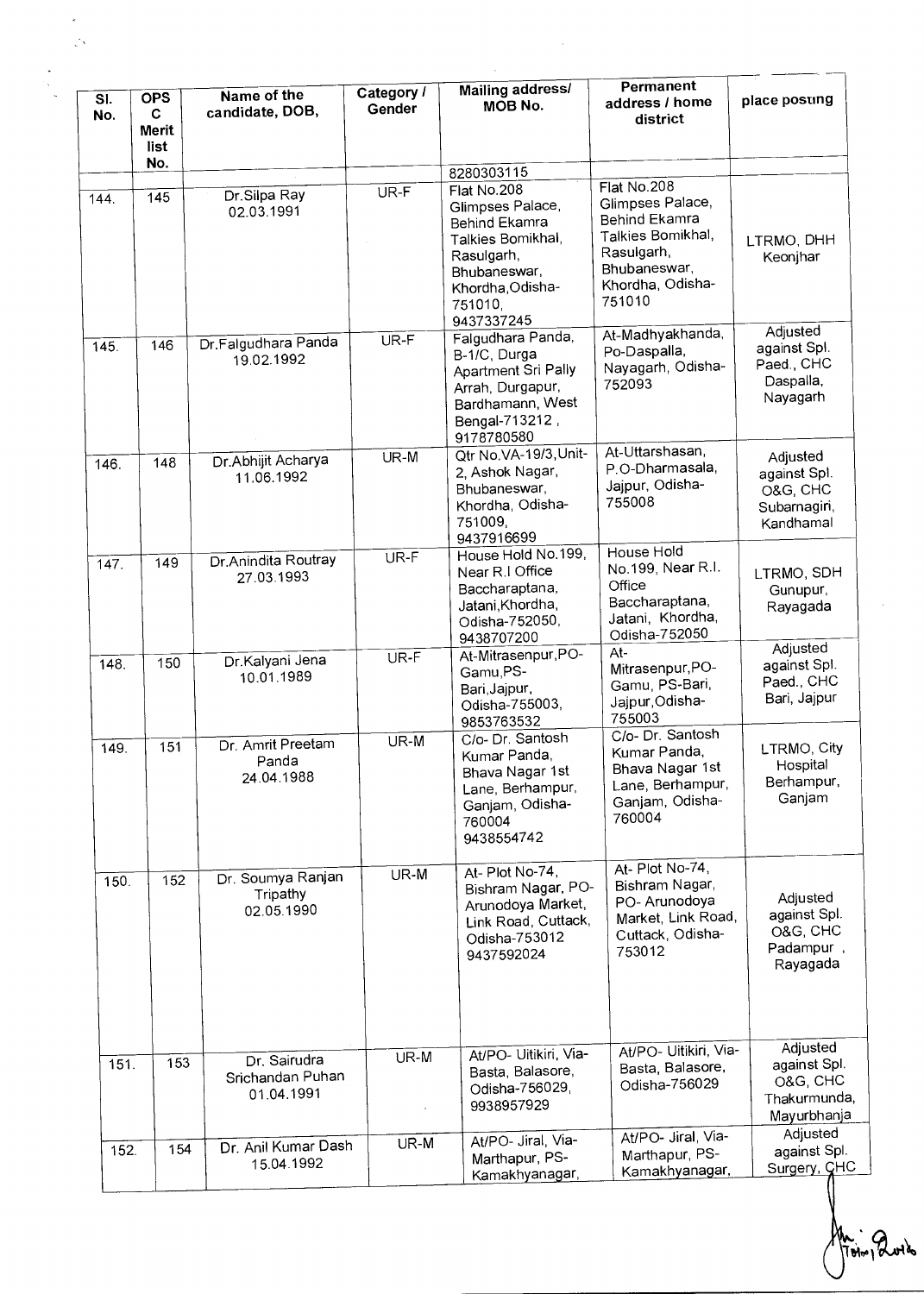| SI.<br>No. | OP <sub>3</sub><br>C<br>Merit<br>list<br>No. | Name of the<br>candidate, DOB,               | Category /<br>Gender | <b>Mailing address/</b><br>MOB No.                                                                                                  | Permanent<br>address / home<br>district                                                                                  | Proposed<br>place posting                                        |
|------------|----------------------------------------------|----------------------------------------------|----------------------|-------------------------------------------------------------------------------------------------------------------------------------|--------------------------------------------------------------------------------------------------------------------------|------------------------------------------------------------------|
|            |                                              |                                              |                      | Dhenkanal, Odisha-<br>759023,<br>9938491621                                                                                         | Dhenkanal,<br>Odisha-759023                                                                                              | Lamataput,<br>Koraput                                            |
| 153.       | 155                                          | Dr. Dibyananda Nayak<br>07.07.1992           | UR-F                 | D- Block-15 Qtr No-<br>D-89, IRC Village,<br>Nayapalli,<br>Bhubaneswar,<br>Khordha,<br>Odisha-<br>751015,<br>9078836200             | C/o- Pitambar<br>Nayak, At- Gopal<br>Gaon, Post- Gopal<br>Gaon, Balasore,<br>Odisha-756001                               | Adjusted<br>against Spl.<br>O&G, CHC<br>Remuna,<br>Balasore      |
| 154.       | 156                                          | Dr. Amarjit Panda<br>22.06.1987              | UR-M                 | At-Room No 159,<br>New PG Gents<br>Hostel, VIMSAR<br>Burla, Sambalpur,<br>Odisha-768017,<br>9777015478                              | At-Toraniapal,<br>PO-Toraniapal,<br>Via- Kushaleswar,<br>Keonjhar, Odisha-<br>758025                                     | Adjusted<br>against Spl.<br>Medicine, CHC<br>Bhanda,<br>Keonjhar |
| 155.       | 157                                          | Dr. Smaranika<br>Satapathy<br>18.07.1989     | UR-F                 | C/o- Manoranjan<br>Satapathy, At-<br>Khankarpur, PO-<br>Parahat Via-<br>Balikuda,<br>Jagatsinghpur,<br>Odisha-754108,<br>7377712204 | C/o- Manoranjan<br>Satapathy, At-<br>Khankarpur,<br>PO-<br>Parahat, Via-<br>Balikuda,<br>Jagatsinghpur,<br>Odisha-754108 | LTRMO, DHH<br>Jagatsinghpur                                      |
| 156.       | 158                                          | Dr. Kedarnath Padhi<br>21.02.1992            | UR-M                 | House No 62 HIG 2,<br><b>BDA Colony, Kapil</b><br>Prasad,<br>Bhubaneswar,<br>Khorda,<br>Odisha-<br>751002,<br>7978548431            | House No. 25,<br>Cooperative<br>Colony, 3rdLane,<br>Kamapalli,<br>Berhampur,<br>Ganjam, Odisha-<br>760004                | LTRMO, SDH<br>Baliguda,<br>Kandhamal                             |
| 157.       | 159                                          | Dr. Prateek Gourav<br>28.03.1993             | UR-M                 | C/o- Dr. Bibhuti<br>Bhushan Nayak, At-<br>Samaraipur, PO-<br>Gelpur, Bhadrak,<br>Odisha-756100,<br>9438322987                       | C/o- Dr. Bibhuti<br>Bhushan Nayak,<br>At-Samaraipur,<br>PO- Gelpur,<br>Bhadrak, Odisha-<br>756100                        | M.O, PHC(N)<br>DHAMARA,<br><b>Bhadrak</b>                        |
| 158.       | 160                                          | Dr. Tapas Pani<br>25.06.1983                 | UR-M                 | A-14, Rashmi<br>Tower,<br>Nageswartangi,<br>Bhubaneswar,<br>Khurda, Odisha-<br>751002,<br>9438578456                                | A-14, Rashmi<br>Tower,<br>Nageswartangi,<br>Bhubaneswar,<br>Khurda, Odisha-<br>751002                                    | Adjusted<br>against Spl.<br>Surgery, CHC<br>Gop, Puri            |
| 159.       | 161                                          | Dr. Amrita Pradhan<br>21.12.1991             | SEBC-F               | C/o- Jayachandra<br>Pradhan, At/PO-<br>Buhalipal, Via-<br>Rasol, Dhenkanal,<br>Odisha-759021,<br>9438109949                         | C/o- Jayachandra<br>Pradhan, At/PO-<br>Buhalipal, Via-<br>Rasol, Dhenkanal,<br>Dhenkanal,<br>Odisha-759021               | LTRMO, SDH<br>Hindola,<br>Dhenkanal                              |
| 160        | 162                                          | Dr.Barsha<br>Priyadarshinee<br>20.09.1990    | UR-F                 | At-Muktadeipur<br>Sasan, Anand<br>Bazaar, Dhenkanal,<br>Odisha-759001,<br>8895666484                                                | At-Muktadeipur<br>Sasan, Anand<br>Bazaar,<br>Dhenkanal,<br>Odisha-759001                                                 | Adjusted<br>against Spl.<br>O&G, CHC A<br>Berni,<br>Dhenkanal    |
| 161.       | 163                                          | Dr.Amaresh Prasad<br>Mohapatra<br>13.06.1989 | UR-M                 | C/O-Amulya Kumar<br>Mohapatra,<br>At-<br>Kolta,<br>PO-<br>Bishanpur,<br>Via-                                                        | C/O-Amulya<br>Kumar Mohapatra,<br>At-Kolta, PO-<br>Bishanpur, Via-                                                       | LTRMO, DHH<br>Keonjhar,                                          |

An-<br>TIOTYPLOIL

 $\ddot{\phantom{0}}$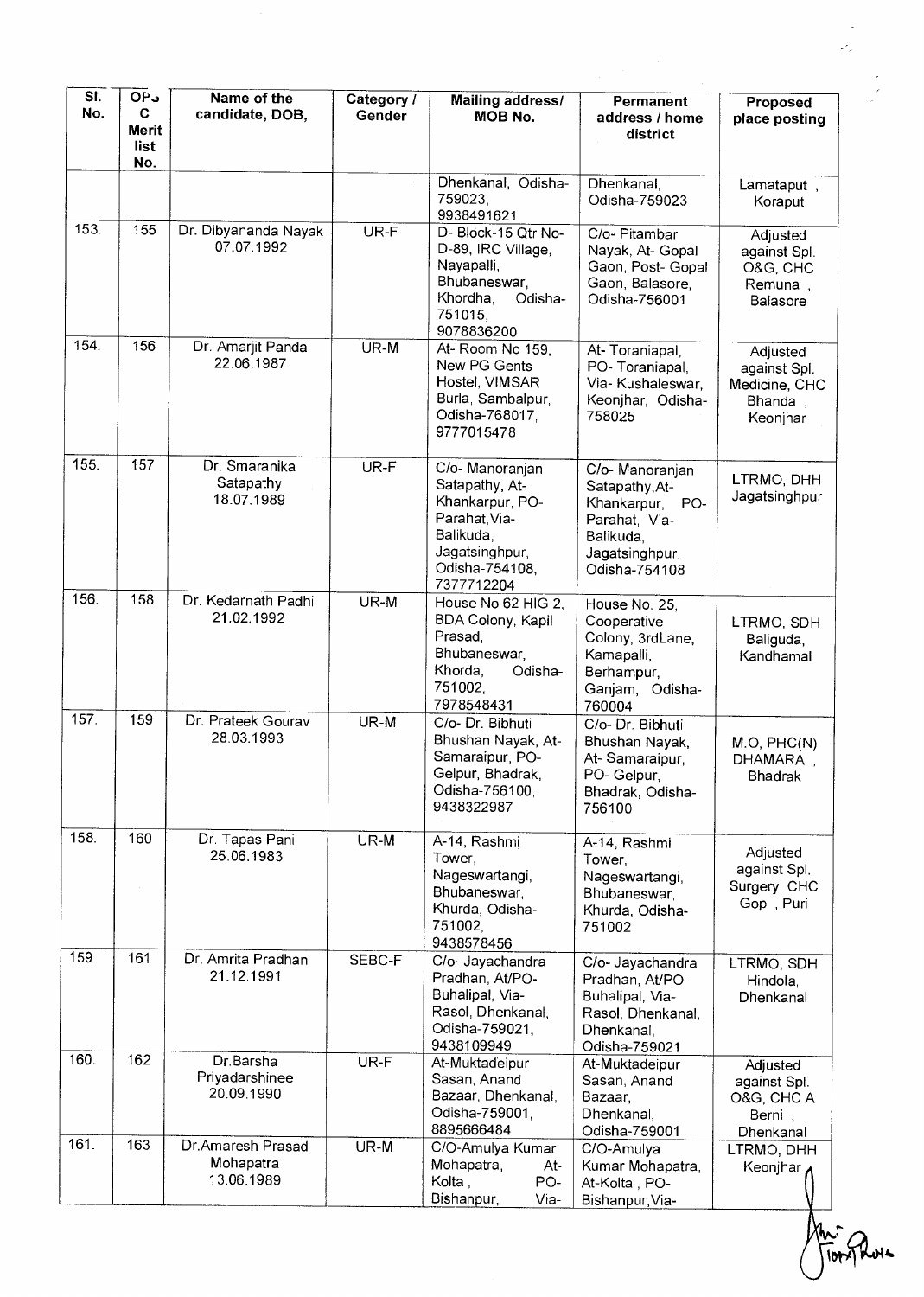| SI.<br>No. | <b>OPS</b><br>C.<br><b>Merit</b><br>list | Name of the<br>candidate, DOB,                 | Category /<br>Gender | <b>Mailing address/</b><br><b>MOB No.</b>                                                                                     | Permanent<br>address / home<br>district                                                                         | place posting                                                                              |
|------------|------------------------------------------|------------------------------------------------|----------------------|-------------------------------------------------------------------------------------------------------------------------------|-----------------------------------------------------------------------------------------------------------------|--------------------------------------------------------------------------------------------|
|            | No.                                      |                                                |                      | Tirtol,<br>Jagatsinghpur,<br>754135,<br>9178982742                                                                            | Tirtol,<br>Jagatsinghpur,<br>754135                                                                             |                                                                                            |
| 162.       | 164                                      | Dr. Sriram Parida<br>15.07.1990                | UR-M                 | At-Batipara, PO-<br>Seckpur, Via-<br>Pattamundai,<br>Kendrapara-754215,<br>9556092177                                         | At-Batipara, PO-<br>Seckpur, Via-<br>Pattamundai,<br>Kendrapara-<br>754215                                      | Adjusted<br>against Spl.<br>Surgery, CHC<br>Dasmanthpur,<br>Koraput                        |
| 163.       | 165                                      | Dr.Subhashree<br>Subhasmita Dash<br>13.10.1989 | UR-F                 | Room No.7, New PG<br>Ladies Hostel, SCB<br>Medical College,<br>Cuttack, Odisha-<br>753007,<br>8895797516                      | C/o-Bhabagrahi<br>Dash, At-Kakudia,<br>PO-Harirajpur, PS-<br>Pipili, Via-Jatni,<br>Odisha-<br>Puri,<br>752050   | LTRMO, DHH<br>Jagatsinghpur                                                                |
| 164.       | 166                                      | Dr.Ramakrishna Dhal<br>28.02.1990              | UR-M                 | At/Po-JM Para,<br>Kesinga, Kalahandi,<br>Odisha-766012,<br>9438620183                                                         | At/Po-JM Para,<br>Kesinga,<br>Kalahandi, Odisha-<br>766012                                                      | LTRMO, DHH<br>Bhabanipatana<br>Kalahandi                                                   |
| 165.       | 167                                      | Dr. Pragyan Paramita<br>Jena<br>25.03.1994     | UR-F                 | Ratnakarbagh<br>House No.44, Plot<br>No.1141 Tankapani<br>Lane-<br>Road,<br>1, BBSR, Khurdha,<br>Odisha-751018,<br>9938505578 | Ratnakarbagh<br>House No.44, Plot<br>No.1141<br>Tankapani Road,<br>Lane-1, BBSR,<br>Khurdha,<br>Odisha-751018   | Adjusted<br>against Spl.<br>Paediatric,<br>CHC Nimapada<br>, Puri                          |
| 166.       | 168                                      | Dr.Madhusmita Das<br>19.01.1991                | SC-F                 | At-Nuagarh, PO-<br>Ashrampatna,<br>Jagatsinghpur,<br>Odisha-754103,<br>9583537194                                             | At-Nuagarh, PO-<br>Ashrampatna, Jaga<br>tsinghpur, Odisha-<br>754103                                            | Adjusted<br>against Spl.<br>Medicine, CHC<br>Ballikuda,<br>Jagatsinghpur                   |
| 167.       | 169                                      | Dr.Tejaswi Mishra<br>16.10.1993                | UR-M                 | C/O-Dr.SK Mishra,<br>Brahma Nagar 1st<br>Lane, Berhampur,<br>Odisha-<br>Ganjam,<br>760001,<br>8763253477                      | C/O-Dr.SK Mishra,<br>Brahma Nagar 1st<br>Lane, Berhampur, G<br>anjam, Odisha-<br>760001                         | LTRMO, City<br>Hospital<br>Berhampur,<br>Ganjam                                            |
| 168.       | 170                                      | Dr Mahesh Padhi<br>15.12.1992                  | UR-M                 | At-Padhi Colony,<br>PO/PS-Kesinga,<br>Kalahandi, Odisha-<br>766012,<br>7750008489                                             | At-Padhi Colony,<br>PO/PS-Kesinga,<br>Kalahandi,<br>Odisha-766012                                               | LTRMO, DHH<br>Bhabanipatana,<br>Kalahandi                                                  |
| 169.       | 171                                      | Dr. Beda Prakash<br>Dash<br>17.06.1988         | UR-M                 | VIM-328, Sailashree<br>Vihar, Near Durga<br>Mandap, Bhubanesw<br>ar, Khurdha, Odisha-<br>751021,<br>9861997485                | Braja Nagar-<br>2, Near Radio<br>Station,<br>Berhampur,<br>Ganjam, Odisha-<br>760001<br>B35 Phase 1             | LTRMO, City<br>Hospital<br>Berhampur,<br>Ganjam<br>Adjusted                                |
| 170.       | 172                                      | Dr.Chandra Sekhar<br>Kar<br>08.08.1985         | UR-M                 | B35Phase 1 Krishna<br>Garden, Jagamara,<br>Khandagiri,<br>Odisha-<br>Khordha,<br>751030,<br>9778462334                        | Krishna Garden,<br>Jagamara,<br>Khandagiri,<br>Khordha,<br>Odisha-751030                                        | against Spl.<br>Paediatric,<br><b>CHC</b><br>Pujariguda,<br>Nabarangpur                    |
| 171.       | 173                                      | Dr.Pragyan Lisha<br>Panda<br>19.04.1988        | UR-F                 | Plot No.251, Sector-<br>5, Niladri Vihar,<br>Bhubaneswar,<br>Odisha-<br>Khurdha,<br>751021,<br>9861191830                     | Plot<br>No.251, Sector-<br>5, Niladri Vihar,<br>Bhubaneswar,<br>Khurdha, Odisha-<br>751021<br>Dr Suvasis Samal, | LTRMO, DHH<br>Rayagada &<br>allowed to<br>perform Spl.<br>Duty in<br>Pathology<br>Adjusted |
| 172.       | 174                                      | Dr. Suvasis Samal                              | SEBC-M               | Dr. Suvasis Samal,                                                                                                            |                                                                                                                 |                                                                                            |

(<br>wr

.<br>ज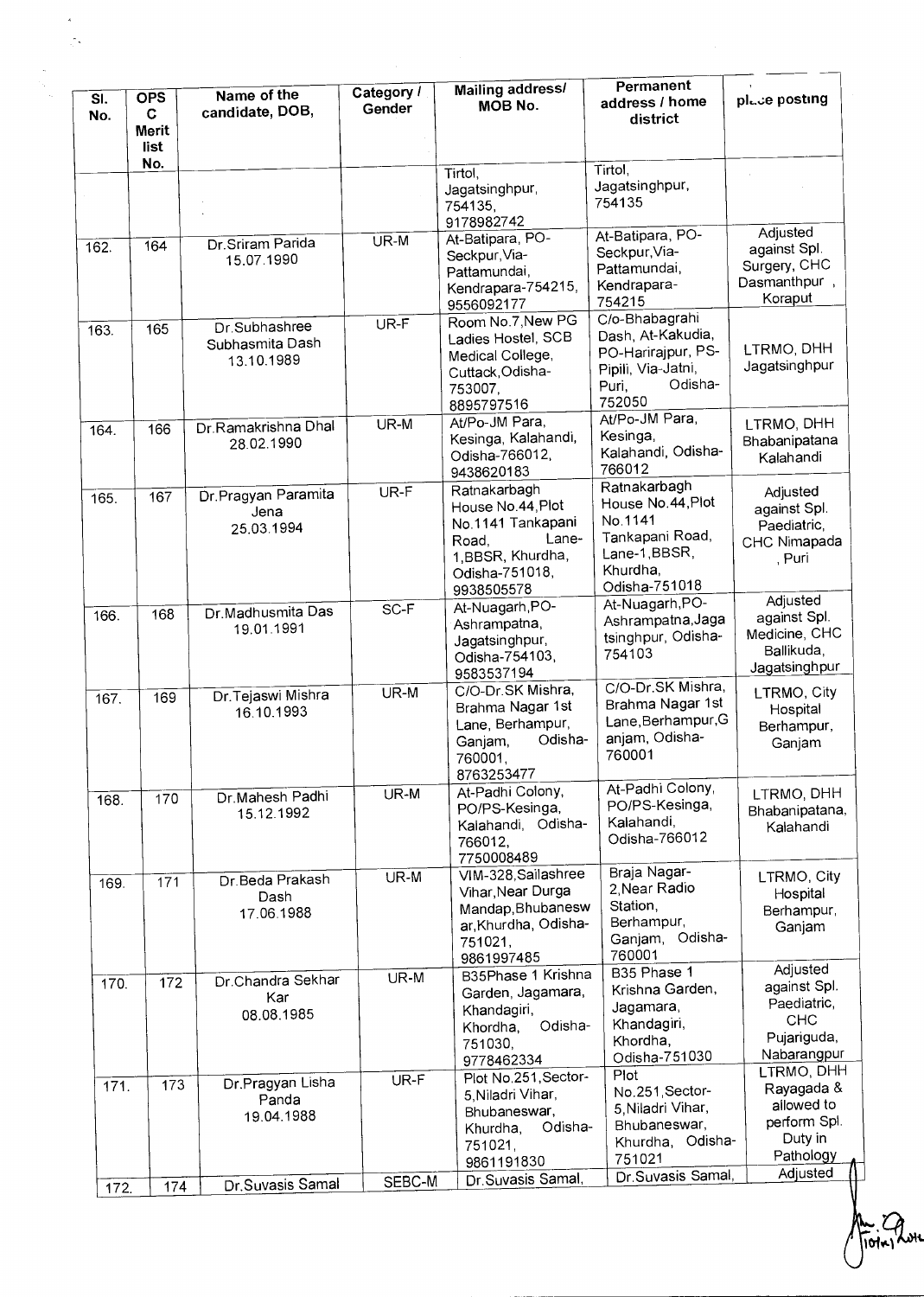| SI.<br>No. | <b>OPS</b><br>C<br>Merit<br>list | Name of the<br>candidate, DOB,            | Category /<br>Gender | <b>Mailing address/</b><br><b>MOB No.</b>                                                                                         | Permanent<br>address / home<br>district                                                                         | place posting                                                        |
|------------|----------------------------------|-------------------------------------------|----------------------|-----------------------------------------------------------------------------------------------------------------------------------|-----------------------------------------------------------------------------------------------------------------|----------------------------------------------------------------------|
|            | No.                              | 15.04.1989                                |                      | C/O-Sivaram Samal<br>At/PO-Bhuinpur, PS-<br>Aul, Kendrapara-<br>754239.<br>9438803680                                             | C/O-Sivaram<br>Samal, At/PO-<br>Bhuinpur, PS-Aul,<br>Kendrapara-<br>754239                                      | against Spl.<br>Medicine, CHC<br>Rajkanika,<br>Kendrapara            |
| 173.       | 175                              | Dr. Bishnu Darshini<br>Giri<br>14.08.1990 | UR-F                 | At-New Postal<br>Colony, Qr<br>No.B/4, Typee-III,<br>Sahadevkhunta,<br>Balasore,<br>Odisha-<br>756001,<br>7205264130              | At-Rangamatia,<br>Po-Balka, Via-<br>Gaddeulia, PS-<br>Baisinga,<br>Mayurbhanj,<br>Odisha-757082                 | Adjusted<br>against Spl.<br>Medicine, CHC<br>Gopalpur,<br>Balasore   |
| 174.       | 176                              | Dr.Monalisha<br>Panigrahi<br>01.10.1991   | UR-F                 | Niladri Vihar 1st<br>Lane, Aska Road,<br>Berhampur, Ganjam,<br>Odisha-760001,<br>8895581120                                       | Niladri Vihar 1st<br>Lane, Aska Road,<br>Berhampur,<br>Ganjam, Odisha-<br>760001                                | LTRMO, DHH<br>Nabarangapur                                           |
| 175.       | 177                              | Dr.Kaushik Patra<br>29.07.1992            | UR-M                 | Near Gridco College<br>Road, Laliteswar<br>Nagar, Jajpur town,<br>Jajpur,<br>Odisha-<br>755001,<br>9853113872                     | Parikheta.<br>Batijoda, Jajpur,<br>Odisha-755023                                                                | Adjusted<br>against Spl.<br>Medicine, CHC<br>Bari, Jajpur            |
| 176.       | 178                              | Dr.Swagatika Mohanty<br>10.05.1989        | UR-F                 | Qtr No.2RA,<br>23, Paradip Colony,<br>Unit-8,<br>Bhubaneswar,<br>Khurda,<br>Odisha-<br>751012.<br>8249336960                      | At-Adikundi, Po-<br>Bairoi, PS-<br>Govindpur,<br>Cuttack, Odisha-<br>754010                                     | Adjusted<br>against Spl.<br>Surgery, CHC<br>Sakhigopal,<br>Puri      |
| 177.       | 179                              | Dr.Sandeepta Dalal<br>26.06.1991          | UR-F                 | N-4/F-40, IRC Village<br>Nayapali, Bhubanes<br>war, Khurdha,<br>Odisha-751015,<br>7205692269                                      | N-4/F-40, IRC<br>Village<br>Nayapali, Bhubane<br>swar, Khurdha,<br>Odisha-751015                                | Adjusted<br>against Spl.<br>Paediatric,<br>CHC<br>Mangalpur,<br>Puri |
| 178.       | 180                              | Dr.Durga Prasad<br>Panda<br>02.10.1991    | $UR-M$               | Bhaba Nagar 3rd<br>Lane, PO-Medical<br>Campus,<br>Berhampur, Ganjam,<br>Odisha-760004,<br>9861328835                              | Bhaba Nagar 3rd<br>Lane, PO-Medical<br>Campus,<br>Berhampur, Ganja<br>m, Odisha-760004                          | LTRMO, City<br>Hospital<br>Berhampur,<br>Ganjam                      |
| 179.       | 181                              | Dr.Abhilash Patnaik<br>22.07.1992         | UR-M                 | Flat No.801<br>Satyabadi<br>Enclave, Gayatri<br>Vihar, Patia, Near<br>CS Pur, PS-<br>Khurdha.<br>Odisha-<br>751024,<br>9439873266 | C/O-Dr.SK<br>Patnaik, Ayodhya<br>Nagar Lane 2,<br>Near Sales Tax<br>Office Square,<br>Ganjam, Odisha-<br>760010 | Adjusted<br>against Spl.<br>O&G, CHC<br>Sumandala,<br>Ganjam         |
| 180.       | 182                              | Dr.Sambhunath Jena<br>20.10.1984          | UR-M                 | At-CHC Campus<br>Brahmanpad, PO-<br>Brahmanpad, PS-<br>Chakapad,<br>Kandhamal,<br>Odisha-762028,<br>9439269386                    | At-Binjha, PO-<br>Khadikapada, PS-<br>Basta, Balasore,<br>Odisha-756029                                         | Adjusted<br>against Spl.<br>Medicine, CHC<br>Maniabandha,<br>Cuttack |
| 181.       | 183                              | Dr.Priyabrata Padhy<br>07.10.1991         | UR-M                 | HIG 180 Kanan<br>Vihar Phase-1,<br>Chandrasekherpur,<br>Bhubaneswar,                                                              | At/PO-<br>Guttingia, Via-<br>Sarangarh,<br>Kandhamal,                                                           | LTRMO, DHH<br>Bhabanipatana<br>Kalahandi                             |

 $\omega = 1/\omega$ 

 $\sim$ 

ivt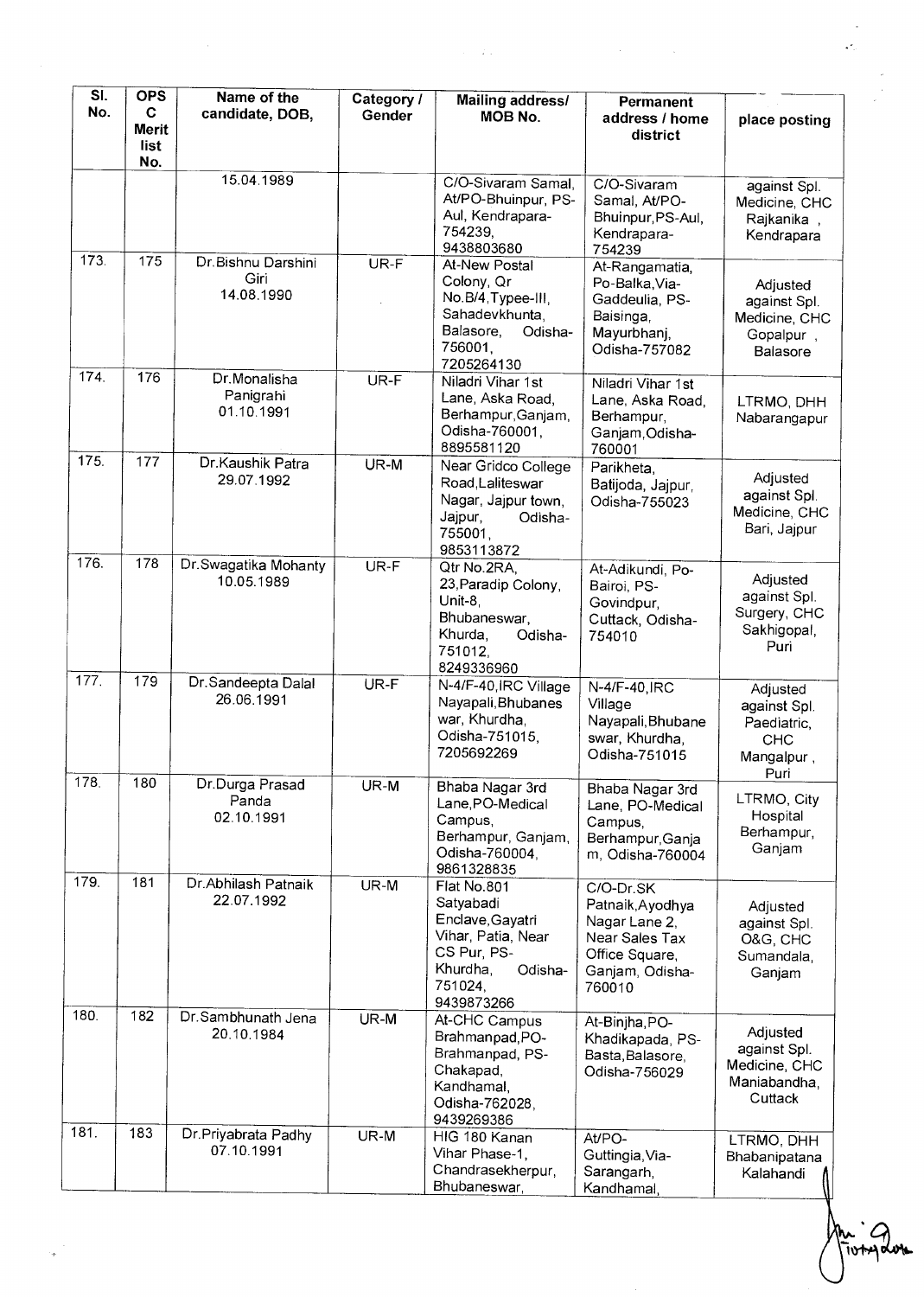| SI.<br>No. | <b>OPS</b><br>C<br><b>Merit</b><br>list | Name of the<br>candidate, DOB,            | Category /<br>Gender | <b>Mailing address/</b><br><b>MOB No.</b>                                                                                                                | Permanent<br>address / home<br>district                                                                                                        | place posting                                                           |
|------------|-----------------------------------------|-------------------------------------------|----------------------|----------------------------------------------------------------------------------------------------------------------------------------------------------|------------------------------------------------------------------------------------------------------------------------------------------------|-------------------------------------------------------------------------|
|            | No.                                     |                                           |                      | Khurdha, Odisha-<br>751031.<br>9438570762                                                                                                                | Odisha-762106                                                                                                                                  |                                                                         |
| 182.       | 184                                     | Dr.Tapas Kumar Dash<br>27.05.1992         | UR-M                 | Holding No-429<br>Ward No.07, Near<br>Kaliakanhu Temple,<br>At/Po-Patnagarh,<br>Bolangir,<br>Odisha-767025,<br>8658610276                                | Holding No-429<br>Ward No.07, Near<br>Kaliakanhu<br>Temple, At/Po-<br>Patnagarh,<br>Bolangir, Odisha-<br>767025,                               | LTRMO, DHH<br>Nuapada                                                   |
| 183.       | 185                                     | Dr.Amit Kumar<br>Tripathy<br>09.04.1992   | UR-M                 | C/O-Madhabi<br>Tripathy, At-Isam<br>Nagar, (Near<br>Bhoisahi) Central<br>School Chaka<br>Wisdom Classes,<br>PO-Balasore,<br>Odisha-756001.<br>9438322525 | C/O-Madhabi<br>Tripathy, At-Isam<br>Nagar, (Near<br>Bhoisahi) Central<br>School Chaka<br>Wisdom<br>Classes, PO-<br>Balasore, Odisha-<br>756001 | LTRMO, City<br>Hospital<br>Berhampur,<br>Ganjam                         |
| 184.       | 186                                     | Dr.Biswanath Pratap<br>Das<br>26.06.1991  | UR-M                 | At-Khaman (Near<br>Hingula Pitha), PO-<br>Sankhachila, PS-<br>Panikoili, Jajpur,<br>Odisha-755015,<br>9583727527                                         | At-Khaman (Near<br>Hingula Pitha),<br>PO-Sankhachila,<br>PS-<br>Panikoili, Jajpur,<br>Odisha-755015                                            | Adjusted<br>against Spl.<br>Surgery, CHC<br>Kundra,<br>Koraput          |
| 185.       | 187                                     | Dr.Preetam Parida<br>27.03.1991           | UR-M                 | C/O-G.Pradhan,<br>Plot No.47, Unit-4,<br>Sastrinagar,<br>Bhubaneswar,<br>Odisha-<br>Khurdha,<br>751001,<br>9556058351                                    | C/O-G.Pradhan,<br>Plot No.47, Unit-4,<br>Sastrinagar,<br>Bhubaneswar,<br>Khurdha, Odisha-<br>751001                                            | Adjusted<br>against Spl.<br>Paediatric,<br>CHC Ranapur<br>, Nayagarh    |
| 186.       | 188                                     | Dr.Shantarupa<br>Mohanty<br>19.03.1990    | UR-F                 | C/O-Chinmoy<br>Mohanty EE CWC,<br>Plot No.A 13 & AMP,<br>14 Bhoi Nagar,<br>Bhubaneswar,<br>Odisha-<br>Khordha,<br>751022,<br>9937454833                  | C/o-Chinmoy<br>Mohanty, Fakir<br>Mohan Nagar,<br>Balasore, Odisha-<br>756001                                                                   | Adjusted<br>against Spl.<br>Med., CHC G.K<br>Bhatter,<br>Balasore       |
| 187.       | 189                                     | Dr.Lipsa Priyadarshini<br>14.11.1991      | UR-F                 | C/O-Tusar<br>Mahapatra, Quarter-<br>4/M Near NRC,<br>DHH, Nabarangpur,<br>Odisha-764059,<br>9124313551                                                   | C/o-Basanta<br>Kumar<br>Mahapatra, Nigam<br>Nagar Last Lane,<br>PO-Ankuli<br>Berhampur-10,<br>Ganjam, Odisha-<br>760010                        | LTRMO, City<br>Hospital<br>Berhampur,<br>Ganjam                         |
| 188.       | 190                                     | Dr.Sushree Sarita<br>Sharma<br>25.05.1991 | UR-F                 | C/o-Uma Kanta<br>Sharma.<br>Buddhanath Bhawan<br>Flat No.1308,<br>Brahmeswarpatna,<br>Khordha,<br>Odisha-751018,<br>8763084189                           | C/O-Uma Kanta<br>Sharma, At-<br>Chaudakulat, Po-<br>Chandanpur, PS-<br>Pattamundai,<br>Kendrapara,<br>Odisha-754222                            | Adjusted<br>against Spl.<br>Surgery, CHC<br>Mandasahi,<br>Jagatsinghpur |
| 189.       | 191                                     | Dr.Manoja Kumar<br>Sahoo<br>28.06.1992    | UR-M                 | C/O-Balakrishna<br>Sahoo, At/Po-<br>Bahadajhola,<br>Nayagarh, Odisha-<br>752082,                                                                         | C/O-Balakrishna<br>Sahoo, At/Po-<br>Bahadajhola,<br>Nayagarh, Odisha-<br>752082                                                                | Adjusted<br>against Spl.<br>Medicine, CHC,<br>Mahipur<br>Nayagarh       |

**1.**<br>|Total Rom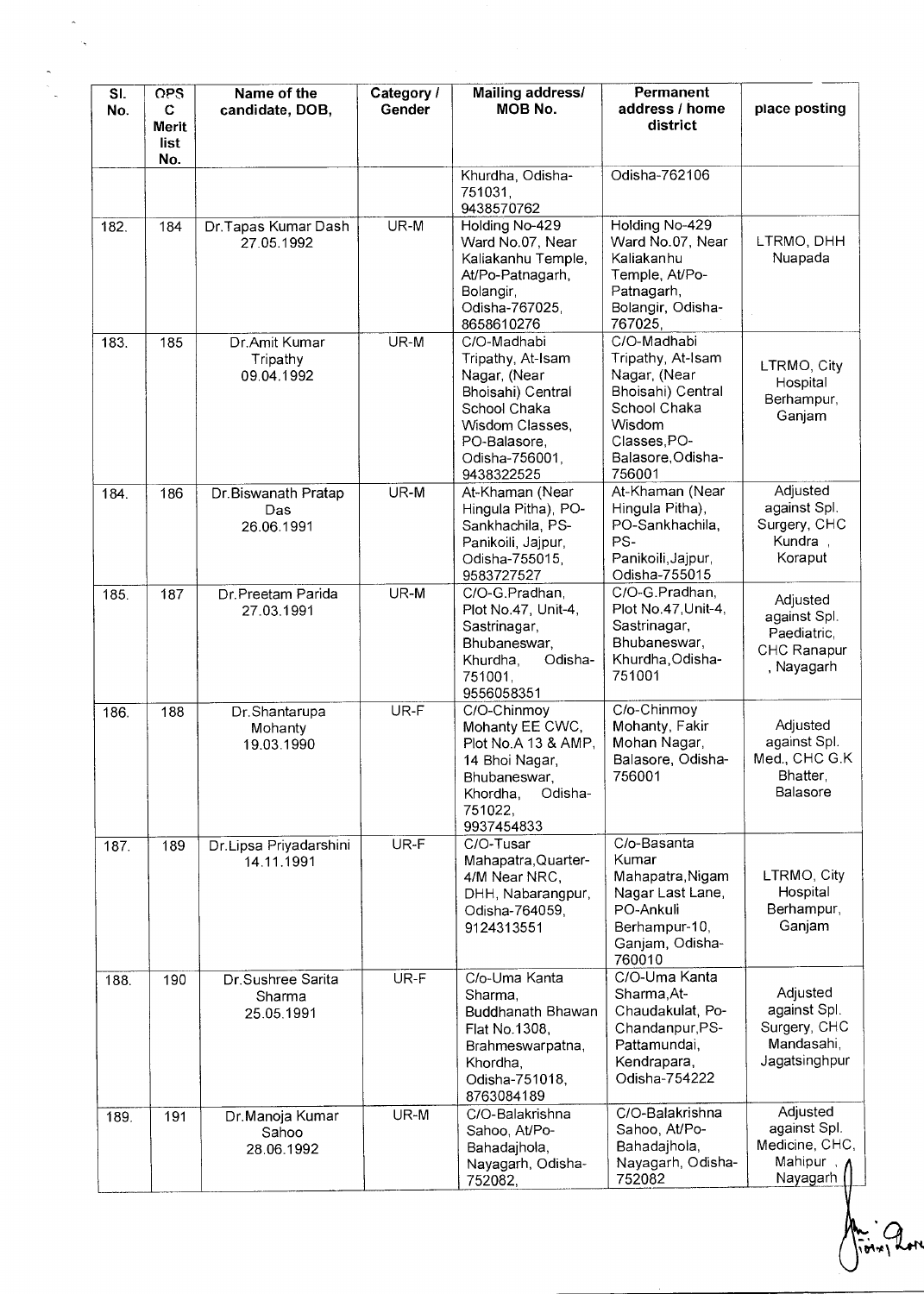| $\overline{\mathsf{SI}}$ .<br>No. | <b>OPS</b><br>C<br>Merit<br>list<br>No. | Name of the<br>candidate, DOB,                                    | Category /<br>Gender | <b>Mailing address/</b><br>MOB No.                                                                                                                   | Permanent<br>address / home<br>district                                                                                          | 830<br>place posting                                                     |
|-----------------------------------|-----------------------------------------|-------------------------------------------------------------------|----------------------|------------------------------------------------------------------------------------------------------------------------------------------------------|----------------------------------------------------------------------------------------------------------------------------------|--------------------------------------------------------------------------|
| 190.                              | 192                                     | Dr.Jayaprakash<br>Parida<br>02.04.1990                            | SEBC-M               | 9583166646<br>FlatNo.203,<br>Saisundaram<br>Apartment, Dwaraka<br>Vihar, Kalarahanga,<br>Bhubaneswar,<br>Khurdha<br>Odisha-<br>751024,<br>8763714020 | Birajapur, Rambag,<br>Jajpur, Odisha-<br>755014                                                                                  | LTRMO, DHH<br>Jajpur                                                     |
| 191.                              | 193                                     | Dr. Swagat Soubhagya<br>Mohapatra<br>05.07.1989                   | SEBC-M               | At-Nuapur, Po-<br>Kalyani, PS-<br>Khantapara,<br>Balasore, Odisha-<br>756044,<br>7504949917                                                          | At-Nuapur, Po-<br>Kalyani, PS-<br>Khantapara,<br>Balasore, Odisha-<br>756044                                                     | Adjusted<br>against Spl.<br>Surgery, CHC<br>Khantapara,<br>Balasore      |
| 192.                              | 194                                     | Dr.Mukti Prasad<br>Mishra<br>29.04.1990                           | $UR-M$               | At-Oshad, PO-<br>Mahasinghpur, Via-<br>Bahugram, Cuttack,<br>Odisha-754200,<br>9438784722                                                            | At-Oshad, PO-<br>Mahasinghpur,<br>Via-Bahugram,<br>Cuttack, Odisha,<br>754200                                                    | Adjusted<br>against Spl.<br>Paediatric,<br>CHC Kosala,                   |
| 193.                              | 195                                     | Dr.Ashish Kumar<br>Nayak<br>05.01.1985                            | $UR-M$               | Dr.Ashish Kumar<br>Nayak, C/O-Sanatan<br>Nayak, At/PO-<br>Bhatlaida,<br>Jharsuguda, Odisha-<br>768213,<br>7205673894                                 | Dr.Ashish Kumar<br>Nayak, C/O-<br>Sanatan Nayak,<br>At/PO-Bhatlaida,<br>Jharsuguda,<br>Odisha-768213                             | Angul<br>Adjusted<br>against Spl.<br>O&G, CHC<br>Kolabira,<br>Jharsuguda |
| 194.                              | 196                                     | Dr Soumya Ranjan<br>Kar<br>24.09.1991                             | UR-M                 | JE 240 JAGDA Near<br>SBI, Post-Jhirpani,<br>Rourkela,<br>Sundargarh, Odisha-<br>769042,<br>7326065675                                                | JE 240 JAGDA<br>Near SBI, Post-<br>Jhirpani,<br>Rourkela, Sundarg<br>arh, Odisha-<br>769042                                      | Adjusted<br>against Spl.<br>O&G, CHC<br>Bisra,<br>Sundargarh             |
| 195.                              | 197                                     | Dr. Shiv Shankar<br>Nayak<br>15.05.1987                           | SEBC-M               | Village-Shikharpur,<br>PO-Dhobadipatapur,<br>VIA-Bhatkumarada,<br>Ganjam,<br>Odisha-<br>761003.<br>9439731008                                        | Village-<br>Shikharpur, PO-<br>Dhobadipatapur,<br>Via-<br>Bhatkumarada,<br>Ganjam, Odisha-<br>761003                             | M.O., PHC,<br>Pitala, Ganjam                                             |
| 196.                              | 198                                     | Dr.Laxmipriya Sahoo<br>21.11.1990                                 | UR-F                 | C/o-Natabar Sahoo,<br><b>AT-Civil Courts</b><br>Dhenkanal,<br>PO-<br>Dhenkanal, Odisha-<br>759001,<br>8895654880                                     | C/o-Bharat Hati,<br>At-Kumbhar Sahi<br>Kanchan<br>Bazzar, PO-<br>Dhenkanal,<br>Odisha-759001                                     | Adjusted<br>against Spl.<br>Medicine, CHC<br>Khamara,<br>Anugul          |
| 197.                              | 199                                     | Dr.Chandan Kumar<br>Pal<br>16.04.1992                             | UR-M                 | At/Po-Durpal, Via-<br>Kamarda, Balasore,<br>Odisha-756035,<br>7008358827                                                                             | At/Po-Durpal, Via-<br>Kamarda, Balasore<br>, Odisha-756035                                                                       | Adjusted<br>against Spl.<br>Paediatric,<br>CHC SC Pur,                   |
| 198.<br>199.                      | 200<br>201                              | Dr. Aditya Prakash<br>Nayak<br>10.03.1991<br>Dr.Nirmal Kumar Jena | $UR-M$<br>SEBC-M     | C/O-D.C Nayak<br>Chidananda Shanti<br>Nivas Shaktinagar,<br>2nd Lane,<br>Lochapoda Road,<br>Berhampur, Ganjam,<br>Odisha-760001,<br>7377548976       | C/O-D.C Nayak<br>Chidananda Shanti<br>Nivas Shaktinagar,<br>2nd Lane<br>,Lochapoda Road,<br>Berhampur, Ganja<br>m, Odisha-760001 | Mayurbhanj<br>LTRMO, DHH<br>Boudh                                        |
|                                   |                                         |                                                                   |                      | At/PO-Bijaya Nagar,                                                                                                                                  | At/PO-Bijaya                                                                                                                     | Adjusted                                                                 |

ivțe

 $\frac{1}{\sqrt{2}}$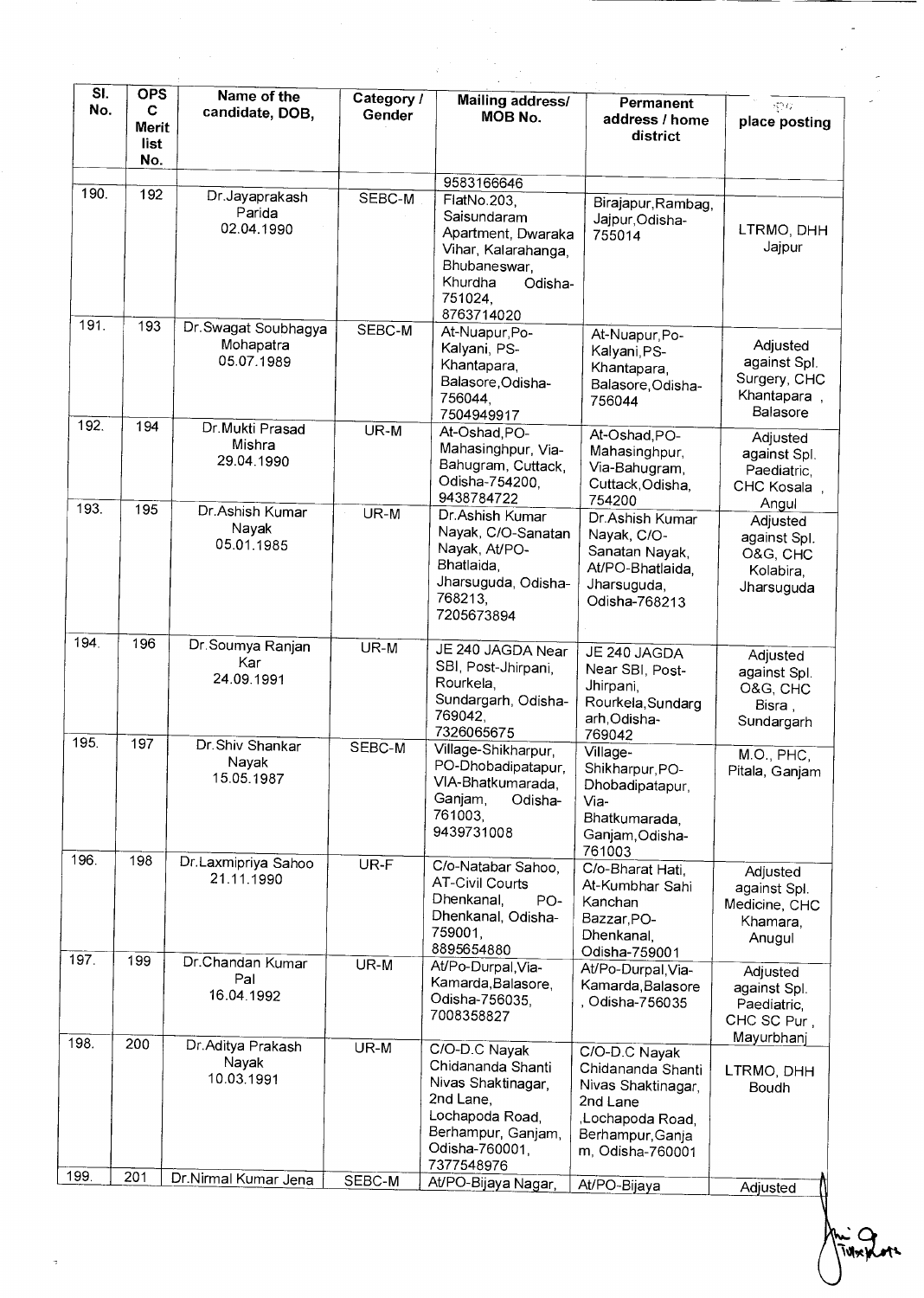| SI.<br>No. | OPS <sub>1</sub><br>$\mathbf c$<br><b>Merit</b><br>list | Name of the<br>candidate, DOB,              | Category /<br>Gender | Mailing address/<br>MOB No.                                                                                                       | Permanent<br>address / home<br>district                                                                                      | place posting                                                             |
|------------|---------------------------------------------------------|---------------------------------------------|----------------------|-----------------------------------------------------------------------------------------------------------------------------------|------------------------------------------------------------------------------------------------------------------------------|---------------------------------------------------------------------------|
|            | No.                                                     | 02.05.1992                                  |                      | Via-Mahakalpara,<br>Kendrapara, Odisha-<br>754224,<br>8338953114                                                                  | Nagar Via-<br>Mahakalpara,<br>Kendrapara,<br>Odisha-754224                                                                   | against Spl.<br>Surgery, CHC<br>Mahakalapada<br>Kendrapara                |
| 200.       | 202                                                     | Dr.Anshuman<br>Mahapatra<br>15.09.1989      | UR-M                 | C/O-Dr.Laxmikanta<br>Mahapatra, Near<br>Shiva Temple,<br>Sagarpara, Bolangir,<br>Odisha-767001,<br>9438121940                     | $C/O-$<br>Dr.Laxmikanta<br>Mahapatra, Near<br>Shiva Temple,<br>Sagarpara,<br>Bolangir, Odisha-<br>767001                     | LTRMO, DHH<br>Bhabanipatana<br>Kalahandi                                  |
| 201.       | 203                                                     | Dr. Veedya Maharana<br>03.07.1993           | UR-F                 | Plot<br>No.4C/1393, Sector-<br>11 CDA, Bidanasi,<br>Cuttack, Odisha-<br>753014,<br>8895041788                                     | Plot<br>No.4C/1393, Sector<br>11 CDA, Bidanasi,<br>Cuttack, Odisha-<br>753014                                                | M.O, PHC(N)<br>Ganjam,<br>Ganjam                                          |
| 202.       | 204                                                     | Dr. Smruti Ranjan<br>Patanaik<br>13.04.1983 | UR-M                 | Smruti Ranjan<br>Patanaik, S/o-<br>Kumudini Patanaik,<br>Babajitota Street,<br>Berhampur, Ganjam,<br>Odisha-760001,<br>8895495592 | Smruti Ranjan<br>Patanaik, S/o-<br>Kumudini<br>Patanaik,<br>Babajitota Street,<br>Berhampur.<br>Odisha-<br>Ganjam,<br>760001 | LTRMO, DHH<br>Paralakhemund<br>i, Gajapati                                |
| 203.       | 205                                                     | Dr.Rajesh Chandra<br>Padhi<br>12.03.1991    | UR-M                 | ECR-130, Phase -<br>1. Chhend Colony,<br>Rourkela,<br>Sundargarh, Odisha-<br>769015,<br>9938681348                                | ECR-130, Phase -<br>1. Chhend Colony,<br>Rourkela,<br>Sundargarh,<br>Odisha-769015                                           | Adjusted<br>against Spl.<br>Paediatric,<br>CHC Bhatali,<br>Baragarh       |
| 204.       | 206                                                     | Dr.Sanjeet Kumar<br>Agrawal<br>19.03.1993   | UR-M                 | C/O-Arun Kejriwal<br>Varun Enclave, PO-<br>Ainthapali<br>Pradhanpada,<br>Sambalpur, Odisha-<br>768004,<br>9583884411              | C/o-Dr.BK<br>Agrawal, Plot -14-<br>15, At-Balaji<br>Greens,<br>Tangarpali, PO-<br>Ainthapali,<br>Sambalpur,<br>Odisha-768004 | Adjusted<br>against Spl.<br><b>O&amp;G, C.H.C</b><br>Hirakud<br>Sambalpur |
| 205.       | 207                                                     | Dr.Abhilash Sahoo<br>06.06.1993             | UR-M                 | C/O-Debaraj<br>Sahoo, At/PO-<br>Bentapada, P.S-<br>Athagarh, Cuttack,<br>Odisha-754029,<br>9778527763                             | C/O-Debaraj<br>Sahoo, At/PO-<br>Bentapada, P.S-<br>Athagarh, Cuttack,<br>Odisha-754029                                       | M.O, PHC(N)<br>Baliipatta,<br>Angul                                       |
| 206.       | 208                                                     | Dr.Monalisha Behera<br>05.05.1987           | SC-F                 | Plot no.24/5730<br>Near HIG-<br>98, Sailashree Vihar,<br>Bhubaneswar,<br>Khurdha,<br>Odisha-751021,<br>9583505101                 | Plot No.24/5730<br>Near HIG-98,<br>Sailashree Vihar,<br>Bhubaneswar.<br>Khurdha, Odisha-<br>751021                           | Adjusted<br>against Spl.<br>O&G, CHC<br>Jatani, Khurda                    |
| 207.       | 209                                                     | Dr.Pradeep Kumar<br>Panigrahi<br>28.01.1987 | UR-M                 | AT-Gobindbindha,<br>PO-Betada, PS-<br>Basudevpur,<br>Bhadrak, Odisha-<br>756168,<br>8249234739                                    | AT-Gobindbindha,<br>PO-Betada, PS-<br>Basudevpur,<br>Bhadrak, Odisha-<br>756168                                              | Adjusted<br>against Spl.<br>Medicine, CHC<br>Simulia,<br>Balasore         |
| 208.       | 210                                                     | Dr.Samarendra<br>Satpathy<br>23.02.1986     | UR-M                 | C/O-S.K.Satapathy,<br>D.O LIC Of India,<br>At/PO-Karanjia,                                                                        | $C/O-$<br>S.K.Satapathy,<br>D.O LIC Of India,                                                                                | LTRMO, DHH<br>Phulabani<br>Kandhamal                                      |

 $\mathcal{L}_{\mathbf{S}}$ 

<u>1.</u><br>Tiong Rome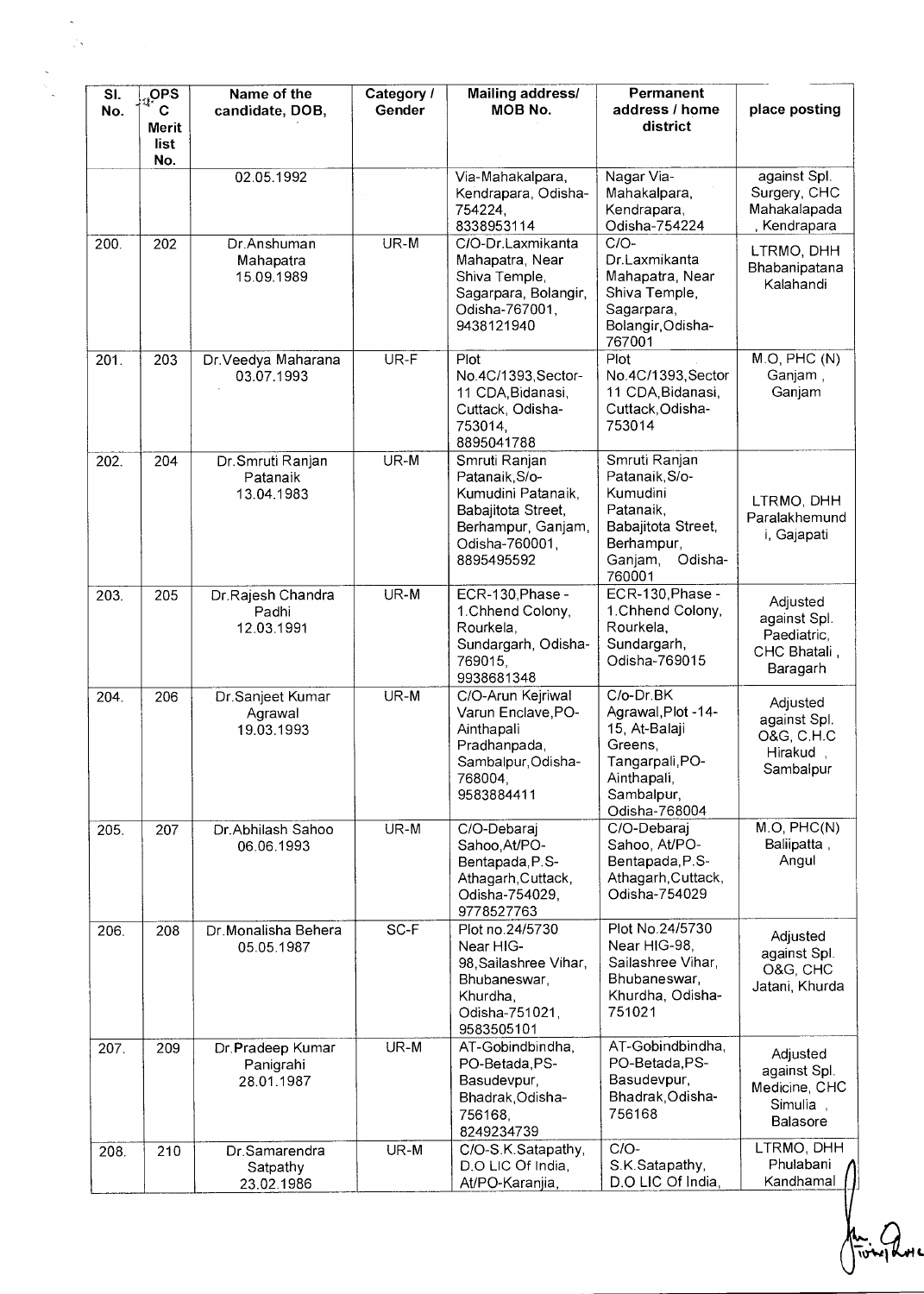| SI.<br>No.        | <b>OPS</b><br>C<br>Merit<br>list | Name of the<br>candidate, DOB,            | Category /<br>Gender | <b>Mailing address/</b><br>MOB No.                                                                                                    | Permanent<br>address / home<br>district                                                                        | mill Galax<br>place posting                                           |
|-------------------|----------------------------------|-------------------------------------------|----------------------|---------------------------------------------------------------------------------------------------------------------------------------|----------------------------------------------------------------------------------------------------------------|-----------------------------------------------------------------------|
|                   | No.                              |                                           |                      | Mayurbhanj, Odisha-<br>757037,<br>9438666688                                                                                          | At/O-Karanjia,<br>Mayurbhanj,<br>Odisha-757037                                                                 |                                                                       |
| 209.              | 211                              | Dr. Kamaljit Kumar Kar<br>21.04.1990      | UR-M                 | At-Kacherisahi PO-<br>Deogarh, Deogarh,<br>Odisha-768108,<br>8895327257                                                               | At-Kacherisahi,<br>PO-Deogarh,<br>Deogarh, Odisha-<br>768108                                                   | Adjusted<br>against Spl.<br>Paed., CHC<br>Chhatabar,<br>Deogarh       |
| 210.              | 212                              | Dr.Chandan<br>Samantray<br>23.07.1992     | UR-M                 | Baikuntha Nagar<br>2nd Lane, Near<br>Baikuntha Nagar<br>Park, Berhampur,<br>Ganjam, Odisha-<br>760001,<br>9853094402                  | Vill/PO-<br>Gangapur, Via-<br>Pattapur, Ganjam,<br>Odisha-761013                                               | LTRMO, DHH<br>Rayagada                                                |
| $\overline{2}11.$ | 213                              | Dr.Rachita Mohanty<br>02.08.1991          | UR-F                 | $A -$<br>9SecondfloorMetro<br>Tower, Bhoinagar, Bh<br>ubaneswar,<br>Khordha, Odisha-<br>751022,<br>8895478763                         | $M - 78.$<br>Madhusudan<br>Nagar, Unit-4,<br>Bhubaneswar,<br>Khordha, Odisha-<br>751001                        | Adjusted<br>against Spl.<br>Medicine, CHC<br>Khalikote,<br>Ganjam     |
| 212.              | 214                              | Dr.Meghna<br>Samantaray<br>21.06.1990     | UR-F                 | Plot No.325<br>Radhakrushna<br>Nagar, Garage<br>Chhak Old Town,<br>Bhubaneswar.<br>Khurdha, Odisha-<br>751002,<br>9437677298          | Plot No.325<br>Radhakrushna<br>Nagar, Garage<br>Chhak Old Town,<br>Bhubaneswar,<br>KhurdhaOdisha-<br>751002    | LTRMO, DHH<br>Bhabanipatana<br>Kalahandi                              |
| 213.              | 215                              | Dr.Sushree Arpita<br>Bhuyan<br>27.05.1993 | UR-F                 | At-Chadakapada,<br>Post/PS-<br>Kakatpur, Puri,<br>Odisha-752108,<br>8895575512                                                        | At-Chadakapada,<br>Post/PS-<br>Kakatpur, Puri<br>Odisha-752108                                                 | Adjusted<br>against Spl.<br>Surgery, CHC<br>Rajsunakhala,<br>Nayagarh |
| 214.              | 216                              | Dr. Anup Animesh<br>Panda<br>03.08.1992   | UR-M                 | Qtr No.D-81, BJB<br>Nagar,<br>Bhubaneswar,<br>Khordha, Odisha-<br>751014.<br>9040184968                                               | Qtr No.D-81, BJB<br>Nagar,<br>Bhubaneswar,<br>Khordha, Odisha-<br>751014                                       | LTRMO, DHH<br>Phulabani<br>Kandhamal                                  |
| 215.              | 217                              | Dr.Lopamudra Panda<br>18.02.1992          | UR-F                 | Plot No. 1445<br>Fishery Lane,<br>Chintamaniswar<br>Budheswari, Bhuban<br>eswar, Khordha,<br>Odisha-751006<br>7205304564              | Plot.No.1445<br>Fishery Lane,<br>Chintamaniswar<br>Budheswari, Bhuba<br>neswar,<br>Khordha, Odisha-<br>751006, | LTRMO, DHH<br>Sundargarh                                              |
| 216.              | 218                              | Dr.Chaman Kumar<br>Bisoyi<br>05.07.1987   | UR-M                 | Upstair<br>Ramakrishna<br>Agency, Meeta<br>Street, Near Konark<br>Hospital,<br>Berhampur,<br>Ganjam, Odisha-<br>760002,<br>9090514177 | Vill-<br>Sahasapur, PO-<br>Surangi, PS-<br>Jarada, Ganjam,<br>Odisha-761037                                    | LTRMO, DHH<br>Koraput                                                 |
| 217.              | 219                              | Dr Rojalin Panda<br>06.03.1994            | UR-F                 | Qr. No.A-442, Block-<br>50, Ananta Vihar<br>Dera, Talcher, Angul,<br>Odisha-759103                                                    | Qr. No.A-442,<br>Block-50, Ananta<br>Vihar<br>Dera, Talcher,                                                   | M.O, PHC(N)<br>Pabitranagar,<br>Angul                                 |

 $\ddot{\phantom{0}}$ 

 $\frac{1}{\sqrt{2}}$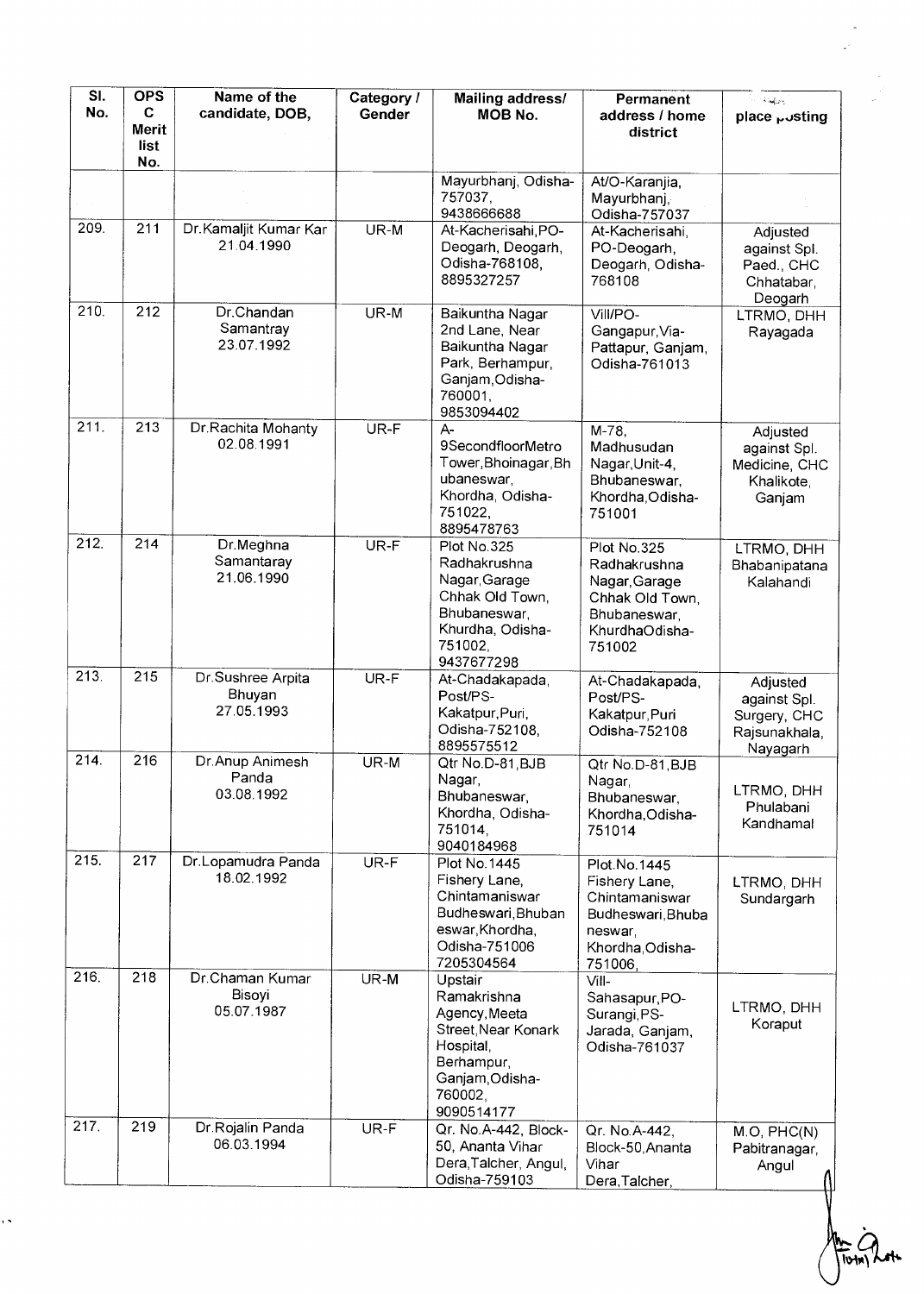| SI.<br>No. | OC3<br>C<br><b>Merit</b><br>list | Name of the<br>candidate, DOB,          | Category /<br>Gender | Mailing address/<br>MOB No.                                                                                                           | Permanent<br>address / home<br>district                                                                               | place posting                                                               |
|------------|----------------------------------|-----------------------------------------|----------------------|---------------------------------------------------------------------------------------------------------------------------------------|-----------------------------------------------------------------------------------------------------------------------|-----------------------------------------------------------------------------|
|            | No.                              |                                         |                      | 9853206170                                                                                                                            | Angul, Odisha-<br>759103                                                                                              |                                                                             |
| 218.       | 220                              | Dr.Arati Biswal<br>10.05.1992           | SEBC-F               | At/PO-Budula, Via-<br>Agalpur, PS-<br>Loisingha, Bolangir,<br>Odisha-767022,<br>8763774727                                            | At/PO-Budula, Via-<br>Agalpur, PS-<br>Loisingha,<br>Bolangir, Odisha-<br>767022                                       | Adjusted<br>against Spl.<br>Paediatric,<br>CHC Loisinga,<br>Bolangir        |
| 219.       | 221                              | Dr.Satya Prakash<br>Sahoo<br>16.06.1991 | UR-M                 | At-Tangi, PO-<br>Kotsahi, Cuttack,<br>Odisha-754022,<br>9438654540                                                                    | At-Tangi, PO-<br>Kotsahi, Cuttack,<br>Odisha-754022                                                                   | LTRMO, DHH<br>Sundargarh                                                    |
| 220.       | 222                              | Dr.Pabitra Kumar<br>Panda<br>10.06.1987 | UR-M                 | A-203 NINL<br>Township,<br>Kalinganagar,<br>Jajpur, Odisha-<br>755026,<br>9437609077                                                  | At-Adhajori, PO-<br>Sansarphal,<br>Kendrapara,<br>Odisha-754217                                                       | M.O, PHC(N)<br>Kotiya, Koraput                                              |
| 221.       | 223                              | Dr.Debasmita Mishra<br>29.06.1988       | UR-F                 | C/O-Pravakar<br>Mishra, A T-<br>Sikhyakpada Near<br>RLY Station, Po/PS-<br>Angul, Odisha-<br>759122,<br>8895046189                    | C/O-Deshish<br>Kumar Panda, At-<br>Talaberana, PO-<br>Sanda, PS-<br>Parjang,<br>Dhenkanal,<br>Odisha-759019           | Adjusted<br>against Spl.<br>Paediatric,<br>CHC Kaniha,<br>Angul             |
| 222.       | 224                              | Dr. Tyagraj Singh<br>04.10.1984         | UR-M                 | C/O-Jashobanta<br>Narayan Singh, At-<br>Surya Nagar,<br>Padampur,<br>Baragarh, Odisha-<br>768036,<br>9776204332                       | C/O-Jashobanta<br>Narayan Singh, At-<br>Surya Nagar,<br>Padampur,<br>Baragarh, Odisha-<br>768036                      | Adjusted<br>against Spl.<br>O&G, CHC<br>Jamala,<br>Baragarh                 |
| 223.       | 225                              | Dr.Mrutyunjay Routray<br>07.02.1988     | UR-M                 | AT-Chunapada, PO-<br>Dorad, PS-Athgarh,<br>Odisha-<br>Cuttack,<br>754029,<br>8763890204                                               | AT-<br>Chunapada, PO-<br>Dorad, PS-<br>Athgarh, Cuttack,<br>Odisha-754029                                             | LTRMO, DHH<br>Boudh                                                         |
| 224.       | 226                              | Dr.Labella Mishra<br>27.03.1984         | UR-F                 | Flat 202 Surya<br>Enclave, Goutam<br>Nagar, Near BMC<br>Office, Khordha,<br>Odisha-751014,<br>9778054314                              | Flat 202 Surva<br>Enclave, Goutam<br>Nagar, Near BMC<br>Office, Khordha,<br>Odisha-751014                             | Adjusted<br>against Spl.<br>Paediatric,<br>CHC<br>Gambharimund<br>a, Khurda |
| 225.       | 227                              | Dr. Soumya Ranjan<br>Dey<br>23.03.1992  | SEBC-M               | C/O-Antaryami<br>Sahoo, ITI Square<br>OPP Ishan Nagar<br>Sub PO,<br>Angargadia,<br>Odisha-<br>Balasore,<br>756001,<br>9090047801      | Sadanandapur,<br>PO-Amarda Road,<br>PS-Basta,<br>,Balasore, Odisha-<br>756030                                         | LTRMO, DHH<br>Balasore                                                      |
| 226.       | 228                              | Dr.Biswajit Samal<br>20.04.1989         | UR-M                 | In Front of Tulasi<br>Lodge Iswarpur,<br>Sanamangala<br>Chawk, Behind<br>United Bank,<br>Kendrapara, Odisha-<br>754211,<br>9776207095 | In Front of Tulasi<br>Lodge Iswarpur,<br>Sanamangala<br>Chawk, Behind<br>United<br>Bank, Kendrapara,<br>Odisha-754211 | Adjusted<br>against Spl.<br>Paediatric,<br>CHC Derabish<br>, Kendrapara     |
| 227.       | 229                              | Dr.Manas Kumar<br>Mohapatra             | UR-M                 | Room No.18 New<br>Gents & AMP, HS                                                                                                     | At-Kharibil, PO-<br>Erancha, Cuttack,                                                                                 | Adjusted<br>against Spl.                                                    |

ै।<br>जन्म

An Que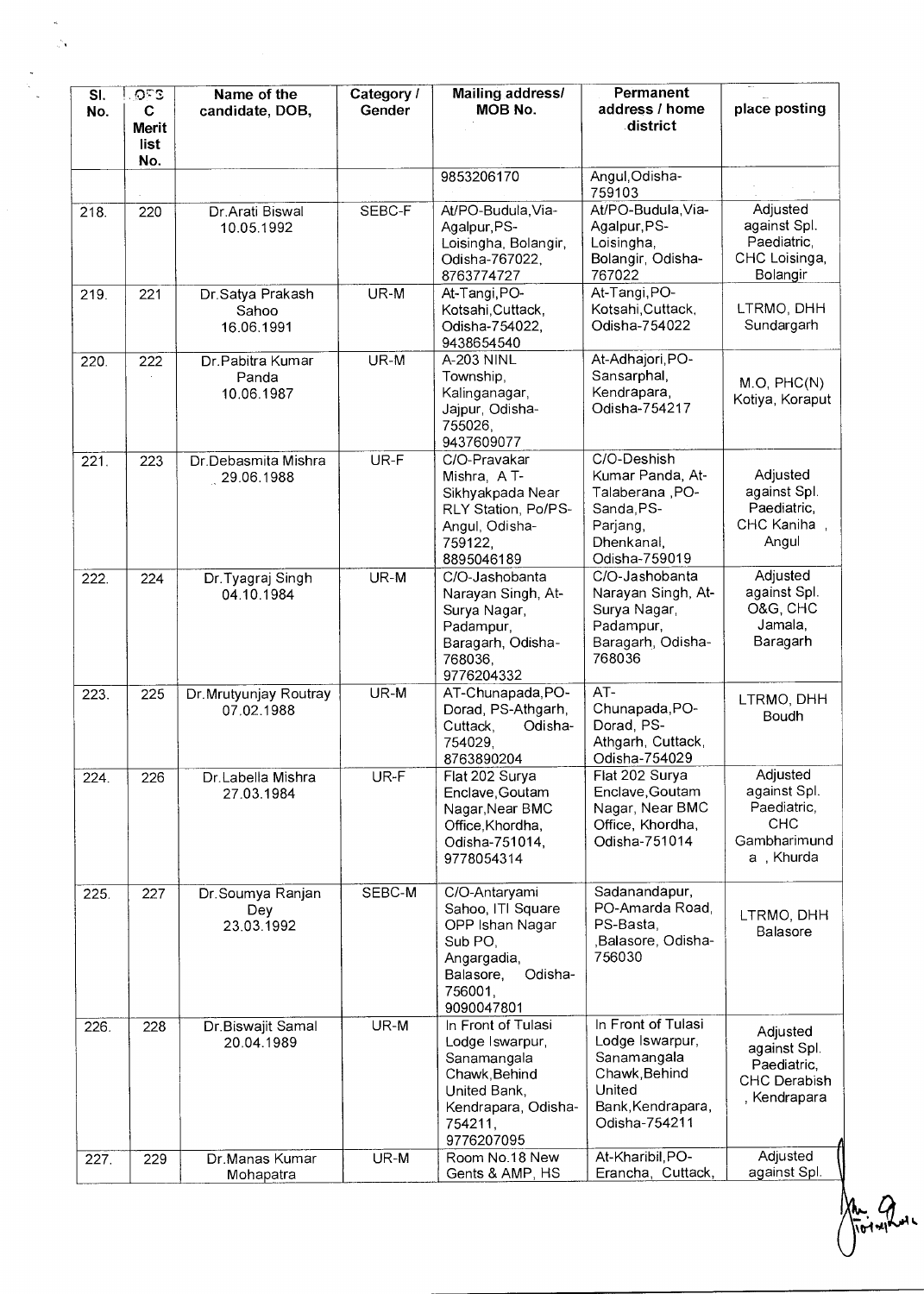| $\overline{\mathsf{SI}}$ . | <b>OPS</b>                | Name of the                                | Category / | Mailing address/                                                                                                                   | Permanent                                                                                                               |                                                                     |
|----------------------------|---------------------------|--------------------------------------------|------------|------------------------------------------------------------------------------------------------------------------------------------|-------------------------------------------------------------------------------------------------------------------------|---------------------------------------------------------------------|
| No.                        | C<br>Merit<br>list<br>No. | candidate, DOB,                            | Gender     | MOB No.                                                                                                                            | address / home<br>district                                                                                              | place posting                                                       |
|                            |                           | 28.06.1989                                 |            | Hostel, SCB Medical<br>College,<br>Mangalabag,<br>Cuttack,<br>Odisha-<br>753007,<br>9437863011                                     | Odisha-754105                                                                                                           | Paediatric,<br>CHC Naugaon,<br>Jagatsinghpur                        |
| 228.                       | 230                       | Dr. Aradhana Panda<br>25.07.1992           | UR-F       | C/O-DR. Bijay Kumar<br>Panda 2nd Lane.<br>Brahma Nagar<br>Bhanja Marg,<br>Berhampur, Ganjam,<br>Odisha-760001,<br>8275485797       | C/O-DR.Bijay<br>Kumar Panda 2nd<br>Lane Brahma<br>Nagar Bhanja<br>Marg, Berhampur,<br>Ganjam, Odisha-<br>760001         | LTRMO, DHH<br>Paralakhemund<br>i, Gajapati                          |
| 229.                       | 231                       | Dr. Debaprasad<br>Sahoo<br>25.07.1988      | UR-M       | Debaprasad Sahoo,<br>M.O-CHC<br>Khajuripada,<br>PO-Khajuripada,<br>Kandhamal, Odisha-<br>762012.<br>9439241382                     | Debaprasad<br>Sahoo, M.O-CHC<br>Khajuripada, PO-<br>Khajuripada,<br>Kandhamal,<br>Odisha-762012                         | LTRMO, DHH<br>Phulabani<br>Kandhamal                                |
| 230.                       | 232                       | Dr.Suresh Barik<br>19.08.1986              | UR-M       | At-Baidupali, PO-<br>Cherupali, Via-<br>Dunguripali,<br>Sonepur,<br>Odisha-<br>767023,<br>9437867969                               | At-Baidupali, PO-<br>Cherupali, Via-<br>Dunguripali,<br>Sonepur, Odisha-<br>767023                                      | Adjusted<br>against Spl.<br>Medicine, CHC<br>Khairput<br>Malkangiri |
| 231.                       | 233                       | Dr.Om Prakash Sahoo<br>19.07.1990          | SEBC-M     | At/Po-Baradandi, PS-<br>Bolagarha, Khurdha,<br>Odisha-752066,<br>9937821708                                                        | At/Po-<br>Baradandi, PS-<br>Bolagarha,<br>Khurdha, Odisha-<br>752066                                                    | Adjusted<br>against Spl.<br>O&G, CHC<br>Jirala,<br>Dhenkanal        |
| 232.                       | 234                       | Dr.Sujit Parida<br>05.06.1988              | SEBC-M     | C/o-Niranjan Parida,<br>AT/Po-Dala, Jajpur<br>Road, Jajpur,<br>Odisha-755019,<br>8984783711                                        | C/o-Niranjan<br>Parida, AT/Po-<br>Dala, Jajpur Road,<br>Jajpur, Odisha-<br>755019                                       | Adjusted<br>against Spl.<br>Medicine, CHC<br>Boipariguda<br>Koraput |
| 233                        | 235                       | Dr.Binaya Bhusan<br>Sahu<br>12.11.1992     | UR-M       | S/O-Gourisankar<br>Sahu, Saraswati<br>Shishu Mandir Lane,<br>Aurobinda Nagar,<br>Jeypore, Koraput.<br>Odisha-764001,<br>8763714752 | S/O-Gourisankar<br>Sahu, Saraswati<br>Shishu Mandir<br>Lane, Aurobinda<br>Nagar, Jeypore,<br>Koraput, Odisha-<br>764001 | Adjusted<br>against Spl.<br>Paediatric,<br>CHC Kotpad<br>Koraput    |
| 234.                       | 236                       | Dr.Mangal Mohan<br>Mahapatra<br>07.06.1992 | UR-M       | Jagannath Bihar 7th<br>Lane, Sri Ram<br>Nagar, Aska Road,<br>Berhampur, Ganjam,<br>Odisha-760002,<br>7750867920                    | Jagannath Bihar<br>7th Lane, Sri Ram<br>Nagar, Aska Road,<br>Berhampur,<br>Ganjam, Odisha-<br>760002                    | Adjusted<br>against Spl.<br>O&G, CHC<br>Gallery,<br>Ganjam          |
| 235.                       | 237                       | Dr.Pranati Naik<br>14.12.1990              | UR-F       | VIM 618 Sailashree<br>Vihar,<br>Chandrasekharpur,<br>Bhubaneswar, Khurd<br>a, Odisha-751021,<br>8908260355                         | <b>VIM 618</b><br>SailashreeVihar,<br>Chandrasekharpur<br>Bhubaneswar,<br>Khurda, Odisha-<br>751021                     | Adjusted<br>against Spl.<br>O&G, CHC<br>Sunabeda,<br>Koraput        |
| 236.                       | 238                       | Dr.Manjubala<br>Mohanta<br>15.06.1988      | UR-F       | Qtr No.HIG E/3<br><b>IDCO Colony IE</b><br>Mancheswar,                                                                             | At/Po-Basingi, Via-<br>Bahalda, Dist-<br>Mayurbhanj,                                                                    | Adjusted<br>against Spl.<br>Medicine, CHC                           |

 $\mathbf{H}$ 07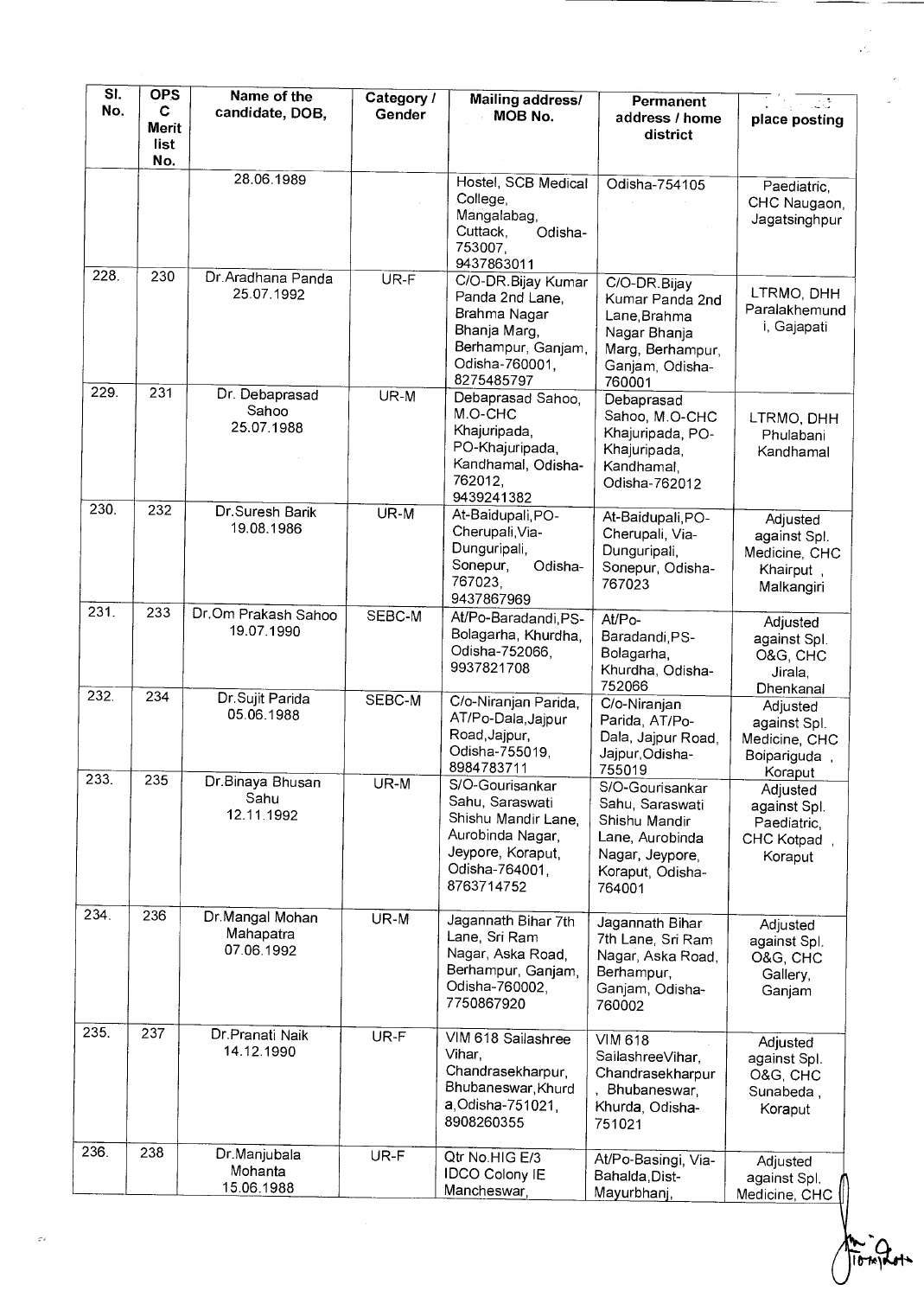| SI.<br>No. | OPS<br>Ù.<br>Merit<br>list<br>No. | Name of the<br>candidate, DOB,           | Category /<br>Gender | Mailing address/<br><b>MOB No.</b>                                                                                              | Permanent<br>address / home<br>district                                                                     | place posting                                                       |
|------------|-----------------------------------|------------------------------------------|----------------------|---------------------------------------------------------------------------------------------------------------------------------|-------------------------------------------------------------------------------------------------------------|---------------------------------------------------------------------|
|            |                                   |                                          |                      | Bhubaneswar,<br>Odisha-<br>Khurdha,<br>751010,<br>9439093499                                                                    | Odisha-757046                                                                                               | Barasahi,<br>Mayurbhanj                                             |
| 237        | 239                               | Dr. Swetalina Dash<br>10.04.1991         | UR-F                 | At/PO-Lupursingha,<br>Via-Lachhipur, PS-<br>Dunguripali,<br>Subarnpur, Odisha-<br>767068,<br>9438643304                         | At/PO-<br>Lupursingha, Via-<br>Lachhipur, PS-<br>Dunguripali,<br>Subarnpur,<br>Odisha-767068                | LTRMO, DHH<br>Paralakhemund<br>i, Gajapati                          |
| 238.       | 240                               | Dr.Damodar Mishra<br>05.06,1986          | UR-M                 | At-Neheru Nagar<br>Dhangerpali, PO-<br>Agalpur, Via-Barpali,<br>Bargarh, Odisha-<br>768029.<br>9937114683                       | At-Neheru Nagar<br>Dhangerpali, PO-<br>Agalpur, Via-<br>Barpali, Bargarh,<br>Odisha-768029                  | M.O, PHC(N)<br>Patrapalli,<br>Baragarh                              |
| 239.       | 241                               | Dr.Suryasnata Dash<br>16.03.1986         | UR-F                 | <b>Flat B1/203 New</b><br>Jeevan Bima Nagar,<br>Maitreevihar,<br>Chandrasekherpur,<br>Khurdha, Odisha-<br>751023,<br>9437124957 | Flat B1/203 New<br>Jeevan Bima<br>Nagar,<br>Maitreevihar,<br>Chandrasekherpur<br>Khurdha,<br>Odisha-751023, | LTRMO, DHH<br>Boudh                                                 |
| 240.       | 242                               | Dr.Lipsa Bisoi<br>25.09.1986             | UR-F                 | Plot No.618/A,<br>G.G.P Colony<br>Rasulgarh,<br>Bhubaneswar,<br>Khurdha,<br>Odisha-<br>751025,<br>9078155279                    | Plot No.618/A,<br>G.G.P Colony<br>Rasulgarh,<br>Bhubaneswar,<br>Khurdha, Odisha-<br>751025                  | LTRMO, DHH<br>Boudh                                                 |
| 241.       | 243                               | Dr.Amresh Pati<br>28.08.1985             | UR-M                 | Plot No.4501,<br>Megheswar Colony,<br>Tankapani Road,<br>Bhubaneswar,<br>Khurdha,<br>Odisha-751018,<br>8895504387               | Plot No.4501,<br>Megheswar<br>Colony, Tankapani<br>Road,<br>Bhubaneswar,<br>Khurdha, Odisha-<br>751018      | M.O, PHC(N)<br>Kabatabandha,<br>Jajpur                              |
| 242.       | 244                               | Dr.Ajit Das<br>25.06.1989                | UR-M                 | Staff Quarter, CHC<br>Laxmipur, Koraput,<br>Odisha-765013.<br>9439651855                                                        | Machhuati,<br>Salipur, Cuttack,<br>Odisha-754202                                                            | LTRMO, DHH<br>Koraput                                               |
| 243.       | 245                               | Dr Sunil Kumar<br>Thakur<br>01.07.1991   | SEBC-M               | At/Po-Mahada, Via-<br>Barpali, Bargarh,<br>Odisha-768029,<br>9777849683                                                         | At/Po-Mahada,<br>Via-Barpali,<br>Bargarh, Odisha-<br>768029                                                 | Adjusted<br>against Spl.<br>Paediatric,<br>CHC Agalpur,<br>Baragarh |
| 244.       | 246                               | Dr. Sumitra Hota<br>18.06.1991           | UR-F                 | New Colony<br>Budharaja,<br>Sambalpur, Odisha-<br>768004,<br>8895508018                                                         | New Colony<br>Budharaja,<br>Sambalpur,<br>Odisha-768004                                                     | Adjusted<br>against Spl.<br>Surgery, CHC<br>Govindpur,<br>Sambalpur |
| 245.       | 247                               | Dr. Susant Kumar<br>Khilar<br>02.06.1987 | UR-M                 | Room No.12, Staff<br>Quarter, KIMS, Patia,<br>Bhubaneswar,<br>Khurdha, Odisha-<br>751024,<br>8895125568                         | At-Gopalpur, Po-<br>Prathamakhandi, P<br>S-Kuakhia, Jajpur,<br>Odisha-755008                                | LTRMO, DHH<br>Boudh                                                 |
| 246.       | 248                               | Dr.Pritish Chandan<br>Sahu<br>23.02.1993 | UR-M                 | 3rd Lane,<br>Barpali<br>Para, Bolangir,<br>Odisha-767001,<br>9438275175                                                         | 3rd Lane, Barpali<br>para, Bolangir,<br>Odisha-767001                                                       | Adjusted<br>against Spl.<br>Medicine, CHC<br>Ulunda,                |

 $\frac{1}{\sqrt{2}}$ 

 $\label{eq:1} \mathbf{y} = \mathbf{y} \mathbf{y}$ 

 $H^{*}$  and  $H^{*}$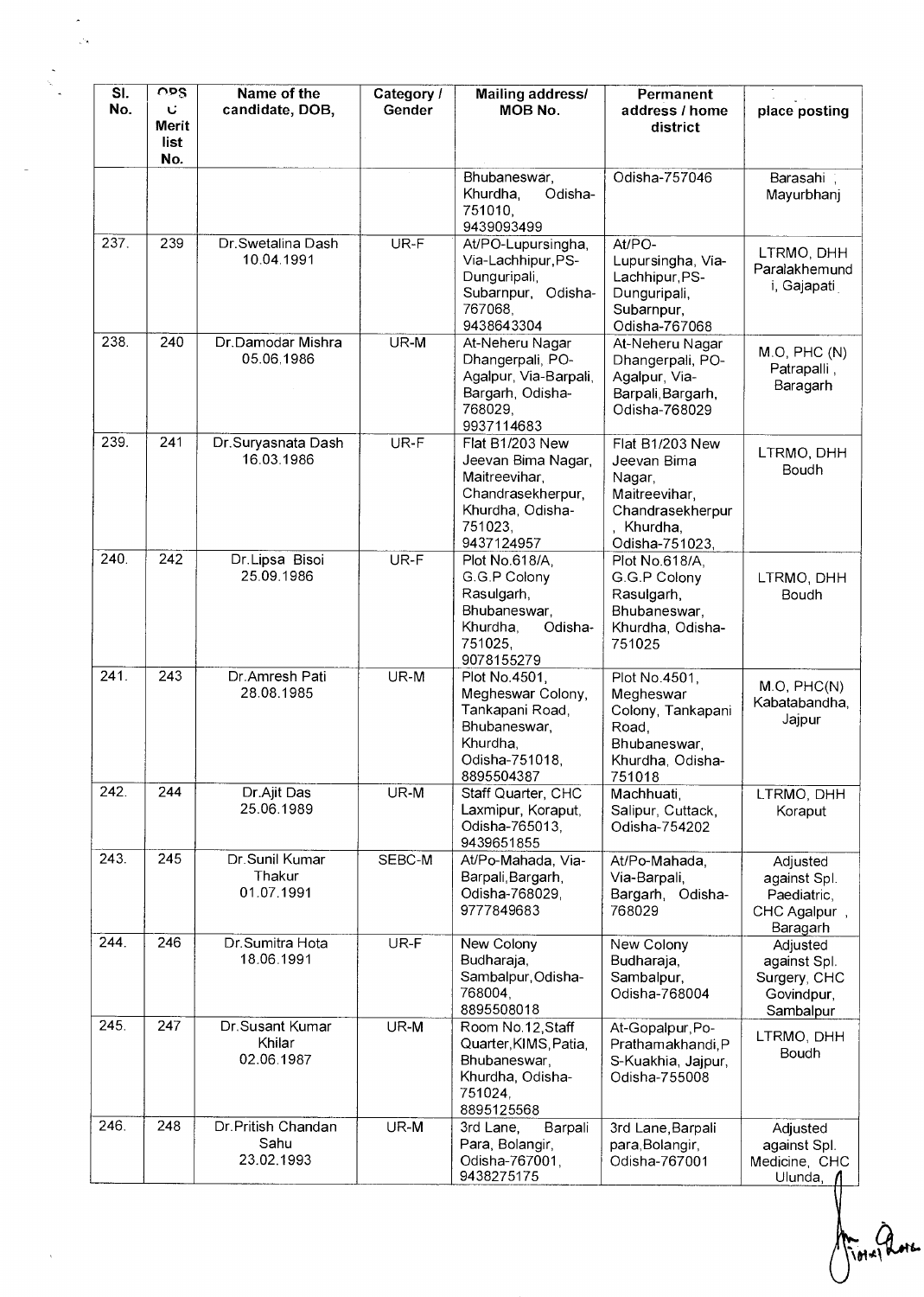| $\overline{\mathsf{SL}}$<br>No. | <b>OPS</b><br>C<br><b>Merit</b><br>list | Name of the<br>candidate, DOB,           | Category /<br>Gender | <b>Mailing address/</b><br>MOB No.                                                                                                           | Permanent<br>address / home<br>district                                                            | $\mathcal{D}_{\mathcal{M},\mathcal{C}}$<br>place posting                     |
|---------------------------------|-----------------------------------------|------------------------------------------|----------------------|----------------------------------------------------------------------------------------------------------------------------------------------|----------------------------------------------------------------------------------------------------|------------------------------------------------------------------------------|
|                                 | No.                                     |                                          |                      |                                                                                                                                              |                                                                                                    |                                                                              |
| 247.                            | 249                                     | Dr. Saswati Sahoo<br>24.01.1992          | UR-F                 | C/o-Dileswar Sahoo,<br>Infront OSIC Bikash<br>Nagar, Gitagram,<br>Angul,<br>Odisha-<br>759123,<br>8093982376                                 | C/o-Dileswar<br>Sahoo, Vill/Po-<br>Pangatira,<br>Dhenkanal,<br>Odisha-759120                       | Sonepur<br>Adjusted<br>against Spl.<br>Surgery, CHC<br>Chhendipada,<br>Angul |
| 248.                            | 250                                     | Dr.Anil Kumar Behera<br>18.08.1993       | UR-M                 | Room No.7 Old<br>Gents Hostel, SCB<br>Medical College,<br>Mangalabag,<br>Cuttack,<br>Odisha-<br>753007.<br>7978348392                        | C-15, Sector-<br>20, Rourkela,<br>Sundargarh,<br>Odisha-769005                                     | LTRMO, DHH<br>Koraput                                                        |
| 249.                            | 251                                     | Dr. Amal Krishna<br>Mishra<br>02.07.1992 | UR-M                 | At/PO-Marthapur,<br>Dhenkanal,<br>Odisha-759023,<br>9439840119                                                                               | At/PO- Marthapur,<br>Dhenkanal, Odisha<br>$-759023$                                                | LTRMO, DHH<br>Boudh                                                          |
| 250.                            | 252                                     | Dr. Manisha Parida<br>05.11.1992         | UR-F                 | Doctors Quarters,<br>DHH Balasore,<br>Balasore,<br>Odisha-<br>756001,<br>8763312276                                                          | Doctors Quarters,<br>DHH Balasore,<br>Balasore, Odisha-<br>756001                                  | Adjusted<br>against Spl.<br>Surgery, CHC<br>Gopalpur,<br>Balasore            |
| 251.                            | 253                                     | Dr. Madhumita Meher<br>29.01.1994        | ST-F                 | C/o- Santosh Kumar<br>Meher, At/PO-<br>Bijepur, PS- Bijepur,<br>Bargarh, Odisha-<br>768032,<br>9439665400                                    | C/o-Santosh<br>Kumar Meher,<br>At/PO-Bijepur,<br>PS-<br>Bijepur, Bargarh,<br>Odisha-768032         | M.O.<br>PHC(N), Jharba<br>ndha, Baragarh                                     |
| 252.                            | 254                                     | Dr. Sourav Dash<br>10.12.1992            | UR-M                 | Ambapua Main<br>Road, Near Ganjam<br>Law College,<br>Berhampur, Ganjam,<br>Odisha-760010,<br>9438283087                                      | Ambapua Main<br>Road, Near<br>Ganjam Law<br>College,<br>Berhampur,<br>Ganjam,<br>Odisha-<br>760010 | Adjusted<br>against Spl.<br>O&G, CHC<br>Chikiti, Ganjam                      |
| 253.                            | 255                                     | Dr. Sanjay Kumar<br>Naik<br>14.07.1992   | UR-M                 | At-Kepse, PO-<br>Kuarbaga, PS-<br>Sadar, Sundargarh,<br>Sundargarh, Odisha-<br>770011,<br>9437504815                                         | At-Kepse, PO-<br>Kuarbaga, PS-<br>Sadar,<br>Sundargarh,<br>Sundargarh,<br>Odisha-770011            | Adjusted<br>against Spl.<br>O&G, CHC<br>Kinjirikela,<br>Sundargarh           |
| 254.                            | 256                                     | Dr. Sonali Barik<br>09.10.1992           | SEBC-F               | House No L- IV 447,<br>OSHB Colony,<br>Dumduma, Near Sai<br>Saraswati School,<br>Bhubaneswar,<br>Khurda,<br>Odisha-<br>751019,<br>8093391943 | Village- Kurikana,<br>PO-Batijora,<br>Via/PS- Jenapur,<br>Jajpur,<br>Odisha-<br>755023             | Adjusted<br>against Spl.<br>Medicine, CHC<br>Jatani, Khurda                  |
| 255.                            | 257                                     | Dr. Amlan Keshari<br>Nayak<br>03.12.1989 | UR-M                 | Plot No 119, Lane-5,<br>Mahadev Nagar,<br>Jharpada, Bhubanes<br>war, Khurda,<br>Odisha-751006,<br>9439920324                                 | Plot No 119, Lane-<br>5, Mahadev Nagar,<br>Jharpada,<br>Bhubaneswar,<br>Khurda, Odisha-<br>751006  | Adjusted<br>against Spl.<br>Surgery, CHC<br>Narla,<br>Kalahandi              |
| 256.                            | 258                                     | Dr. Ranjan Mohanty<br>08.05.1990         | UR-M                 | C/o- S.K. Das, Ward<br>No.15, Bijaypurnacha<br>ndrapur, Baripada,<br>Mayurbhanj, Odisha-<br>757001,                                          | At/PO-Nuagan,<br>Via-<br>Langaleswar, Balas<br>ore, Odisha-<br>756024                              | Adjusted<br>against Spl.<br>Surgery, CHC<br>Barasahi<br>Mayurbhanj           |

in the

<u> de dese</u>rcial de la <sup>de</sup>r<sup>e</sup> <sup>de</sup> <sup>de</sup> la desercial del méso

E Maria

 $\mathbb{E}$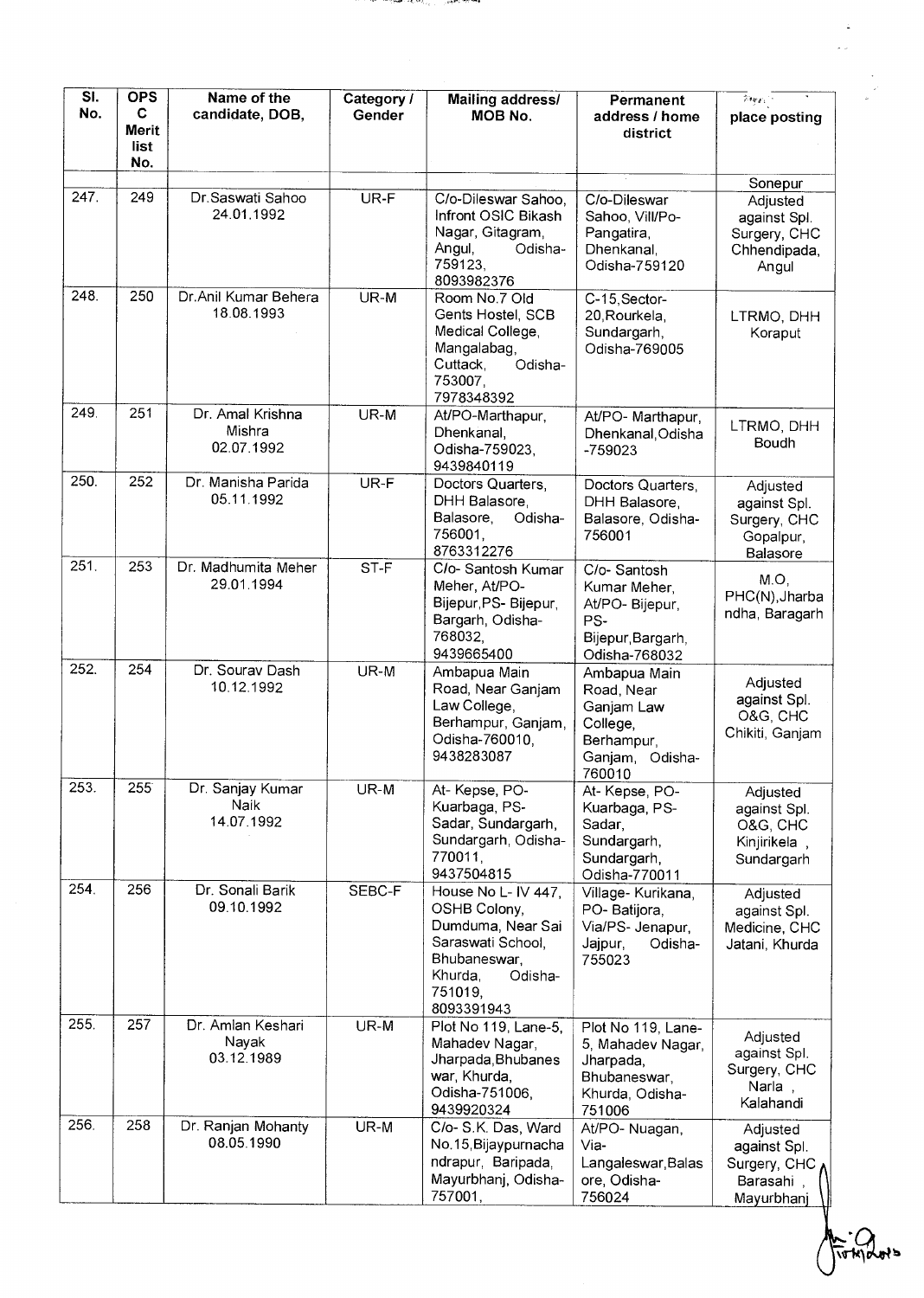| SI.<br>No. | CPS<br>$\mathbf C$<br>Merit<br>list<br>No. | Name of the<br>candidate, DOB,                 | Category /<br>Gender | Mailing address/<br><b>MOB No.</b>                                                                                                | Permanent<br>address / home<br>district                                                                                     | place posting                                                                    |
|------------|--------------------------------------------|------------------------------------------------|----------------------|-----------------------------------------------------------------------------------------------------------------------------------|-----------------------------------------------------------------------------------------------------------------------------|----------------------------------------------------------------------------------|
|            |                                            |                                                |                      | 8658241661                                                                                                                        |                                                                                                                             |                                                                                  |
| 257.       | 259                                        | Dr. Premanjali Jena<br>13.08.1991              | UR-F                 | At-Ria, Post-<br>Simulia, Balasore,<br>Odisha-756126,<br>7735430513                                                               | At-Ria, Post-<br>Simulia, Balasore,<br>Odisha-756126                                                                        | Adjusted<br>against Spl.<br>Paediatric,<br><b>CHC</b><br>Boipariguda,<br>Koraput |
| 258.       | 260                                        | Dr. Dharitree Ranjan<br>Mahanta<br>21.03.1991  | UR-M                 | HIG-180, Phase-1,<br>Kanan Vihar, Patia,<br>Bhubaneswar,<br>Khurdha, Odisha-<br>751031<br>8093513189                              | At/PO-<br>Sankhaposh, Via-<br>Lahunipara,<br>Sundargarh,<br>Odisha-770040                                                   | LTRMO, DHH<br>Bhabanipatana<br>Kalahandi                                         |
| 259.       | 261                                        | Dr. Amalendu Das<br>27.01.1987                 | UR-M                 | Room No-205, Rishi<br>Apartment-2, Bhatia<br>Basti, Adityapur,<br>Saraikela,<br>Jharkhand-831005<br>7978871055                    | At/PO-Talchua,<br>Via-Iswarpur,<br>Kendrapara,<br>Odisha-754242                                                             | Adjusted<br>against Spl.<br>O&G, CHC<br>Balisira,<br>Ganjam                      |
| 260.       | 262                                        | Dr. Prafulla Kumar<br>Meher<br>10.07.1992      | SEBC-M               | C/o-Sanjib<br>Pattanaik, Godhuli<br>Lane, At-Deula<br>Sahi, PO/PS-<br>Tulasipur, Cuttack,<br>Odisha-753008,<br>9040410149         | At-Dunguripali<br>RMC Chowck,<br>PO/PS-<br>Dunguripali,<br>Subarnapur,<br>Odisha-767023                                     | Adjusted<br>against Spl.<br>Paediatric,<br>CHC Jamala,<br>Baragarh               |
| 261.       | 263                                        | Dr. Abinash<br>Dandasena<br>09.07.1992         | UR-M                 | At/PO-<br>Buddhikomna, PS-<br>Komna, Nuapada,<br>Odisha-766106,<br>9776205110                                                     | At/PO-<br>Buddhikomna, PS-<br>Komna, Nuapada,<br>Odisha-766106                                                              | Adjusted<br>against Spl.<br>Surgery, CHC<br>Komna,<br>Nuapara                    |
| 262        | 264                                        | Dr. Swopna Sagar<br>Das<br>04.12.1987          | UR-M                 | Plot No K8 639,<br>Kalinga Nagar,<br>Behind Sum<br>Hospital, Ghatikia,<br>Bhubaneswar,<br>Khurda,<br>Odisha-751003,<br>9692335044 | C/o- Ashok Kumar<br>Das, At- Kusumi,<br>PO-Eradang<br>Natara, Dist-<br>Kendrapara, PS-<br>Aul, Kendrapara,<br>Odisha-755061 | Adjusted<br>against Spl.<br>Surgery, CHC<br>Mahanga,<br>Cuttack                  |
| 263.       | 265                                        | Dr. Saikiran Dalai<br>26.12.1984               | UR-M                 | Dr. Saikiran Dalai,<br>Medical Officer,<br><b>CHC Naktideul</b><br>Rairakhol,<br>Sambalpur, Odisha-<br>768118,<br>9439634682      | Cotractor Colony,<br>Burla, Sambalpur,<br>Odisha-768017                                                                     | LTRMO, DHH<br>Sundargarh                                                         |
| 264.       | 266                                        | Dr. Surya Kumar<br><b>Biswal</b><br>02.07.1992 | UR-M                 | Qr No.-2RA-10/6,<br>Unit-8, Post-<br>Nayapalli,<br>Bhubaneswar,<br>Khorda, Odisha-<br>751012<br>9777957218                        | At/PO- Udhra, PS-<br>Bhanjanagar,<br>Ganjam, Odisha-<br>761119                                                              | Adjusted<br>against Spl.<br>Paediatric,<br><b>CHC</b><br>Belaguntha,<br>Ganjam   |
| 265.       | 267                                        | Dr. Saurav Mohanty<br>22.05.1985               | UR-M                 | Plot No 404/2385,<br>Sheshadri Nagar,<br>Lingipur,<br>Bhubaneswar,<br>Khordha,<br>Odisha-<br>751002,<br>8093763955                | Plot No 404/2385,<br>Sheshadri Nagar,<br>Lingipur,<br>Bhubaneswar,<br>Khordha, Odisha-<br>751002                            | LTRMO, DHH<br>Phulabani<br>Kandhamal                                             |

Am Grows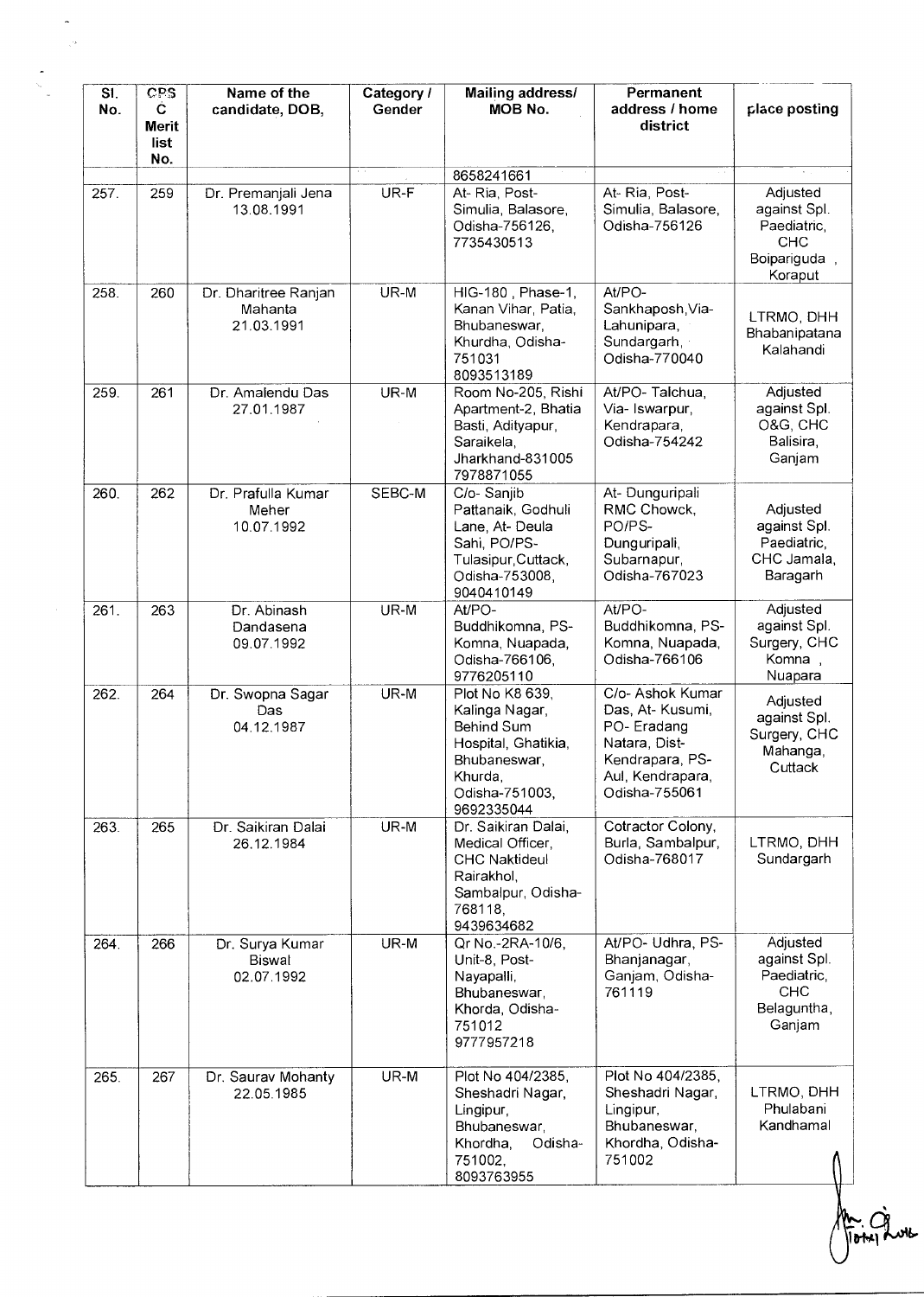| $\overline{\mathsf{SI}}$<br>No. | <b>OPS</b><br>C  | Name of the<br>candidate, DOB,              | Category /<br>Gender | <b>Mailing address/</b><br>MOB No.                                                                                                    | Permanent                                                                                                                                     |                                                                                |
|---------------------------------|------------------|---------------------------------------------|----------------------|---------------------------------------------------------------------------------------------------------------------------------------|-----------------------------------------------------------------------------------------------------------------------------------------------|--------------------------------------------------------------------------------|
|                                 | <b>Merit</b>     |                                             |                      |                                                                                                                                       | address / home<br>district                                                                                                                    | place posting                                                                  |
|                                 | list<br>No.      |                                             |                      |                                                                                                                                       |                                                                                                                                               |                                                                                |
| 266.                            | 268              | Dr. Jasmita Sarkar<br>19.04.1993            | $SC-F$               | Room No-53, Ladies<br>Hostel, UG Block,<br>SCB MCH, Cuttack,<br>Odisha-753007,<br>8658539713                                          | C/o- Aruna Bepari,<br>At- MV 87, PO-<br>Pedakonda,<br>Malkangiri,<br>Odisha-764045                                                            | Adjusted<br>against Spl.<br>O&G, CHC<br>Pandripani,<br>Malkangiri              |
| 267.                            | 269              | Dr. Dandapiti Punam<br>Dora<br>20.06.1986   | $UR-F$               | D/o- Dandapiti<br>Prakash Dora, At-<br>Chandan Nagar,<br>Lanjipalli,<br>Berhampur, Ganjam,<br>Odisha-760008,<br>8895151942            | D/o-Dandapiti<br>Prakash Dora, At-<br>Chandan Nagar,<br>Lanjipalli,<br>Berhampur,<br>Ganjam, Odisha-<br>760008                                | M.O., CHC,<br>Shergarh,<br>Ganjam                                              |
| 268.                            | $\overline{270}$ | Dr. Lokanath Padhan<br>19.06.1992           | $UR-M$               | C/o-Shri<br>Neelakantha<br>Padhan, At- Qrs No.<br>II/26, P & T Colony,<br>Binakhandi,<br>Sambalpur, Odisha-<br>768001,<br>8763324738  | S/o- Shri Satya<br>Kumar Padhan, At-<br>Plot No. 1405,<br>Shanti Nagar,<br>Near Sai Mandir<br>area, Budharaja,<br>Sambalpur,<br>Odisha-768004 | $\overline{M}$ .O, PHC $(N)$<br>Padiabahal,<br>Sambalpur                       |
| 269.                            | $\overline{271}$ | Dr. Adyasha<br>Mohapatra<br>07.01.1988      | UR-F                 | Plot No-<br>1383/2645/3666,<br>Lane-6, Bhimeswara<br>Marg, Bhimatangi,<br>Bhubaneswar,<br>Khorda,<br>Odisha-<br>751002,<br>8335919304 | Plot No-<br>1383/2645/3666,<br>Lane-6,<br>Bhimeswara Marg,<br>Bhimatangi,<br>Bhubaneswar,<br>Khorda, Odisha-<br>751002                        | Adjusted<br>against Spl.<br>Medicine, CHC<br>Kabisuryanagar<br>, Ganjam        |
| 270.                            | 272              | Dr. Debasish Behera<br>22.01.1987           | SEBC-M               | Plot No-5622/1110,<br>Near Nuagaon<br>Square Sampur,<br>PO- Ghatikia,<br>Bhubaneswar,<br>Khordha,<br>Odisha-<br>751029,<br>9861445756 | Plot No-<br>5622/1110, Near<br>Nuagaon Square<br>Sampur, PO-<br>Ghatikia.<br>Bhubaneswar,<br>Khordha, Odisha-<br>751029                       | Adjusted<br>against Spl.<br>Paediatric,<br><b>CHC</b><br>Lamataput,<br>Koraput |
| $\overline{271}$ .              | 273              | Dr. Papuji Meher<br>01.04.1988              | SEBC-M               | At-House No 302,<br>Exclusive<br>Apartment, Biju<br>Pattanayak Chowk,<br>Tulsipur, Cuttack,<br>Odisha-753008,<br>9861142282           | At-Barpali<br>Madhyapada, Near<br>Durga Mandir,<br>PO/PS- Barpali,<br>Bargarh, Odisha-<br>768029                                              | Adjusted<br>against Spl.<br>O&G, CHC<br>Bukurumunda,<br>Baragarh               |
| 272.                            | 274              | Dr. Satish Kumar<br>Mahapatra<br>18.05.1987 | UR-M                 | At-Kanisi Hata (<br>Khatei Colony), PO-<br>Kanisi, Via-<br>Golanthara, Ganjam,<br>Odisha-761008<br>8763361920                         | At- Kanisi Hata (<br>Khatei Colony),<br>PO-Kanisi, Via-<br>Golanthara,<br>Ganjam, Odisha-<br>761008                                           | LTRMO, DHH<br>Paralakhemund<br>i, Gajapati                                     |
| 273.                            | 275              | Dr. Tapan Kumar<br>Parida<br>02.06.1989     | SEBC-M               | At/PO-<br>Chhanua, Via-<br>Haldipada, Balasore,<br>Odisha-756027,<br>9040272975                                                       | At/PO-<br>Chhanua, Via-<br>Haldipada,<br>Balasore, Odisha-<br>756027                                                                          | Adjusted<br>against Spl.<br>O&G, CHC<br>Khantapara,<br>Balasore                |
| 274.                            | 277              | Dr. Roshan Kumar<br>Naik<br>15.07.1988      | SEBC-M               | C/o-Rupeshwar<br>Naik, At/PO-<br>Salepali, Via-<br>Dharuadihi,<br>Sundargarh, Odisha-<br>770022                                       | C/o-Rupeshwar<br>Naik, At/PO-<br>Salepali, Via-<br>Dharuadihi,<br>Sundargarh,<br>Odisha-770022                                                | Adjusted<br>against Spl.<br>O&G, CHC<br>Majhapada<br>Sundargarh                |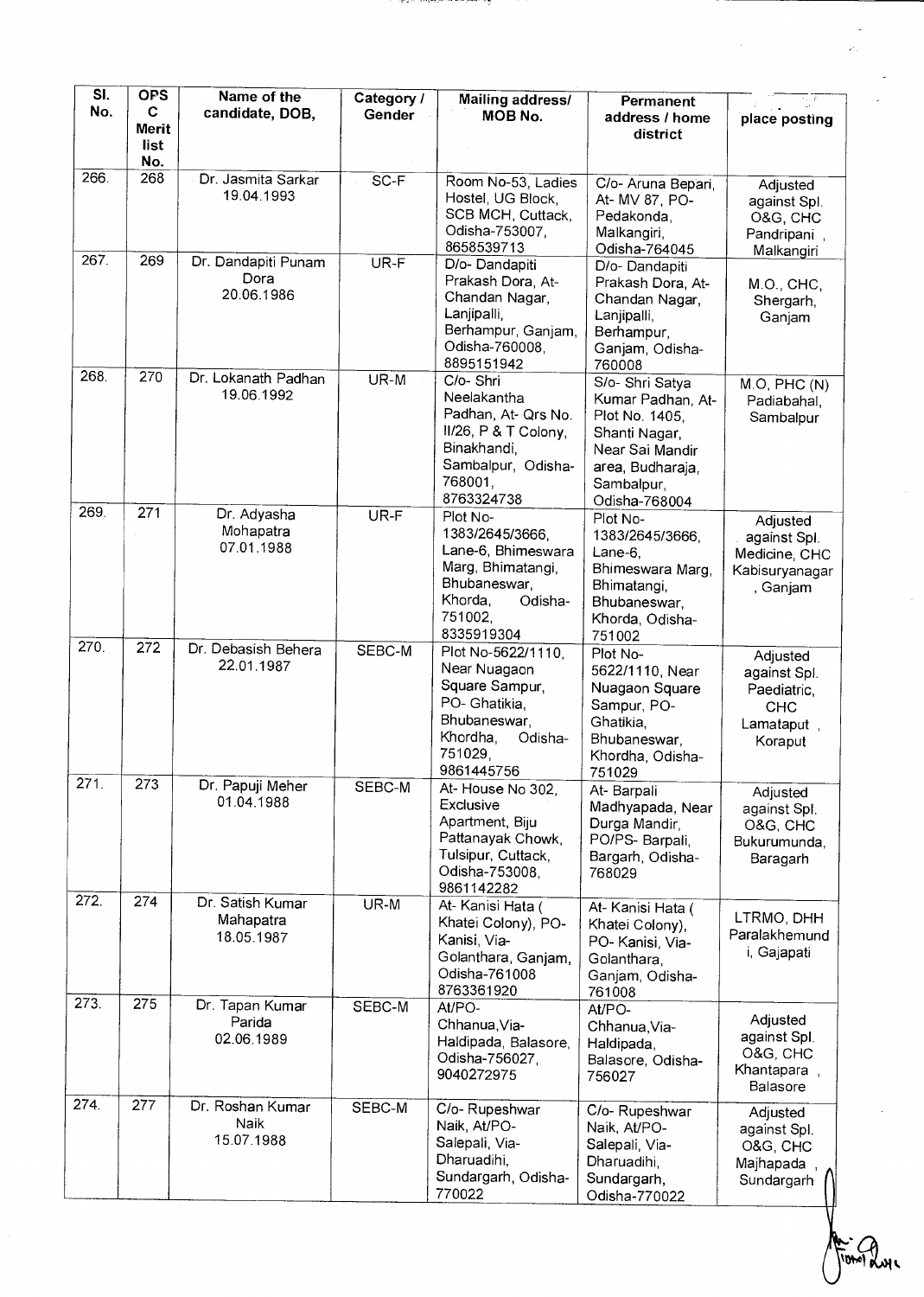| S <sub>i</sub><br>Nυ. | <b>OPS</b><br>C<br><b>Merit</b><br>list | Name of the<br>candidate, DOB,             | Category /<br>Gender | Mailing address/<br>MOB No.                                                                                                           | Permanent<br>address / home<br>district                                                                               | place posting                                                                          |
|-----------------------|-----------------------------------------|--------------------------------------------|----------------------|---------------------------------------------------------------------------------------------------------------------------------------|-----------------------------------------------------------------------------------------------------------------------|----------------------------------------------------------------------------------------|
|                       | No.                                     |                                            |                      | 9438002266                                                                                                                            |                                                                                                                       |                                                                                        |
| 275.                  | 278                                     | Dr. Rudra Prasad<br>Sarangi<br>01.04.1987  | UR-M                 | C/o- Bibhu Prasad<br>Sarangi, At/PO-<br>Sadheipur, Via-<br>Raghunathpur,<br>Jagatsinghpur,<br>Odisha-754132,<br>9438273285            | C/o- Bibhu Prasad<br>Sarangi, At/PO-<br>Sadheipur, Via-<br>Raghunathpur,<br>Jagatsinghpur,<br>Odisha-754132           | M.O. MV-79<br>Govt. Hosp.,<br>Malkangiri                                               |
| 276.                  | 279                                     | Dr. Bhargabi Sethi<br>10.06.1988           | SC-F                 | At- Govind Bihar, 4th<br>Lane, Via-<br>Lochapada, PO-<br>Berhampur, Ganjam,<br>Odisha-760001<br>9090512303                            | At- Govind Bihar.<br>4th Lane, Via-<br>Lochapada, PO-<br>Berhampur,<br>Ganjam, Odisha-<br>760001                      | LTRMO, City<br>Hospital<br>Berhampur,<br>Ganjam                                        |
| 277.                  | 280                                     | Dr. Niki Kanungo<br>24.11.1990             | UR-F                 | SI-012, Gouri<br>Garden, Gouri<br>Nagar, Near Garage<br>Chaak.<br>Bhubaneswar,<br>Odisha-<br>Khorda,<br>751002,<br>8598983703         | SI-012, Gouri<br>Garden, Gouri<br>Nagar, Near<br>Garage Chaak,<br>Bhubaneswar,<br>Khorda, Odisha-<br>751002           | Adjusted<br>against Spl.<br>Medicine, CHC<br>Buguda,<br>Ganjam                         |
| 278.                  | 281                                     | Dr. Kedarnath Parija<br>08.07.1988         | UR-M                 | At-Bichana, PO-<br>Nuapara, Via-<br>Marshaghai,<br>Kendrapara, Odisha-<br>754213,<br>9853501431                                       | At-Bichana, PO-<br>Nuapara, Via-<br>Marshaghai,<br>Kendrapara,<br>Odisha-754213                                       | Adjusted<br>against Spl.<br>Paediatric,<br><b>CHC Krushna</b><br>Ch Pur,<br>Mayurbhanj |
| 279.                  | 282                                     | Dr. Gurupada Mishra<br>02.07.1990          | UR-M                 | Plot No-1095/10,<br>Lane-10B, Shatabdi<br>Nagar, Unit-8,<br>Bhubaneswar,<br>Khurdha,<br>Odisha-<br>751003,<br>9438511075              | Plot No-1095/10,<br>Lane- $10B$ ,<br>Shatabdi Nagar,<br>Unit-8,<br>Bhubaneswar,<br>Khurdha, Odisha-<br>751003         | Adjusted<br>against Spl.<br>Paediatric,<br>CHC<br>Tumudiabandh<br>a, Kandhamal         |
| 280.                  | 283                                     | Dr. Sambit Kumar<br>Tripathy<br>20.06.1991 | UR-M                 | Plot No 2E-712,<br>Sector-11, CDA,<br>Cuttack,<br>Odisha-753014,<br>8093350737                                                        | Plot No 2E-712,<br>Sector-11, CDA,<br>Cuttack, Odisha-<br>753014                                                      | Adjusted<br>against Spl.<br>Medicine, CHC<br>Agarpada,<br><b>Bhadrak</b>               |
| 281.                  | 284                                     | Dr. Reshma Rani<br>Satapathy<br>21.08.1991 | UR-F                 | D/o- Jayarama<br>Satapathy,<br>Badakhemundi<br>Street, Near U.P.<br>School, Berhampur,<br>Ganjam,<br>Odisha-<br>760001,<br>9439526566 | D/o- Jayarama<br>Satapathy,<br>Badakhemundi<br>Street, Near U.P.<br>School,<br>Berhampur,<br>Ganjam,<br>Odisha-760001 | LTRMO, DHH<br>Paralakhemund<br>i, Gajapati                                             |
| 282.                  | 285                                     | Dr. Siddharth Rout<br>29.05.1992           | UR-M                 | C/o- Tanuja Kishore<br>Rout, Shree Vihar<br>Marg,<br>Penthakata, Delta<br>Colony, Puri,<br>Odisha-752003<br>9658675736                | C/o-Tanuja<br>Kishore Rout,<br>Shree Vihar Marg,<br>Penthakata, Delta<br>Colony, Puri, Puri,<br>Odisha-752003         | Adjusted<br>against Spl.<br>Paediatric,<br>CHC Algum,<br>Puri                          |
| 283.                  | 286                                     | Dr. Hrudananda<br>Behera<br>04.08.1988     | SEBC-M               | C/o- Krushna<br>Chandra Behera, At-<br>Nagabani, W. No. 7,<br>PO/PS- Udala,<br>Mayurbhanj, Odisha-<br>757041,                         | C/o- Krushna<br>Chandra Behera,<br>At-Nagabani, W.<br>No. 7, PO/PS-<br>Udala,<br>Mayurbhanj,                          | Adjusted<br>against Spl.<br>Medicine, CHC<br>Kaptipada<br>Mayurbhanj                   |

 $\mathcal{F}_{\mathcal{F}}$ 

 $\mathcal{L}^{\text{max}}_{\text{max}}$  and  $\mathcal{L}^{\text{max}}_{\text{max}}$ 

 $\frac{1}{\sqrt{2}}$ 

An Avril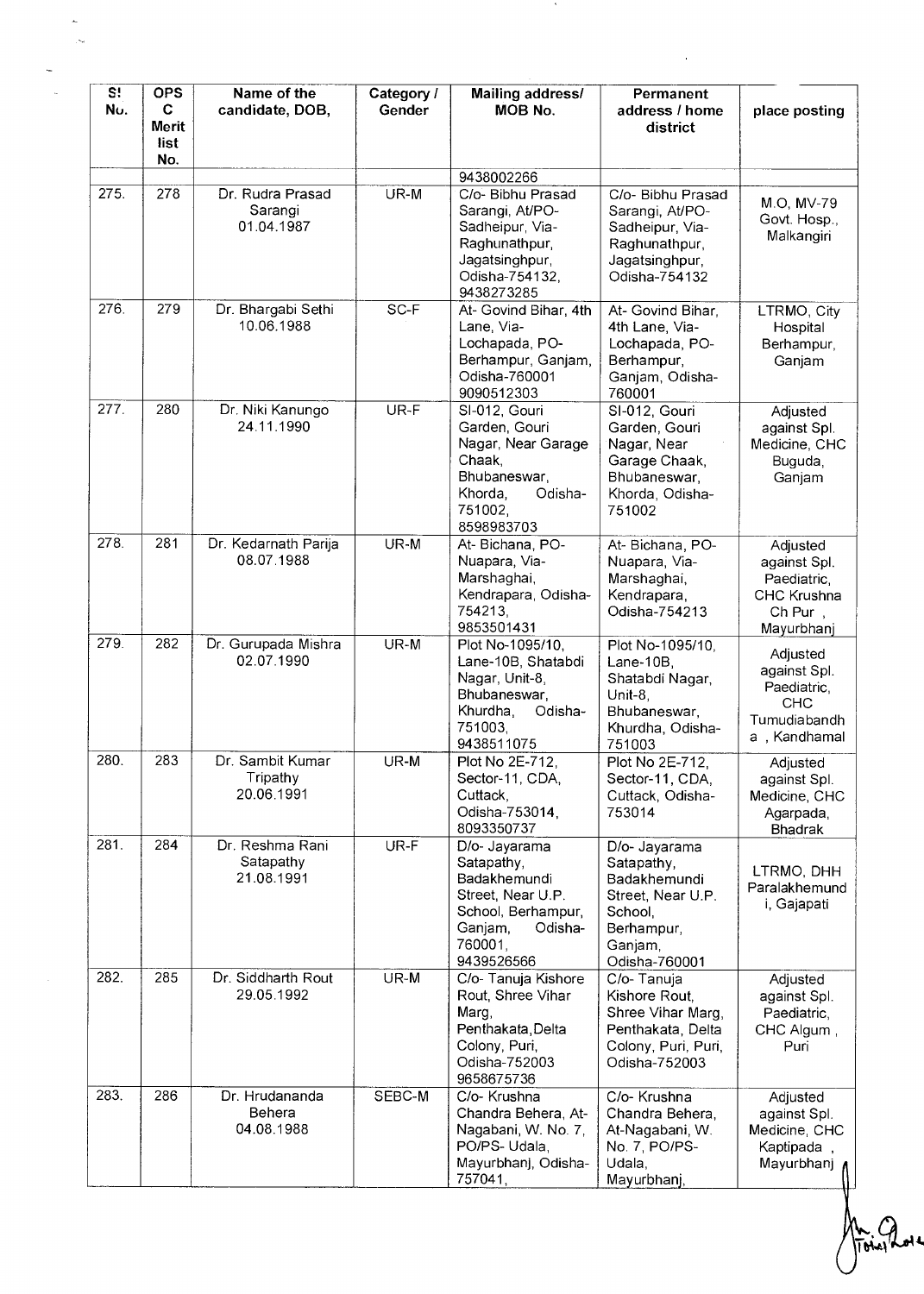| $\overline{\mathsf{SL}}$<br>No. | OPS<br>C             | Name of the<br>candidate, DOB,              | Category /<br>Gender | Mailing address/<br>MOB No.                                                                                                                     | Permanent<br>address / home                                                                                       | place posting                                                           |
|---------------------------------|----------------------|---------------------------------------------|----------------------|-------------------------------------------------------------------------------------------------------------------------------------------------|-------------------------------------------------------------------------------------------------------------------|-------------------------------------------------------------------------|
|                                 | <b>Merit</b><br>list |                                             |                      |                                                                                                                                                 | district                                                                                                          |                                                                         |
|                                 | No.                  |                                             |                      |                                                                                                                                                 |                                                                                                                   |                                                                         |
| 284.                            | 287                  | Dr. Bikash Chandra                          | UR-M                 | 8895886589<br>S/o- Gobardhan                                                                                                                    | Odisha-757041<br>S/o- Gobardhan.                                                                                  | Adjusted                                                                |
|                                 |                      | <b>Barik</b><br>08.06.1990                  |                      | Barik, At- Jiridamali,<br>PO-<br>Kamakhyanagar,<br>Dhenkanal, Odisha-<br>759018<br>7064795978                                                   | Barik, At-<br>Jiridamali, PO-<br>Kamakhyanagar,<br>Dhenkanal,<br>Odisha-759018                                    | against Spl.<br>Paediatric,<br><b>CHC</b><br>Nandahandi,<br>Nabarangpur |
| 285.                            | 288                  | Dr. Abhishek Biswal<br>25.06.1991           | UR-M                 | C/o- Ajay Kumar<br>Biswal, At- College<br>Road, PO- Salepur,<br>Cuttack,<br>Odisha-<br>754202,<br>9438511167                                    | C/o- Ajay Kumar<br>Biswal, At- College<br>Road, PO-<br>Salepur, Cuttack,<br>Odisha-754202                         | Adjusted<br>against Spl.<br>Surgery, CHC<br>Salepur,<br>Cuttack         |
| 286.                            | 289                  | Dr. Padmanabha<br>Panda<br>25.06.1988       | UR-M                 | At- Jharbahali,<br>PO/PS-Ullunda,<br>Subarnapur, Odisha-<br>767062.<br>9439028680                                                               | At- Jharbahali,<br>PO/PS- Ullunda,<br>Subarnapur,<br>Odisha-767062                                                | M.O, PHC(N)<br>Rampur,<br>Sonepur                                       |
| 287.                            | 290                  | Dr. Prajnadipta Rout<br>08.06.1991          | UR-M                 | C/o- Bhramar Rout,<br>At/PO- Angulai, Via-<br>Baladevjiu Temple,<br>Dist-Kendrapara,<br>Odisha-754212,<br>9078068579                            | C/o- Bhramar<br>Rout, At/PO-<br>Angulai, Via-<br>Baladevjiu Temple,<br>Dist-Kendrapara,<br>Odisha-754212          | Adjusted<br>against Spl.<br>Paediatric,<br>CHC Indupur,<br>Kendrapara   |
| 288.                            | 291                  | Dr. Ratiranjan Sandha<br>19.08.1988         | SEBC-M               | At- Pokhariapara,<br>PO/PS-<br>Pattamundai,<br>Kendrapara, Odisha-<br>754215,<br>9439375086                                                     | At- Pokhariapara,<br>PO/PS-<br>Pattamundai,<br>Kendrapara,<br>Odisha-754215                                       | Adjusted<br>against Spl.<br>Paediatric,<br>CHC Bolgarh,<br>Khurda       |
| 289.                            | 292                  | Dr. Somanath Meher<br>25.02.1992            | SEBC-M               | Shanti Nagar,<br>Sinapali, Nuapada,<br>Odisha-766108.<br>7606016055                                                                             | Shanti Nagar,<br>Sinapali, Nuapada,<br>Odisha-766108                                                              | Adjusted<br>against Spl.<br>Paediatric,<br>CHC Jaipatna,<br>Kalahandi   |
| 290.                            | 293                  | Dr. Amlan Singh<br>05.07.1993               | UR-M                 | $Qr$ No 2 RB $(S)$ 1,<br>Govt. Girls High<br>School, Unit VI.<br>Bhubaneswar,<br>Khurdha,<br>Odisha-<br>751001,<br>9658677784                   | Qr No 2 RB(S) 1,<br>Govt. Girls High<br>School, Unit VI,<br>Bhubaneswar,<br>Khurdha, Odisha-<br>751001            | LTRMO, DHH<br>Paralakhemund<br>i, Gajapati                              |
| 291.                            | 294                  | Dr. Siddhartha Behera<br>22.12.1991         | UR-M                 | At-Mahabirpada,<br>New Colony, Post-<br>Dhanupali,<br>Sambalpur, Odisha-<br>768005,<br>7077350524                                               | At-Mahabirpada,<br>New Colony, Post-<br>Dhanupali,<br>Sambalpur,<br>Odisha-768005                                 | M.O, PHC(N)<br>Jamankira,<br>Sambalpur                                  |
| 292.                            | 295                  | Dr. Chinmaya Kumar<br>Pradhan<br>29.11.1990 | UR-M                 | C/o-Sitaram<br>Pradhan, At Qr No-<br>3RF 2/3, Kalpana<br>Area, PO- BJB<br>Nagar,<br>Bhubaneswar,<br>Khurda,<br>Odisha-<br>751014,<br>8658634135 | C/o- Jairam<br>Pradhan, Sumati<br>Medical Store,<br>At/PO-Dunguri,<br>PS-Ambabhona,<br>Bargarh, Odisha-<br>768052 | Adjusted<br>against Spl.<br>Paediatric,<br>CHC Bhukta,<br>Baragarh      |
| 293.                            | 296                  | Dr. Prasun Bikash<br>Sahoo                  | UR-M                 | S/o- Dr. Pravakar<br>Sahoo, Short Round                                                                                                         | S/o- Dr. Pravakar<br>Sahoo, Short                                                                                 | Adjusted<br>against Spl.                                                |

iy.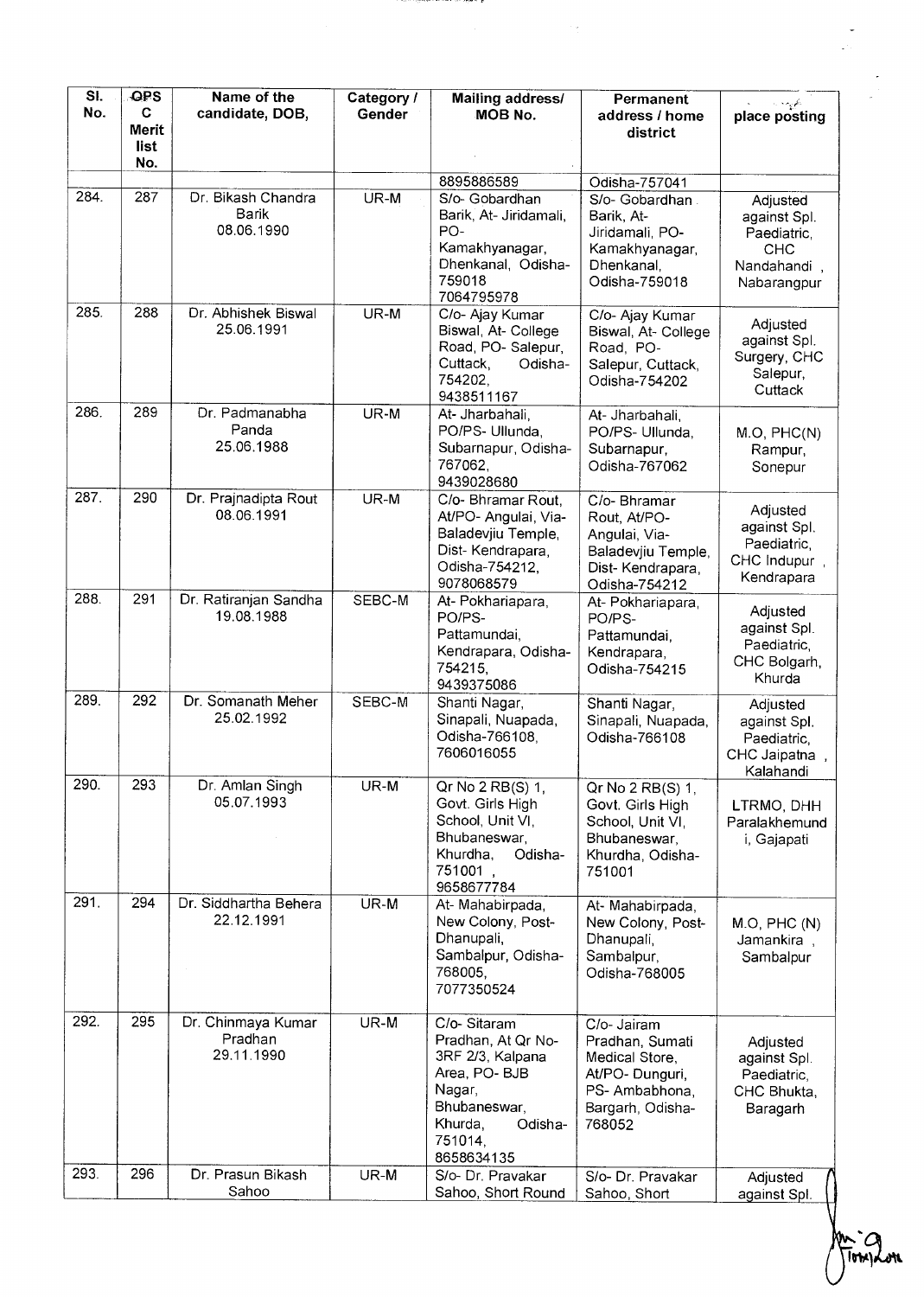| SI.<br>No. | OFG<br>$\mathbf C$<br>Merit<br>list | Name of the<br>candidate, DOB,            | Category /<br>Gender | <b>Mailing address/</b><br>MOB No.                                                                                                                           | Permanent<br>address / home<br>district                                                                                                       | place posting                                                           |
|------------|-------------------------------------|-------------------------------------------|----------------------|--------------------------------------------------------------------------------------------------------------------------------------------------------------|-----------------------------------------------------------------------------------------------------------------------------------------------|-------------------------------------------------------------------------|
|            | No.                                 | 25.11.1984                                |                      | Road,<br>Sahadevkhunta,<br>Balasore,<br>Odisha-<br>756001<br>9438650703                                                                                      | Round Road,<br>Sahadevkhunta,<br>Balasore, Odisha-<br>756001                                                                                  | O&G, CHC<br>Badamba,<br>Cuttack                                         |
| 294.       | 297                                 | Dr. Sandeep Mohanty<br>12.05.1988         | UR-M                 | C/o-Sudhir<br>Mohanty, 489<br>Nageswar Tangi,<br>Old Town,<br>Bhubaneswar,<br>Khurda,<br>Odisha-<br>751002<br>7205488260                                     | C/o-Sudhir<br>Mohanty, 489<br>Nageswar Tangi,<br>Old Town,<br>Bhubaneswar,<br>Khurda, Odisha-<br>751002                                       | Adjusted<br>against Spl.<br>Paediatric,<br>CHC B. Cuttack<br>, Rayagada |
| 295.       | 298                                 | Dr. Prasanjeet Sahu<br>01.06.1993         | SEBC-M               | House No 68,<br>Basanta Colony,<br>Similipada, Angul,<br>Odisha-759122,<br>9437728728                                                                        | House No 68,<br>Basanta Colony,<br>Similipada, Angul,<br>Odisha-759122                                                                        | Adjusted<br>against Spl.<br>Paediatric,<br>CHC Banrpal,<br>Angul        |
| 296.       | 299                                 | Dr. Ansuprabha<br>Choudhury<br>24.05.1990 | UR-M                 | Dr. Ansuprabha<br>Choudhury, C/o- Dr.<br>Bani Prasad<br>Choudhury, Street-<br>Brundabati Nagar,<br>PO- Gunupur,<br>Rayagada,<br>Odisha-765022,<br>8763751759 | Dr. Ansuprabha<br>Choudhury, C/o-<br>Dr. Bani Prasad<br>Choudhury, Street-<br>Brundabati Nagar,<br>PO- Gunupur,<br>Rayagada,<br>Odisha-765022 | Adjusted<br>against Spl.<br>Medicine, CHC<br>B. Cuttack,<br>Rayagada    |
| 297.       | 300                                 | Dr. Jayaprakash Palei<br>03.07.1991       | UR-M                 | At/PO- Balarampur,<br>PS- Ghasipura,<br>Keonjhar,<br>Odisha-<br>758025,<br>9439590414                                                                        | At/PO-<br>Balarampur, PS-<br>Ghasipura,<br>Keonjhar, Odisha-<br>758025                                                                        | LTRMO, SDH<br>Hindola,<br>Dhenkanal                                     |
| 298.       | 302                                 | Dr. Kritikalpa Behera<br>03.01.1990       | SC-F                 | B-301, Nandighosh<br>Avenue,<br>Jayaprakash Nagar,<br>2nd Lane,<br>Berhampur, Ganjam,<br>Odisha-760010<br>9078363988                                         | B-301,<br>Nandighosh<br>Avenue,<br>Jayaprakash<br>Nagar, 2nd Lane,<br>Berhampur,<br>Ganjam, Odisha-<br>760010                                 | LTRMO, DHH<br>Paralakhemund<br>i, Gajapati                              |
| 299.       | 303                                 | Dr. Santosh Kumar<br>Panda<br>23.05.1986  | UR-M                 | At/PO-Raipur, Via-<br>Charinangal, Jajpur,<br>Odisha-754292,<br>8018017236                                                                                   | At/PO-Raipur,<br>Via- Charinangal,<br>Jajpur, Odisha-<br>754292                                                                               | LTRMO, DHH<br>Paralakhemund<br>i, Gajapati                              |
| 300.       | 304                                 | Dr. Ratikanta Mahala<br>01.06.1989        | SEBC-M               | At/PO- Kaima, Via-<br>Dharmasala, Jajpur,<br>Odisha-755008<br>,9937563014                                                                                    | At/PO- Kaima, Via-<br>Dharmasala,<br>Jajpur, Odisha-<br>755008                                                                                | LTRMO, DHH<br>Jajpur                                                    |
| 301.       | 305                                 | Dr. Anupam Mishra<br>20.12.1987           | UR-M                 | Flat No-305,<br>Mahadev<br>Residency, Aparna<br>Nagar, Chauliaganj,<br>Cuttack, Odisha-<br>753004                                                            | Flat No-305,<br>Mahadev<br>Residency, Aparna<br>Nagar,<br>Chauliaganj,<br>Cuttack, Odisha-                                                    | LTRMO, DHH<br>Paralakhemund<br>i, Gajapati                              |

**101x10000**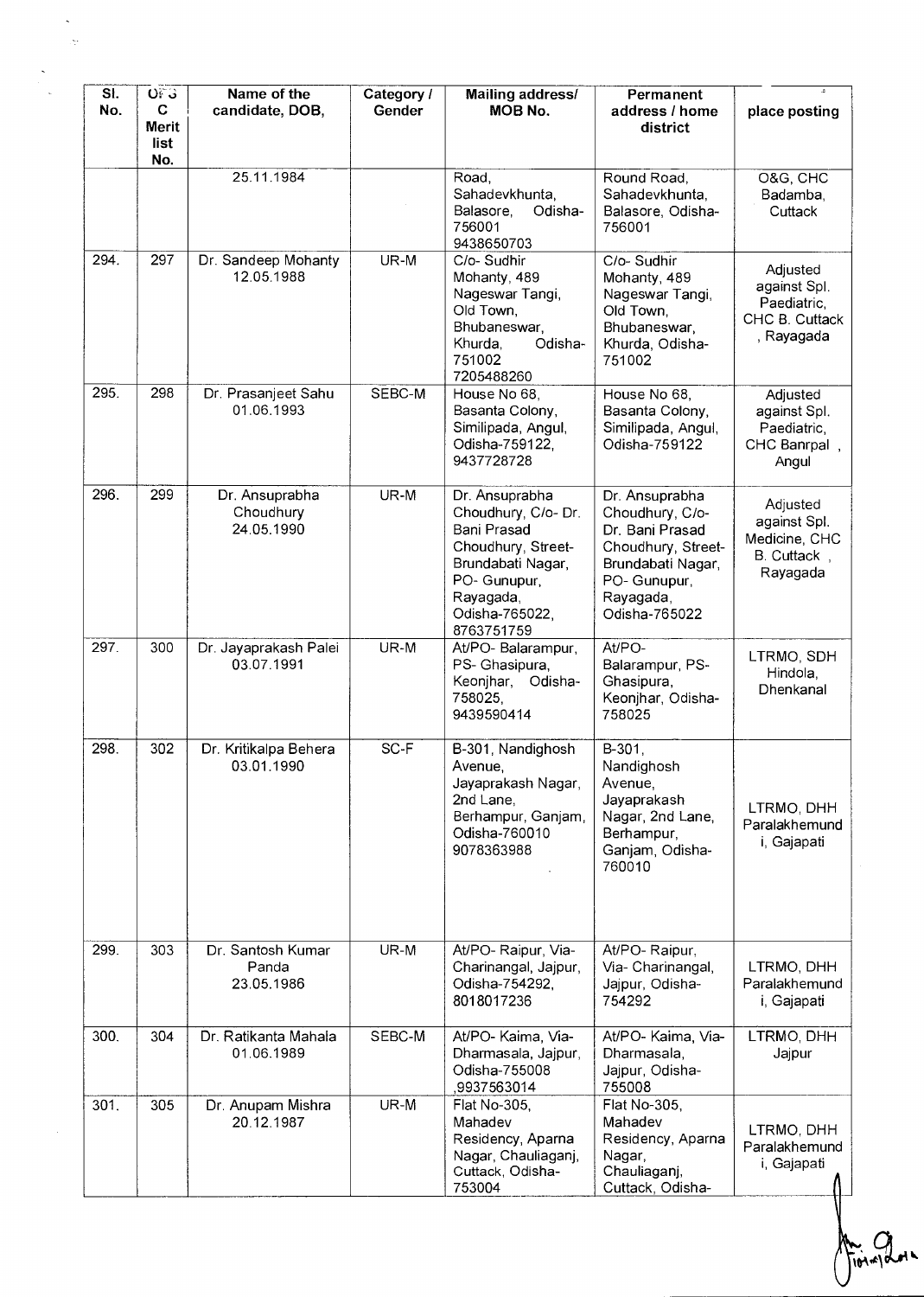| SI.<br>No. | <b>OPS</b><br>C<br>Merit<br>list<br>No. | Name of the<br>candidate, DOB,          | Category /<br>Gender | Mailing address/<br>MOB No.                                                                                                               | Permanent<br>address / home<br>district                                                                                | place posting                                                                         |
|------------|-----------------------------------------|-----------------------------------------|----------------------|-------------------------------------------------------------------------------------------------------------------------------------------|------------------------------------------------------------------------------------------------------------------------|---------------------------------------------------------------------------------------|
|            |                                         |                                         |                      | 9776910349                                                                                                                                | 753004                                                                                                                 |                                                                                       |
| 302.       | 306                                     | Dr. Abhinaba Nayak<br>30.06.1987        | UR-M                 | Plot No 930/933,<br>Friends Colony,<br>GGP Canal Road,<br>Rasulgarh,<br>Bhubaneswar,<br>Khurda,<br>Odisha-<br>751010,<br>9437429988       | Avipsa, Railway<br>Station Road,<br>Balangir, Balangir,<br>Odisha-767001                                               | LTRMO, DHH<br>Nuapada                                                                 |
| 303.       | 307                                     | Dr. Ashapurna Bal<br>12.01.1990         | UR-F                 | C/o- Ambika Samal.<br>At-F 11/3, Unit-9<br>Flat, PO-Bhoinagar,<br>Bhubaneswar,<br>Khurdha.<br>Odisha-<br>751022,<br>9439257568            | C/o- Ambika<br>Samal, At-F 11/3,<br>Unit-9 Flat, PO-<br>Bhoinagar,<br>Bhubaneswar,<br>Khurdha, Odisha-<br>751022       | Adjusted<br>against Spl.<br>Paediatric,<br><b>CHC</b><br>Mahakalapada<br>, Kendrapara |
| 304.       | 308                                     | Dr. Rahul Kumar Das<br>05.07.1986       | SEBC-M               | Plot No 330/4613,<br>Radhakrishna<br>Nagar, Near Guru<br>Kelu Charan Park,<br>Bhubaneswar,<br>Khurda.<br>Odisha-<br>751016,<br>9778751677 | Plot No 330/4613,<br>Radhakrishna<br>Nagar, Near Guru<br>Kelu Charan Park<br>Bhubaneswar,<br>Khurda, Odisha-<br>751016 | Adjusted<br>against Spl.<br>Paediatric,<br>CHC Phiringia<br>, Kandhamal               |
| 305.       | 309                                     | Dr. Monalisha Rajguru<br>16.01.1986     | UR-F                 | C/o- Sitarasmi Rath,<br>HIG 2, BDA Colony,<br>Pokhariput,<br>Bhubaneswar.<br>Khurda,<br>Odisha-<br>751020,<br>8457951975                  | C/o-Sitarasmi<br>Rath, HIG 2, BDA<br>Colony,<br>Pokhariput,<br>Bhubaneswar,<br>Khurda, Odisha-<br>751020               | Spl. O&G, CHC<br>Banapur,<br>Khurdha                                                  |
| 306.       | 310                                     | Dr. Tulika Rath<br>18.01.1991           | UR-F                 | Flat No 201, Block G<br>4 Kokila<br>Garden, Phase 2,<br>Pokhariput,<br>Bhubaneswar,<br>Khordha,<br>Odisha-<br>751020,<br>9938618778       | Flat No 201, Block<br>G 4, Kokila Garden<br>, Phase 2,<br>Pokhariput,<br>Bhubaneswar,<br>Khordha, Odisha-<br>751020    | Adjusted<br>against Spl.<br>Medicine, CHC<br>Bhandaripokhar<br>i, Bhadrak             |
| 307.       | 311                                     | Dr. Nabatika Mohanty<br>21.04.1991      | UR-F                 | Chandragadi, Near<br>Fakir Mohan<br>College, Proof Road,<br>Balasore, Odisha-<br>756001,<br>9437953835                                    | Chandragadi, Near<br>Fakir Mohan<br>College, Proof<br>Road, Balasore,<br>Odisha-756001                                 | Adjusted<br>against Spl.<br>Paediatric,<br>C.H.C Kamarda<br>, Balasore                |
| 308.       | 312                                     | Dr. Ranjan Kumar<br>Meher<br>14.06.1990 | UR-M                 | At/Post-Bagbadi,<br>PS- Barpali,<br>Bargarh, Odisha-<br>768029,<br>9090344513                                                             | At/Post-Bagbadi,<br>PS-Barpali,<br>Bargarh, Odisha-<br>768029                                                          | Adjusted<br>against Spl.<br>O&G, CHC<br>Talapali,<br>Baragarh                         |
| 309.       | 313                                     | Dr. Rajdeep Tripathy<br>02.07.1990      | UR-M                 | Plot No 13/360, New<br>Colony,<br>Apartibindha,<br>Bhadrak, Odisha-<br>756100,<br>9853007100                                              | Plot No 13/360,<br>New Colony,<br>Apartibindha,<br>Bhadrak, Odisha-<br>756100                                          | Adjusted<br>against Spl.<br>Surgery, CHC<br>Dhamnagar,<br><b>Bhadrak</b>              |
| 310.       | 314                                     | Dr. Pratik Das<br>10.03.1988            | UR-M                 | Dr. Pratik Das, C/o-<br>Medical Officer<br>Incharge, CHC<br>Padmapur,                                                                     | Pratik Das, C/o-<br>Bharat Bhusan<br>Das, Dayanidhi<br>Das, Street Lane,                                               | Adjusted<br>against Spl.<br>O&G, CHC G.<br>Udayagiri                                  |

a se presidente a comunicación de com

for 2 or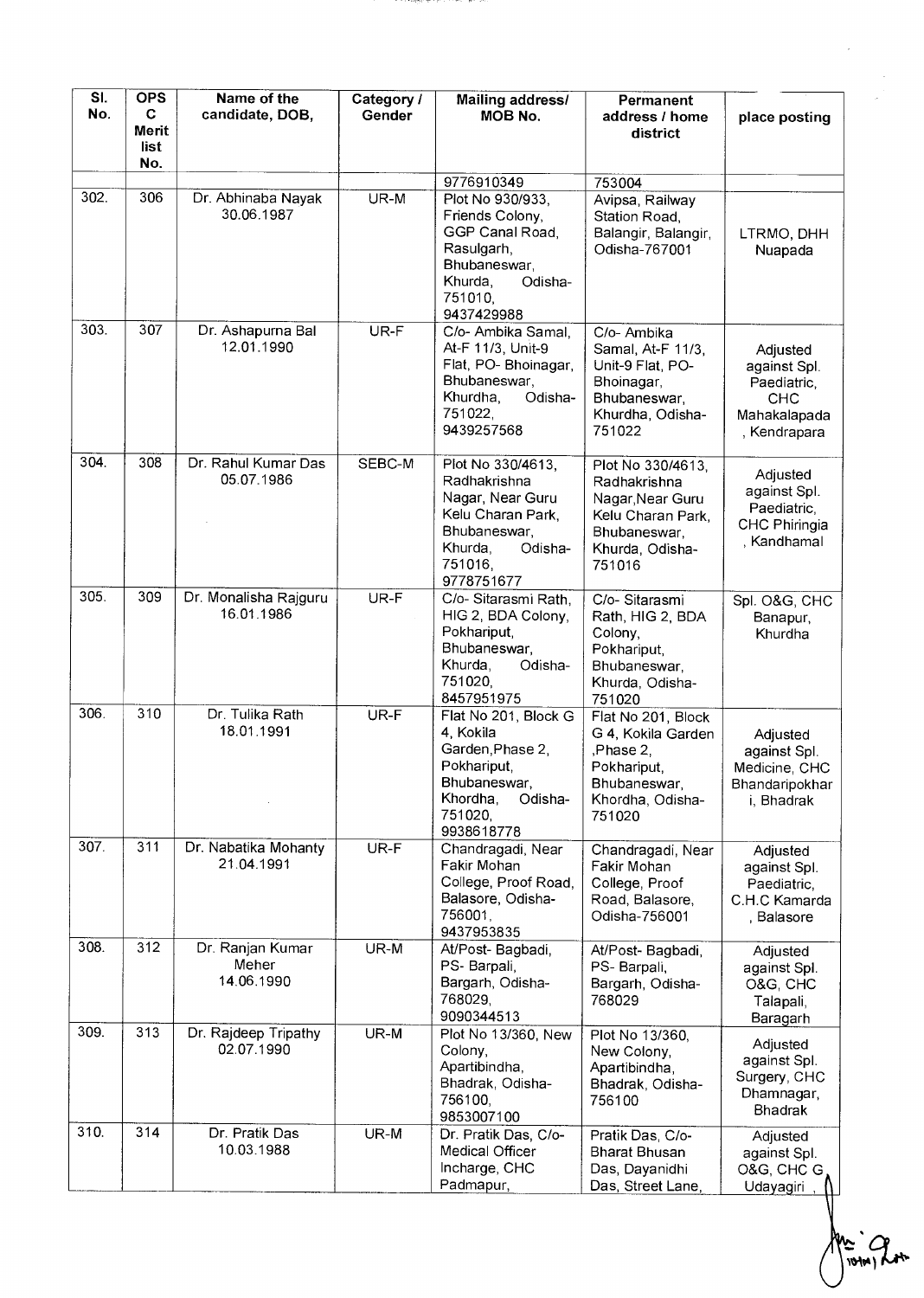| SI.<br>No. | <b>OPS</b><br>C<br><b>Merit</b><br>list | Name of the<br>candidate, DOB,               | Category /<br>Gender | <b>Mailing address/</b><br>MOB No.                                                                                                                          | Permanent<br>address / home<br>district                                                                                                       | place posting                                                               |
|------------|-----------------------------------------|----------------------------------------------|----------------------|-------------------------------------------------------------------------------------------------------------------------------------------------------------|-----------------------------------------------------------------------------------------------------------------------------------------------|-----------------------------------------------------------------------------|
|            | No.                                     |                                              |                      | Rayagada,<br>Rayagada,<br>Odisha-765025,<br>8895523954                                                                                                      | Ram Nagar, 3rd<br>Lane, Kamapalli,<br>Near Babyland<br>SC, Berhampur,<br>Odisha-760004                                                        | Kandhamal                                                                   |
| 311.       | 315                                     | Dr. Snehashish<br>Mandal<br>10.07.1993       | SC-M                 | Room No. 74, Old<br>Gents Hostel, SCB<br>Medical College &<br>AMP Hospital,<br>Cuttack,<br>Odisha-753007,<br>9437103066                                     | C/o- Giridhari<br>Mandal, Alupur,<br>Near Oriplast,<br>Balasore, Odisha-<br>756001                                                            | Adjusted<br>against Spl.<br>Paediatric,<br>CHC Biridi,<br>Jagatsinghpur     |
| 312.       | 316                                     | Dr. Priyambat Dash<br>27.12.1992             | UR-M                 | Plot No - 195/677,<br>Paika Nagar,<br>Odisha-<br>Khordha,<br>751003,<br>8895263633                                                                          | Plot No - 195/677,<br>Paika Nagar,<br>Khordha, Odisha-<br>751003                                                                              | LTRMO, DHH<br>Rayagada                                                      |
| 313.       | 317                                     | Dr. Jyoti Prakash<br>Padhihari<br>01.06.1989 | UR-M                 | MIG 102, Niladri<br>Vihar, Sector 1,<br>Khurdha, Odisha-<br>751021,<br>7538996388                                                                           | MIG 102, Niladri<br>Vihar, Sector 1,<br>Khurdha, Odisha-<br>751021                                                                            | LTRMO, DHH<br>Rayagada                                                      |
| 314.       | 318                                     | Dr. Sunil Kumar Sukla<br>04.10.1984          | UR-M                 | C/o-Rabindra<br>Kumar Kar, Quarter<br>No 2 RB/6,<br>Expressway Colony,<br>Unit-8, Nayapalli,<br>Bhubaneswar,<br>Odisha-<br>Khurdha,<br>751012<br>9439517471 | C/o-Rabindra<br>Kumar Kar,<br>Quarter No 2<br>RB/6, Expressway<br>Colony, Unit-8,<br>Nayapalli,<br>Bhubaneswar,<br>Khurdha, Odisha-<br>751012 | LTRMO, DHH<br>Sundargarh                                                    |
| 315.       | 319                                     | Dr. Swata Mishra<br>01.06.1992               | UR-F                 | D-2, Sai Suman<br>Appartment, Idea<br>Office, Kanan Vihar,<br>Phase 2, Khurda,<br>Odisha-751024<br>9711078347                                               | Plot No 14, Old<br>Station Bazar,<br>Swagat Hotel<br>Lane, PO-<br>Budheswari,<br>Khurda, Odisha-<br>751006                                    | Adjusted<br>against Spl.<br>Paed., CHC<br>Nuagadiasahi,<br>Nayagarh         |
| 316.       | 320                                     | Dr. Amruti Sahoo<br>08.06.1990               | UR-F                 | At-Bhatapada, PO-<br>Banabishnupur, Via-<br>Tudigadia,<br>Baleswar, Odisha-<br>756047,<br>8895929180                                                        | At-Bhatapada,<br>PO-<br>Banabishnupur,<br>Via-Tudigadia,<br>Baleswar, Odisha-<br>756047                                                       | LTRMO, DHH<br>Paralakhemund<br>i, Gajapati                                  |
| 317.       | 321                                     | Dr. Deepak Kumar<br>Jena<br>10.05.1986       | SEBC-M               | S/o- Naba Krushna<br>Jena, At/PO-<br>Nampo, PS-<br>Jaleswar, Balasore,<br>Odisha-756034<br>9439458587                                                       | S/o- Naba Krushna<br>Jena, At/PO-<br>Nampo, PS-<br>Jaleswar,<br>Balasore, Odisha-<br>756034                                                   | Adjusted<br>against Spl.<br>Paediatric,<br>CHC G<br>Udayagiri,<br>Kandhamal |
| 318.       | 322                                     | Dr. Tapas Kumar<br>Panda<br>12.06.1988       | UR-M                 | At/PO-Kupari, PS-<br>Khaira, Balasore,<br>Odisha- 756059,<br>9040123727                                                                                     | At/PO- Kupari, PS-<br>Khaira, Balasore,<br>Odisha- 756059                                                                                     | Adjusted<br>against Spl.<br>O&G, CHC<br>Barasahi,<br>Mayurbhanj             |
| 319.       | 323                                     | Dr. Sumitra Das<br>23.12.1991                | UR-F                 | E-140, GGP Colony,<br>Rasulgarh,<br>Bhubaneswar,<br>Khurda, Odisha-<br>751025,<br>8895850564                                                                | E-140, GGP<br>Colony, Rasulgarh,<br>Bhubaneswar,<br>Khurda, Odisha-<br>751025                                                                 | LTRMO, DHH<br>Nabarangapur                                                  |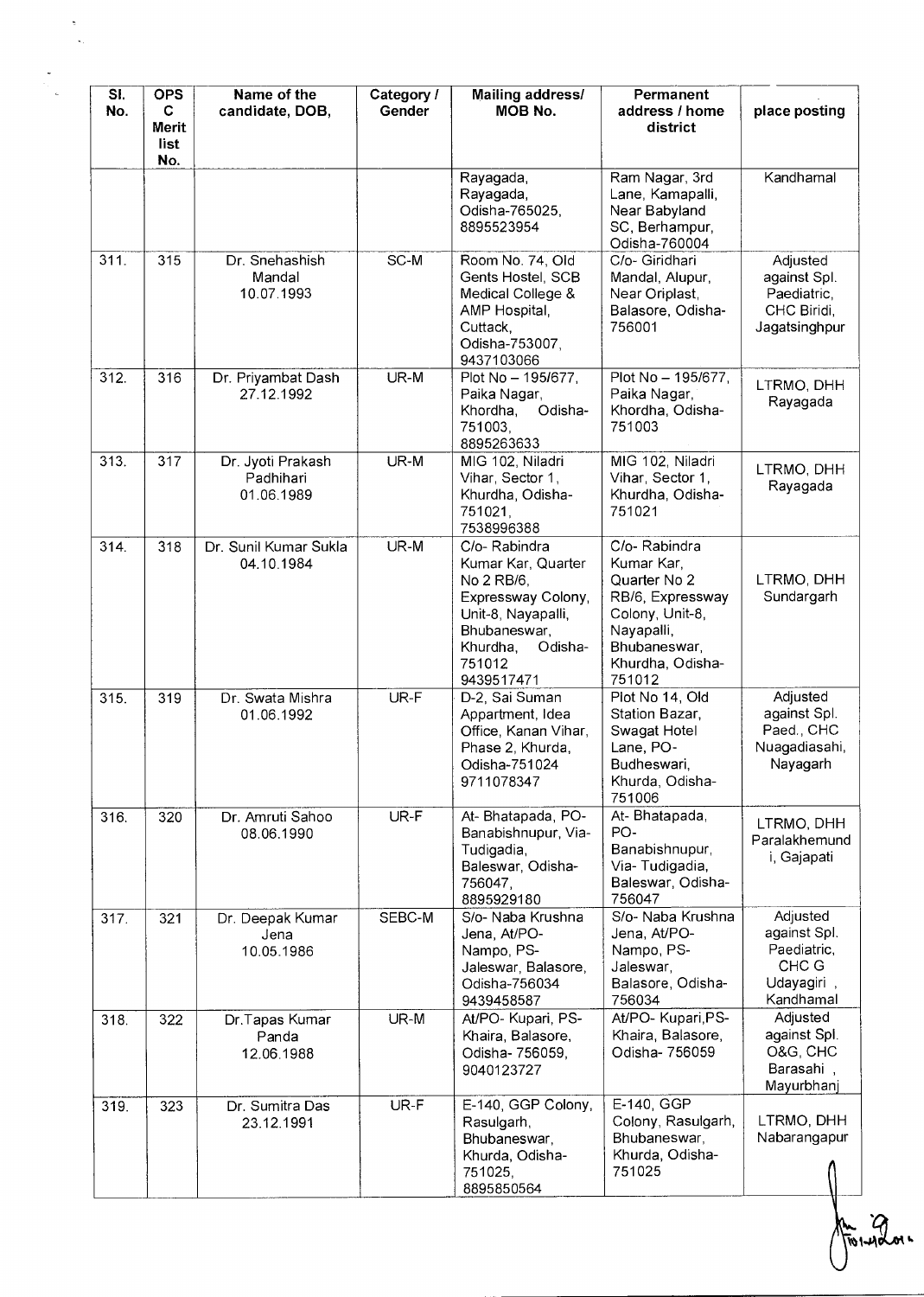| SI.<br>No. | <b>OPS</b><br>C<br>Merit | Name of the<br>candidate, DOB,                    | Category /<br>Gender | <b>Mailing address/</b><br><b>MOB No.</b>                                                                                             | Permanent<br>address / home<br>district                                                                                 | place posting                                                         |
|------------|--------------------------|---------------------------------------------------|----------------------|---------------------------------------------------------------------------------------------------------------------------------------|-------------------------------------------------------------------------------------------------------------------------|-----------------------------------------------------------------------|
|            | list<br>No.              |                                                   |                      |                                                                                                                                       |                                                                                                                         |                                                                       |
| 320.       | 324                      | Dr. Swastika<br>Choudhury<br>01.07.1990           | UR-F                 | At/PO- Garh<br>Tumulia, Via-<br>Gopalpur,<br>Sundargarh, Odisha-<br>770024,<br>8895419437                                             | At/PO- Garh<br>Tumulia, Via-<br>Gopalpur,<br>Sundargarh,<br>Odisha-770024                                               | Adjusted<br>against Spl.<br>Surgery, CHC<br>Hemagiri,<br>Sundargarh   |
| 321        | 325                      | Dr. Sudhansu<br>Priyadarsini Biswal<br>24.06.1987 | UR-F                 | D/o- Dinabandhu<br>Biswal, At-<br>Lokapara, PO-Aul,<br>Kendrapara, Odisha-<br>754219,<br>8117881712                                   | D/o- Dinabandhu<br>Biswal, At-<br>Lokapara, PO- Aul,<br>Kendrapara,<br>Odisha-754219                                    | LTRMO, DHH<br>Paralakhemund<br>i, Gajapati                            |
| 322.       | 326                      | Dr.Rakesh Kumar<br>Behera<br>28.01.1988           | SEBC-M               | C/o- Prafulla Kumar<br>Behera, At-<br>Kachuapada, PO-<br>Baliapal, Balasore,<br>Odisha- 756026,<br>7077674777                         | C/o- Prafulla<br>Kumar Behera, At-<br>Balarampur, PO-<br>Jagannathpur,<br>Balasore,<br>Odisha-756044                    | Adjusted<br>against Spl.<br>Medicine, CHC<br>K. Nuagaon<br>Kandhamal  |
| 323.       | 327                      | Dr. Smita Priyadarsini<br>Debta<br>09.12.1986     | UR-F                 | C/o- Bimal Kishor<br>Debta, At/PO-W-N-<br>16(Near Ganapathi<br>Hotel), Dist-<br>Bargarh, Odisha-<br>768028,<br>9438654935             | C/o- Bimal Kishor<br>Debta, At/PO-W-<br>N-16 (Near<br>Ganapathi Hotel),<br>Dist-Bargarh,<br>Odisha-768028               | LTRMO, DHH<br>Sundargarh                                              |
| 324.       | 328                      | Dr. Jyoti Sankar Kar<br>07.06.1987                | UR-M                 | At-Nilakanthapur,<br>PO-Bhadrak, PS-<br>Bhadrak town,<br>Bhadrak, Odisha-<br>756100,<br>9861847772                                    | At- Nilakanthapur,<br>PO-Bhadrak, PS-<br>Bhadrak town,<br>Bhadrak, Odisha-<br>756100                                    | LTRMO, DHH<br>Rayagada                                                |
| 325.       | 329                      | Dr. Rakesh Roshan<br>Behera<br>10.02.1992         | UR-M                 | Qtr No- B/825,<br>At/PO- Nalco Nagar,<br>PS- Nalco Nagar,<br>Angul, Odisha-<br>759145,<br>8763494350                                  | Rakesh Roshan<br>Behera, At/PO-<br>Jagannathpur, PS-<br>Colliery, Angul,<br>Odisha-759104                               | M.O, PHC(N)<br>Jarapada,<br>Angul                                     |
| 326.       | 330                      | Dr. Jayanarayan<br>Maharana<br>18.05.1992         | UR-M                 | At/PO- Singiri, Via-<br>Mitrapur, Balasore,<br>Odisha- 756020,<br>7008146197                                                          | At/PO-Singiri, Via-<br>Mitrapur, Balasore,<br>Odisha- 756020                                                            | LTRMO, DHH<br>Sundargarh                                              |
| 327.       | 331                      | Dr. Abhishek Nayak<br>11.06.1991                  | UR-M                 | At- Gayatri Nagar,<br>1st Lane, Near<br>Gayatri Mandir,<br>PO/PS-Rayagada,<br>Rayagada, Odisha-<br>765001,<br>8984246351              | At- Gayatri Nagar,<br>1st Lane, Near<br>Gayatri Mandir,<br>PO/PS-Rayagada,<br>Rayagada,<br>Odisha-765001                | Adjusted<br>against Spl.<br>Medicine, CHC<br>Chandrapur,<br>Rayagada  |
| 328.       | 332                      | Dr. Hrushikesh<br>Mohanta<br>11.04.1992           | UR-M                 | At-Sananoi, PO-<br>Tangabilla, Via-<br>Tato, Mayurbhanj,<br>Odisha- 757036,<br>9853895036                                             | At-Sananoi, PO-<br>Tangabilla, Via-<br>Tato, Mayurbhanj,<br>Odisha- 757036                                              | Adjusted<br>against Spl.<br>Medicine, CHC<br>Purusottampur,<br>Ganjam |
| 329.       | 333                      | Dr. Ananta Narayan<br>Patra<br>27.04.1988         | UR-M                 | C/o- Anand Chandra<br>Patra, House No EB<br>739, Badagada Brit<br>Colony,<br>Bhubaneswar,<br>Khurda, Odisha-<br>751018,<br>8763968396 | C/o- Anand<br>Chandra Patra,<br>House No EB 739,<br>Badagada Brit<br>Colony, Bhubanes<br>war, Khurda,<br>Odisha- 751018 | LTRMO, DHH<br>Sundargarh                                              |

forman

l,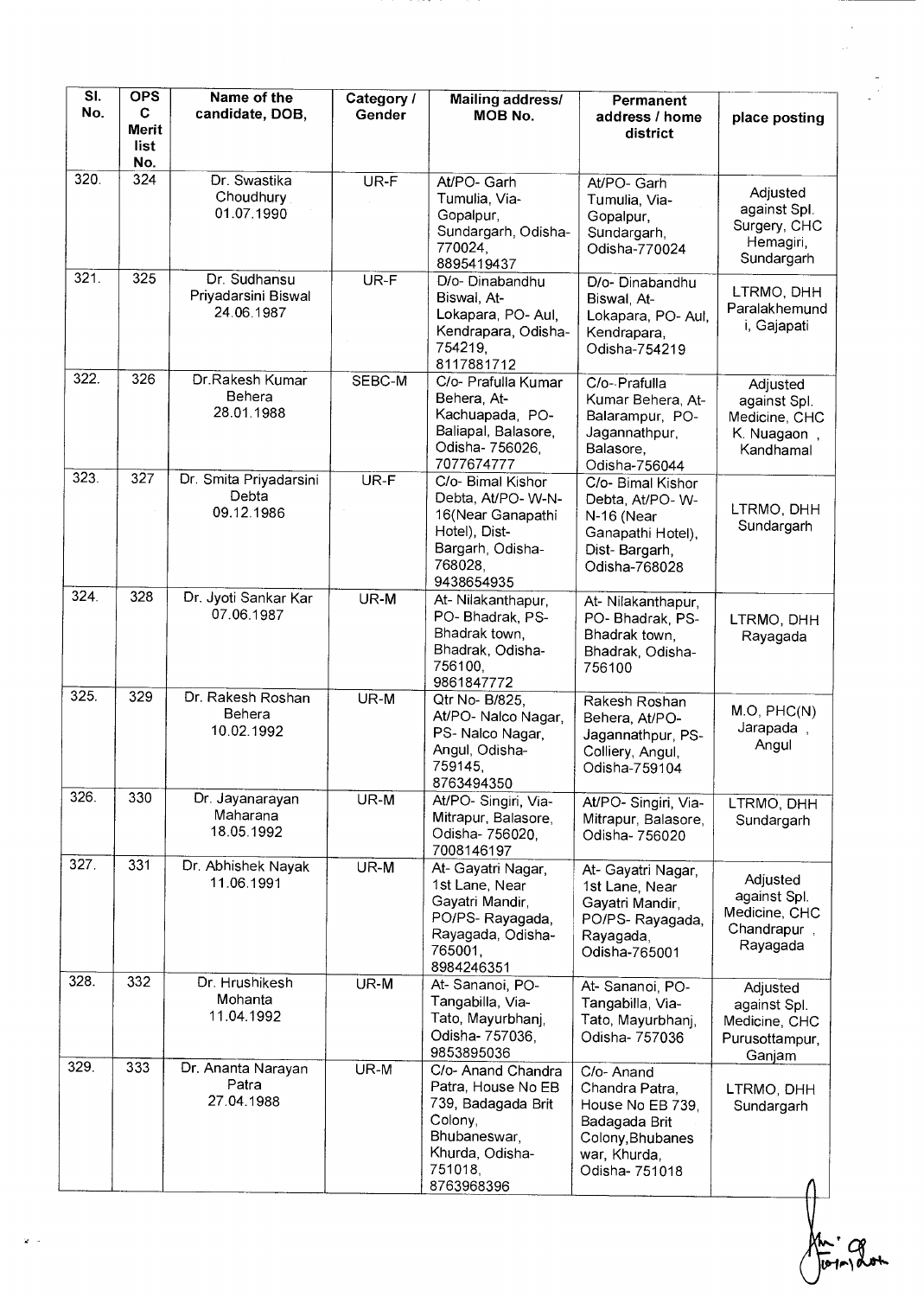| SI.<br>No. | <b>OPS</b><br>C<br><b>Merit</b><br>list.<br>No. | Name of the<br>candidate, DOB,               | Category /<br>Gender | Mailing address/<br>MOB No.                                                                                             | Permanent<br>address / home<br>district                                                                    | place posting                                                                    |
|------------|-------------------------------------------------|----------------------------------------------|----------------------|-------------------------------------------------------------------------------------------------------------------------|------------------------------------------------------------------------------------------------------------|----------------------------------------------------------------------------------|
| 330.       | 334                                             | Dr. Sibashrita<br>Mohanta<br>04.07.1990      | SEBC-M               | Room No 74, Old<br>Gents Hostel, SCB<br>Medical College,<br>Cuttack, Odisha-<br>753007,<br>8280100486                   | At/PO- Ukam, PS-<br>Badampahar,<br>Mayurbhanj,<br>Odisha- 757043                                           | Adjusted<br>against Spl.<br>Paediatric,<br><b>CHC</b><br>Barakhama,<br>Kandhamal |
| 331.       | 335                                             | Dr. Ipsita<br>Subhadarshini<br>03.07.1992    | UR-F                 | Plot No- 318,<br>Northern Heights,<br>Kalarahanga, Patia,<br>Bhubaneswar,<br>Khordha, Odisha-<br>751024,<br>9438434057  | Plot No- 318,<br>Northern Heights,<br>Kalarahanga,<br>Patia,<br>Bhubaneswar,<br>Khordha, Odisha-<br>751024 | Adjusted<br>against Spl.<br>Paediatric,<br>CHC Banspal,<br>Keonjhar              |
| 332.       | 336                                             | Dr. Gouri Sankar<br>Sabat<br>10.07.1992      | UR-M                 | Lanjipolly Chaka,<br>Khala Street,<br>Berhampur, Ganjam,<br>Odisha-760008,<br>8895154401                                | Lanjipolly Chaka,<br>Khala Street.<br>Berhampur,<br>Ganjam, Odisha-<br>760008                              | Adjusted<br>against Spl.<br>Paediatric,<br>CHC Chikiti,<br>Ganjam                |
| 333.       | 337                                             | Dr. Deepak Kumar<br>Jena<br>25.04.1988       | SC-M                 | New Colony,<br>Jaganathpur,<br>Bhadrak, Odisha-<br>756100<br>7809326920                                                 | New Colony,<br>Arnapal, Bhadrak,<br>Odisha-756100                                                          | $M.O$ ,<br>Purunabazar<br>Hosp., Bhadrak                                         |
| 334.       | 338                                             | Dr. Manasi Mohapatra<br>02.07.1991           | UR-F                 | C/o- Pabitra Kumar<br>Mohapatra, At/PO-<br>Jadupur, Via-<br>Marshaghai,<br>Kendrapara, Odisha-<br>754213.<br>7749058489 | C/o- Pabitra<br>Kumar Mohapatra,<br>At/PO- Jadupur,<br>Via- Marshaghai,<br>Kendrapara,<br>Odisha-754213    | Adjusted<br>against Spl.<br>Paediatric,<br>CHC Kujanga,<br>Jagatsinghpur         |
| 335.       | 339                                             | Dr. Piraprasad<br>Kabisatpathy<br>05.12.1990 | UR-M                 | At-Rahani, PO-<br>Birasal, S/o-<br>Sribatsa<br>Kabisatpathy,<br>Dhenkanal, Odisha-<br>759039,<br>7205142586             | At- Rahani, PO-<br>Birasal, S/o-<br>Sribatsa<br>Kabisatpathy,<br>Dhenkanal,<br>Odisha-759039               | Adjusted<br>against Spl.<br>O&G, CHC<br>Tentulikhunti,<br>Nabarangpur            |
| 336.       | 340                                             | Dr. Ashis Pattnayak<br>31.05.1989            | UR-M                 | KV 009, Kusum<br>Vatika, Satabdi<br>Nagar, Main Lane,<br>Bhubaneswar,<br>Khurda, Odisha-<br>751003,<br>9437373873       | Flat No 206, Shree<br>Tower, R K Hostel<br>Road, Berhampur,<br>Ganjam, Odisha-<br>760001                   | Adjusted<br>against Spl.<br>O&G, CHC<br>Koksara,<br>Kalahandi                    |
| 337.       | 341                                             | Dr. Pradyumna Kumar<br>Padhan<br>27.05.1990  | SEBC-M               | At-Ainlasari, PO-<br>Samaleichuan, PS-<br>Dunguripali,<br>Sonepur, Odisha-<br>767023,<br>7894058323                     | At- Ainlasari, PO-<br>Samaleichuan,<br>PS-Dunguripali,<br>Sonepur, Odisha-<br>767023                       | LTRMO, DHH<br>Bolangir                                                           |
| 338.       | 342                                             | Dr. Samir Kumar<br>Nayak<br>18.07.1985       | UR-M                 | At- Kuniari, PO-<br>Rudunga, Balasore,<br>Odisha-756126,<br>9437602690                                                  | At- Kuniari, PO-<br>Rudunga,<br>Balasore, Odisha-<br>756126                                                | LTRMO, DHH<br>Sundargarh                                                         |
| 339.       | 343                                             | Dr. Dibya Prakash<br>Barik<br>07.07.1985     | SEBC-M               | Hulipur, Kishore<br>Nagar, Cuttack,<br>Odisha-754131,                                                                   | Hulipur, Kishore<br>Nagar, Cuttack,<br>Odisha-754131                                                       | Adjusted<br>against Spl.<br>Paediatric,                                          |

Am Que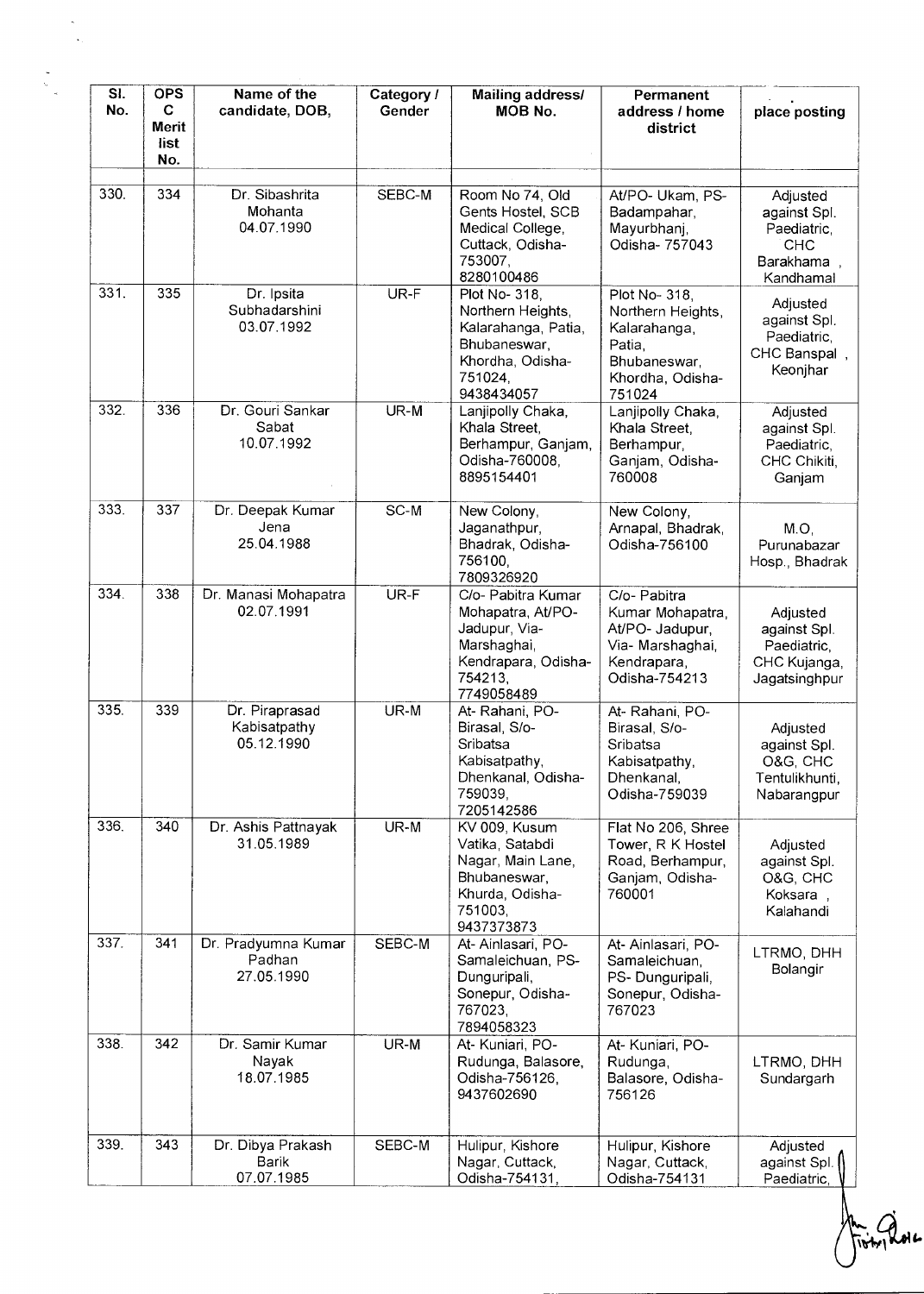| SI.<br>No. | <b>OPS</b><br>C<br>Merit<br>list<br>No. | Name of the<br>candidate, DOB,            | Category /<br>Gender | Mailing address/<br><b>MOB No.</b>                                                                                           | Permanent<br>address / home<br>district                                                                 | place posting                                                       |
|------------|-----------------------------------------|-------------------------------------------|----------------------|------------------------------------------------------------------------------------------------------------------------------|---------------------------------------------------------------------------------------------------------|---------------------------------------------------------------------|
|            |                                         |                                           |                      | 8280317600                                                                                                                   |                                                                                                         | CHC Ballikuda,<br>Jagatsinghpur                                     |
| 340.       | 344                                     | Dr. Prabhas Ranjan<br>Sahoo<br>10.07.1992 | UR-M                 | At- Jhansi Nagar,<br>Gali-2, Back side of<br>Santosi Mandir,<br>PO/PS-Attabira,<br>Bargarh, Odisha-<br>768027,<br>7064674574 | At/PO- Janhapara,<br>PS- Attabira, Via-<br>Attabira, Bargarh,<br>Odisha-768027                          | LTRMO, DHH<br>Sundargarh                                            |
| 341.       | 345                                     | Dr. Abdul Bari Khan<br>12.05.1984         | UR-M                 | C/o- Jamil Ahamed,<br>Mundapara,<br>Sarlakani,<br>Sambalpur, Odisha-<br>768001,<br>9437534511                                | Haji Latif Khan<br>Colony, Khajurtikra<br>Road, Bargarh,<br>Odisha-768028                               | M.O, PHC(N)<br>Dhatukpali,<br>Baragarh                              |
| 342.       | 346                                     | Dr. Asish Bhuyan<br>31.05.1992            | UR-M                 | At- Bilipalada, PO-<br>Charirakaba, PS-<br>Nemalo, Cuttack,<br>Odisha-754293.<br>9438273474                                  | At- Bilipalada, PO-<br>Charirakaba, PS-<br>Nemalo, Cuttack,<br>Odisha-754293                            | Adjusted<br>against Spl.<br>O&G, CHC<br>Nandahandi,<br>Nabarangpur  |
| 343        | 347                                     | Dr. M Amit Vikram Poi<br>18.05.1988       | SEBC-M               | Lal Bahadur Lane,<br>Arunodaya Nagar,<br>Link Road, Cuttack,<br>Odisha-<br>753012,8249448517                                 | Lal Bahadur Lane,<br>Arunodaya Nagar,<br>Link Road,<br>Cuttack, Odisha-<br>753012                       | LTRMO, DHH<br>Sundargarh                                            |
| 344.       | 348                                     | Dr. Deepika Agrawal<br>04.04.1992         | UR-F                 | C/o- Fakir Chand<br>Agrawal, At/PO/PS-<br>S. Rampur,<br>Subarnapur, Odisha-<br>767045,<br>8763760999                         | C/o- Fakir Chand<br>Agrawal,<br>At/PO/PS-S.<br>Rampur,<br>Subarnapur,<br>Odisha-767045                  | Adjusted<br>against Spl.<br>O&G, CHC<br>Ulunda,<br>Sonepur          |
| 345.       | 349                                     | Dr. M Satyajit Subudhi<br>07.06.1987      | $UR-M$               | M Satyajit Subudhi,<br>S/o-M Surya<br>Subudhi,<br>At/PO-<br>Badamadhapuur<br>Ganjam, Odisha-<br>761026,<br>9861438089        | M Satyajit<br>Subudhi, S/o-M<br>Surya Subudhi,<br>At/PO-<br>Badamadhapuur,<br>Ganjam, Odisha-<br>761026 | LTRMO, DHH<br>Nuapada                                               |
| 346.       | 350                                     | Dr. Tapash Ranjan<br>Lenka<br>25.06.1985  | UR-M                 | IVR-54, Unit-6,<br>Ganganagar, Near<br>Kali Mandir, Khorda,<br>Odisha-751001.<br>9654329867                                  | IVR-54, Unit-6,<br>Ganganagar, Near<br>Kali Mandir,<br>Khorda, Odisha-<br>751001                        | LTRMO, DHH<br>Sundargarh                                            |
| 347        | 351                                     | Dr. Amiya Dutta Giri<br>10.03.1990        | SEBC-M               | Room No.72, Old<br>Gents Hostel, SCB<br>Medical College,<br>Cuttack, Odisha-<br>753007,<br>8456961567                        | At-Badakasaba.<br>Po-Ghantiadi, PS-<br>Baliapal, Balasore,<br>Odisha-756026                             | Adjusted<br>against Spl.<br>O&G, CHC<br>Raikia,<br>Kandhamal        |
| 348.       | 352                                     | Dr.Suraj Kumar Patel<br>25.07.1990        | UR-M                 | AT/PO-Jamankira,<br>Sambalpur, Odisha-<br>768107,<br>8895493465                                                              | AT/PO-Jamankira,<br>Sambalpur, Odisha<br>$-768107$ .<br>8895493465                                      | Adjusted<br>against Spl.<br>O&G, CHC<br>Fashimal,<br>Sambalpur      |
| 349.       | 353                                     | Dr.Prabin Kumar Jena<br>10.05.1990        | SEBC-M               | At-Braja Nagar 1st<br>Lane, Lochapada<br>Road, Berhampur,<br>Ganjam, Odisha-<br>760001,<br>9437247299                        | At-Braja Nagar 1st<br>Lane, Lochapada<br>Road, Berhampur,<br>Ganjam, Odisha--<br>760001                 | Adjusted<br>against Spl.<br>Medicine, CHC<br>Ramanaguda<br>Rayagada |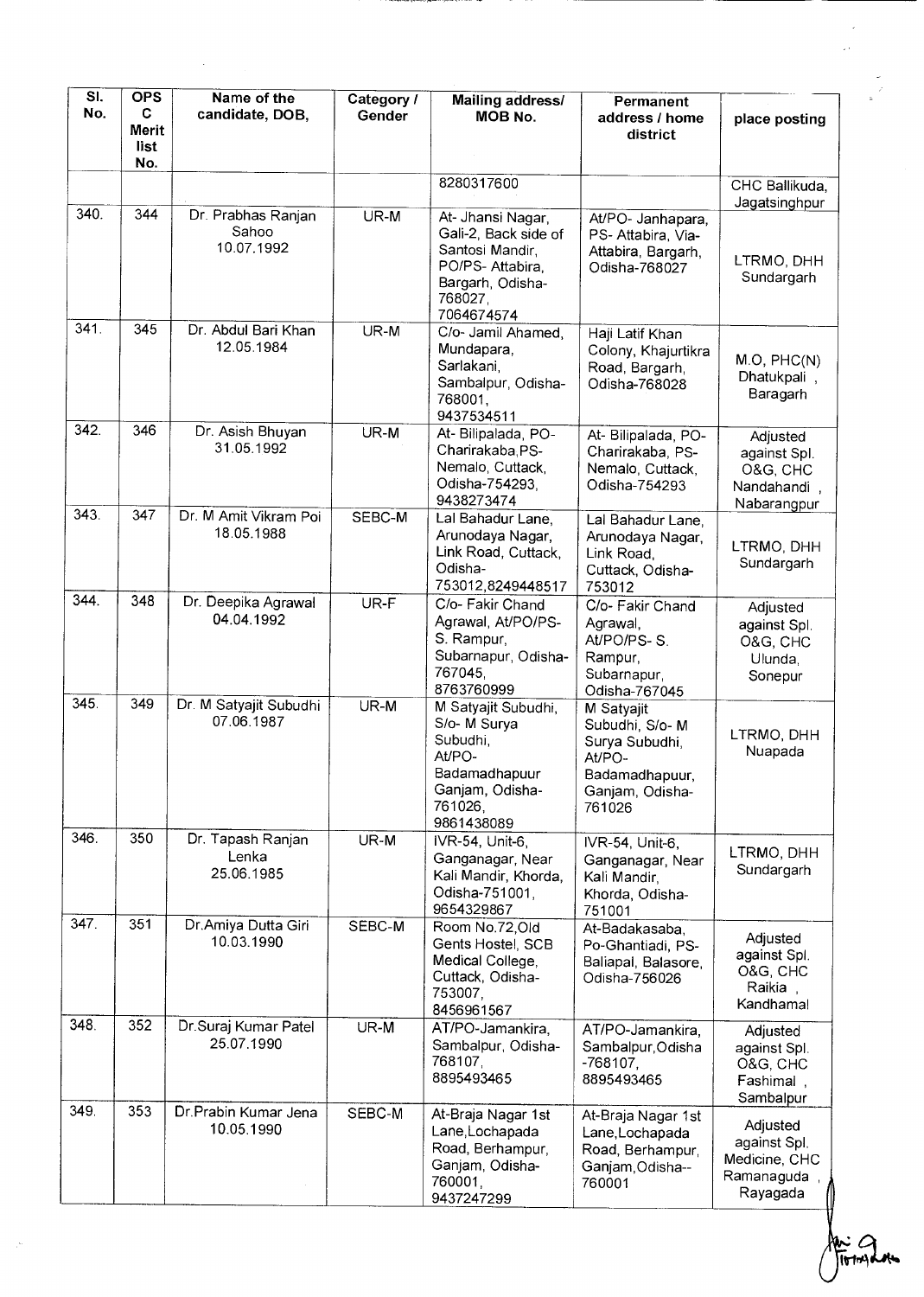| SI.<br>No.        | <b>OPS</b><br>C.<br><b>Merit</b><br>list<br>No. | Name of the<br>candidate, DOB,                    | Category /<br>Gender | Mailing address/<br>MOB No.                                                                                                                 | Permanent<br>address / home<br>district                                                                                         | place posting                                                        |
|-------------------|-------------------------------------------------|---------------------------------------------------|----------------------|---------------------------------------------------------------------------------------------------------------------------------------------|---------------------------------------------------------------------------------------------------------------------------------|----------------------------------------------------------------------|
| $\overline{3}50.$ | 354                                             | Dr.Sameer Dash<br>12.07.1988                      | $UR-M$               | C/O-Ramesh<br>Chandra Dash,<br><b>Behera Street</b><br>Jeypore, Koraput, bO<br>disha-764001,<br>9861227652                                  | C/O-Ramesh<br>Chandra Dash,<br>Behera Street<br>Jeypore, Koraput,<br>Odisha-764001                                              | LTRMO, DHH<br>Nabarangapur                                           |
| 351.              | 355                                             | Dr.Suryast Singh<br>28.12.1990                    | UR-M                 | Plot No.1-C-<br>42, Sector<br>10, CDA, Cuttack, Odi<br>sha-753014,<br>7978297163                                                            | Plot No.1-C-<br>42, Sector 10, CDA,<br>Cuttack, Odisha-<br>753014                                                               | M.O, PHC(N)<br>Nurtanga,<br>Cuttack                                  |
| 352.              | 356                                             | Dr.Asit Kumar<br>Pradhan<br>16.06.1986            | SEBC-M               | Qrs No.3RF-13-<br>4, Unit-9 Flat, Near<br>RD Adiwasi Hostel,<br>Bhoinagar,<br>BBSR, bKhurdha, bO<br>disha-751022.<br>9090565165             | At/Po-Balisahi, Via-<br>Narasinghapur,<br>Cuttack, Odisha-<br>754032                                                            | LTRMO, DHH<br>Koraput                                                |
| 353.              | 357                                             | Dr.Bijayashree Durga<br>Prasad Rout<br>06.06.1988 | SEBC-M               | At-Parbatia, PO-<br>Sankarpur, Via-<br>Sadar, Dist-<br>Dhenkanal, Odisha-<br>759013.<br>8763592606                                          | At-Parbatia, PO-<br>Sankarpur, Via-<br>Sadar,<br>Dist-<br>Dhenkanal,<br>Odisha-759013,<br>8763592606                            | Adjusted<br>against Spl.<br>Medicine, CHC<br>K Kata,<br>Dhenkanal    |
| 354.              | 358                                             | Dr.Sasmita Sahoo<br>21.12.1987                    | UR-F                 | Plot No.492 New<br>Colony, At-Talasahi,<br>Mahanadivihar,<br>Sikharpur, PO-<br>College Square,<br>Cuttack, Odisha-<br>753003.<br>9861426690 | Plot No.492 New<br>Colony, At-<br>Talasahi<br>Mahanadivihar,<br>Sikharpur, PO-<br>College Square,<br>Cuttack, Odisha-<br>753003 | LTRMO, DHH<br>Nabarangapur                                           |
| 355.              | 359                                             | Dr.Bright Simon<br>Sahoo<br>15.06.1988            | UR-M                 | At-Housing Board<br>Colony Near<br>Collector Residence,<br>Bhadrak, Odisha-<br>756100.<br>9861241472                                        | At-Housing Board<br>Colony Near<br>Collector<br>Residence,<br>Bhadrak, Odisha-<br>756100                                        | LTRMO, DHH<br>Sundargarh                                             |
| 356.              | 360                                             | Dr.Rajesh Kumar<br>Jena<br>01.04.1989             | UR-M                 | Anantapur,<br>Bhairpur, Cuttack, Odi<br>sha-754200,<br>9439783877                                                                           | Anantapur,<br>Bhairpur,<br>Cuttack, Odisha-<br>754200                                                                           | Adjusted<br>against Spl.<br>Medicine, CHC<br>Madhubana,<br>Jajpur    |
| 357.              | 361                                             | Dr. Alakananda<br>Balabantaray<br>21.01.1991      | UR-F                 | N-2/58 IRC Village,<br>Nayapali, BBSR,<br>Khurdha-Odisha-<br>751015,<br>9437008777                                                          | AT/PO-Kupari, PS-<br>Khaira, Balasore,<br>Odisha-756059                                                                         | Adjusted<br>against Spl.<br>O&G, CHC<br>Manada,<br>Mayurbhanja       |
| 358.              | 362                                             | Dr. Janmenjaya Mishra<br>01.07.1991               | UR-M                 | At-Raximunda, PO-<br>Pipirda, Balangir,<br>Odisha - 767065,<br>9938331383                                                                   | At-Raximunda,<br>PO-Pipirda,<br>Balangir, Odisha-<br>767065                                                                     | LTRMO, DHH<br>Sundargarh                                             |
| 359.              | 363                                             | Dr.Gokul Chandra<br>Chand<br>04.05.1986           | SEBC-M               | Room No.5, Old<br>Gents Hostel, SCB<br>Medical<br>College, Cuttack, Odi<br>sha-753007,<br>8763076581                                        | At/Po-Chamargan,<br>Via-Jaleswar, Dist-<br>Balasore, Odisha-<br>756032                                                          | Adjusted<br>against Spl.<br>Medicine, CHC<br>Barakhama,<br>Kandhamal |
| 360.              | 364                                             | Dr.Manas Ranjan<br>Mishra                         | UR-M                 | C/O-Netrananda<br>Tripathy, At-Behind                                                                                                       | At-Executive<br>Colony, EC-                                                                                                     | Adjusted,<br>against Spl                                             |

An Que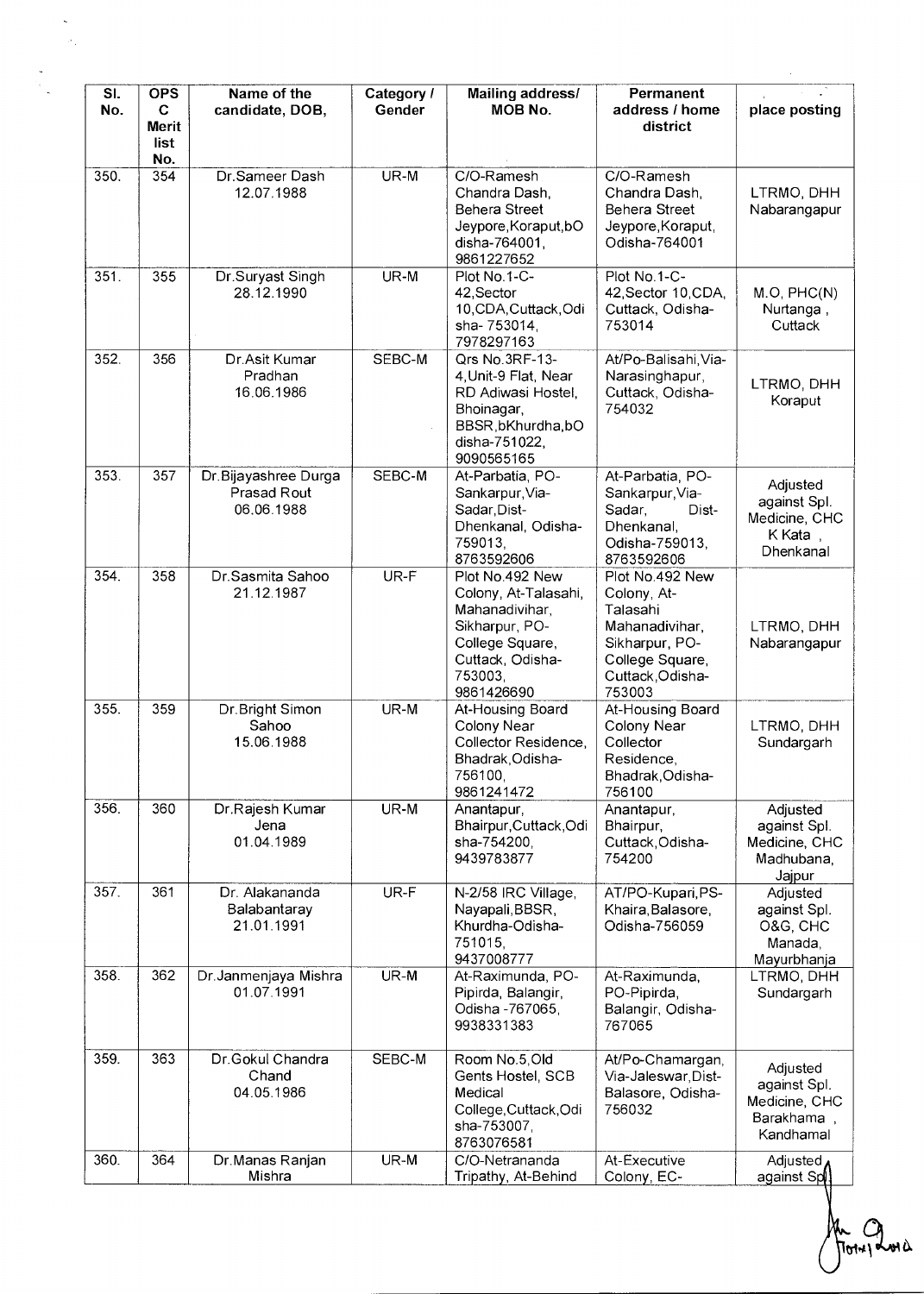| SI.<br>No. | <b>OPS</b><br>$\mathbf C$<br><b>Merit</b><br>list<br>No. | Name of the<br>candidate, DOB,             | Category /<br>Gender | <b>Mailing address/</b><br>MOB No.                                                                                      | <b>Permanent</b><br>address / home<br>district                                                   | place posting                                                                                |
|------------|----------------------------------------------------------|--------------------------------------------|----------------------|-------------------------------------------------------------------------------------------------------------------------|--------------------------------------------------------------------------------------------------|----------------------------------------------------------------------------------------------|
|            |                                                          | 02.02.1987                                 |                      | Civil Court, Po-<br>Bolangir, Odisha-<br>767001,<br>9853292591                                                          | $4/52$ , PO-<br>Budharaja,<br>Sambalpur, Odisha<br>-768004                                       | Medicine, CHC<br>Sohela,<br>Baragarh                                                         |
| 361.       | 365                                                      | Dr. Pritish Acharya<br>13.11.1988          | UR-M                 | At-Kasi Sahoo<br>Lane, PO/PS-<br>Madhupatna,<br>Cuttack, Odisha-<br>753010,<br>9861634815                               | At/Po-Pailo, PS-<br>Patkura.<br>Kendrapara,<br>Odisha-754162                                     | Adjusted<br>against Spl.<br>O&G, CHC<br>Telkoi,<br>Keonjhar                                  |
| 362.       | 366                                                      | Dr.Rupasri Sethi<br>22.02.1992             | $SC-F$               | Krushi Bihar<br>Colony, Soubhagya<br>Nagar, Near Delta<br>Square, Khordha-<br>751008,<br>9040296314                     | Tulasi Nagar, 8th<br>Lane, Kumudini<br>Nivas, Ganjam,<br>Odisha-760001                           | M.O, PHC(N)<br>Dhankauda,<br>Sambalpur                                                       |
| 363.       | 367                                                      | Dr.Abhijit Jena<br>10.07.1988              | UR-M                 | Plot No.448, At-<br>Chakeisiani, PO-<br>Rasulgarh,<br>Bhubaneswar,<br>Khurdha, Odisha--<br>751010,<br>9439002837        | Plot No.448, At-<br>Chakeisiani, PO-<br>Rasulgarh,<br>Bhubaneswar,<br>Khurdha, Odisha-<br>751010 | M.O, PHC(N)<br>Ambasikida,<br>Mayurbhanj                                                     |
| 364.       | 368                                                      | Dr.Sk Sabir Hosen<br>15.04.1986            | UR-M                 | At-Balipada, PO-<br>Goudgop, Cuttack, O<br>disha-754207,<br>9777107554                                                  | At-Balipada, PO-<br>Goudgop, Cuttack,<br>Odisha-754207                                           | M.O, PHC(N)<br>Ratnagiri,<br>Jajpur                                                          |
| 365.       | 369                                                      | Dr.Hemanta Kumar<br>Moharana<br>05.07.1987 | UR-M                 | Flat No.301, RG<br>Palace Railway<br>Station Bazar, Patia,<br>Bhubaneswar,<br>Khordha, Odisha-<br>751024,<br>7008665501 | At/Po-Ahiyas,PS-<br>Mangalpur, Jajpur,<br>Odisha-755036                                          | Adjusted<br>against Spl.<br>Paediatric,<br>CHC Korei,<br>Jajpur                              |
| 366.       | 370                                                      | Dr.Manas Ranjan<br>Puhan<br>10.06.1991     | UR-M                 | At-Rapeya, PO-<br>Antara, Via-Ada, Ps-<br>Simulia, Balasore,<br>Odisha-756134,<br>9437347694                            | At-Rapeya, PO-<br>Antara, Via-Ada,<br>Ps-Simulia,<br>Balasore, Odisha-<br>756134                 | Adjusted<br>against Spl.<br>Paediatric,<br>CHC Khaira,<br>Balasore                           |
| 367.       | 371                                                      | Dr. Abani Kumar<br>Mahapatra<br>20.05.1987 | $UR-M$               | PG Hostel 2, Room<br>No.85, MKCGMedica<br>I College, Ganjam,<br>Odisha-760004,<br>9439044435                            | At/Po-<br>Jagannathpur, Via-<br>Anantapur,<br>Bhadrak, Odisha-<br>756046                         | LTRMO, DHH<br>Nabarangapur                                                                   |
| 368.       | 372                                                      | Dr. Subasini Sarkar<br>02.07.1985          | SC-F                 | C/O-Shyampada<br>Sarkar, Qr-<br>No.B/18, Air Colony<br>VSS Marg<br>,Sambalpur, Odisha-<br>768001,<br>8895841430         | C/O-Shyampada<br>Sarkar, Qr-<br>No.B/18, Air Colony<br>VSS Marg<br>,Sambalpur,<br>Odisha-768001  | LTRMO, SDH<br>Rairakhol,<br>Sambalpur &<br>allowed to<br>perform SPI.<br>Duty in<br>Medicine |
| 369.       | 373                                                      | Dr.Priyanta Meher<br>29.12.1989            | SEBC-M               | At/Po-<br>Patnagarh, Nicky<br>Market, Main Road,<br>Boalngir, Odisha-<br>767025,<br>9438741872                          | At/Po-Patnagarh,<br>Nicky Market, Main<br>Road, Boalngir, Odi<br>sha-767025                      | LTRMO, DHH<br>Baragarh                                                                       |
| 370.       | 374                                                      | Dr. Madan Mohan Sur<br>14.06.1990          | UR-M                 | At-Gopalpur, PO-<br>Prathamakhandi, PS-<br>Kuakhai, Jajpur,                                                             | At-Gopalpur, PO-<br>Prathamakhandi, P<br>S-Kuakhai, Jajpur,                                      | Adjusted<br>against Spl.<br>Paediatric,                                                      |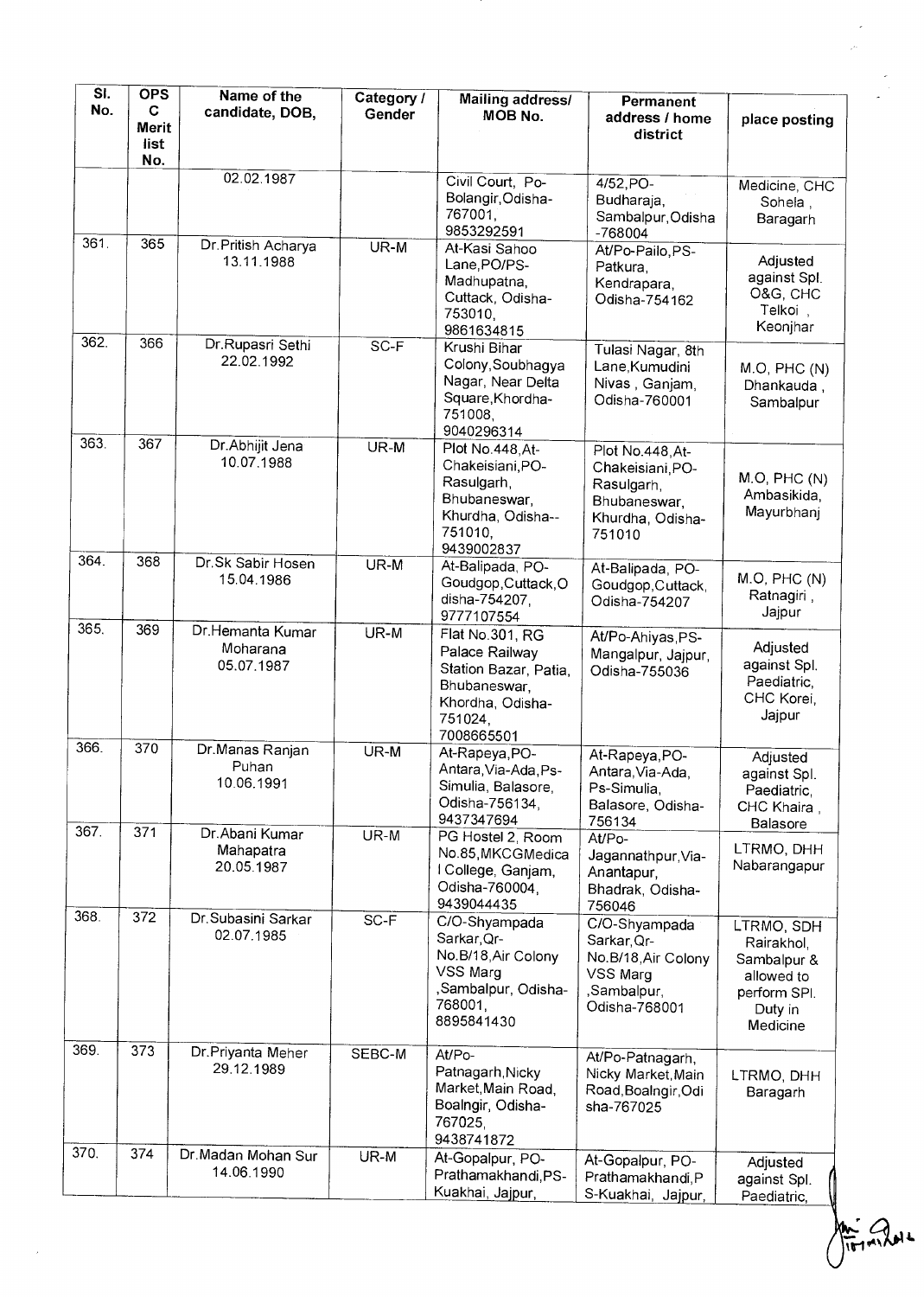| SI.<br>No. | <b>OPS</b><br>C<br>Merit<br>list<br>No. | Name of the<br>candidate, DOB,                  | Category /<br>Gender | Mailing address/<br>MOB No.                                                                                                                               | Permanent<br>address / home<br>district                                                                                                     | place posting                                                    |
|------------|-----------------------------------------|-------------------------------------------------|----------------------|-----------------------------------------------------------------------------------------------------------------------------------------------------------|---------------------------------------------------------------------------------------------------------------------------------------------|------------------------------------------------------------------|
|            |                                         |                                                 |                      | Odisha-755008.<br>7205264136                                                                                                                              | Odisha-755008                                                                                                                               | <b>CHC</b> Gopalpur<br>Balasore                                  |
| 371.       | 375                                     | Dr.Dhira Ranjan<br>Satapathy<br>31.08.1988      | UR-M                 | At/Po-Ghasian, PS-<br>Larambha, Via-<br>Patnagarh, Balangir,<br>Odisha-767025,<br>7681011448                                                              | At/Po-Ghasian,<br>PS-Larambha, Via-<br>Patnagarh,<br>Balangir, Odisha-<br>767025                                                            | Adjusted<br>against Spl.<br>Surgery, CHC<br>Sohela<br>Baragarh   |
| 372.       | 376                                     | Dr.Sumbit Kumara<br>Saint<br>20.06.1987         | UR-M                 | C/O-SP Traders, At-<br>Bijupattnaik<br>Chhak, Po-Tulasipur,<br>PS-<br>Bidanasi, Cuttack,<br>Odisha-753008,<br>9937575029                                  | C/O-SP Traders.<br>At-Bijupattnaik<br>Chhak, Po-<br>Tulasipur, PS-<br>Bidanasi, Cuttack,<br>Odisha-753008                                   | Adjusted<br>against Spl.<br>Surgery, CHC<br>Madhubana,<br>Jajpur |
| 373.       | 377                                     | Dr Satyajit Sahu<br>18.05.1989                  | UR-M                 | Qtr No.2C/2, Dera<br>Colliery, Talcher,<br>Angul,<br>Odisha-759103,<br>8249997809                                                                         | Qtr No.2C/2, Dera<br>Colliery, Talcher,<br>Angul,<br>Odisha-<br>759103                                                                      | Adjusted<br>against Spl.<br>O&G, CHC<br>Parjang<br>Dhenkanal     |
| 374.       | 378                                     | Dr.Ashis Kar<br>10.05.1987                      | UR-M                 | S/O-Mr.N.K Kar Plot<br>No.3C/247, Sector-9<br>CDA, (Markat<br>Nagar) Po-Abhinab<br>Bidanasi, Cuttack,<br>Odisha-753014,<br>8763248085                     | S/O-Mr.N.K Kar<br>Plot No.3C/247,<br>Sector-9 CDA,<br>(Markat Nagar)<br>Po-Abhinab<br>Bidanasi,<br>Cuttack, Odisha-<br>753014               | Adjusted<br>against Spl.<br>O&G, CHC<br>Tato<br>Mayurbhanj       |
| 375.       | 379                                     | Dr.Rakesh Panda<br>12.07.1989                   | $UR-M$               | Plot No.11, Mahavir<br>Nagar, Road No.7<br>Samantarapur,<br>Bhubaneswar, Khurd<br>haOdisha-751002,<br>9438324470                                          | Plot No.11,<br>Mahavir Nagar,<br>Road No.7<br>Samantarapur,<br>Bhubaneswar,<br>Khurdha, Odisha-<br>751002                                   | Adjusted<br>against Spl.<br>Surgery, CHC<br>Balugaon<br>Khurda   |
| 376.       | 380                                     | Dr.Siddhartha<br>Shankar Mohanty,<br>06.11.1990 | UR-M                 | Dr.Siddhartha<br>Shankar Mohanty,<br>C/o-Dr.Minaketan<br>Mohanty, At/PO-<br>Sunhat, Near<br>Hanuman Mandir.<br>Balasore, Odisha-<br>756002,<br>9741660286 | Dr.Siddhartha<br>Shankar Mohanty,<br>C/o-Dr. Minaketan<br>Mohanty, At/PO-<br>Sunhat, Near<br>Hanuman Mandir,<br>Balasore- Odisha-<br>756002 | LTRMO, DHH<br>Sundargarh                                         |
| 377.       | 381                                     | Dr. Minakshi Swain<br>07.05.1990                | UR-F                 | Qrs 3RF, 15/3, Unit<br>9 Flat, P.O-Bhoi<br>Nagar,<br>Bhubaneswar,<br>Khurdha, Odisha-<br>751022,<br>7077347065                                            | At-Jaipur, PO-<br>Badanaukona, PS-<br>Rajnagar,<br>Kendrapara,<br>Odisha-754225                                                             | Adjusted<br>against Spl.<br>O&G, CHC<br>Dharmasala,<br>Jajpur    |
| 378.       | 382                                     | Dr.Hitakankshi<br>Pradhan<br>25.12.1988         | UR-F                 | D/O-Sitaram<br>Pradhan, At-Qr<br>No.3RF, 2/1,<br>Kalpana Area, PO-<br>BJB Nagar,<br>Khordha, Odisha-<br>751014,<br>9078194102                             | D/O-Sitaram<br>Pradhan, At/Po-<br>Uttam, Ps-<br>Ambabhona,<br>Baragarh, Odisha-<br>768052                                                   | Adjusted<br>against Spl.<br>O&G, CHC<br>Bhukta,<br>Baragarh      |
| 379.       | 383                                     | Dr.Ansuman Sahu<br>15.03.1990                   | UR-M                 | Brundaban Chandra<br>Sahu, GPN-8/18,                                                                                                                      | Brundaban<br>Chandra Sahu,                                                                                                                  | Adjusted<br>against Spl.                                         |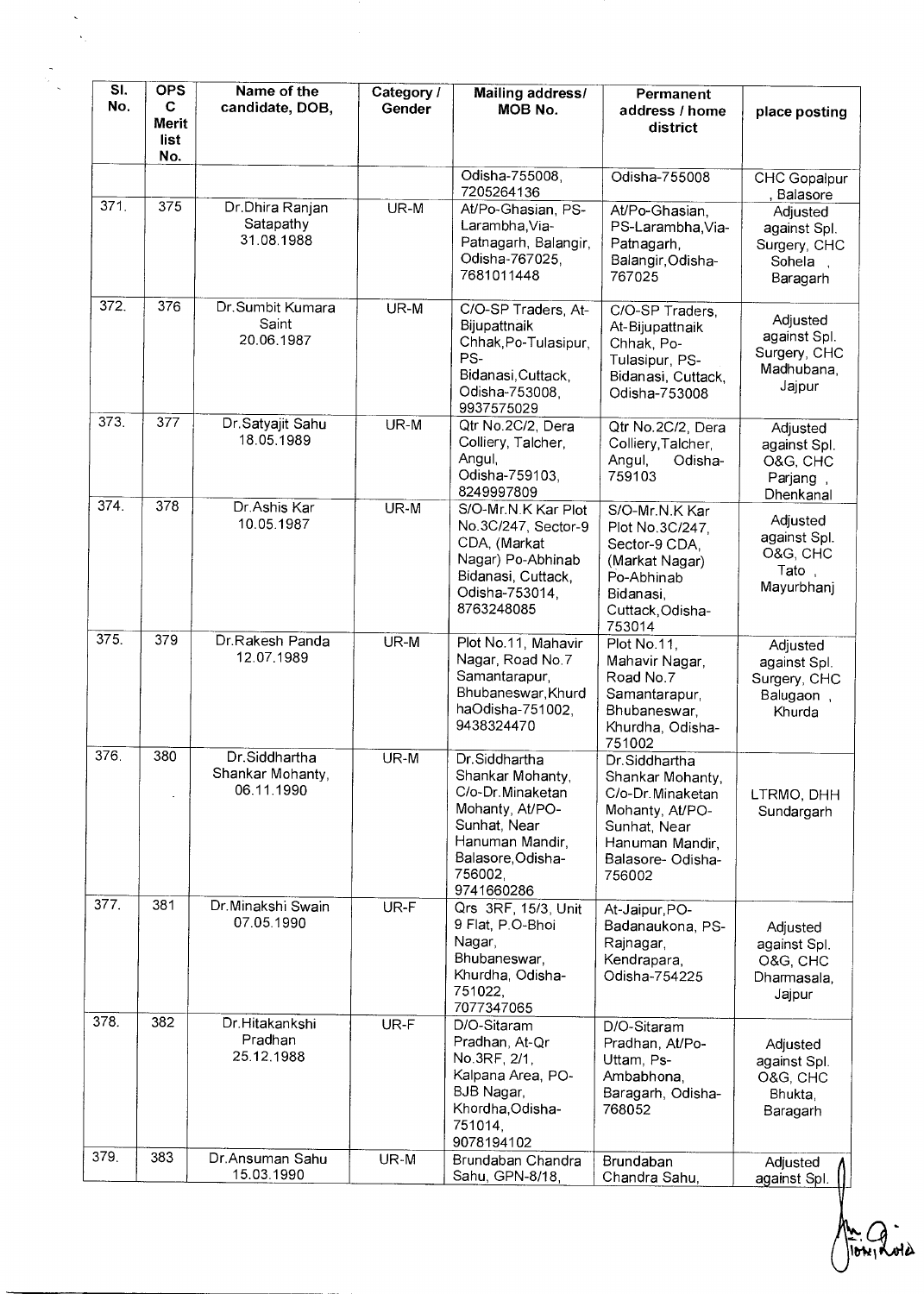| SI.<br>No. | <b>OPS</b><br>C<br><b>Merit</b><br>list | Name of the<br>candidate, DOB,           | Category /<br>Gender | Mailing address/<br><b>MOB No.</b>                                                                                                        | Permanent<br>address / home<br>district                                                                                    | place posting                                                         |
|------------|-----------------------------------------|------------------------------------------|----------------------|-------------------------------------------------------------------------------------------------------------------------------------------|----------------------------------------------------------------------------------------------------------------------------|-----------------------------------------------------------------------|
|            | No.                                     |                                          |                      | Gajapati Nagar 1st<br>Lane, Berhampur,<br>Ganjam, Odisha-<br>760010,<br>7008071110                                                        | GPN-8/18,<br>Gajapati Nagar 1st<br>Lane, Berhampur,<br>Ganjam, Odisha-<br>760010                                           | Medicine, CHC<br>Jagannathpras<br>ad, Ganjam                          |
| 380.       | 384                                     | Dr.Pratyush Kumar<br>Panda<br>25.04.1988 | UR-M                 | M/S-Sri Jagannath<br>Bhandar, At-Nandi<br>Sahi, PO-Choudhury<br>Bazar, Cuttack, Odish<br>a-753001,<br>8895283414                          | C/O-Shankar<br>Prasad Panda,<br>At/Po-Sindurpur,<br>Via-Binka,<br>Subarnapur,<br>Odisha-767019                             | LTRMO, DHH<br>Nabarangapur                                            |
| 381.       | 385                                     | Dr.Radhakishan<br>Sahoo<br>02.04.1991    | UR-M                 | At/Po-Kantia, Via-<br>Jatni, Khordha,<br>Odisha-752050,<br>7008372411                                                                     | At/Po-Kantia, Via-<br>Jatni, Khordha,<br>Odisha-752050                                                                     | LTRMO, DHH<br>Nuapada                                                 |
| 382.       | 386                                     | Dr.Sk Sarwar Ali<br>03.05.1990           | UR-M                 | AT-Abdul Gani<br>Street, PO-<br>Sunhat, Balasore,<br>Odisha-756002,<br>9040394139                                                         | AT-Abdul Gani<br>Street, PO-Sunhat,<br>Balasore, Odisha-<br>756002                                                         | Adjusted<br>against Spl.<br>Medicine, CHC<br>Jhardihi,<br>Mayurbhanja |
| 383.       | 387                                     | Dr Sheik Salman<br>Raghib<br>17.08.1986  | UR-M                 | C/O-SK Abdus<br>Sami, Flat No.2D<br>Block-A, Swastik<br>Enclave Mission<br>Road, Buxi Bazar,<br>Cuttack, Odisha-<br>753001,<br>9040122892 | C/O-SK Abdus<br>Sami, Flat No.2D<br>Block-A, Swastik<br>Enclave Mission<br>Road, Buxi Bazar,<br>Cuttack, Odisha-<br>753001 | LTRMO, DHH<br>Sundargarh                                              |
| 384.       | 388                                     | Dr.Thabira Meher<br>10.02.1988           | SEBC-M               | At/PO-Patnagarh,<br>Meherpara, Ward<br>No-3, Bolangir,<br>Odisha-767025,<br>8280918485                                                    | At/PO-Patnagarh,<br>Meherpara, Ward<br>No-3, Bolangir,<br>Odisha-767025                                                    | Adjusted<br>against Spl.<br>Surgery, CHC<br>Muribahal,<br>Bolangir    |
| 385.       | 389                                     | Dr. Prabin Kumar<br>Sahu,<br>07.08.1989  | SEBC-M               | Room No.153C Old<br>Gents Hostel, SCB<br>MC, Mangalabag,<br>Cuttack, Odisha-<br>753007,<br>8249358079                                     | At-New Hostel<br>Front, PO-<br>Rajendra College,<br>College Chowk,<br>Bolangir, Odisha-<br>767002                          | LTRMO, DHH<br>Baragarh                                                |
| 386.       | 390                                     | Dr.Anima Kumari<br>Sethy<br>10.06.1991   | $SC-F$               | At-Satasola, Po-<br>Manjuri Road,<br>Bhadrak, Odisha-<br>756121,<br>8895604956                                                            | At-Satasola, Po-<br>Manjuri Road,<br>Bhadrak, Odisha-<br>756121                                                            | LTRMO, DHH<br>Baragarh                                                |
| 387.       | 391                                     | Dr.Manoj Kumar Pati<br>06.07.1988        | UR-M                 | At-Garual, PO-<br>Madhuban Hat, Ps-<br>Kuakhia,<br>Jajpur, Odisha-<br>755009,<br>8895756115                                               | At-Garual, PO-<br>Madhuban Hat,<br>Ps-Kuakhia,<br>Jajpur, Odisha-<br>755009                                                | Adjusted<br>against Spl.<br>O&G, CHC<br>Agarpada,<br><b>Bhadrak</b>   |
| 388.       | 392                                     | Dr.Bapujee Behera<br>15.03.1989          | UR-M                 | Room No.143, Old<br>Gents Hostel, SCB<br>Medical College,<br>Cuttack, Odisha-<br>753007,                                                  | S/O-Dusashan<br>Behera, At-<br>Mishrapada<br>Friends<br>Colony, Near                                                       | LTRMO, DHH<br>Nabarangapur                                            |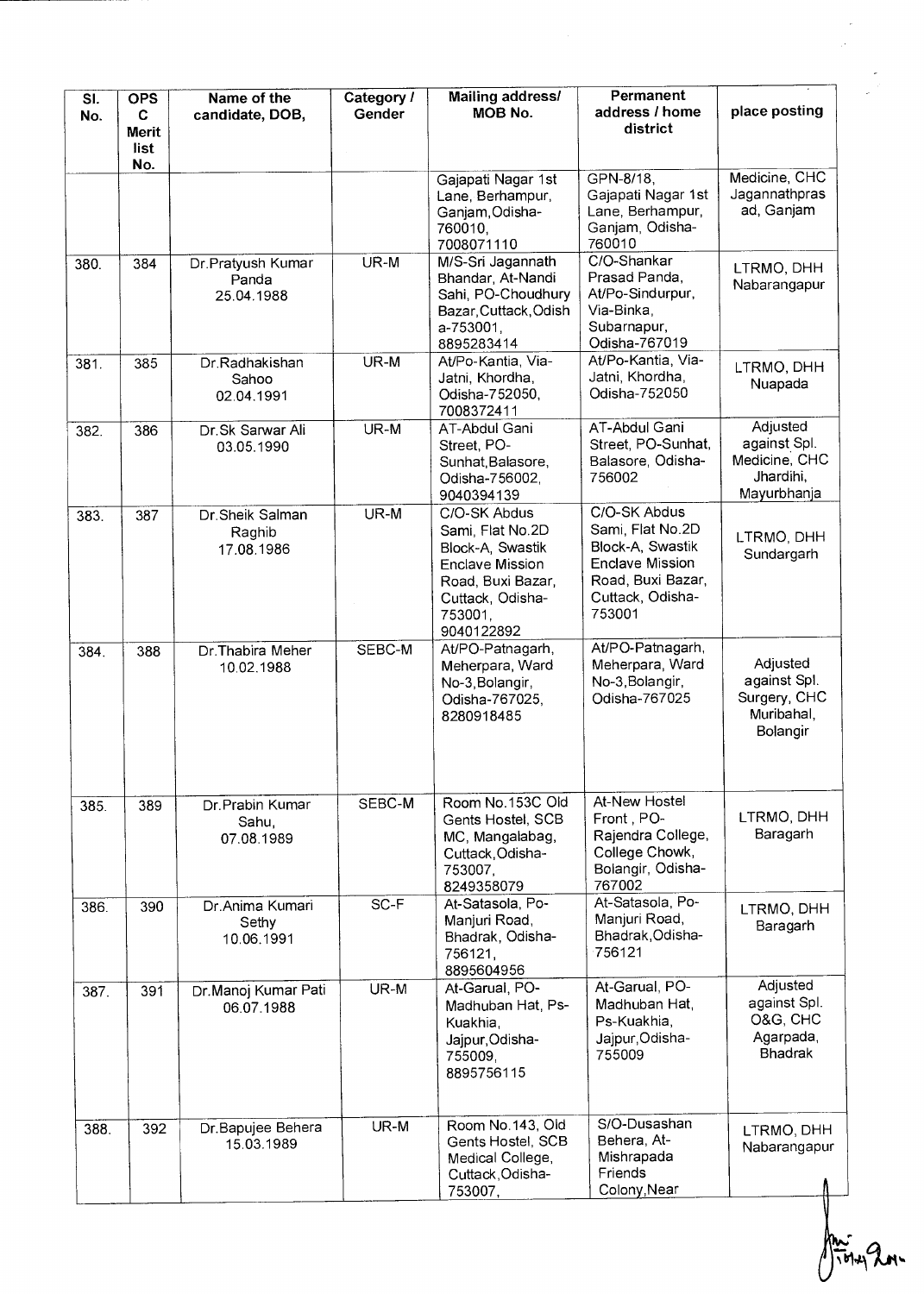| SI.<br>No. | <b>OPS</b><br>C<br>Merit<br>list<br>No. | Name of the<br>candidate, DOB,              | Category /<br>Gender | Mailing address/<br>MOB No.                                                                                              | Permanent<br>address / home<br>district                                                                             | place posting                                                          |
|------------|-----------------------------------------|---------------------------------------------|----------------------|--------------------------------------------------------------------------------------------------------------------------|---------------------------------------------------------------------------------------------------------------------|------------------------------------------------------------------------|
|            |                                         |                                             |                      | 9437789306                                                                                                               | Kamalafarm<br>Chowk,<br>Angul, Odisha-<br>759122                                                                    |                                                                        |
| 389.       | 393                                     | Dr.Ruttuika Panda<br>20.04.1990             | $UR-F$               | P-11 Phase 1<br>Srikhetra Vihar,<br>Aiginia, BBSR,<br>Khurdha, Odisha-<br>751019,<br>7008741801                          | P-11 Phase 1<br>Srikhetra Vihar,<br>Aiginia, BBSR,<br>Khurdha, Odisha-<br>751019                                    | Adjusted<br>against Spl.<br>O&G, CHC<br>Mahipur,<br>Nayagarh           |
| 390.       | 394                                     | Dr.Jitendra Nath<br>Behera<br>12.05.1986    | SEBC-M               | At-Dundaria, PO-<br>Mirigothana, Via-<br>Kaptipada,<br>Mayurbhanj, Odisha-<br>757040,<br>9338545103                      | At-Dundaria, PO-<br>Mirigothana, Via-<br>Kaptipada,<br>Mayurbhanj,<br>Odisha-757040                                 | M.O, PHC (N)<br>Oupada,<br>Balasore                                    |
| 391.       | 395                                     | Dr.Pratik Nayak<br>02.06.1987               | UR-M                 | 778/1351,<br>Durgamadhav Nagar<br>Lane-2,<br>Bhubaneswar,<br>khurdha, Odisha-<br>751003,<br>7978754366                   | 778/1351,<br>Durgamadhav<br>Nagar Lane-2,<br>Bhubaneswar,<br>Khurdha, Odisha-<br>751003                             | Adjusted<br>against Spl.<br>O&G, CHC<br>Odogaon<br>Nayagarh,           |
| 392.       | 396                                     | Dr. Mitali Behera<br>10.11.1991             | SC-F                 | C/O-Antrajyami<br>Behera, Siddhartha<br>Nagar, Back Of<br>Medical PG Hostel,<br>Ganjam, Odisha-<br>760004,<br>7327911040 | C/O-Antrajyami<br>Behera,<br>Siddhartha Nagar,<br><b>Back Of Medical</b><br>PG Hostel,<br>Ganjam, Odisha-<br>760004 | Adjusted<br>against Spl.<br>O&G, CHC<br>Khandadeuli,<br>Ganjam         |
| 393.       | 397                                     | Dr.Binaya Kumar<br>Sharma<br>20.07.1992     | UR-M                 | At/Po/PS-Saintala,<br>Bolangir, Odisha -<br>767032,<br>8763340753                                                        | At/Po/PS-Saintala,<br>Bolangir, Odisha -<br>767032                                                                  | LTRMO, DHH<br>Sundargarh                                               |
| 394.       | 398                                     | Dr.Rashmirekha<br>Behera<br>11.05.1982      | UR-F                 | Near Sai Temple<br>Shanti Nagar,<br>Budharaja,<br>Sambalpur, Odisha-<br>768004,<br>9078257163                            | Near Sai Temple<br>Shanti Nagar,<br>Budharaja,<br>Sambalpur,<br>Odisha-768004                                       | LTRMO, DHH<br>Nuapada                                                  |
| 395.       | 399                                     | Dr.Madan Mohan<br>Dash<br>06.07.1987        | UR-M                 | Dharmaniwas, Unit-<br>6, Plot<br>No.124(SCR),<br>Ganganagar, Khurdh<br>a, Odisha-751001,<br>9178689989                   | Dharmaniwas,<br>Unit-6, Plot<br>No.124(SCR),<br>Ganganagar,<br>Khurdha, Odisha-<br>751001                           | LTRMO, DHH<br>Nuapada                                                  |
| 396.       | 400                                     | Dr. Bibekananda Rout<br>20.06.1990          | UR-M                 | At/Po-Mendhapur,<br>Via-Aul, Kendrapara,<br>Odisha-754219,<br>9090460629                                                 | At/Po-Mendhapur,<br>Via-Aul,<br>Kendrapara,<br>Odisha-754219                                                        | Adjusted<br>against Spl.<br>Paediatric,<br>CHC Rajkanika<br>Kendrapara |
| 397.       | 401                                     | Dr. Jasmin Kumar<br>Panigrahy<br>12.05.1988 | UR-M                 | Ramakrushana<br>Nagar, 1st Lane,<br>Near Badakhemundi<br>Street, Ganjam,<br>Odisha-760001,<br>9438665133                 | Ramakrushana<br>Nagar, 1st Lane,<br>Near<br>Badakhemundi<br>Street, Ganjam,<br>Odisha-760001                        | LTRMO, DHH<br>Nuapada                                                  |
| 398.       | 402                                     | Dr. Soumendra Kumar<br>Majhi<br>01.03.1991  | ST-M                 | Adarshnagar Sublia<br>Road, Sundargarh,<br>PO-Sundargarh<br>HO, Sundargarh,                                              | Adarshnagar<br>Sublia Road,<br>Sundargarh, PO-<br>Sundargarh HO,                                                    | LTRMO, DHH<br>Sundargarh                                               |

Aiony Roll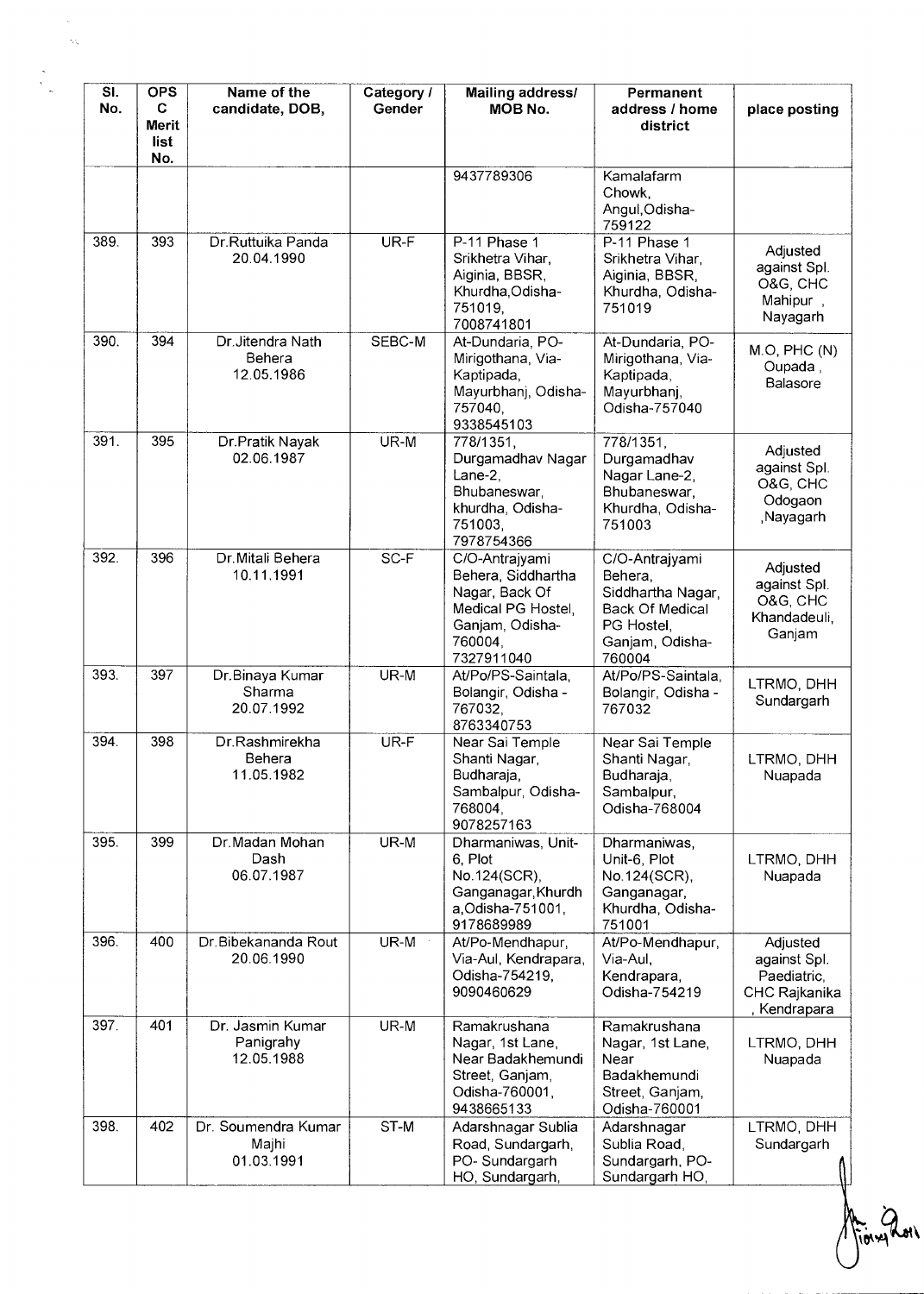| SI.<br>No. | <b>OPS</b><br>C<br><b>Merit</b><br>list | Name of the<br>candidate, DOB,                | Category /<br>Gender | Mailing address/<br>MOB No.                                                                                                               | Permanent<br>address / home<br>district                                                                                        | place posting                                                             |
|------------|-----------------------------------------|-----------------------------------------------|----------------------|-------------------------------------------------------------------------------------------------------------------------------------------|--------------------------------------------------------------------------------------------------------------------------------|---------------------------------------------------------------------------|
|            | No.                                     |                                               |                      | Odisha-770001,<br>8763030544                                                                                                              | Sundargarh,<br>Odisha-770001                                                                                                   |                                                                           |
| 399.       | 404                                     | Dr. Sumanta Pattnaik<br>07.03.1990            | UR-M                 | At- Gatabandha,<br>PO- Dhansara, PS-<br>Kokasara.<br>Kalahandi, Odisha-<br>766019,<br>8908281381                                          | At- Gatabandha,<br>PO-Dhansara,<br>PS-Kokasara,<br>Kalahandi, Odisha-<br>766019                                                | LTRMO, SDH<br>Dharmagarh,<br>Kalahandi                                    |
| 400.       | 405                                     | Dr. Chandra Sekhar<br>Das<br>20.06.1987       | UR-M                 | C/o-Hiramani Das,<br>At- Gulnagar, PO-<br>Beltal, PS-<br>Pattamundai<br>Kendrapara, Odisha-<br>754215,<br>9337742601                      | C/o- Hiramani Das,<br>At- Gulnagar, PO-<br>Beltal, PS-<br>Pattamundai<br>Kendrapara,<br>Odisha-754215                          | Adjusted<br>against Spl.<br>O&G, SDH<br>Patamundai,<br>Kendrapara         |
| 401.       | 406                                     | Dr. Sanjeev Kumar<br>Behera<br>25.07.1993     | $SC-M$               | At-D-2 NAC<br>Sunabeda, PO/PS-<br>Sunabeda, Koraput,<br>Odisha-763002,<br>9437110790                                                      | At-D-2 NAC<br>Sunabeda, PO/PS-<br>Sunabeda,<br>Koraput, Odisha-<br>763002                                                      | M.O, PHC(N)<br>Similiguda,<br>Koraput                                     |
| 402.       | 407                                     | Dr. Ashish<br>Neelamadhav<br>11.11.1988       | UR-M                 | Staff Quarter, New<br>Medical Colony,<br>CHC Laxmipur,<br>Koraput, Odisha-<br>765013,<br>9439339489                                       | C/o- Dillip Kumar<br>Dora, Talasahi,<br>Khordha, Odisha-<br>752055                                                             | Adjusted<br>against Spl.<br>Surgery, CHC<br>Sirsa,<br>Mayurbhanj          |
| 403.       | 408                                     | Dr. T Sandeep Reddy<br>28.11.1986             | UR-M                 | T Sandeep Reddy,<br>S/o- T Ramakrishna<br>Reddy, Fruit<br>Merchant, Raja<br>Bazar, PO- Jatni,<br>Khurda, Odisha-<br>752050,<br>9124998892 | T Sandeep Reddy,<br>$S/O-T$<br>Ramakrishna<br>Reddy, Fruit<br>Merchant, Raja<br>Bazar, PO- Jatni,<br>Khurda, Odisha-<br>752050 | Adjusted<br>against Spl.<br>Medicine, CHC<br>Bindhanima,<br>Cuttack       |
| 404.       | 409                                     | Dr. Indrabhanu<br>Pradhan<br>30.06.1985       | UR-M                 | At- Bachhara, PO-<br>Pattamundai,<br>Kendrapara, Odisha-<br>754215.<br>9040126994                                                         | At- Bachhara, PO-<br>Pattamundai,<br>Kendrapara,<br>Odisha-754215                                                              | Adjusted<br>against Spl.<br>Paediatric,<br>CHC Aul,<br>Kendrapara         |
| 405.       | 410                                     | Dr. Amit Kumar Panda<br>25.07.1989            | UR-M                 | Mohapatra Sahi,<br>Mirzapokhri,<br>Manikhamb,<br>Baleswar, Odisha-<br>756003,<br>8431515732                                               | Mohapatra Sahi,<br>Mirzapokhri,<br>Manikhamb,<br>Baleswar, Odisha-<br>756003                                                   | LTRMO, DHH<br>Nuapada                                                     |
| 406.       | 411                                     | Dr. Deepak Kumar<br>Das<br>30.06.1985         | UR-M                 | C/o- Rinakhi Das.<br>Ayodhyanagar, 4th<br>Lane, Berhampur,<br>Ganjam, Odisha-<br>760010,<br>9438345095                                    | C/o- Rinakhi Das,<br>Ayodhyanagar, 4th<br>Lane, Berhampur,<br>Ganjam, Odisha-<br>760010                                        | Adjusted<br>against Spl.<br>O&G, CHC<br>Badagada,<br>Ganjam               |
| 407.       | 412                                     | Dr. Chiranjeeb Kumar<br>Routray<br>28.05.1988 | UR-M                 | At- Banapur, PO-<br>Basudevpur, PS-<br>Mahanga, Cuttack,<br>Odisha-754204,<br>8270245656                                                  | At-Banapur, PO-<br>Basudevpur, PS-<br>Mahanga, Cuttack,<br>Odisha-754204                                                       | Adjusted<br>against Spl.<br>Paediatric,<br>CHC<br>Maniabandha,<br>Cuttack |
| 408.       | 413                                     | Dr. Partha Sarathi<br>Behera<br>05.05.1987    | SEBC-M               | At-Sunari, PO-<br>Sabira, Via-Soro,<br>Balasore, Odisha-                                                                                  | At-Sunari, PO-<br>Sabira, Via-Soro,<br>Balasore, Odisha-                                                                       | Adjusted<br>against Spl.<br>O&G, CHC                                      |

 $\frac{1}{2}$ 

les-2014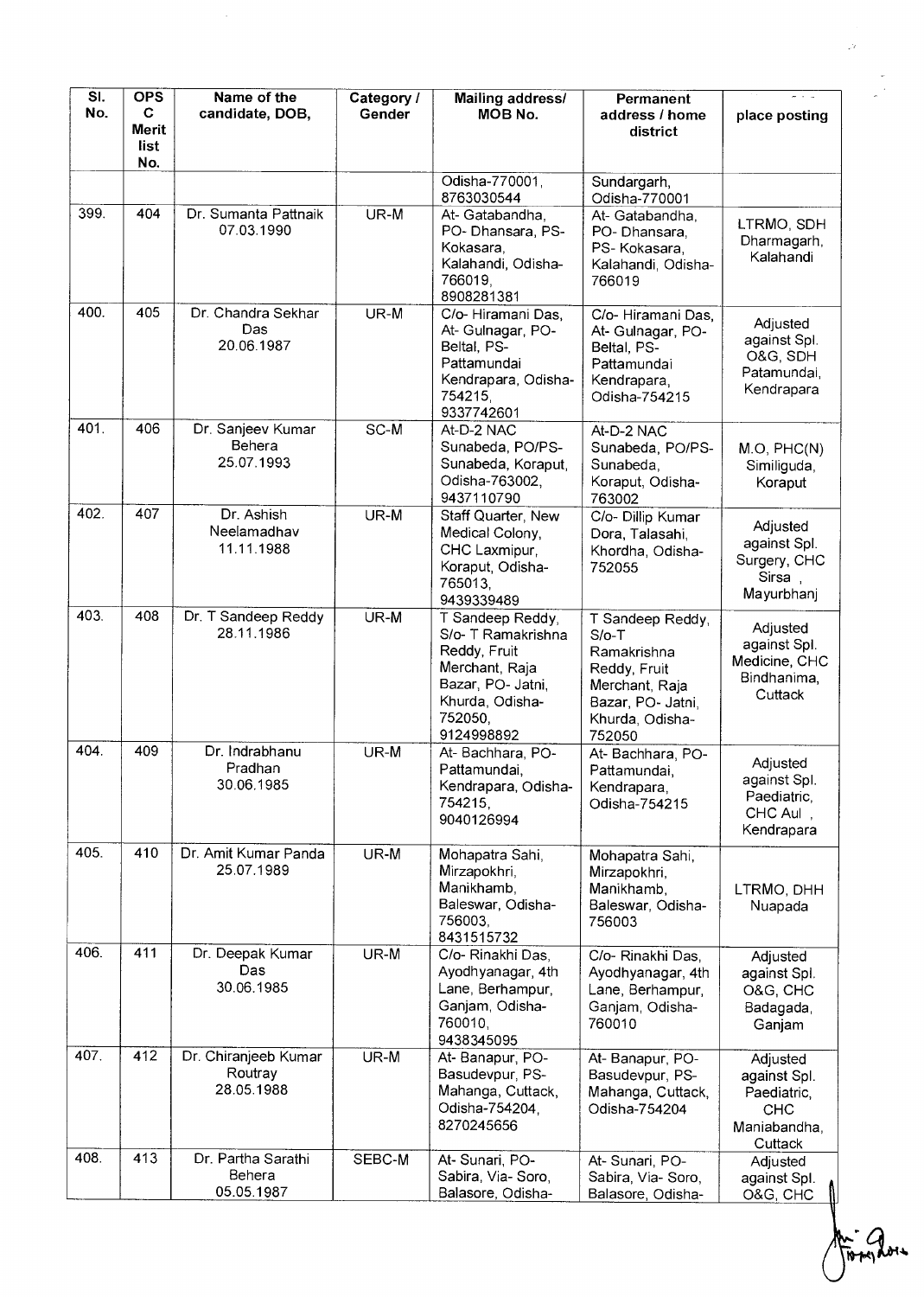| SI.<br>No. | <b>OPS</b><br>C.<br><b>Merit</b><br>list | Name of the<br>candidate, DOB,                    | Category /<br>Gender | Mailing address/<br>MOB No.                                                                                                      | Permanent<br>address / home<br>district                                                                                      | place posting                                                               |
|------------|------------------------------------------|---------------------------------------------------|----------------------|----------------------------------------------------------------------------------------------------------------------------------|------------------------------------------------------------------------------------------------------------------------------|-----------------------------------------------------------------------------|
|            | No.                                      |                                                   |                      | 756045,<br>9778436602                                                                                                            | 756045                                                                                                                       | Kasinagar,<br>Gajapati                                                      |
| 409.       | 414                                      | Dr. Priyanka<br>Priyadarshini Panda<br>06.06.1992 | UR-F                 | Plot No-396/1735,<br>Rudra Vihar,<br>Garrage Chhak,<br>Bhubaneswar-2,<br>Khorda, Odisha-<br>751002,<br>9937126362                | Plot No-396/1735,<br>Rudra Vihar,<br>Garrage Chhak,<br>Bhubaneswar-2,<br>Khorda, Odisha-<br>751002                           | Adjusted<br>against Spl.<br>Paediatric,<br>Urban CHC<br>Dumuduma,<br>Khurda |
| 410.       | 415                                      | Dr. Yagnadatta Rath<br>14.03.1989                 | UR-M                 | P 11, Phase 1,<br>Srikhetra Vihar,<br>Aiginia,<br>Bhubaneswar,<br>Khurda, Odisha-<br>751019,<br>7008412792                       | P 11, Phase 1,<br>Srikhetra Vihar,<br>Aiginia,<br>Bhubaneswar,<br>Khurda, Odisha-<br>751019                                  | Adjusted<br>against Spl.<br>Paediatric,<br>CHC Mahipur,<br>Nayagarh         |
| 411.       | 416                                      | Dr. Mrutyunjay Biswal<br>10.01.1990               | UR-M                 | At-Mahulagadia,<br>PO-Aghirapada,<br>Via-Oupada, PS-<br>Oupada, Balasore,<br>Odisha-756049,<br>8260331379                        | At-Mahulagadia,<br>PO-Aghirapada,<br>Via-Oupada, PS-<br>Oupada, Balasore,<br>Odisha-756049                                   | Adjusted<br>against Spl.<br>Medicine, CHC<br>Khaira,<br>Balasore            |
| 412.       | 417                                      | Dr. Sudipta Rout<br>06.03.1988                    | UR-F                 | Gurukrupa Bhawan,<br><b>Behind Block</b><br>Colony, Chattra,<br>Jagatsinghpur,<br>Odisha-754103,<br>9437228592                   | Gurukrupa<br>Bhawan, Behind<br>Block Colony,<br>Chattra,<br>Jagatsinghpur,<br>Odisha- 754103                                 | M.O, PHC(N)<br>Saraskana,<br>Mayurbhanj                                     |
| 413.       | 418                                      | Dr. Balaram Pradhan<br>08.06.1988                 | UR-M                 | At/PO-Banpur,<br>Odagaon, Via-<br>Gambharimunda,<br>Khorda, Odisha-<br>752035,<br>8327720851                                     | At/PO-Banpur<br>Odagaon, Via-<br>Gambharimunda,<br>Khorda, Odisha-<br>752035                                                 | Adjusted<br>against Spl.<br>Medicine, CHC<br>Odogaon,<br>Nayagarh           |
| 414.       | 419                                      | Dr. Debashish Kumar<br>Biswal<br>31.10.1988       | SEBC-M               | At/PO- Agalpur, Via-<br>Barpali, PS-Barpali,<br>Bargarh, Odisha-<br>768029,<br>8917201462                                        | At/PO- Agalpur,<br>Via- Barpali, PS-<br>Barpali, Bargarh,<br>Odisha- 768029                                                  | M.O, PHC(N)<br>Larambha,<br>Baragarh                                        |
| 415.       | 420                                      | Dr. Sunita Misra<br>08.06.1980                    | UR-F                 | Plot No<br>1546/2661/5,<br>Bhimtangi, Phase 1,<br>Old town<br>Bhubaneswar, Air<br>field, Khurda,<br>Odisha-751002,<br>9437133843 | Plot No<br>1546/2661/5,<br>Bhimtangi, Phase<br>1. Old town<br>Bhubaneswar, Air<br>field, Khurda,<br>Odisha-751002            | LTRMO, DHH<br>Paralakhemund<br>i, GAJAPATI                                  |
| 416.       | 421                                      | Dr. Punam Murmu<br>21.11.1991                     | ST-F                 | Sarojini Niwas,<br>Oscar City, Canal<br>Road, Laxmisagar,<br>Bhubaneswar,<br>Khorda, Odisha-<br>751006,<br>8895030393            | At/PO- Chuapani,<br>PS-Badampahar,<br>Mayurbhanj,<br>Odisha-757050                                                           | M.O, UPHC<br>Sahidnagar,<br>Bhubaneswar,<br>Khurdha                         |
| 417.       | 422                                      | Dr. Sk Fiyazul Haque<br>17.07.1991                | UR-M                 | At- Near Tiny Tots<br>Montessori School,<br>Mal Godown Chha<br>Kudiary Bazar,<br>PO/PS- Jatni,<br>Khordha,<br>Odisha-<br>752050, | At- Near Tiny Tots<br>Montessori School,<br>Mal Godown Chha<br>Kudiary Bazar,<br>PO/PS- Jatni,<br>Khordha, Odisha-<br>752050 | LTRMO, DHH<br>Nuapada                                                       |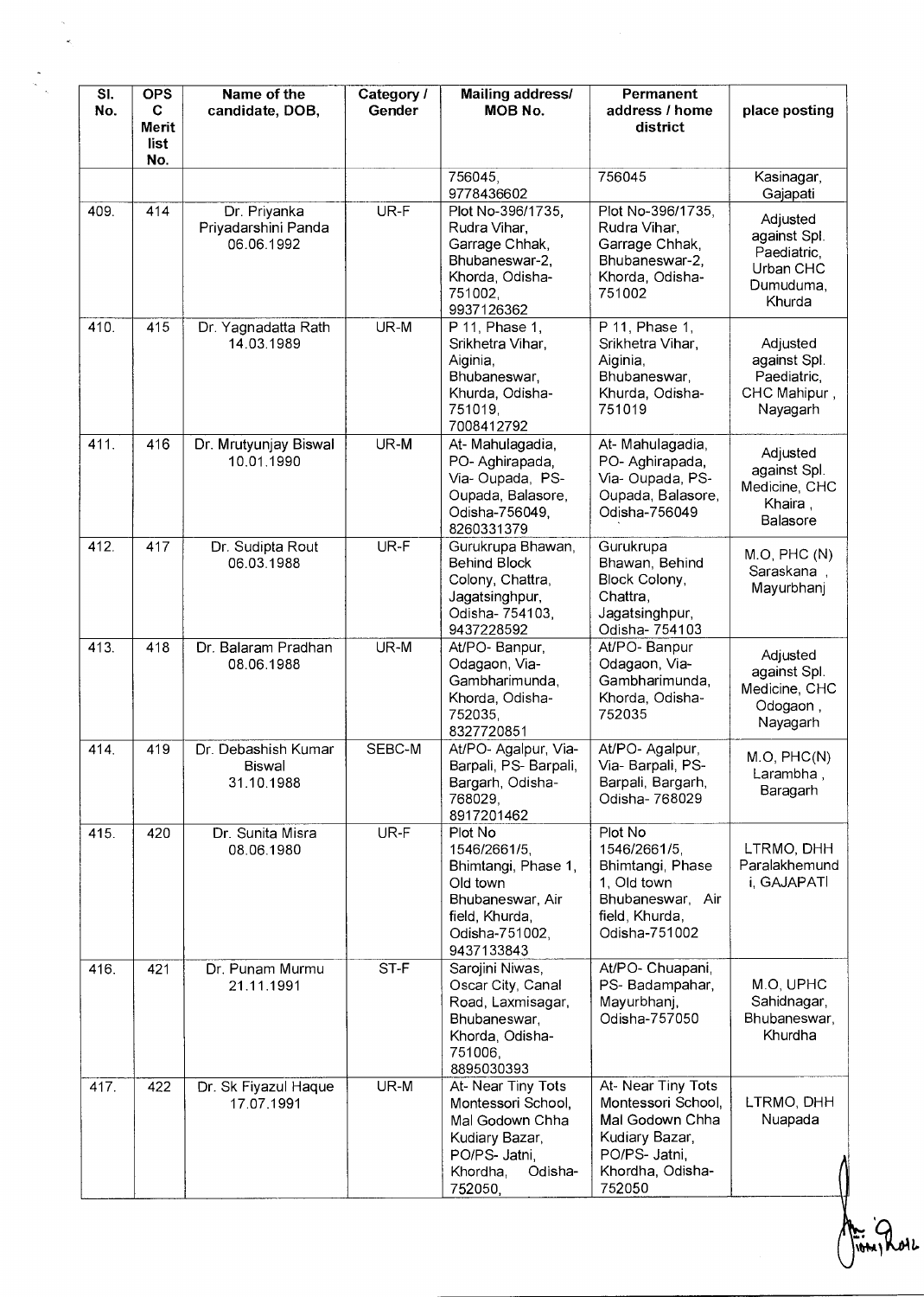| $\overline{\mathsf{SL}}$<br>No. | <b>OPS</b><br>C<br><b>Merit</b><br>list | Name of the<br>candidate, DOB,               | Category /<br>Gender | <b>Mailing address/</b><br>MOB No.                                                                                            | Permanent<br>address / home<br>district                                                                           | place posting                                                                      |
|---------------------------------|-----------------------------------------|----------------------------------------------|----------------------|-------------------------------------------------------------------------------------------------------------------------------|-------------------------------------------------------------------------------------------------------------------|------------------------------------------------------------------------------------|
|                                 | No.                                     |                                              |                      |                                                                                                                               |                                                                                                                   |                                                                                    |
| 418.                            | 423                                     | Dr. Pratyaush Kumar<br>Mohanty<br>15.11.1992 | UR-M                 | 9040201202<br>1348/13/C, Sector-<br>6, CDA, Cuttack,<br>Odisha-753014,<br>9438785656                                          | 1348/13/C, Sector-<br>6, CDA, Cuttack,<br>Odisha-753014                                                           | Adjusted<br>against Spl.<br>O&G, CHC<br>Kuarmunda,                                 |
| 419.                            | 424                                     | Dr. Asish Mishra<br>08.07.1988               | UR-M                 | Asish Mishra, C/o-<br>Manmohan Mishra,<br>JP Road, Hatapada,<br>Bellaguntha,<br>Odisha-<br>Ganjam,<br>761119,<br>9439375296   | Asish Mishra, C/o-<br>Manmohan<br>Mishra, JP Road,<br>Hatapada,<br>Bellaguntha,<br>Ganjam, Odisha-<br>761119      | Sundargarh<br>Adjusted<br>against Spl.<br>Paed., CHC<br>Purusottamapu<br>r, Ganjam |
| 420.                            | 425                                     | Dr. Srikanta Bishi<br>31.07.1986             | SEBC-M               | At/PO-<br>Naktideul, Via-<br>Rairakhol,<br>Sambalpur, Odisha-<br>768116,<br>9777727754                                        | At/PO-<br>Naktideul, Via-<br>Rairakhol,<br>Sambalpur,<br>Odisha- 768116                                           | Adjusted<br>against Spl.<br>O&G, CHC<br>Chhatabar,<br>Deogarh                      |
| 421.                            | 426                                     | Dr. Suman Sanujit<br>Acharya<br>10.07.1988   | UR-M                 | At- Jagannathpur,<br>PO-Katara, Via-<br>Kaduapada,<br>Jagatsinghpur,<br>Odisha-754106,<br>7788954897                          | At- Jagannathpur,<br>PO-Katara, Via-<br>Kaduapada,<br>Jagatsinghpur,<br>Odisha-754106                             | Adjusted<br>against Spl.<br>O&G, CHC<br>Udaypur,<br>Keonjhar                       |
| 422.                            | 427                                     | Dr. Gandharbaraj<br>Majhi<br>12.04.1993      | ST-M                 | At- Bhalegaon, PO-<br>Luthurbandh, PS-<br>Titilagarh, Balangir,<br>Odisha-767033,<br>7205138228                               | At-Bhalegaon,<br>PO- Luthurbandh,<br>PS-Titilagarh,<br>Balangir, Odisha-<br>767033                                | Adjusted<br>against Spl.<br>Paediatric,<br>CHC Lanjigarh                           |
| 423.                            | 428                                     | Dr. Subrat Kumar Ray<br>01.12.1990           | UR-M                 | At/PO- Pallahat,<br>Behind TVS Show<br>Room, Khurda,<br>Odisha-752056,<br>9438345285                                          | At/PO- Pallahat,<br>Behind TVS Show<br>Room, Khurda,<br>Odisha-752056                                             | Kalahandi<br>Adjusted<br>against Spl.<br>Paediatric,<br>CHC Telkoi,<br>Keonjhar    |
| 424.                            | 429                                     | Dr. Parthasarathi Das<br>21.05.1985          | UR-M                 | S/o- Umakanta Das,<br>At/PO- Tirtol (Infront<br>of Bholanath UP<br>School),<br>Jagatsinghpur,<br>Odisha-754137,<br>7008347400 | S/o- Umakanta<br>Das, At/PO- Tirtol<br>(Infront of<br>Bholanath UP<br>School),<br>Jagatsinghpur,<br>Odisha-754137 | Adjusted<br>against Spl.<br>Paediatric,<br>CHC Kuliana,<br>Mayurbhanj              |
| 425.                            | 430                                     | Dr. Prabir Kumar<br>Prusti<br>02.07.1985     | UR-M                 | Maa Brajeswari<br>Jewellers, Main<br>Road, Brajrajnagar,<br>Jharsuguda, Odisha-<br>768216,<br>8457821911                      | Maa Brajeswari<br>Jewellers, Main<br>Road.<br>Brajrajnagar,<br>Jharsuguda,<br>Odisha-768216                       | LTRMO, DHH<br>Nuapada                                                              |
| 426.                            | 431                                     | Dr. Shakti Prasad<br>Panda<br>01.06.1988     | UR-M                 | At-Badakhiri, PO-<br>Nischinta Koili,<br>Cuttack, Odisha-<br>754207,<br>9437673268                                            | At- Badakhiri, PO-<br>Nischinta Koili,<br>Cuttack, Odisha-<br>754207                                              | M.O, PHC(N)<br>Bisoi,<br>Mayurbhanj                                                |
| 427.                            | 432                                     | Dr. Samira Kumar<br>Panda<br>01.07.1986      | UR-M                 | C/o- Aniruddha<br>Panda, At/PO-<br>Talpali Para,<br>Bolangir, Odisha-<br>767001,<br>9439755215                                | C/o- Aniruddha<br>Panda, At/PO-<br>Talpali Para,<br>Bolangir, Odisha-<br>767001                                   | Adjusted<br>against Spl.<br>Paediatric,<br>CHC Sohela,<br>Baragarh                 |
| 428.                            | 433                                     | Dr. Jagannath Das<br>02.05.1988              | SEBC-M               | C/o-Sambhunath<br>Das, At/PO-                                                                                                 | C/o-Sambhunath<br>Das, At/PO-                                                                                     | Adjusted<br>against Spl.                                                           |

 $p_1$ *d*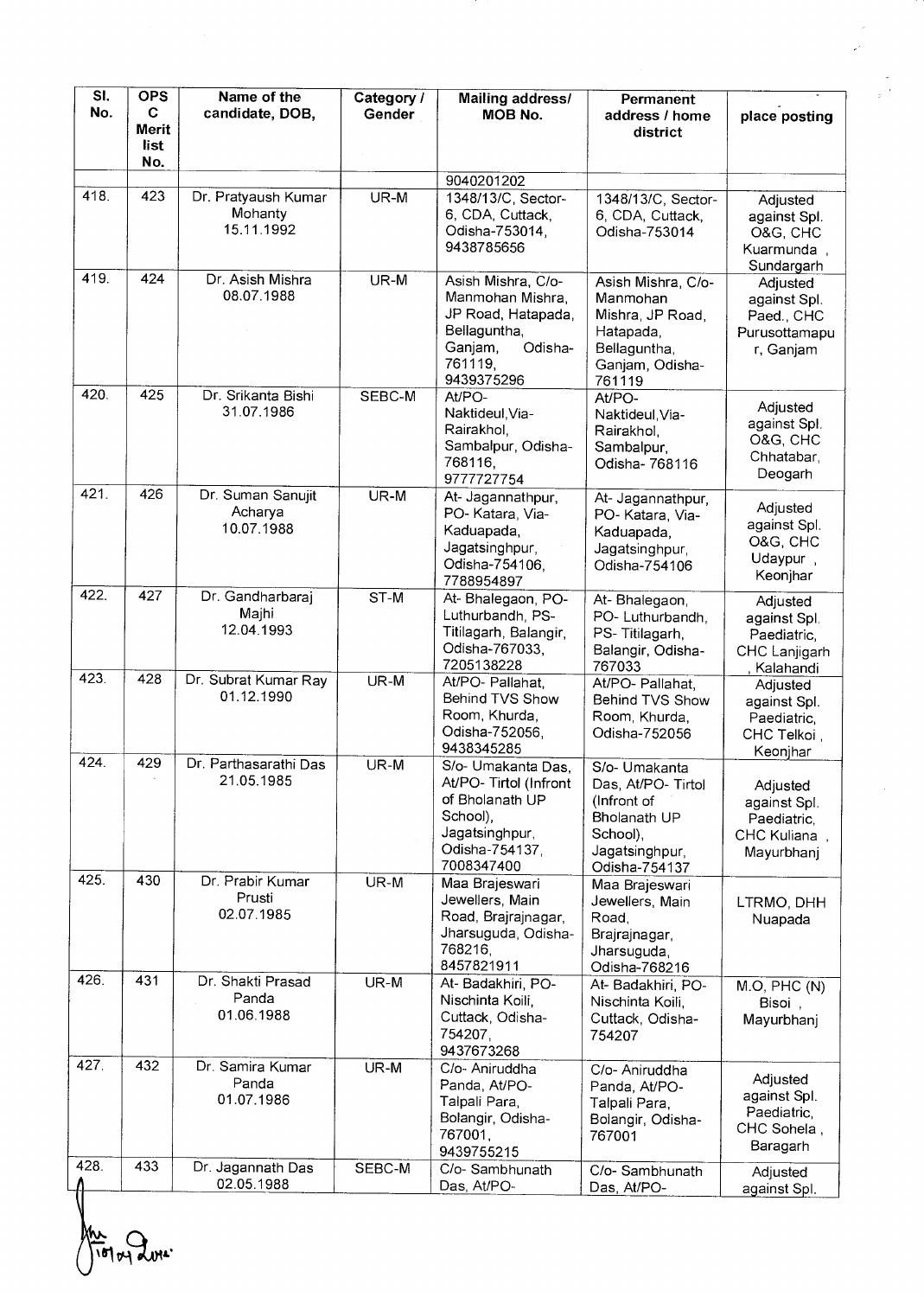| SI.<br>No. | <b>OPS</b><br>C<br><b>Merit</b><br>list<br>No. | Name of the<br>candidate, DOB,                 | Category /<br>Gender | Mailing address/<br>MOB No.                                                                                                                               | Permanent<br>address / home<br>district                                                                                       | place posting                                                             |
|------------|------------------------------------------------|------------------------------------------------|----------------------|-----------------------------------------------------------------------------------------------------------------------------------------------------------|-------------------------------------------------------------------------------------------------------------------------------|---------------------------------------------------------------------------|
|            |                                                |                                                |                      | Narayanpur, Via-<br>Pratappur, Balasore,<br>Odisha- 756083,<br>8984331809                                                                                 | Narayanpur, Via-<br>Pratappur,<br>Balasore, Odisha-<br>756083                                                                 | Medicine, CHC<br>Sanamosigaon,<br>Nabarangpur                             |
| 429        | 434                                            | Dr. Debasish<br>Mohapatra<br>28.02.1989        | UR-M                 | $C/O-Dr. P K$<br>Mohapatra,<br>Jagannath<br>Pathology Clinic,<br>Pujariput, At/PO-<br>Koraput, Odisha-<br>764020,<br>9437784877                           | $C/O-Dr. P K$<br>Mohapatra,<br>Jagannath<br>Pathology Clinic,<br>Pujariput, At/PO-<br>Koraput, Odisha-<br>764020              | LTRMO, DHH<br>Nabarangapur                                                |
| 430.       | 435                                            | Dr. Ashutosh<br>Mohapatra<br>08.03.1991        | UR-M                 | C/o- Manoranjan<br>Mohapatra, At-<br>Nuamathasahi,<br>PO/PS-Nimapara,<br>Puri, Odisha-<br>752106,<br>9438129284                                           | C/o- Manoranjan<br>Mohapatra, At-<br>Nuamathasahi,<br>PO/PS-Nimapara,<br>Puri, Odisha-<br>752106                              | M.O, GH,<br>Umarkote,<br>Nabarangpur                                      |
| 431.       | 436                                            | Dr. Sibananda Jena<br>05.04.1991               | UR-M                 | Room No 13.<br>Udayans Doctors<br>Hostel, Medical<br>College Kolkata,<br>Near Central Metro<br>Station, Kolkata,<br>West Bengal-<br>700073,<br>9692028997 | At/PO-<br>Dhunkapada, Via-<br>Buguda, PS-<br>Polosara, Ganjam,<br>Odisha- 761118                                              | LTRMO, DHH<br>Balasore                                                    |
| 432.       | 437                                            | Dr. Surya Kanta<br>Sahoo<br>28.05.1987         | UR-M                 | Dr. Samar Singh,<br>Dental Clinic Lane,<br>Block Road,<br>Nayabazar, Cuttack,<br>Odisha- 753004,<br>7008791438                                            | Dr. Samar Singh,<br>Dental Clinic Lane,<br>Block Road,<br>Nayabazar,<br>Cuttack, Odisha-<br>753004                            | Adjusted<br>against Spl.<br>Surgery, CHC<br>Dharmasala,<br>Jajpur         |
| 433.       | 438                                            | Dr. Salam MK<br>11.05.1989                     | UR-M                 | Room No 199, SR<br>Hostel, SCB Medical<br>College, Manglabag,<br>Cuttack, Odisha-<br>753007.<br>9090737488                                                | At- Suhanpur,<br>Post- Othaka, PS-<br>Kakatpur, Puri,<br>Odisha- 752108                                                       | LTRMO, DHH<br>Nabarangapur<br>& allowed to<br>perform Spl.<br>Duty in ENT |
| 434.       | 439                                            | Dr. Dolly Chhanda<br>17.06.1982                | UR-F                 | C/o- Durbadala<br>Mendali, At/PO-<br>Kumel Singha, PS-<br>Attabira, Bargarh,<br>Odisha- 768111,<br>7381602884                                             | C/o-Durbadala<br>Mendali, At/PO-<br>Kumel Singha, PS-<br>Attabira,<br>Bargarh, Odisha-<br>768111                              | Adjusted<br>against Spl.<br>Medicine, CHC<br>Pahadsirigida,<br>Baragarh   |
| 435.       | 440                                            | Dr. Supreet Saurav<br>19.08.1989               | SC-M                 | C/o- Dr. Prafulla<br>Kumar Sethi, At/PO-<br>Angaragadia, Near<br>Eastern Cylinder<br>Pvt Ltd., Balasore,<br>Odisha- 756001,<br>7077893162                 | C/o- Dr. Prafulla<br>Kumar Sethi,<br>At/PO-<br>Angaragadia, Near<br>Eastern Cylinder<br>Pvt. Ltd, Balasore,<br>Odisha- 756001 | Adjusted<br>against Spl.<br>Paediatric,<br>CHC Remuna,<br>Balasore        |
| 436.       | 441                                            | Dr. Siddhartha<br>Shankar Behera<br>21.09.1991 | SC-M                 | Qrs $No - B/25$ ,<br>Sector-7, Rourkela,<br>Sundargarh, Odisha-<br>769003,<br>8093200226                                                                  | At-<br>Rayatsrirampur,<br>Post-<br>Gadsrirampur, PS-<br>Balianta, Via-<br>Balakati, Khordha,<br>Odisha- 752100                | M.O, PHC(N)<br>Hatibari,<br>Sundargarh                                    |

**Aires 2016**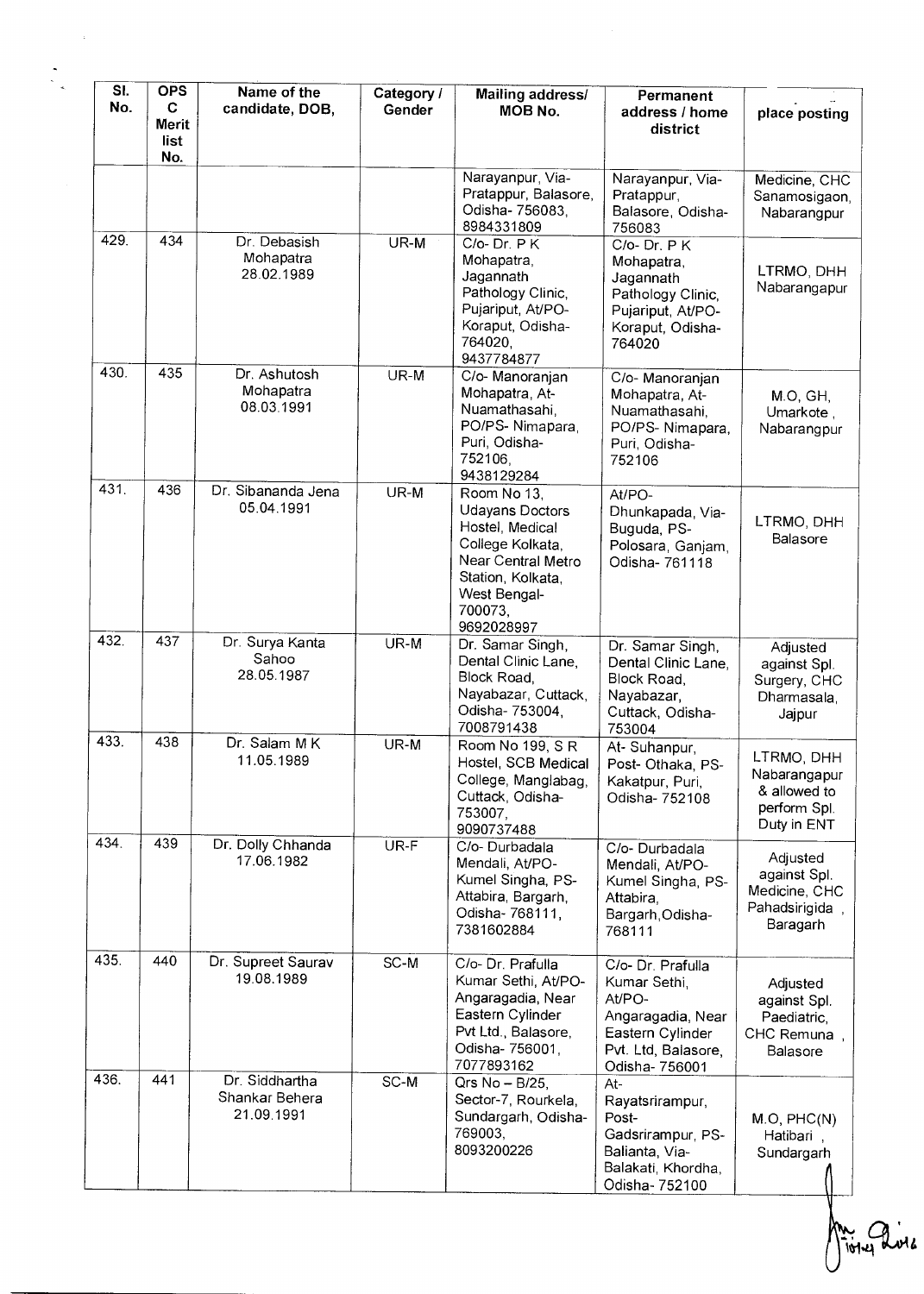| SI.<br>No. | <b>OPS</b><br>C.<br><b>Merit</b><br><b>list</b> | Name of the<br>candidate, DOB,                | Category /<br>Gender | Mailing address/<br><b>MOB No.</b>                                                                                                 | Permanent<br>address / home<br>district                                                                                   | place posting                                                          |
|------------|-------------------------------------------------|-----------------------------------------------|----------------------|------------------------------------------------------------------------------------------------------------------------------------|---------------------------------------------------------------------------------------------------------------------------|------------------------------------------------------------------------|
| 437.       | No.<br>442                                      | Dr. Sukanta Kumar<br>Sahoo<br>21.06.1990      | SEBC-M               | At- Patana Kuruda,<br>Post-<br>Sankhapodadiha,<br>PS-Soro, Balasore,<br>Odisha- 756046,<br>9438145103                              | At- Patana Kuruda,<br>Post-<br>Sankhapodadiha,<br>PS-Soro,<br>Balasore, Odisha-<br>756046                                 | Adjusted<br>against Spl.<br>Paediatric,<br>CHC Anantapur<br>, Balasore |
| 438.       | 443                                             | Dr. Debjani Seth<br>11.10.1991                | SC-F                 | C/o- Dibakar Seth,<br>Ward No 13, Infront<br>of Nishamani High<br>School, At/PO/Dist-<br>Bargarh, Odisha-<br>768028,<br>9439815891 | C/o- Dibakar Seth,<br>Ward No 13,<br>Infront of<br>Nishamani High<br>School,<br>At/PO/Dist-<br>Bargarh, Odisha-<br>768028 | Adjusted<br>against Spl.<br>Paediatric,<br>CHC Katapali,<br>Baragarh   |
| 439.       | 444                                             | Dr. Pramatesh<br>Kashyap Panda<br>14.07.1992  | UR-M                 | C/o- Dr. Prasanta<br>Kumar Panda.<br>Satsang Marg,<br>Jagannath Para,<br>Dharmgarh,<br>Kalahandi, Odisha-<br>766015,<br>9439146133 | C/o- Dr. Prasanta<br>Kumar Panda,<br>Satsang Marg,<br>Jagannath Para,<br>Dharmgarh,<br>Kalahandi, Odisha-<br>766015       | LTRMO, SDH<br>Dharmagarh,<br>Kalahandi                                 |
| 440.       | 445                                             | Dr. Hemanta Kuanr<br>02.06.1991               | ST-M                 | At/PO-Beheramal,<br>Via-Dunguripali,<br>Sonepur, Odisha-<br>767023,<br>7978925970                                                  | At-Sahajbahal,<br>PO- Ichhapur, Via-<br>Dunguripali,<br>Sonepur, Odisha-<br>767023                                        | LTRMO, DHH<br>Bolangir                                                 |
| 441.       | 446                                             | Dr. Himadri Tanaya<br>Panigrahi<br>15.05.1993 | UR-F                 | D/o-Sarata Ch<br>Panigrahi, Karanjia,<br>Near Police Line,<br>Balasore, Balasore,<br>Odisha- 756001,<br>8338923833                 | D/o- Sarata Ch<br>Panigrahi,<br>Karanjia, Near<br>Police Line,<br>Balasore,<br>Balasore, Odisha-<br>756001                | LTRMO, DHH<br><b>Balasore</b>                                          |
| 442.       | 447                                             | Dr. Leesa Mohanty<br>18.04.1986               | UR-F                 | Plot No 18-A,<br>Station Square,<br>Kharvela Nagar,<br>Unit-3.<br>Bhubaneswar,<br>Khordha, Odisha-<br>751001,<br>8763333141        | Plot No 18-A.<br>Station Square,<br>Kharvela Nagar,<br>Unit-3.<br>Bhubaneswar,<br>Khordha, Odisha-<br>751001              | LTRMO, DHH<br>Malkangiri                                               |
| 443.       | 448                                             | Dr. Bhismadev Bhoi<br>26.05.1987              | SEBC-M               | C/o- Nilamani Bhoi,<br>Qr No. 3R/10, UCE<br>Colony, Phandi<br>Chowk, Burla,<br>Sambalpur, Odisha-<br>768018,<br>8984669654         | C/o- Nilamani<br>Bhoi, Qr No.<br>3R/10, UCE<br>Colony, Phandi<br>Chowk, Burla,<br>Sambalpur,<br>Odisha-768018             | Adjusted<br>against Spl.<br>Medicine, CHC<br>Sargipalli<br>Sundargarh  |
| 444.       | 449                                             | Dr. Alok Kumar Patel<br>05.07.1987            | SEBC-M               | At-Kundra, Post-<br>Duduka, PS-<br>Hemgir, Sundargarh,<br>Odisha- 770076,<br>9040553578                                            | At-Kundra, Post-<br>Duduka, PS-<br>Hemgir,<br>Sundargarh,<br>Odisha- 770076                                               | M.O, PHC(N)<br>LEPHRIPARA,<br>Sundargarh                               |
| 445.       | 450                                             | Dr. Abinash Barik<br>04.06.1990               | SEBC-M               | At-Koromirjapur,<br>PO-Barua, PS-<br>Nikirai, Kendrapara,<br>Odisha- 754251,<br>9439551480                                         | At-Koromirjapur,<br>PO-Barua, PS-<br>Nikirai,<br>Kendrapara,<br>Odisha- 754251                                            | Adjusted<br>against Spl.<br>Medicine, CHC<br>Dasmanthpur,<br>Koraput   |
| 446.       | 451                                             | Dr.Ashok Kumar Jena<br>02.05.1989             | UR-M                 | Plot No.2E<br>730, Sector 11                                                                                                       | At-Sialia, PO-<br>Sendtira, Via-                                                                                          | Adjusted<br>against Spl.                                               |

------

 $\frac{1}{\left|\frac{1}{2}\right|^{2}}$ 

A · O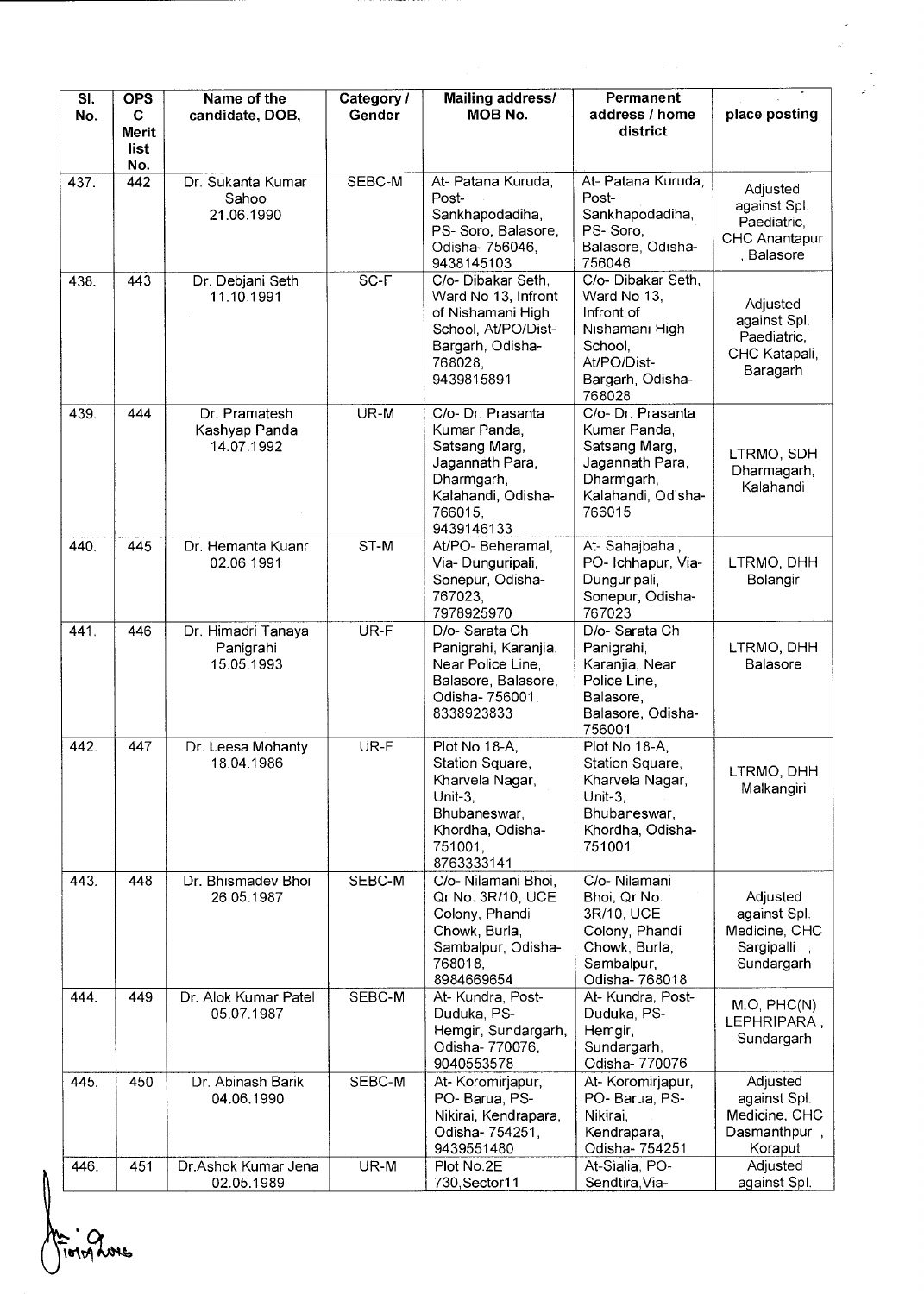| SI.<br>No. | <b>OPS</b><br>$\mathbf{C}$<br>Merit<br>list<br>No. | Name of the<br>candidate, DOB,             | Category /<br>Gender | <b>Mailing address/</b><br>MOB No.                                                                                          | Permanent<br>address / home<br>district                                                                            | place posting                                                              |
|------------|----------------------------------------------------|--------------------------------------------|----------------------|-----------------------------------------------------------------------------------------------------------------------------|--------------------------------------------------------------------------------------------------------------------|----------------------------------------------------------------------------|
|            |                                                    |                                            |                      | CDA, Cuttack,<br>Odisha-753014,<br>7609960944                                                                               | Bonth, Bhadrak,<br>Odisha-756114                                                                                   | Medicine, CHC<br>Raikia.<br>Kandhamal                                      |
| 447.       | 452                                                | Dr.Pabitra Pratyus<br>Mishra<br>03.07.1989 | UR-M                 | At-Anladuba Word<br>No.10, Near<br>Hanumaan Temple,<br>Rairangpur,<br>Mayurbhanj,<br>Odisha-757043,<br>9437745467           | At-Anladuba Word<br>No.10, Near<br>Hanumaan<br>Temple,<br>Rairangpur,<br>Mayurbhanj,<br>Odisha-757043              | Adjusted<br>against Spl.<br>Paediatric,<br>CHC Jamda,<br>Mayurbhanj        |
| 448.       | 453                                                | Dr.Soumya Ranjan<br>Nanda<br>05.06.1989    | $SC-M$               | NCD Cell, Office of<br>the ADMO-PH,<br>DHH, Anugul,<br>Odisha-759122,<br>8328870768                                         | At-Kurkuta, Po-<br>Badbausen, Via-<br>Bijepur, Baragarh,<br>Odisha-768032                                          | Adjusted<br>against Spl.<br>O&G, CHC<br>Bantala, Angul                     |
| 449.       | 454                                                | Dr.Rashmi Ranjan<br>Sahu<br>16.06.1991     | SEBC-M               | C/o-Shibalal Sahu,<br>College Road, Near<br>Radhakrishna<br>Temple Ward No.1,<br>Baragarh, Odisha-<br>768028,<br>8895757210 | C/o-Shibalal Sahu.<br>College Road,<br>Near<br>Radhakrishna<br>Temple Ward<br>No.1, Baragarh,<br>Odisha-768028     | M.O, PHC(N)<br>Lahanda,<br>Baragarh                                        |
| 450.       | 455                                                | Dr.Rashmi Tanay<br>Rajarshy<br>04.02.1985  | SC-M                 | Qr No.10 Type-2,<br>Block-3, Microwave<br>Colony BSNL,<br>Nayapali, BBSR,<br>Khordha, Odisha-<br>751012,<br>9439914363      | Plot No.17/1, At-<br>Bilamugabari, PO-<br>Kutaranga, PS-<br>Nikirai,<br>Kendrapara,<br>Odisha-754214               | Adjusted<br>against Spl.<br>Paed., CHC<br>Bheden,<br>Baragarh              |
| 451.       | 456                                                | Dr.Ranjit Kumar Sial<br>15.01.1990         | SC-M                 | At-Nadigan<br>(Kanpur), PO-Kudei<br>Nadigan, Via/PS-<br>Soro, Balasore,<br>Odisha-756045,<br>9938281047                     | $At -$<br>Nadigan(Kanpur),<br>PO-Kudei<br>Nadigan, Via/PS-<br>Soro, Balasore,<br>Odisha-756045                     | Adjusted<br>against Spl.<br>Medicine, CHC<br>Kotpad,<br>Koraput            |
| 452.       | 457                                                | Dr Harekrishna Meher<br>14.11.1986         | SEBC-M               | Harekrishna Meher,<br>S/O-Rasik Meher,<br>At/Po-Sinapali,<br>Nuapada, Odisha-<br>766108,<br>9078849600                      | Harekrishna<br>Meher, S/O-Rasik<br>Meher, At/Po-<br>Sinapali, Nuapada,<br>Odisha-766108                            | Adjusted<br>against Spl.<br>Paediatric,<br>CHC Chiliguda<br>, Kalahandi    |
| 453.       | 458                                                | Dr.Rakesh Kumar<br>Meher<br>16.07.1992     | ST-M                 | Kandhakelgaon,<br>Saintala, Bolangir, Od<br>isha-767029,<br>9438123647                                                      | Kandhakelgaon,<br>Saintala, Bolangir,<br>Odisha-767029                                                             | Adjusted<br>against Spl.<br>Surgery, CHC<br>Binika, Sonepur                |
| 454.       | 459                                                | Dr.J Sai Rajat<br>Rasmee<br>01.07.1990     | UR-M                 | At-Diha Sahi<br>Shankarpur, PO-<br>Arunodaya Market,<br>PS-Badambadi,<br>Cuttack, Odisha-<br>753012,<br>9853666656          | At-Diha Sahi<br>Shankarpur, PO-<br>Arunodaya Market,<br>PS-Badambadi,<br>Cuttack, Odisha-<br>753012,<br>9853666656 | M.O, PHC(N)<br>Nuapadar,<br>Kandhamal                                      |
| 455.       | 460                                                | Dr.Karishma Nayak<br>19.07.1991            | $SC-F$               | Qr No.4 ESIC<br>Hospital, Charbatia,<br>Choudwar, Cuttack,<br>Odisha-754028,<br>7873302558                                  | At/Po-<br>Kumbharpada,<br>Masterpada,<br>Phulbani,<br>Kandhamal, Odisha<br>$-762001$                               | Adjusted<br>against Spl.<br>Paediatric,<br>CHC K.<br>Nuagaon,<br>Kandhamal |
| 456.       | 461                                                | Dr.Ashish Kumar Das<br>13.06.1991          | SC-M                 | AT/Po-<br>Ambagaria, Via-                                                                                                   | AT/Po-<br>Ambagaria, Via-                                                                                          | Adjusted<br>against Spl.                                                   |

1. Prince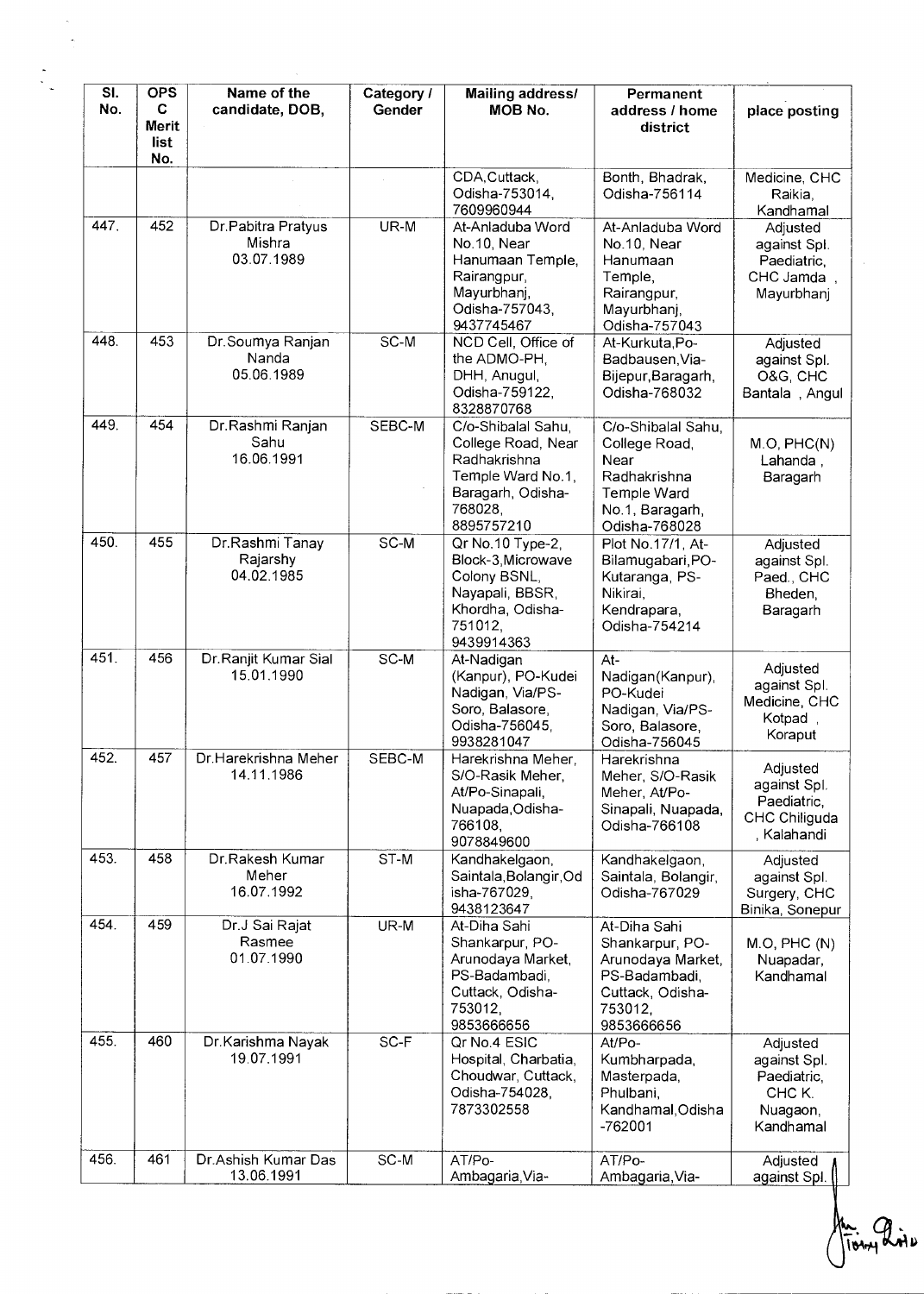| SI.<br>No. | <b>OPS</b><br>C<br><b>Merit</b><br>list<br>No. | Name of the<br>candidate, DOB,         | Category /<br>Gender | Mailing address/<br>MOB No.                                                                                                                   | Permanent<br>address / home<br>district                                                                        | place posting                                                                   |
|------------|------------------------------------------------|----------------------------------------|----------------------|-----------------------------------------------------------------------------------------------------------------------------------------------|----------------------------------------------------------------------------------------------------------------|---------------------------------------------------------------------------------|
|            |                                                |                                        |                      | Fakirpur, PS-<br>Anandapur,<br>Keonjhar, Odisha-<br>758022,<br>8763718729                                                                     | Fakirpur, PS-<br>Anandapur,<br>Keonjhar, Odisha-<br>758022                                                     | O&G, CHC<br>Harichandanpu<br>r, Keonjhar                                        |
| 457.       | 462                                            | Dr.Rupesh Dhali<br>03.05.1992          | $SC-M$               | At/PO-Kodovatta<br>Raighar, PS-<br>Raighar, Near Kali<br>Mandir, Nabarangap<br>ur, Odisha-764074,<br>7752030344                               | At/PO-Kodovatta<br>Raighar, PS-<br>Raighar, Near Kali<br>Mandir.<br>Nabarangapur,<br>Odisha-764074             | M.O, PHC(N)<br>RAIGHAR,<br>Nabarangpur                                          |
| 458.       | 463                                            | Dr.Suruchi Smita Naik<br>16.04.1992    | ST-F                 | QR No Type-III-410,<br>New AG Colony,<br>Nayapalli,<br>Bhubaneswar, Khord<br>ha-751012,<br>9437913755                                         | At-<br>Bhugudakata, PO-<br>Bhanjpur, PS-<br>Baripada,<br>Mayurbhanj,<br>Odisha-757002                          | M.O, UPHC<br>IRC-Village,<br>Khurda                                             |
| 459.       | 464                                            | Dr. Simona Gond<br>03.02.1989          | ST-F                 | Qr No.C-82/F<br>Railvihar,<br>Chandrasekharpur,<br>Bhubaneswar,<br>Khurdha, Odisha-<br>751023,<br>9438295637                                  | Qr No.C-82/F<br>Railvihar,<br>Chandrasekharpur<br>, Bhubaneswar,<br>Khurdha, Odisha-<br>751023,<br>9438295637  | Adjusted<br>against Spl.<br>Medicine, CHC<br>Jharigaon,<br>Nabarangpur          |
| 460.       | 465                                            | Dr.Sitaram<br>13.12.1992               | SC-M                 | C/O-Bidyadhar Sial,<br>Qtr no.A/175, PPL<br>Township Paradeep,<br>Jagatsinghpur, Odish<br>a-754145.<br>8895757492                             | C/O-Harihar Sial,<br>AT-Sundarpur, PO-<br>Kamagarh,<br>PS/Dist-<br>Jajpur, Odisha-<br>755043                   | Adjusted<br>against Spl.<br>Paediatric,<br>CHC Niali,<br>Cuttack                |
| 461.       | 466                                            | Dr.Jyotsna Shree Bhoi<br>12.05.1993    | ST-F                 | At-Laltikra, PO-<br>Rajendra College,<br>Near Gridco,<br>Bolangir, Odisha-<br>767002,<br>8763649274                                           | At-Laltikra, PO-<br>Rajendra College,<br>Near Gridco,<br>Bolangir, Odisha-<br>767002                           | LTRMO, DHH<br>Bolangir                                                          |
| 462.       | 467                                            | Dr.Pitambar Murmu<br>24.07.1991        | ST-M                 | AT-F/35 New LIC<br>Colony, Civil<br>Township Rourkela,<br>Sundargarh, Odisha-<br>769004,<br>7008939567                                        | At-Bhatagoda, PO-<br>Kukudimundi, Dist-<br>Mayurbhanj,<br>Odisha-757042                                        | LTRMO, DHH<br>Mayurbhanja                                                       |
| 463.       | 468                                            | Dr.Anup Kumar<br>Sarkar<br>18.09.1992  | SC-M                 | Q.No.E/11, Sishu<br>Bhawan, Chandini<br>Chowk, Cuttack,<br>Odisha-753002.<br>9438687456                                                       | Q.No.E/11, Sishu<br>Bhawan, Chandini<br>Chowk,<br>Cuttack, Odisha-<br>753002                                   | Adjusted<br>against Spl.<br>Paediatric,<br><b>CHC</b><br>Subarnapur,<br>Cuttack |
| 464.       | 469                                            | Dr.Yudhisthir Badka<br>11.05.1993      | ST-M                 | Yudhisthir Badka,<br>C/O-Dwija Dalpati,<br>At-Malpada<br>Metakani Chowk<br>Bolangi, PO/PS/Dist-<br>Bolangir, Odisha-<br>767001,<br>9439819309 | Yudhisthir Badka,<br>C/O-Gandaram<br>Bad, At-Baghapali,<br>PO-Manhira, PS-<br>Lois, Bolangir,<br>Odisha-767020 | LTRMO, DHH<br>Bolangir                                                          |
| 465.       | 470                                            | Dr.Kanhu Charan<br>Majhi<br>22.06.1990 | SC-M                 | At/PO-Avana, Via-<br>Soro, Baleswar, Odis<br>ha-756051,<br>7205279083                                                                         | At/PO-Avana, Via-<br>Soro, Baleswar,<br>Odisha-756051                                                          | Adjusted<br>against Spl.<br>O&G, CHC<br>Mendhasal,<br>Khurdha                   |

 $\frac{1}{\sqrt{2\pi}}\int_{0}^{\frac{\pi}{2}}\frac{d\mu}{\sqrt{2\pi}}\frac{d\mu}{\sqrt{2\pi}}\frac{d\mu}{\sqrt{2\pi}}\frac{d\mu}{\sqrt{2\pi}}\frac{d\mu}{\sqrt{2\pi}}\frac{d\mu}{\sqrt{2\pi}}\frac{d\mu}{\sqrt{2\pi}}\frac{d\mu}{\sqrt{2\pi}}\frac{d\mu}{\sqrt{2\pi}}\frac{d\mu}{\sqrt{2\pi}}\frac{d\mu}{\sqrt{2\pi}}\frac{d\mu}{\sqrt{2\pi}}\frac{d\mu}{\sqrt{2\pi}}\frac{d\mu}{\sqrt{2\pi$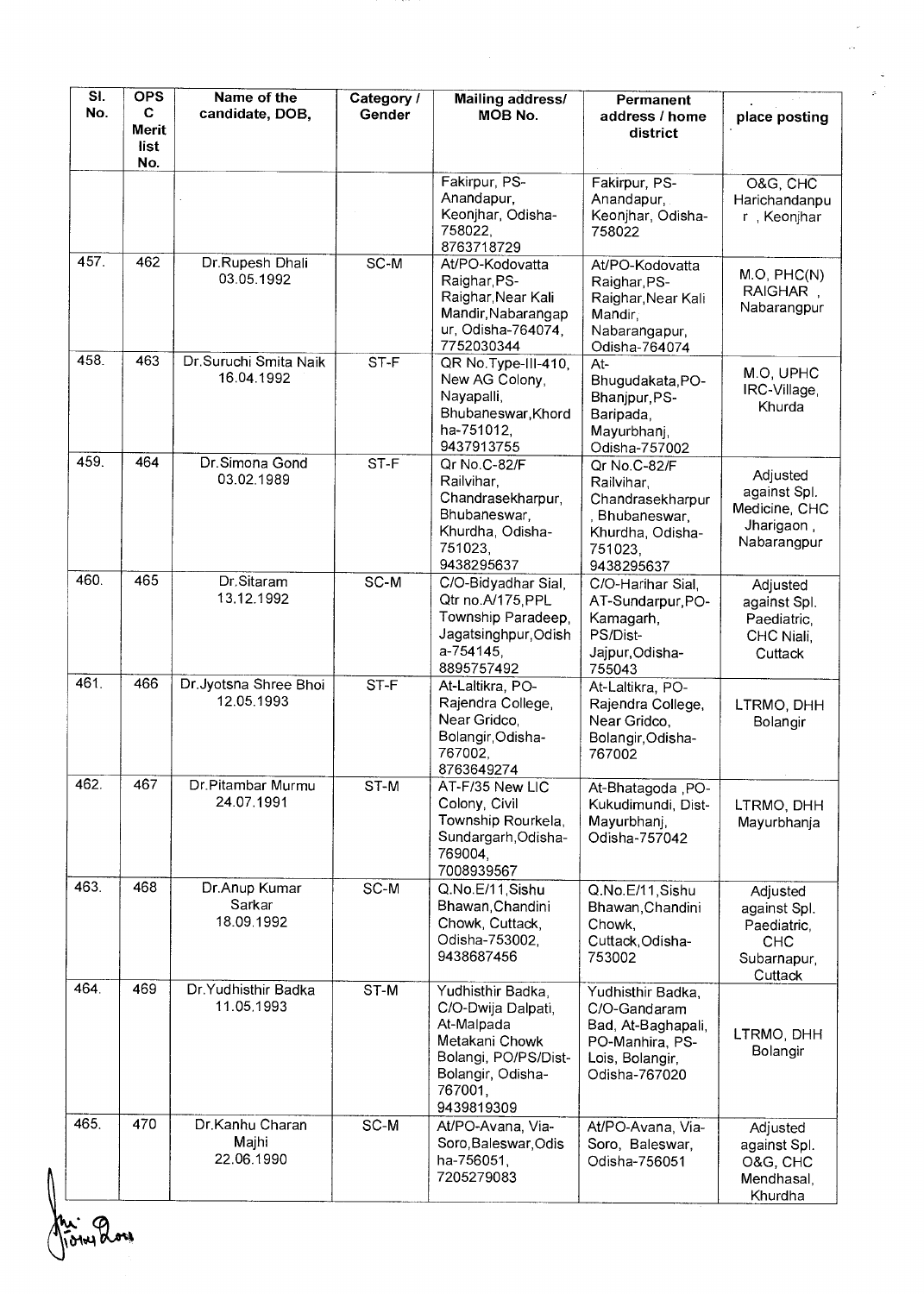| SI.<br>No. | <b>OPS</b><br>C<br>Merit | Name of the<br>candidate, DOB,            | Category /<br>Gender | <b>Mailing address/</b><br>MOB No.                                                                                            | Permanent<br>address / home<br>district                                                                            | place posting                                                            |
|------------|--------------------------|-------------------------------------------|----------------------|-------------------------------------------------------------------------------------------------------------------------------|--------------------------------------------------------------------------------------------------------------------|--------------------------------------------------------------------------|
|            | list<br>No.              |                                           |                      |                                                                                                                               |                                                                                                                    |                                                                          |
| 466.       | 471                      | Dr.Bikram Keshari<br>Nag<br>23.09.1990    | SC-M                 | At-Panitanki Para<br>Near Labourcolony,<br>PO-Hirakud,<br>Sambalpur, Odisha-<br>768016,<br>7606015893                         | At-Panitanki Para<br>Near<br>Labourcolony, PO-<br>Hirakud,<br>Sambalpur,<br>Odisha-768016                          | LTRMO, DHH<br>Baragarh                                                   |
| 467.       | 472                      | Dr.Barsha Rani<br>Behera<br>20.06.1992    | SC-F                 | <b>MKCG Medical</b><br>Campus, Qtr No<br>2RB/2, Berhampur,<br>Ganjam, Odisha-<br>760004,<br>8093592947                        | <b>MKCG Medical</b><br>Campus, Qtr No.<br>2RB/2, Berhampur,<br>Ganjam, Odisha-<br>760004                           | Adjusted<br>against Spl.<br>Paediatric,<br>CHC Belgaon,<br>Ganjam        |
| 468.       | 473                      | Dr.Pratyush Kumar<br>Behera<br>15.06.1994 | $SC-M$               | Flat No.404, Plot<br>No.312, Greenhigh<br>Apartment PN<br>Marg, Kharvel Nagar,<br>Khurdha, Odisha-<br>751001,<br>7537000236   | C/O-Anjali Behera,<br>Kantanali Chowk,<br>Jubilee Town,<br>Dhenkanal, Odisha<br>$-759001$                          | Adjusted<br>against Spl.<br>O&G, CHC<br>Bankoi,<br>Khurda                |
| 469.       | 474                      | Dr.Pradyut Kumar<br>Thakur<br>17.07.1992  | $ST-M$               | Room No.159, New<br>Gents Hostel, SCB<br>Medical College,<br>Cuttack, Odisha -<br>753007,<br>9437981624                       | At-Ghantiali, Po-<br>Kundeidiha, PS-<br>Gurundia,<br>Sundargarh, Odish<br>a-770043                                 | M.O, PHC(N)<br>TANGARAPALI<br>, Sundargarh                               |
| 470.       | 475                      | Dr.Biswajeet Nayak<br>27.05.1992          | ST-M                 | C/o-Ranjit Nayak,<br>At/Po-Sanahulla<br>Block-Atthamallick,<br>PS-Thakurgarh,<br>Angul, Odisha-<br>759125,<br>8658907834      | C/o-Ranjit Nayak,<br>At/Po-Sanahulla<br>Block-Atthamallick,<br>PS-Thakurgarh,<br>Angul, Odisha-<br>759125          | Adjusted<br>against Spl.<br>Paediatric,<br>CHC Bantala,<br>Angul         |
| 471.       | 476                      | Dr.Nibedita Barik<br>14.06.1992           | $ST-F$               | AT-Sa Pada<br>Bandhabahal, PO-<br>Bandhabahal<br>Colony,<br>Jharsuguda, Odisha-<br>768211,<br>9583195706                      | AT-Sa Pada<br>Bandhabahal, PO-<br>Bandhabahal<br>Colony.<br>Jharsuguda,<br>Odisha-768211                           | Adjusted<br>against Spl.<br>Medicine, CHC<br>Lakhanpur,<br>Jharsuguda    |
| 472.       | 477                      | Dr.Anangasudan<br>Bhuyan<br>21.06.1989    | ST-M                 | C/O-Pitar Bhuyan,<br>AT-Ayodhya Nagar,<br>3rd Lane, PO-<br>Engg.School,<br>Berhampur, Ganjam,<br>Odisha-760010,<br>8763584092 | C/O-Pitar Bhuyan,<br>AT-Ayodhya<br>Nagar, 3rd Lane,<br>PO-Engg. School,<br>Berhampur,<br>Ganjam, Odisha-<br>760010 | Adjusted<br>against Spl.<br>O&G, CHC<br>Gurandi,<br>Gajapati             |
| 473.       | 478                      | Dr.Kalpesh Kumar<br>Sona<br>03.07.1984    | SC-M                 | Medical Quarters,<br>CHC Chandahandi,<br>Nabarangpur,<br>Odisha-764077,<br>8763510598                                         | Medical Quarters,<br><b>CHC</b><br>Chandahandi,<br>Nabarangpur,<br>Odisha-764077                                   | Adjusted<br>against Spl.<br>Medicine, CHC<br>Chandahandi,<br>Nabarangpur |
| 474.       | 479                      | Dr Prativa Majhi<br>31.05.1993            | $ST-F$               | At-Ramsagar Pada,<br>PO/PS-<br>Bhawanipatna,<br>Kalahandi, Odisha-<br>766001,<br>7077298022                                   | At-Ramsagar<br>Pada, PO/PS-<br>Bhawanipatna,<br>Kalahandi, Odisha-<br>766001                                       | Adjusted<br>against Spl.<br>O&G, CHC<br>Pastikudi,<br>Kalahandi          |
| 475.       | 480                      | Dr.Avinash Tiu<br>10.12.1992              | ST-M                 | AT-Mundapara(Pipil<br>Mal) Po/PS-                                                                                             | AT-<br>Mundapara(Pipil                                                                                             | M.O, PHC (N)<br>Sudrukumpa                                               |

ببة **Tibles** Lute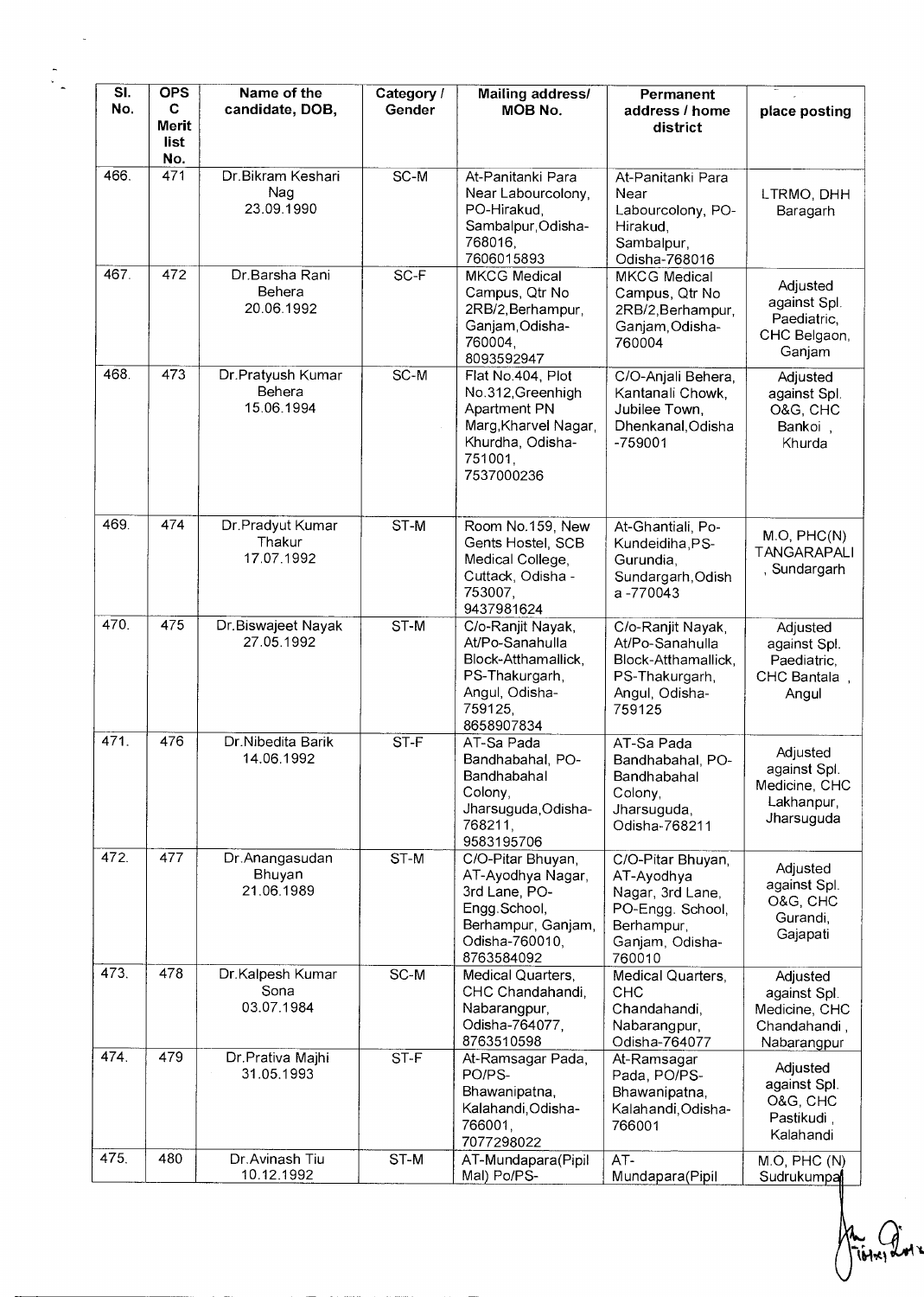| SI.<br>No. | <b>OPS</b><br>C<br><b>Merit</b><br>list<br>No. | Name of the<br>candidate, DOB,                 | Category /<br>Gender | Mailing address/<br>MOB No.                                                                                  | Permanent<br>address / home<br>district                                                           | place posting                                                          |
|------------|------------------------------------------------|------------------------------------------------|----------------------|--------------------------------------------------------------------------------------------------------------|---------------------------------------------------------------------------------------------------|------------------------------------------------------------------------|
|            |                                                |                                                |                      | Belpahar,<br>Jharsuguda, Odisha-<br>768217,<br>9040808961                                                    | Mal) Po/PS-<br>Belpahar,<br>Jharsuguda,<br>Odisha-768217                                          | Kandhamal                                                              |
| 476.       | 481                                            | Dr.Saswati<br>Subhadarshini<br>19.02.1992      | $SC-F$               | Basudev Bhawan,<br>Plot<br>No.581(P), Nayapalli,<br>Khordha-751012,<br>9078000969                            | Basudev Bhawan,<br>Plot No.581(P),<br>Nayapalli,<br>Khordha-751012                                | M.O. CHC<br>BORIKINA,<br>Jagatsinghpur                                 |
| 477        | 482                                            | Dr Sushit Kant Roul<br>05.08.1990              | SC-M                 | At-Ranihat Medical<br>Road, PO-SCB<br>Medical<br>College, Cuttack, Odi<br>sha-753007.<br>8763496761          | At-Ranihat Medical<br>Road, PO-SCB<br>Medical College,<br>Cuttack, Odisha-<br>753007              | LTRMO, DHH<br>Kendrapara                                               |
| 478.       | 483                                            | Dr. Amita Kumar<br><b>Behera</b><br>10.02.1988 | SC-M                 | C/O-Achyta Nanda<br>Patra, Arabinda<br>Nagar 2nd Lane,<br>Berhampur, Ganjam,<br>Odisha-760001,<br>7008695515 | S/O-Trinath<br>Behera, At/Po-<br>Hattapur,<br>PS-<br>Purushottampur.<br>Ganjam, Odisha-<br>761018 | Adjusted<br>against Spl.<br>Medicine, CHC<br>Sarangagada,<br>Kandhamal |

By order of the Governor Additional Secretary to Government

**Memo. No.** 26630 /H., Dated:  $/6$   $/6$   $/8$ 

Copy forwarded to the DHS, Odisha, Bhubaneswar / Additional Director, HRH & Research, 0/o DHS, Odisha, Bhubaneswar for information and necessary action. They are requested to furnish a list of candidates, who joined / not joined and those who fail to join within the stipulated time to this Department i.e. within 07 days from the last date of joining positively.

The Medical Examination of the doctors who joined may be conducted by the respective Medical Board within two months from the date of their joining and the result thereof may be furnished to this Department i.e. within 07 days of the conductance of Medical Board positively

A copy of letter No-5445/PSC, dated-16.07.2018 of OPSC, Cuttack along with the attestation forms of 476 (Four Hundred Seventy Six) candidates are sent herewith for necessary action. The receipt of which may kindly be acknowledged. The attestation forms of other 07 candidates have already been sent to DHS vide this Department letter No-20520, dated-08.08.2018 (Copy enclosed)

Additional Secretary nent

**Memo. No.** 2663/ **...** *ML,* **Dated:**  $/0.75$ Copy forwarded to Principal A.G. (A &E), Odisha, Bhubaneswar / Principal A.G. (Audit), Odisha, Bhubaneswar / All Collectors / All Directors of H&FW Department / All Dean & Principals and Superintendents of Government Medical College & Hospitals / All Chief District Medical and Public Health Officers for information and necessary action. The CDM & PHOs are requested to:-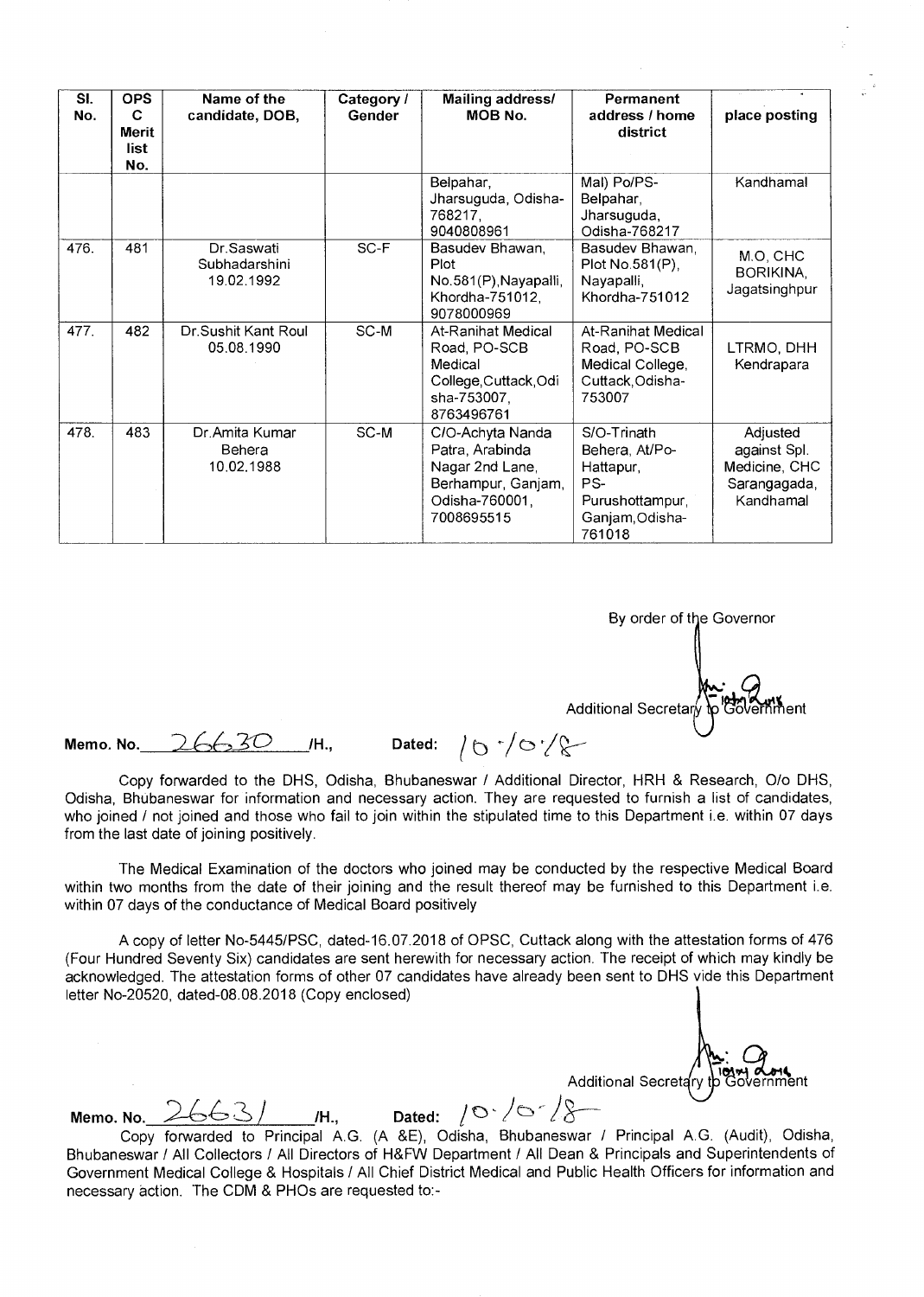- i. Verify the Original Academic Certificates / Medical Registration Certificates and other testimonials of the candidates who are selected provisionally for appointment prior to acceptance of their joining.
- ii. Furnish the list of candidates joined / non-joined by the stipulated time to this Department as well as to the DHS, Odisha, Bhubaneswar within 07(seven) days of their joining.

Additional Secretary to` **to\$ Government Memo. No.** 26632 IH., Dated:  $/0$   $/0$   $\sqrt{\frac{Ad}{\lambda}}$ 

Copy forwarded to the doctors concerned for information and necessary action.

They are instructed to join at their places of posting within 30 (thirty) days from the date of issue of this Notification. They are also instructed to produce the following documents before the concerned authorities for verification at the time of their joining.

- (i) Taken over charge report in the prescribed form.
- (ii) Oath of allegiance to the Constitution of India.<br>(iii) Declaration of non-contact of plural marriage
- Declaration of non-contact of plural marriage.
- (iv) Caste Certificate (in case belongs to SC /ST /SEBC).
- (v) Physically Handicapped Certificate wherever applicable.<br>(vi) Personal management information sheet duly filled in
- (vi) Personal management information sheet duly filled in.
- Original Academic Certificates / Medical Registration Certificates and other testimonials

Memo. No. 26633 H., Dated: / 0 r / 0 r Additional Secretary to Government

Copy forwarded to the Special Secretary, Odisha Public Service Commission, Cuttack for information and necessary action with reference to his letter No-5445/PSC, dated-16.07.2018.

Memo. No. 26639 *I*H., Dated: /O<sup>r</sup>/Or/Additional Secretary (of Governmer / C' / Additional Secretary fol Government Copy forwarded to the P.S to Hon'ble Chief Minister., Odisha / P.S. to Hon'ble Minister, Health & Family Welfare, Odisha / P.S. to Chief Secretary, Odisha / P.S. to Commissioner-cum-Secretary to Government, Health & F W Department for kind perusal of the Hon'ble Chief Minister, Odisha / P.S. to Hon'ble Minister, Health & Family Welfare, Odisha / P.S. to Chief Secretary, Odisha / P.S. to Commissioner-cum-Secretary.

Jur. Jur. 12016

**Memo. No.** 26635 **/H., Dated:** /0'/0'/ Copy forwarded to MS-II Section / ME-II Section / ME-I Section / Confidential & Proceeding Section / MS-1 Section (10 spare copies to Guard File) for information and necessary action.

E. 36 **/H., Dated:** /O<sup>r</sup>/O'/ Additional Secretary to Government<br>ad to Head, State Bestal Crain, IT Centre, Secretariat, IT Call with a sequent the ad **Memo. No.** Copy forwarded to Head, State Portal Group, IT Centre, Secretariat / **IT** Cell with a request to post this

order in the official website http:/www.odisha.gov.in/health\_portalfindex/ html.

Additional Secretary to Government

**P**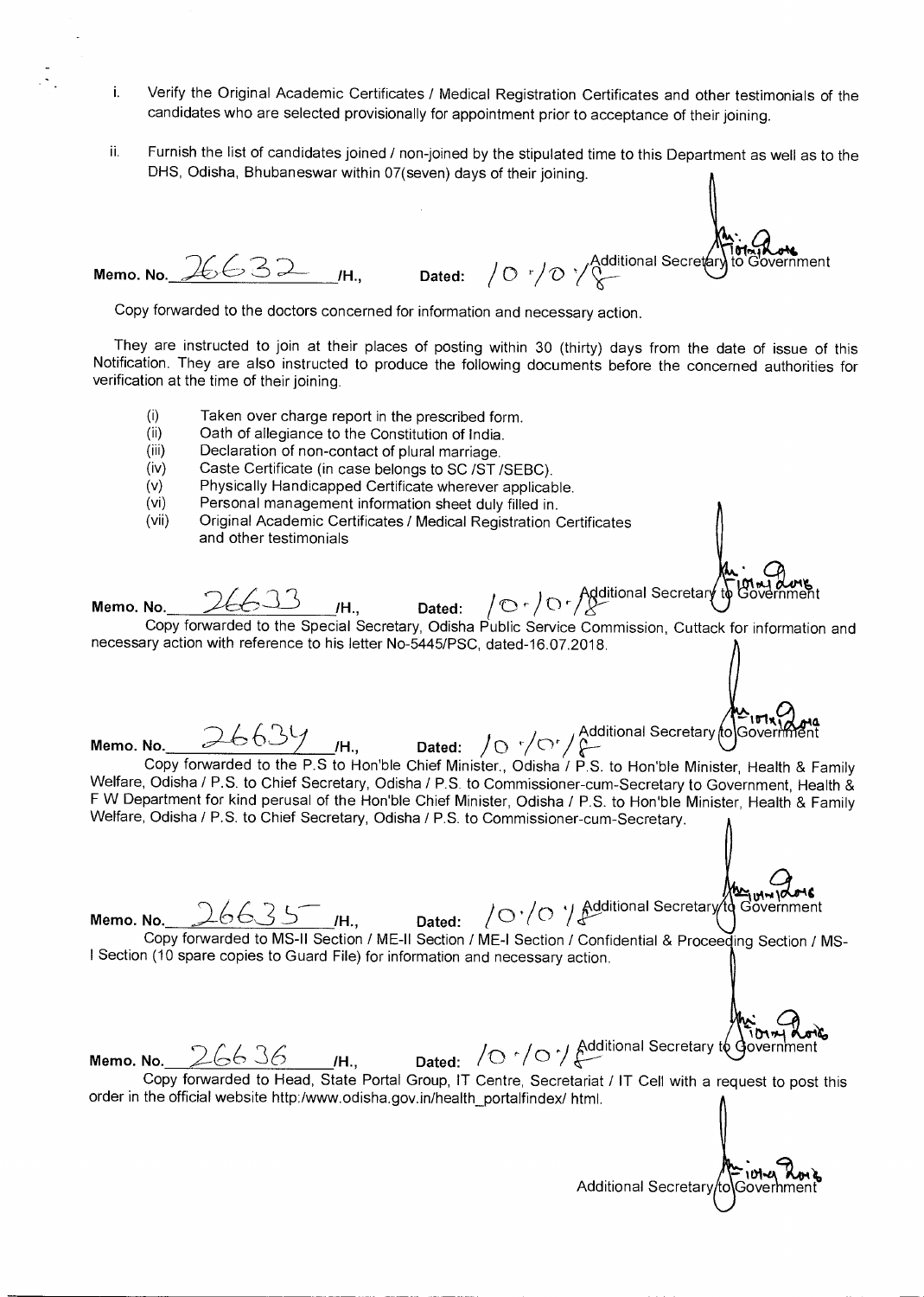

## GOVERNMENT OF ODISHA HEALTH & FAMILY WELFARE DEPARTMENT

File No. HFW-MSI-ESTT-0137-2018  $20520$  /H&F.W. Dated  $8.8$ 

From

Sarat Chandra Mishra Additional Secretary to Government

To

The Director of Health Services, Odisha, Bhubaneswar

Sub:- Appointment of 483 regular Medical Officers (Assistant Surgeons) in the rank of Group-A (Junior Branch) under the Odisha Medical & Health Services Cadre pursuant to the OPSC advertisement No-12 of 2017-18-regarding.

Sir,

In enclosing herewith a copy of letter No-5445, dated-16.07.2018 of the Odisha Public Service Commission, Cuttack on the above subject, I am directed to say that the Commission has recommended a selected list of 483 candidates for appointment as Medical Officers (Assistant Surgeons) in the rank of Group-A (Junior Branch) under the Odisha Medical & Health Services Cadre against the requisition of 2173 candidates. As reported, the following Seven (07) candidates were doing P.C. degree course in different institutions and their original certificates were kept by the concerned authority. Their original certificates have not been

| SI. No | Roll No. | Name of the Candidate       | Original document to be verified                                                                   |
|--------|----------|-----------------------------|----------------------------------------------------------------------------------------------------|
|        | 2        |                             |                                                                                                    |
|        | 100184   | Anurag Padhy                | All Original Certificates/documents<br>except H.S.C Mark Sheet                                     |
| 2      | 100295   | Bhabani Shankar Dhal        | All original certificates/documents                                                                |
| З      | 100356   | Bishnu Prasad Tripathy      | All original certificates /documents                                                               |
| 4      | 100606   | Himadri Tanaya<br>Panigrahi | M.B.B.S Certificate, Mark Sheet of<br>3 <sup>rd</sup> sem. Part-II and Registration<br>Certificate |
| 5.     | 101196   | Rashmi Rekha Behera         | M.B.B.S Certificate & Mark Sheets<br>and Registration certificate                                  |
| 6      | 101451   | Sibananda Jena              | M.B.B.S Certificate & Mark Sheets<br>and Adhar Card                                                |
|        | 101820   | Upasana Mohanty             | All original certificates /documents                                                               |

 $\gamma$ ars  $cosh$  $40\frac{1}{50}$